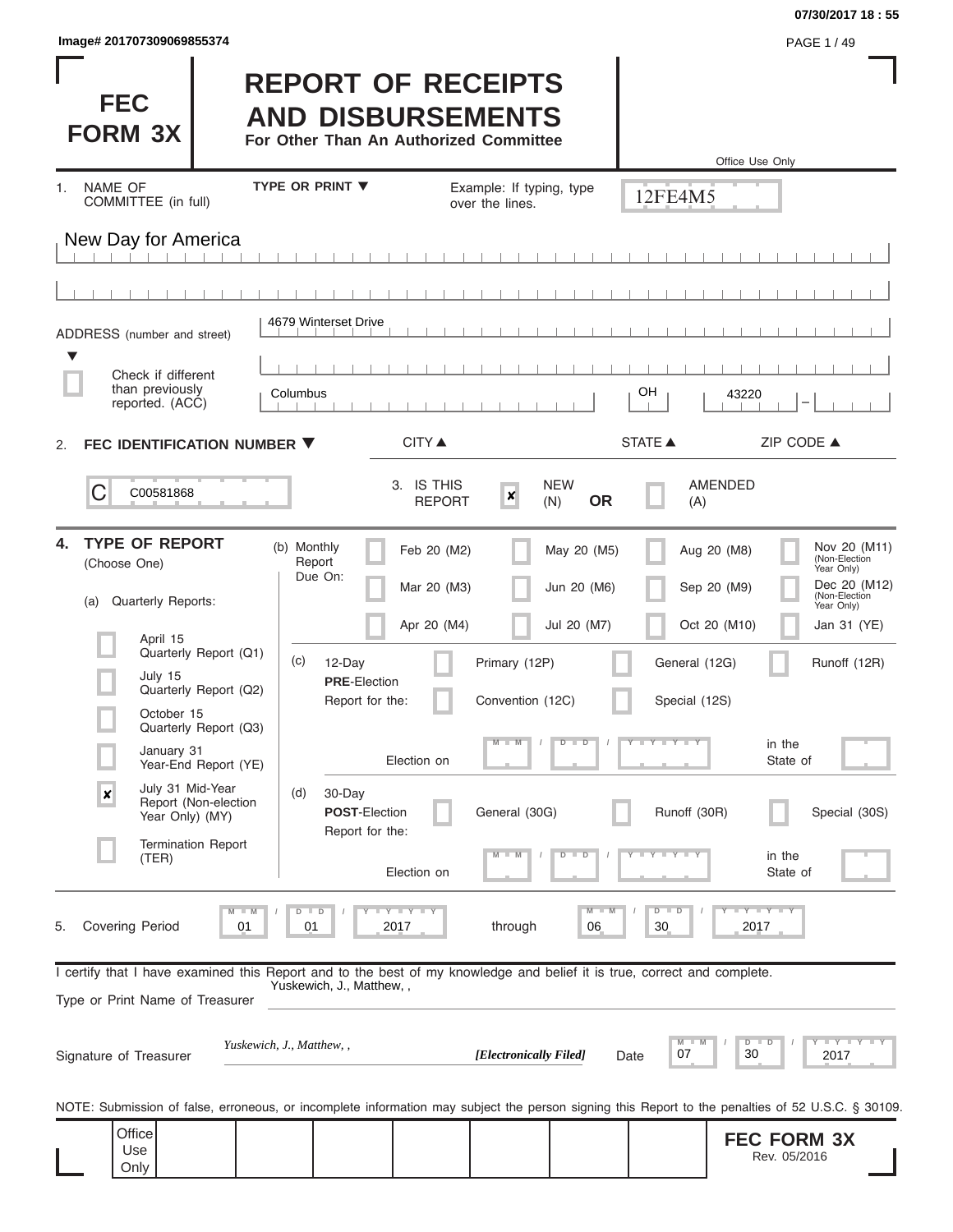|    | Image# 201707309069855375                                                                             |                                                                                     |                                                 |
|----|-------------------------------------------------------------------------------------------------------|-------------------------------------------------------------------------------------|-------------------------------------------------|
|    | FEC Form 3X (Rev. 05/2016)                                                                            | <b>SUMMARY PAGE</b><br>OF RECEIPTS AND DISBURSEMENTS                                | Page 2                                          |
|    | Write or Type Committee Name                                                                          |                                                                                     |                                                 |
|    | New Day for America                                                                                   |                                                                                     |                                                 |
|    | 01<br>Report Covering the Period:<br>From:                                                            | $\blacksquare$ $\vdash$ $\vdash$ $\vdash$ $\vdash$ $\vdash$<br>D<br>D<br>01<br>2017 | 2017<br>06<br>30<br>To:                         |
|    |                                                                                                       | <b>COLUMN A</b><br><b>This Period</b>                                               | <b>COLUMN B</b><br><b>Calendar Year-to-Date</b> |
| 6. | Cash on Hand<br>(a)<br>$- Y - Y - Y$<br>January 1,<br>2017                                            |                                                                                     | 250395.60                                       |
|    | Cash on Hand at<br>(b)<br>Beginning of Reporting Period                                               | 250395.60                                                                           |                                                 |
|    | Total Receipts (from Line 19)<br>(c)                                                                  | 279530.99                                                                           | 279530.99                                       |
|    | Subtotal (add Lines 6(b) and<br>(d)<br>6(c) for Column A and Lines<br>$6(a)$ and $6(c)$ for Column B) | 529926.59                                                                           | 529926.59                                       |
| 7. | Total Disbursements (from Line 31)                                                                    | 199694.56                                                                           | 199694.56                                       |
| 8. | Cash on Hand at Close of<br><b>Reporting Period</b><br>(subtract Line $7$ from Line $6(d)$ )          | 330232.03                                                                           | 330232.03                                       |
| 9. | Debts and Obligations Owed TO<br>the Committee (Itemize all on<br>Schedule C and/or Schedule D)       | 0.00                                                                                |                                                 |
|    | 10. Debts and Obligations Owed BY<br>the Committee (Itemize all on<br>Schedule C and/or Schedule D)   | 0.00                                                                                |                                                 |

This committee has qualified as a multicandidate committee. (see FEC FORM 1M)

### **For further information contact:**

Federal Election Commission 999 E Street, NW Washington, DC 20463

Toll Free 800-424-9530 Local 202-694-1100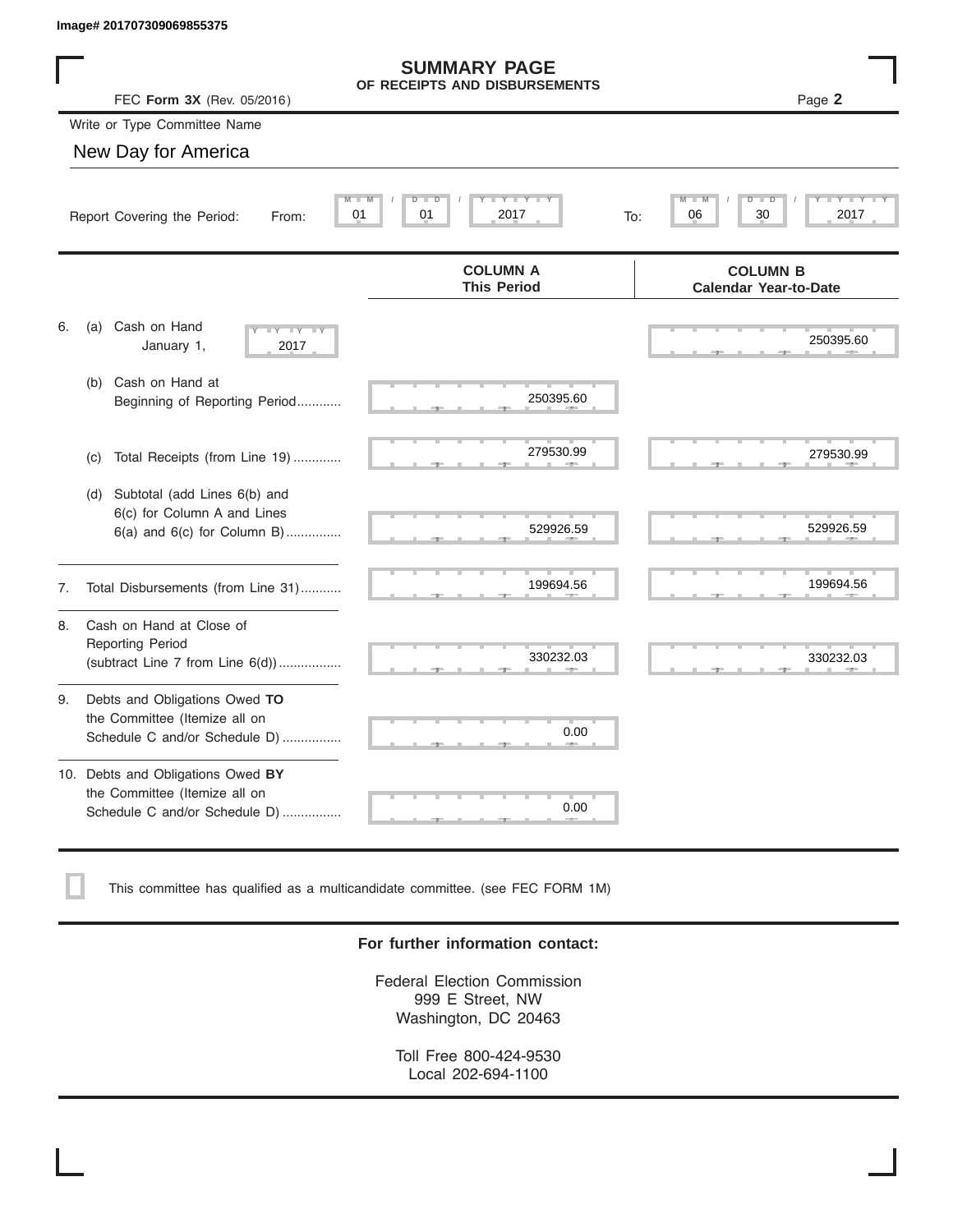# **DETAILED SUMMARY PAGE**

|                                                       | <b>DETAILED SUMMARY PAGE</b>                          |                                                             |
|-------------------------------------------------------|-------------------------------------------------------|-------------------------------------------------------------|
| FEC Form 3X (Rev. 05/2016)                            | of Receipts                                           | Page 3                                                      |
| Write or Type Committee Name                          |                                                       |                                                             |
| New Day for America                                   |                                                       |                                                             |
|                                                       |                                                       |                                                             |
| $M$ $M$<br>01<br>Report Covering the Period:<br>From: | <b>LYLYLY</b><br>$D$ $\Box$<br>ъ<br>01<br>2017<br>To: | M<br>$T - Y$ $T - Y$ $T - Y$<br>$D$ $D$<br>30<br>2017<br>06 |
| I. Receipts                                           | <b>COLUMN A</b><br><b>Total This Period</b>           | <b>COLUMN B</b><br><b>Calendar Year-to-Date</b>             |
| 11. Contributions (other than loans) From:            |                                                       |                                                             |
| Individuals/Persons Other<br>(a)                      |                                                       |                                                             |
| <b>Than Political Committees</b>                      |                                                       |                                                             |
| Itemized (use Schedule A)<br>(i)                      | 266042.00                                             | 266042.00                                                   |
|                                                       | 0.00                                                  | 0.00                                                        |
|                                                       |                                                       |                                                             |
| (iii) TOTAL (add<br>Lines $11(a)(i)$ and $(ii)$       | 266042.00                                             | 266042.00                                                   |
|                                                       |                                                       |                                                             |
| Political Party Committees<br>(b)                     | 0.00                                                  | 0.00                                                        |
| <b>Other Political Committees</b><br>(C)              |                                                       |                                                             |
|                                                       | 0.00                                                  | 0.00                                                        |
| Total Contributions (add Lines<br>(d)                 |                                                       |                                                             |
| $11(a)(iii)$ , (b), and (c)) (Carry                   |                                                       | 266042.00                                                   |
| Totals to Line 33, page 5) ▶                          | 266042.00                                             |                                                             |
| 12. Transfers From Affiliated/Other                   | 0.00                                                  | 0.00                                                        |
|                                                       |                                                       |                                                             |
|                                                       | 0.00                                                  | 0.00                                                        |
|                                                       |                                                       |                                                             |
| 14. Loan Repayments Received                          | 0.00                                                  | 0.00                                                        |
| 15. Offsets To Operating Expenditures                 |                                                       |                                                             |
| (Refunds, Rebates, etc.)                              |                                                       |                                                             |
| (Carry Totals to Line 37, page 5)                     | 204.00                                                | 204.00                                                      |
| 16. Refunds of Contributions Made                     |                                                       |                                                             |
| to Federal Candidates and Other                       |                                                       |                                                             |
| Political Committees                                  | 0.00                                                  | 0.00                                                        |
| 17. Other Federal Receipts                            |                                                       | 13284.99                                                    |
| 18. Transfers from Non-Federal and Levin Funds        | 13284.99                                              |                                                             |
| (a) Non-Federal Account                               |                                                       |                                                             |
|                                                       | 0.00                                                  | 0.00                                                        |
|                                                       |                                                       |                                                             |
| (b) Levin Funds (from Schedule H5)                    | 0.00                                                  | 0.00                                                        |
|                                                       |                                                       |                                                             |
| (c) Total Transfers (add $18(a)$ and $18(b)$ )        | 0.00                                                  | 0.00                                                        |
|                                                       |                                                       |                                                             |
| 19. Total Receipts (add Lines 11(d),                  |                                                       |                                                             |
| 12, 13, 14, 15, 16, 17, and 18(c))▶                   | 279530.99                                             | 279530.99                                                   |
|                                                       |                                                       |                                                             |
| 20. Total Federal Receipts                            |                                                       |                                                             |
| (subtract Line 18(c) from Line 19) ▶                  | 279530.99                                             | 279530.99                                                   |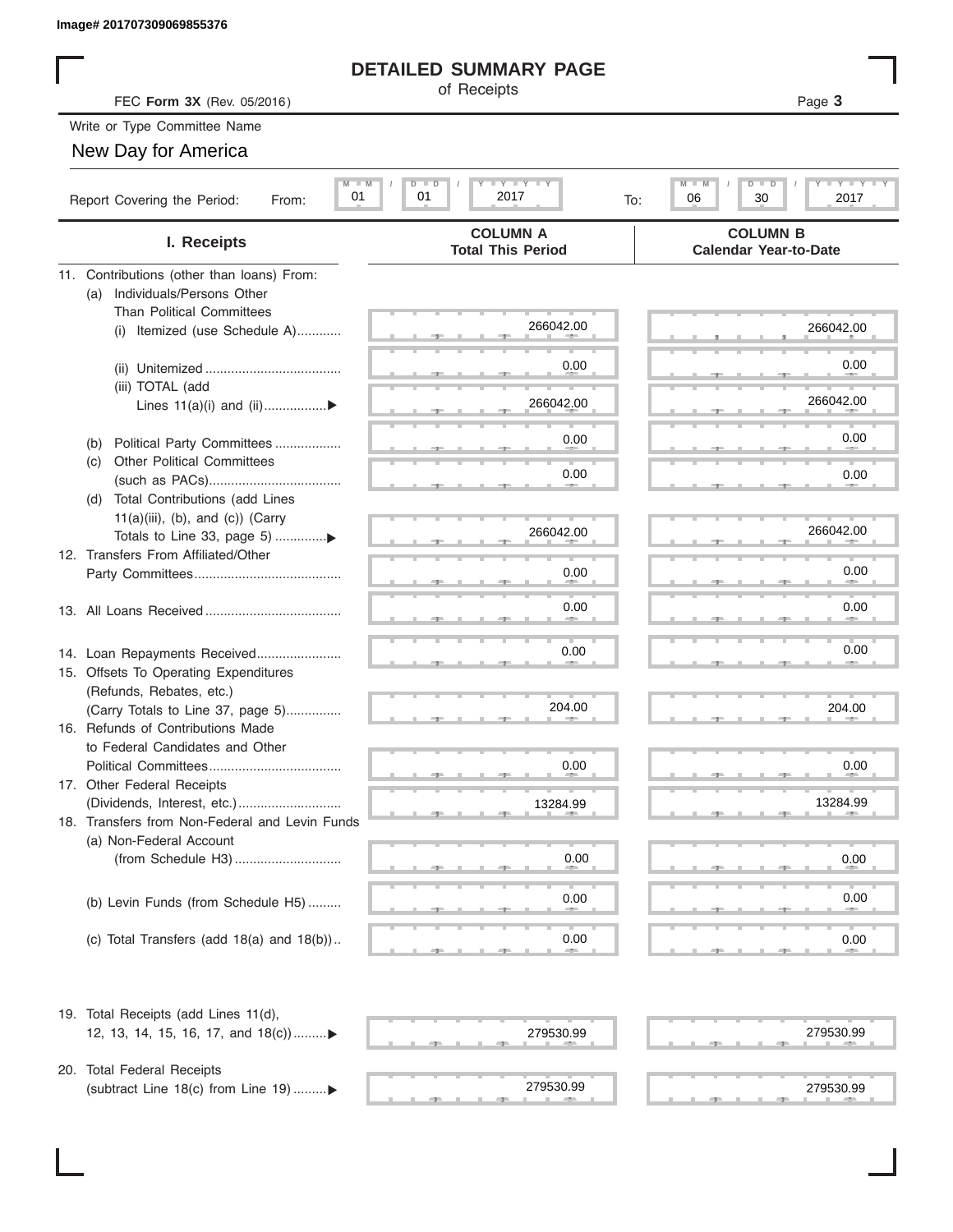# **DETAILED SUMMARY PAGE**

of Disbursements

| FEC Form 3X (Rev. 05/2016)                                      |                                                                                                                                                                                                                                                                                                                                                                                                                                                                                                                                                                                                                                                       | Page 4                                                                                                       |
|-----------------------------------------------------------------|-------------------------------------------------------------------------------------------------------------------------------------------------------------------------------------------------------------------------------------------------------------------------------------------------------------------------------------------------------------------------------------------------------------------------------------------------------------------------------------------------------------------------------------------------------------------------------------------------------------------------------------------------------|--------------------------------------------------------------------------------------------------------------|
| <b>II. Disbursements</b>                                        |                                                                                                                                                                                                                                                                                                                                                                                                                                                                                                                                                                                                                                                       | <b>COLUMN B</b><br><b>Calendar Year-to-Date</b>                                                              |
| (a) Allocated Federal/Non-Federal                               |                                                                                                                                                                                                                                                                                                                                                                                                                                                                                                                                                                                                                                                       |                                                                                                              |
| Federal Share<br>(i)                                            | 0.00                                                                                                                                                                                                                                                                                                                                                                                                                                                                                                                                                                                                                                                  | 0.00                                                                                                         |
| Non-Federal Share<br>(ii)                                       | 0.00                                                                                                                                                                                                                                                                                                                                                                                                                                                                                                                                                                                                                                                  | 0.00                                                                                                         |
| (b)                                                             | 199694.56                                                                                                                                                                                                                                                                                                                                                                                                                                                                                                                                                                                                                                             | 199694.56                                                                                                    |
| (c) Total Operating Expenditures                                |                                                                                                                                                                                                                                                                                                                                                                                                                                                                                                                                                                                                                                                       |                                                                                                              |
| (add 21(a)(i), (a)(ii), and (b))                                | 199694.56                                                                                                                                                                                                                                                                                                                                                                                                                                                                                                                                                                                                                                             | 199694.56                                                                                                    |
|                                                                 | 0.00                                                                                                                                                                                                                                                                                                                                                                                                                                                                                                                                                                                                                                                  | 0.00                                                                                                         |
| Federal Candidates/Committees<br>and Other Political Committees | 0.00                                                                                                                                                                                                                                                                                                                                                                                                                                                                                                                                                                                                                                                  | 0.00                                                                                                         |
|                                                                 | 0.00                                                                                                                                                                                                                                                                                                                                                                                                                                                                                                                                                                                                                                                  | 0.00                                                                                                         |
| $(52 \text{ U.S.C. }$ § 30116(d))                               |                                                                                                                                                                                                                                                                                                                                                                                                                                                                                                                                                                                                                                                       |                                                                                                              |
|                                                                 | an a                                                                                                                                                                                                                                                                                                                                                                                                                                                                                                                                                                                                                                                  | 0.00                                                                                                         |
|                                                                 | 0.00                                                                                                                                                                                                                                                                                                                                                                                                                                                                                                                                                                                                                                                  | 0.00                                                                                                         |
|                                                                 | 0.00                                                                                                                                                                                                                                                                                                                                                                                                                                                                                                                                                                                                                                                  | 0.00                                                                                                         |
| Than Political Committees                                       | 0.00                                                                                                                                                                                                                                                                                                                                                                                                                                                                                                                                                                                                                                                  | 0.00                                                                                                         |
| Political Party Committees<br>(b)                               | 0.00                                                                                                                                                                                                                                                                                                                                                                                                                                                                                                                                                                                                                                                  | 0.00                                                                                                         |
|                                                                 | 0.00                                                                                                                                                                                                                                                                                                                                                                                                                                                                                                                                                                                                                                                  | 0.00                                                                                                         |
| (d)<br>(add Lines 28(a), (b), and (c))                          | 0.00                                                                                                                                                                                                                                                                                                                                                                                                                                                                                                                                                                                                                                                  | 0.00                                                                                                         |
|                                                                 |                                                                                                                                                                                                                                                                                                                                                                                                                                                                                                                                                                                                                                                       |                                                                                                              |
|                                                                 | 0.00                                                                                                                                                                                                                                                                                                                                                                                                                                                                                                                                                                                                                                                  | 0.00                                                                                                         |
| (a) Allocated Federal Election Activity<br>(from Schedule H6)   |                                                                                                                                                                                                                                                                                                                                                                                                                                                                                                                                                                                                                                                       |                                                                                                              |
| (i) Federal Share                                               | 0.00                                                                                                                                                                                                                                                                                                                                                                                                                                                                                                                                                                                                                                                  | 0.00                                                                                                         |
| (ii) "Levin" Share                                              | 0.00                                                                                                                                                                                                                                                                                                                                                                                                                                                                                                                                                                                                                                                  | 0.00                                                                                                         |
| Entirely With Federal Funds                                     | 0.00                                                                                                                                                                                                                                                                                                                                                                                                                                                                                                                                                                                                                                                  | 0.00                                                                                                         |
| Lines $30(a)(i)$ , $30(a)(ii)$ and $30(b))$                     | 0.00                                                                                                                                                                                                                                                                                                                                                                                                                                                                                                                                                                                                                                                  | 0.00                                                                                                         |
|                                                                 |                                                                                                                                                                                                                                                                                                                                                                                                                                                                                                                                                                                                                                                       |                                                                                                              |
| 23, 24, 25, 26, 27, 28(d), 29 and 30(c))                        | 199694.56                                                                                                                                                                                                                                                                                                                                                                                                                                                                                                                                                                                                                                             | 199694.56                                                                                                    |
| <b>Total Federal Disbursements</b>                              |                                                                                                                                                                                                                                                                                                                                                                                                                                                                                                                                                                                                                                                       |                                                                                                              |
|                                                                 | 199694.56                                                                                                                                                                                                                                                                                                                                                                                                                                                                                                                                                                                                                                             | 199694.56                                                                                                    |
|                                                                 | 21. Operating Expenditures:<br>Activity (from Schedule H4)<br>Other Federal Operating<br>22. Transfers to Affiliated/Other Party<br>23. Contributions to<br>24. Independent Expenditures<br>25. Coordinated Party Expenditures<br>26. Loan Repayments Made<br>28. Refunds of Contributions To:<br>(a) Individuals/Persons Other<br><b>Other Political Committees</b><br>(c)<br><b>Total Contribution Refunds</b><br>29. Other Disbursements (Including<br>Federal Election Activity Paid<br>(b)<br>Total Federal Election Activity (add<br>(C)<br>31. Total Disbursements (add Lines 21(c), 22,<br>32.<br>(subtract Line 21(a)(ii) and Line 30(a)(ii) | <b>COLUMN A</b><br><b>Total This Period</b><br>0.00<br>30. Federal Election Activity (52 U.S.C. § 30101(20)) |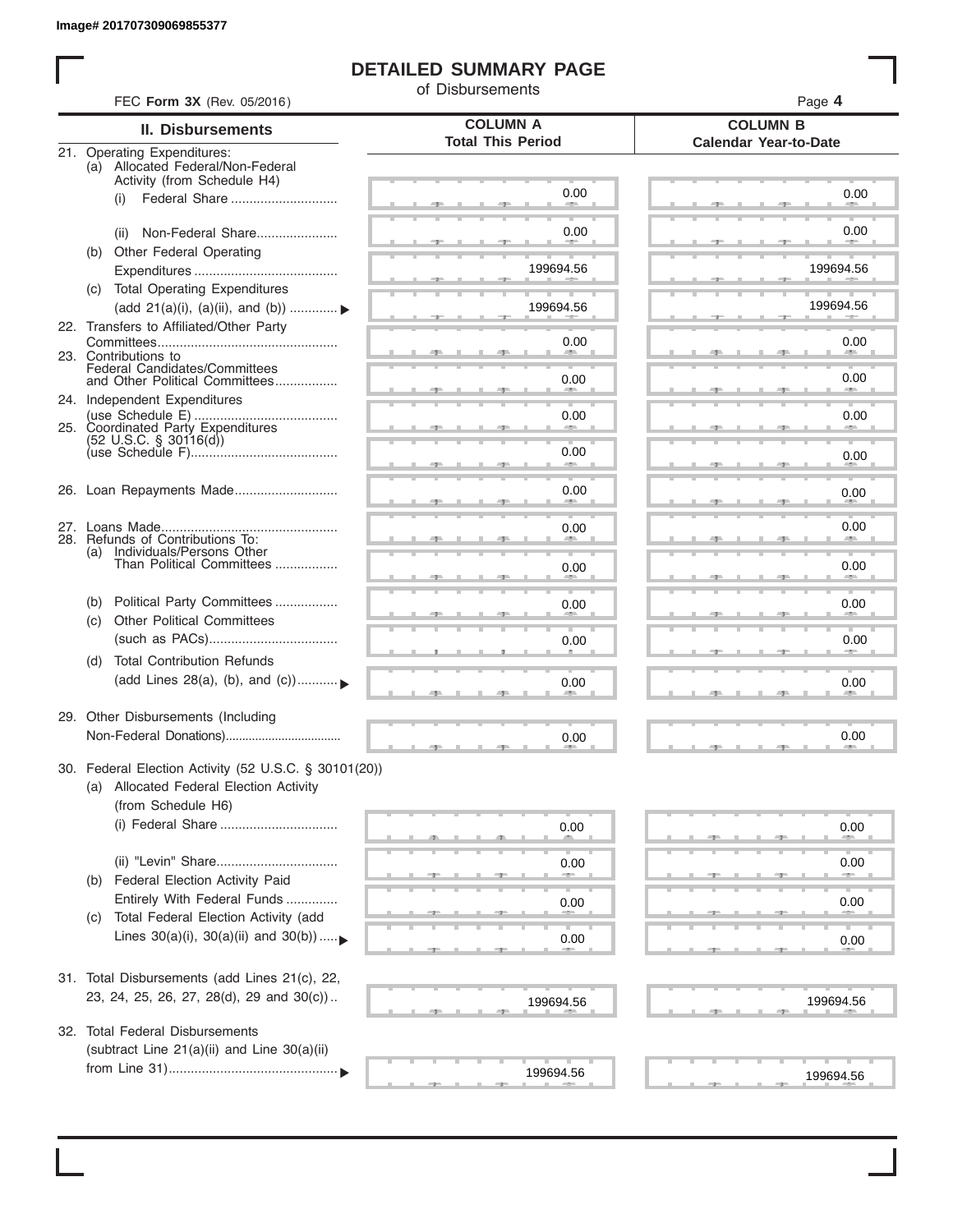## **DETAILED SUMMARY PAGE**

of Disbursements

FEC **Form 3X** (Rev. 05/2016) Page **5**

| III. Net Contributions/       |
|-------------------------------|
| <b>Operating Expenditures</b> |

**COLUMN A Total This Period**

#### **COLUMN B Calendar Year-to-Date**

| 266042.00   | 266042.0 |
|-------------|----------|
| 0.00        | 0.0      |
| <b>AREA</b> |          |
| 266042.00   | 266042.0 |
| 199694.56   | 199694.5 |
|             |          |
| 204.00      | 204.0    |
|             |          |
| 199490.56   | 199490.5 |
| $-7-$       | $-7-$    |

|  | 266042.00                 |  |  |  | 266042.00           |
|--|---------------------------|--|--|--|---------------------|
|  | 0.00<br><b>All Street</b> |  |  |  | 0.00<br><b>COLL</b> |
|  | 266042.00<br>п            |  |  |  | 266042.00           |
|  | 199694.56                 |  |  |  | 199694.56           |
|  | 204.00                    |  |  |  | 204.00              |
|  | 199490.56                 |  |  |  | 199490.56           |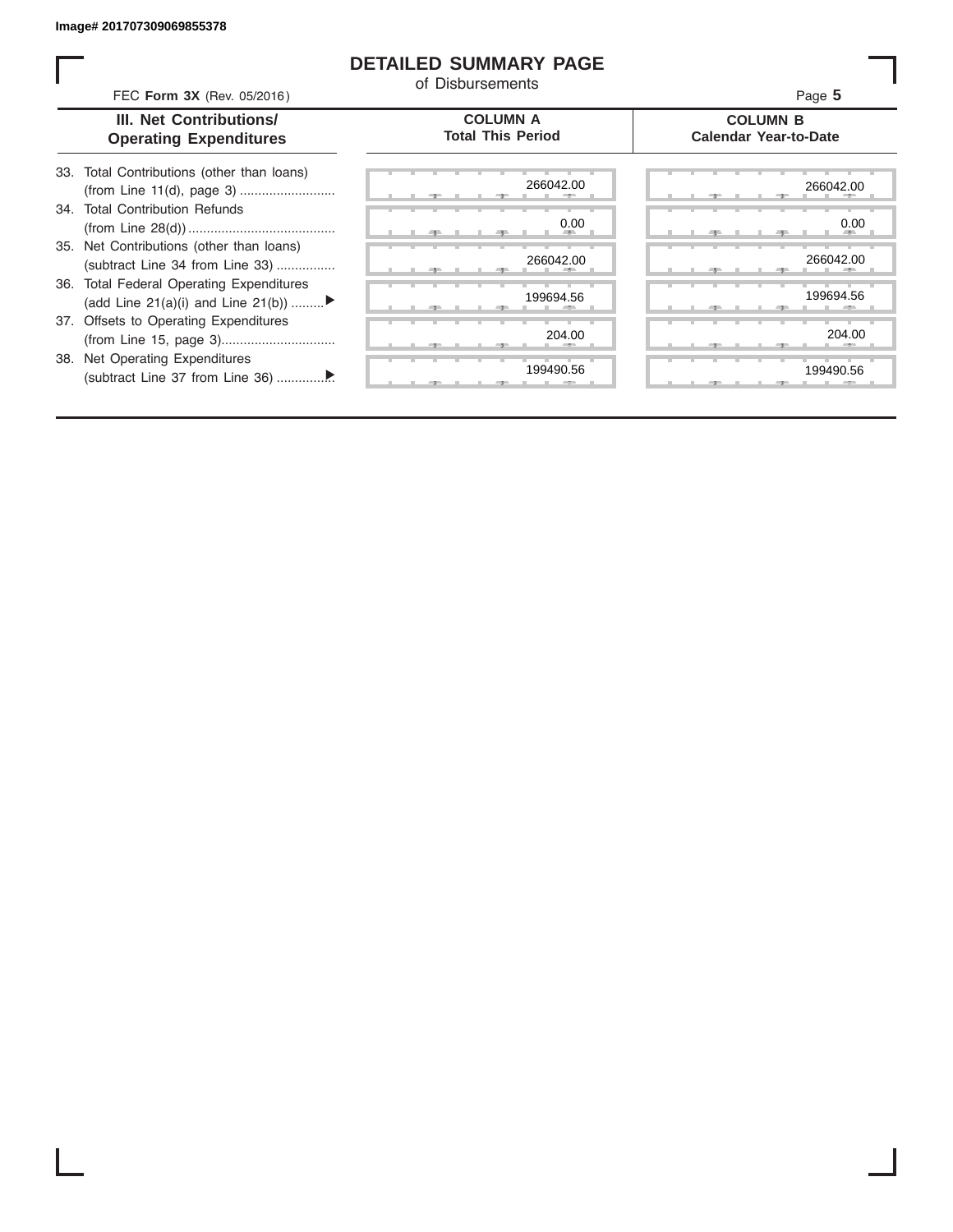ı

|                          | <b>SCHEDULE A (FEC Form 3X)</b> |
|--------------------------|---------------------------------|
| <b>ITEMIZED RECEIPTS</b> |                                 |

Use separate schedule(s) (check only one) for each category of the

FOR LINE NUMBER:<br>(check only one)

PAGE 6 OF 49

| <b>ITEMIZED RECEIPTS</b>                                                                                                                                                                                                                                                                |                                                                                                                  |                                                  | for each category of the<br>Detailed Summary Page | $\pmb{\times}$<br>11a<br>11 <sub>b</sub><br>11c<br>12<br>14<br>13<br>15<br>16<br>17 |                                                                                               |  |  |
|-----------------------------------------------------------------------------------------------------------------------------------------------------------------------------------------------------------------------------------------------------------------------------------------|------------------------------------------------------------------------------------------------------------------|--------------------------------------------------|---------------------------------------------------|-------------------------------------------------------------------------------------|-----------------------------------------------------------------------------------------------|--|--|
| Any information copied from such Reports and Statements may not be sold or used by any person for the purpose of soliciting contributions<br>or for commercial purposes, other than using the name and address of any political committee to solicit contributions from such committee. |                                                                                                                  |                                                  |                                                   |                                                                                     |                                                                                               |  |  |
|                                                                                                                                                                                                                                                                                         | NAME OF COMMITTEE (In Full)<br>New Day for America                                                               |                                                  |                                                   |                                                                                     |                                                                                               |  |  |
| Full Name of Individual (Last, First, Middle Initial) or Full Organization Name<br>Brachman, Judith, , ,<br>А.                                                                                                                                                                          |                                                                                                                  |                                                  |                                                   |                                                                                     | Date of Receipt                                                                               |  |  |
|                                                                                                                                                                                                                                                                                         | Mailing Address 311 N Drexel Avenue<br>City                                                                      | <b>State</b>                                     |                                                   | Zip Code                                                                            | $M - M$<br>$-1 - Y - 1 - Y - 1$<br>$D$ $D$<br>05<br>22<br>2017<br>Transaction ID: SA11AI.8085 |  |  |
|                                                                                                                                                                                                                                                                                         | Columbus                                                                                                         | OH                                               |                                                   | 43209                                                                               | Amount of Each Receipt this Period                                                            |  |  |
|                                                                                                                                                                                                                                                                                         | FEC ID number of contributing<br>federal political committee.                                                    | С                                                |                                                   |                                                                                     | 10000.00                                                                                      |  |  |
|                                                                                                                                                                                                                                                                                         | Name of Employer (for Individual)<br>N/A                                                                         |                                                  | Retired                                           | Occupation (for Individual)                                                         | Memo Item                                                                                     |  |  |
|                                                                                                                                                                                                                                                                                         | Receipt For:                                                                                                     |                                                  |                                                   | Aggregate Year-to-Date ▼                                                            |                                                                                               |  |  |
|                                                                                                                                                                                                                                                                                         | Primary<br>General<br>Other (specify) $\blacktriangledown$                                                       |                                                  |                                                   | 10000.00                                                                            |                                                                                               |  |  |
|                                                                                                                                                                                                                                                                                         | Full Name of Individual (Last, First, Middle Initial) or Full Organization Name<br><b>B. BURGESS &amp; NIPLE</b> |                                                  |                                                   |                                                                                     | Date of Receipt                                                                               |  |  |
|                                                                                                                                                                                                                                                                                         | Mailing Address 5085 REED ROAD                                                                                   |                                                  |                                                   |                                                                                     | Y I Y I<br>$M -$<br>₽<br>$\blacksquare$<br>30<br>2017<br>05                                   |  |  |
|                                                                                                                                                                                                                                                                                         | City<br><b>COLUMBUS</b>                                                                                          | <b>State</b><br>OH                               |                                                   | Zip Code<br>43220                                                                   | Transaction ID: SA11AI.8086<br>Amount of Each Receipt this Period                             |  |  |
|                                                                                                                                                                                                                                                                                         | FEC ID number of contributing<br>С<br>federal political committee.                                               |                                                  |                                                   |                                                                                     | 20000.00                                                                                      |  |  |
| Name of Employer (for Individual)                                                                                                                                                                                                                                                       |                                                                                                                  |                                                  |                                                   | Occupation (for Individual)                                                         | Memo Item                                                                                     |  |  |
|                                                                                                                                                                                                                                                                                         | Receipt For:<br>General<br>Primary                                                                               |                                                  |                                                   | Aggregate Year-to-Date ▼                                                            |                                                                                               |  |  |
|                                                                                                                                                                                                                                                                                         | Other (specify) $\blacktriangledown$                                                                             |                                                  |                                                   | 20000.00                                                                            |                                                                                               |  |  |
|                                                                                                                                                                                                                                                                                         | Full Name of Individual (Last, First, Middle Initial) or Full Organization Name<br>C. DAVIDSON, JOANN, ,         |                                                  |                                                   |                                                                                     | Date of Receipt                                                                               |  |  |
|                                                                                                                                                                                                                                                                                         | Mailing Address 6639 FORRESTER WAY                                                                               |                                                  |                                                   |                                                                                     | $M - M$<br>$D$ $D$<br>$Y - Y - Y$<br>06<br>04<br>2017                                         |  |  |
|                                                                                                                                                                                                                                                                                         | City<br><b>REYNOLDSBURG</b>                                                                                      | State<br>OH                                      |                                                   | Zip Code<br>43068                                                                   | Transaction ID: SA11AI.8079<br>Amount of Each Receipt this Period                             |  |  |
|                                                                                                                                                                                                                                                                                         | FEC ID number of contributing<br>federal political committee.                                                    | С                                                |                                                   |                                                                                     | 5000.00                                                                                       |  |  |
|                                                                                                                                                                                                                                                                                         | Name of Employer (for Individual)<br><b>JAD &amp; ASSOCIATES</b>                                                 | Occupation (for Individual)<br><b>CONSULTANT</b> |                                                   |                                                                                     | Memo Item                                                                                     |  |  |
| Receipt For:<br>Aggregate Year-to-Date ▼                                                                                                                                                                                                                                                |                                                                                                                  |                                                  |                                                   |                                                                                     |                                                                                               |  |  |
|                                                                                                                                                                                                                                                                                         | Primary<br>General<br>Other (specify)                                                                            |                                                  |                                                   | 5000.00<br><b>COLLEGE</b><br>- 1                                                    |                                                                                               |  |  |
|                                                                                                                                                                                                                                                                                         |                                                                                                                  |                                                  |                                                   |                                                                                     | 35000.00                                                                                      |  |  |
|                                                                                                                                                                                                                                                                                         |                                                                                                                  |                                                  |                                                   |                                                                                     | <u>—</u><br>$-1$                                                                              |  |  |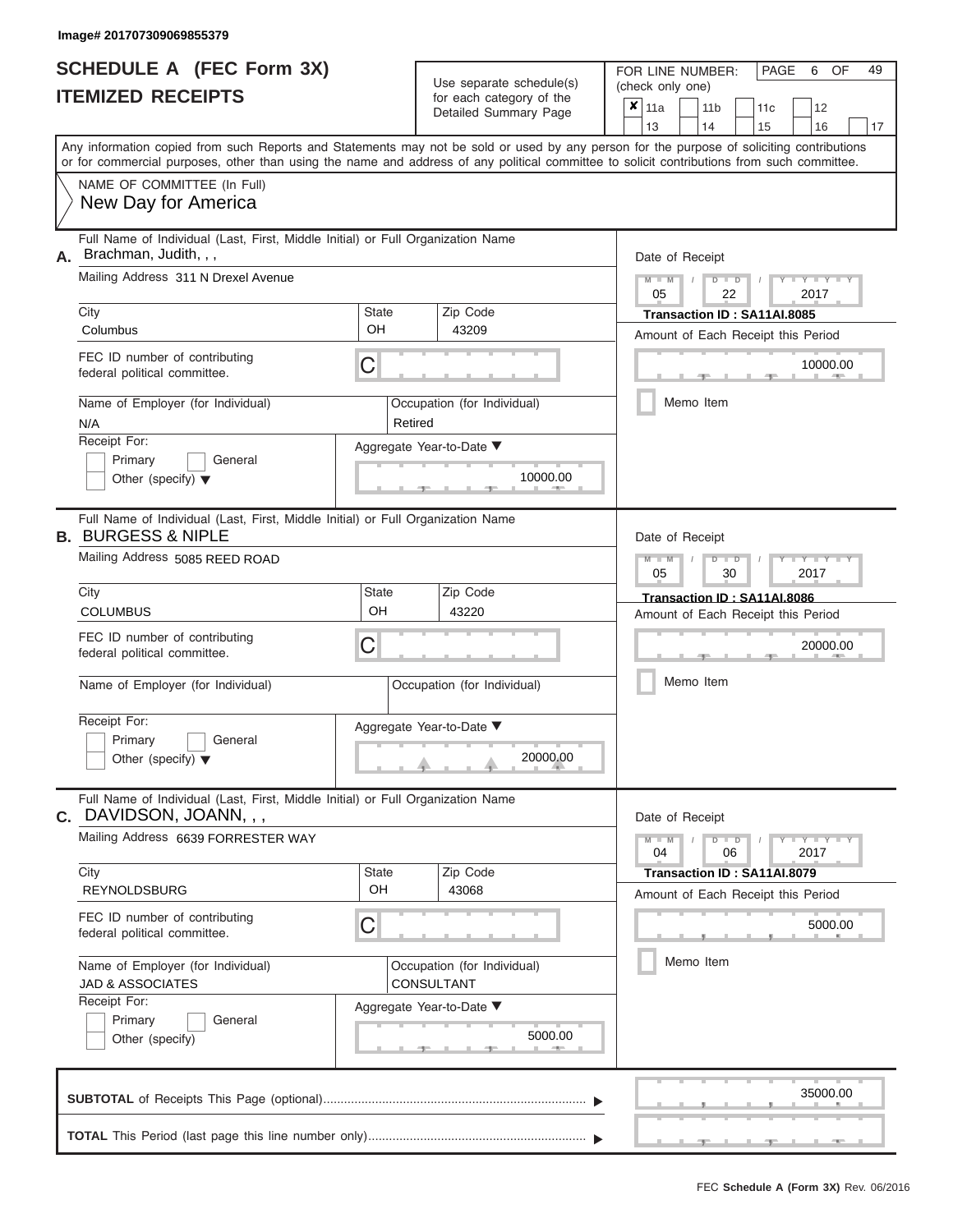|                          | SCHEDULE A (FEC Form 3X) |
|--------------------------|--------------------------|
| <b>ITEMIZED RECEIPTS</b> |                          |

| SCHEDULE A (FEC Form 3X)<br><b>ITEMIZED RECEIPTS</b>                                                                                     | Use separate schedule(s)<br>for each category of the                                                                                                                                                                                                                                    | 49<br>FOR LINE NUMBER:<br>PAGE<br>OF<br>7<br>(check only one)<br>$\boldsymbol{x}$<br>11a<br>11 <sub>b</sub><br>12<br>11c |
|------------------------------------------------------------------------------------------------------------------------------------------|-----------------------------------------------------------------------------------------------------------------------------------------------------------------------------------------------------------------------------------------------------------------------------------------|--------------------------------------------------------------------------------------------------------------------------|
|                                                                                                                                          | Detailed Summary Page                                                                                                                                                                                                                                                                   | 13<br>14<br>15<br>16<br>17                                                                                               |
|                                                                                                                                          | Any information copied from such Reports and Statements may not be sold or used by any person for the purpose of soliciting contributions<br>or for commercial purposes, other than using the name and address of any political committee to solicit contributions from such committee. |                                                                                                                          |
| NAME OF COMMITTEE (In Full)<br>New Day for America                                                                                       |                                                                                                                                                                                                                                                                                         |                                                                                                                          |
| Full Name of Individual (Last, First, Middle Initial) or Full Organization Name<br>Luczo, Stephen, J.,,<br>Α.                            |                                                                                                                                                                                                                                                                                         | Date of Receipt                                                                                                          |
| Mailing Address PO Box 277                                                                                                               |                                                                                                                                                                                                                                                                                         | $M = M$ /<br>$D$ $D$<br>$\cdots$ Y $\cdots$ Y $\cdots$<br>04<br>28<br>2017                                               |
| City<br>Los Gatos                                                                                                                        | <b>State</b><br>Zip Code<br>CA<br>85031                                                                                                                                                                                                                                                 | Transaction ID: SA11AI.8081<br>Amount of Each Receipt this Period                                                        |
| FEC ID number of contributing<br>federal political committee.                                                                            | C                                                                                                                                                                                                                                                                                       | 100000.00                                                                                                                |
| Name of Employer (for Individual)<br>Seagate Technology                                                                                  | Occupation (for Individual)<br><b>Business Executive</b>                                                                                                                                                                                                                                | Memo Item                                                                                                                |
| Receipt For:<br>Primary<br>General<br>Other (specify) $\blacktriangledown$                                                               | Aggregate Year-to-Date ▼<br>100000.00                                                                                                                                                                                                                                                   |                                                                                                                          |
| Full Name of Individual (Last, First, Middle Initial) or Full Organization Name<br>B. Luczo, Stephen, J.,,<br>Mailing Address PO Box 277 |                                                                                                                                                                                                                                                                                         | Date of Receipt<br>$M - M$<br>$D$ $D$<br>$T - Y = T - T$<br>06<br>2017<br>30                                             |
| City                                                                                                                                     | State<br>Zip Code<br>CA                                                                                                                                                                                                                                                                 | Transaction ID: SA11AI.8088                                                                                              |
| Los Gatos<br>FEC ID number of contributing<br>federal political committee.                                                               | 85031<br>C                                                                                                                                                                                                                                                                              | Amount of Each Receipt this Period<br>100000.00                                                                          |
| Name of Employer (for Individual)<br>Seagate Technology                                                                                  | Occupation (for Individual)<br><b>Business Executive</b>                                                                                                                                                                                                                                | Memo Item                                                                                                                |
| Receipt For:<br>Primary<br>General<br>Other (specify) $\blacktriangledown$                                                               | Aggregate Year-to-Date ▼<br>200000.00                                                                                                                                                                                                                                                   |                                                                                                                          |
| Full Name of Individual (Last, First, Middle Initial) or Full Organization Name<br><b>SCIOTO DOWNS INC</b><br>$C_{1}$                    |                                                                                                                                                                                                                                                                                         | Date of Receipt                                                                                                          |
| Mailing Address 6000 S HIGH STREET                                                                                                       |                                                                                                                                                                                                                                                                                         | $M - M$<br>$D$ $D$<br>$\mathbf{I} = \mathbf{Y} + \mathbf{I} - \mathbf{Y} + \mathbf{I}$<br>05<br>11<br>2017               |
| City<br><b>COLUMBUS</b>                                                                                                                  | Zip Code<br>State<br>OH<br>43207                                                                                                                                                                                                                                                        | Transaction ID: SA11AI.8083<br>Amount of Each Receipt this Period                                                        |
| FEC ID number of contributing<br>federal political committee.                                                                            | С                                                                                                                                                                                                                                                                                       | 25000.00                                                                                                                 |
| Name of Employer (for Individual)                                                                                                        | Occupation (for Individual)                                                                                                                                                                                                                                                             | Memo Item                                                                                                                |
| Receipt For:<br>Primary<br>General<br>Other (specify)                                                                                    | Aggregate Year-to-Date ▼<br>25000.00                                                                                                                                                                                                                                                    |                                                                                                                          |
|                                                                                                                                          |                                                                                                                                                                                                                                                                                         | 225000.00                                                                                                                |
|                                                                                                                                          |                                                                                                                                                                                                                                                                                         |                                                                                                                          |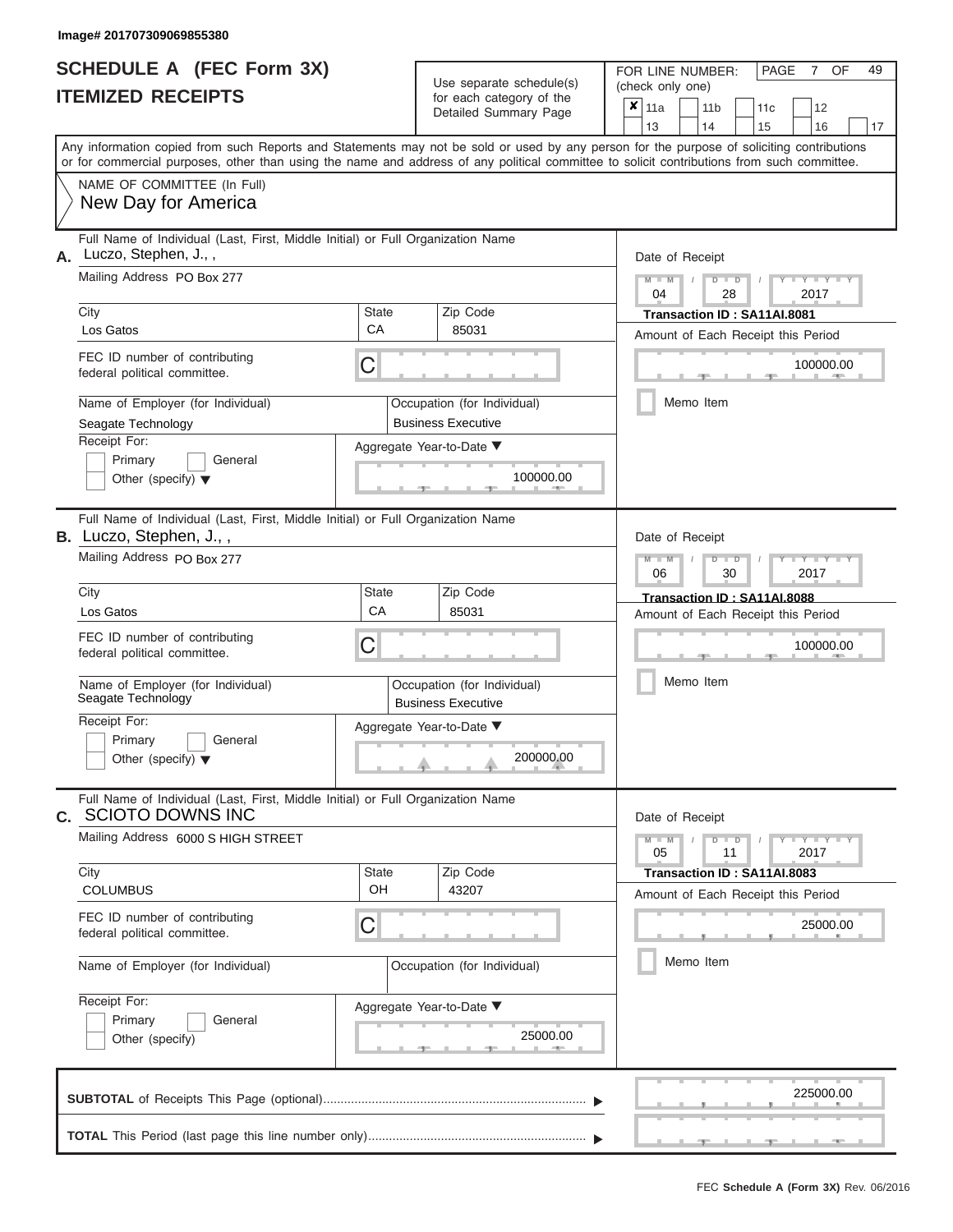| <b>SCHEDULE A (FEC Form 3X)</b> |  |
|---------------------------------|--|
| <b>ITEMIZED RECEIPTS</b>        |  |

|    | SCHEDULE A (FEC Form 3X)<br><b>ITEMIZED RECEIPTS</b>                                                                                                                                                                                                                                    |         | Use separate schedule(s)                            | 49<br>FOR LINE NUMBER:<br>PAGE<br>OF<br>8<br>(check only one)                                         |
|----|-----------------------------------------------------------------------------------------------------------------------------------------------------------------------------------------------------------------------------------------------------------------------------------------|---------|-----------------------------------------------------|-------------------------------------------------------------------------------------------------------|
|    |                                                                                                                                                                                                                                                                                         |         | for each category of the<br>Detailed Summary Page   | $\overline{\mathbf{x}}$ 11a<br>11 <sub>b</sub><br>12<br>11 <sub>c</sub><br>13<br>14<br>16<br>15<br>17 |
|    | Any information copied from such Reports and Statements may not be sold or used by any person for the purpose of soliciting contributions<br>or for commercial purposes, other than using the name and address of any political committee to solicit contributions from such committee. |         |                                                     |                                                                                                       |
|    | NAME OF COMMITTEE (In Full)<br>New Day for America                                                                                                                                                                                                                                      |         |                                                     |                                                                                                       |
| А. | Full Name of Individual (Last, First, Middle Initial) or Full Organization Name<br>Wendt, Gregory, , ,                                                                                                                                                                                  |         |                                                     | Date of Receipt                                                                                       |
|    | Mailing Address 1 Muir Loop<br>City                                                                                                                                                                                                                                                     | State   | Zip Code                                            | $M - M$<br>$D$ $D$<br>$Y - Y - I$<br>$\sqrt{ }$<br>02<br>03<br>2017                                   |
|    | San Francisco                                                                                                                                                                                                                                                                           | CA      | 94129                                               | Transaction ID: SA11AI.8179<br>Amount of Each Receipt this Period                                     |
|    | FEC ID number of contributing<br>federal political committee.                                                                                                                                                                                                                           | С       |                                                     | 6042.00                                                                                               |
|    | Name of Employer (for Individual)<br>Capital Group                                                                                                                                                                                                                                      | Finance | Occupation (for Individual)                         | Memo Item<br>In-kind - NET JETS FLIGHT                                                                |
|    | Receipt For:<br>Primary<br>General                                                                                                                                                                                                                                                      |         | Aggregate Year-to-Date ▼                            |                                                                                                       |
|    | Other (specify) $\blacktriangledown$                                                                                                                                                                                                                                                    |         | 6042.00                                             |                                                                                                       |
| Β. | Full Name of Individual (Last, First, Middle Initial) or Full Organization Name                                                                                                                                                                                                         |         |                                                     | Date of Receipt                                                                                       |
|    | <b>Mailing Address</b>                                                                                                                                                                                                                                                                  |         |                                                     | $M - M$<br>$D - I$                                                                                    |
|    | City                                                                                                                                                                                                                                                                                    | State   | Zip Code                                            | Amount of Each Receipt this Period                                                                    |
|    | FEC ID number of contributing<br>federal political committee.                                                                                                                                                                                                                           | С       |                                                     |                                                                                                       |
|    | Name of Employer (for Individual)                                                                                                                                                                                                                                                       |         | Occupation (for Individual)                         | Memo Item                                                                                             |
|    | Receipt For:                                                                                                                                                                                                                                                                            |         | Aggregate Year-to-Date ▼                            |                                                                                                       |
|    | Primary<br>General<br>Other (specify) $\blacktriangledown$                                                                                                                                                                                                                              |         | a.                                                  |                                                                                                       |
| C. | Full Name of Individual (Last, First, Middle Initial) or Full Organization Name                                                                                                                                                                                                         |         |                                                     | Date of Receipt                                                                                       |
|    | <b>Mailing Address</b>                                                                                                                                                                                                                                                                  |         |                                                     | $D$ $\Box$ $D$<br>$Y - Y - Y - Y - I - Y$<br>$M - M$                                                  |
|    | City                                                                                                                                                                                                                                                                                    | State   | Zip Code                                            | Amount of Each Receipt this Period                                                                    |
|    | FEC ID number of contributing<br>federal political committee.                                                                                                                                                                                                                           | С       |                                                     |                                                                                                       |
|    | Name of Employer (for Individual)                                                                                                                                                                                                                                                       |         | Occupation (for Individual)                         | Memo Item                                                                                             |
|    | Receipt For:<br>Primary<br>General<br>Other (specify)                                                                                                                                                                                                                                   |         | Aggregate Year-to-Date ▼<br><u>_______</u> ________ |                                                                                                       |
|    |                                                                                                                                                                                                                                                                                         |         |                                                     | 6042.00                                                                                               |
|    |                                                                                                                                                                                                                                                                                         |         |                                                     | 266042.00                                                                                             |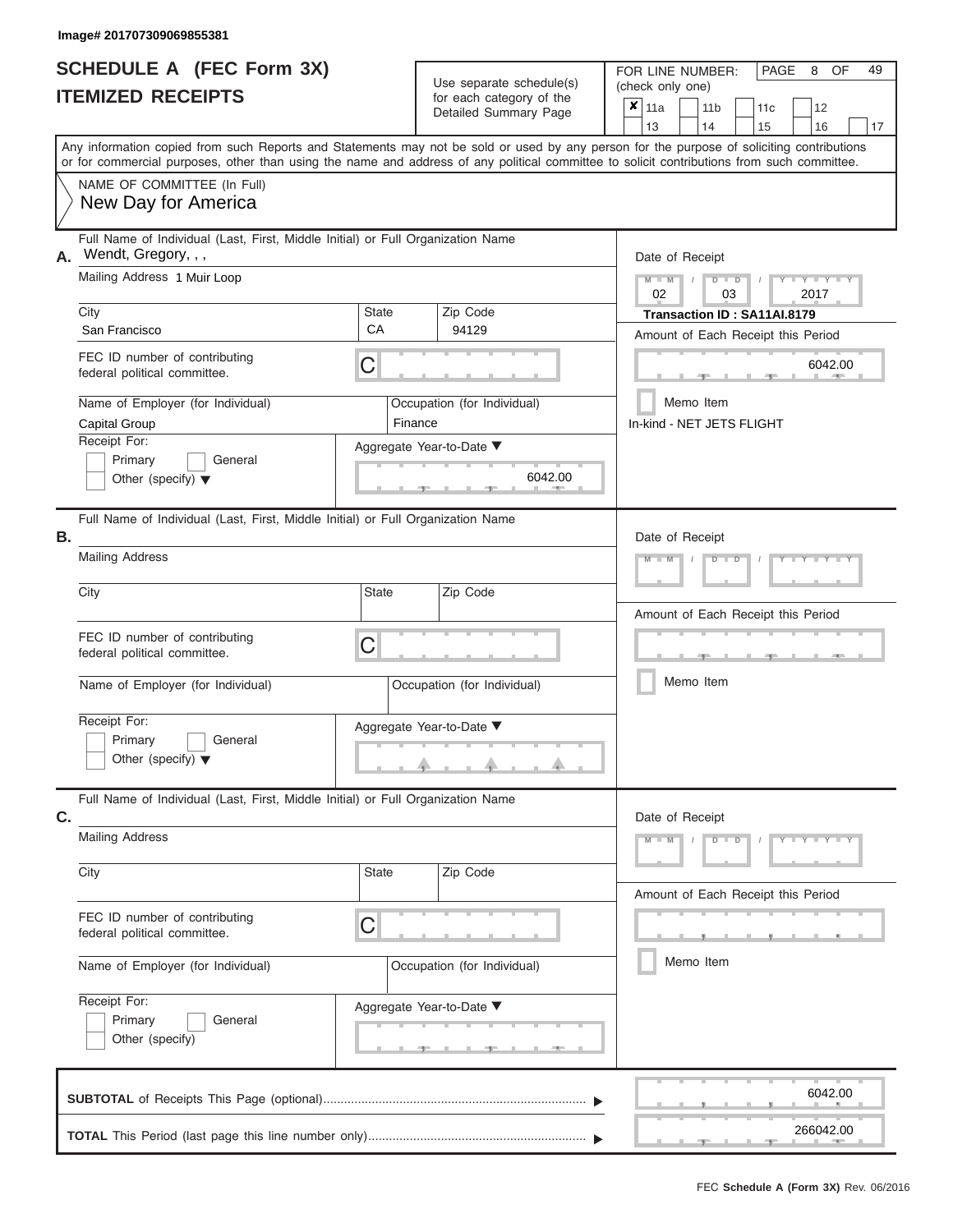| <b>SCHEDULE A (FEC Form 3X)</b> |  |  |
|---------------------------------|--|--|
| <b>ITEMIZED RECEIPTS</b>        |  |  |

Use separate schedule(s) for each category of the

FOR LINE NUMBER:<br>(check only one)

PAGE 9 OF 49

| MILLY INLVLII IV                                                                                                                                                                                                                                                                        |                    | ioi caoil calogory of the<br>Detailed Summary Page | 11a<br>13       | 11 <sub>b</sub><br>14 | 11c<br>X<br>15                                                  | 12<br>16               | 17 |
|-----------------------------------------------------------------------------------------------------------------------------------------------------------------------------------------------------------------------------------------------------------------------------------------|--------------------|----------------------------------------------------|-----------------|-----------------------|-----------------------------------------------------------------|------------------------|----|
| Any information copied from such Reports and Statements may not be sold or used by any person for the purpose of soliciting contributions<br>or for commercial purposes, other than using the name and address of any political committee to solicit contributions from such committee. |                    |                                                    |                 |                       |                                                                 |                        |    |
| NAME OF COMMITTEE (In Full)<br>New Day for America                                                                                                                                                                                                                                      |                    |                                                    |                 |                       |                                                                 |                        |    |
| Full Name of Individual (Last, First, Middle Initial) or Full Organization Name<br><b>ODJFS</b><br>А.                                                                                                                                                                                   |                    |                                                    | Date of Receipt |                       |                                                                 |                        |    |
| Mailing Address PO Box 182404                                                                                                                                                                                                                                                           |                    |                                                    | $M - M$<br>04   | $D$ $D$<br>26         |                                                                 | Y I Y I<br>2017        |    |
| City<br>Columbus                                                                                                                                                                                                                                                                        | <b>State</b><br>OH | Zip Code<br>43218                                  |                 |                       | Transaction ID: SA15.8173<br>Amount of Each Receipt this Period |                        |    |
| FEC ID number of contributing<br>federal political committee.                                                                                                                                                                                                                           | C                  |                                                    |                 |                       |                                                                 | 204.00<br><b>AND A</b> |    |
| Name of Employer (for Individual)                                                                                                                                                                                                                                                       |                    | Occupation (for Individual)                        |                 | Memo Item             |                                                                 |                        |    |
| Receipt For:<br>Primary<br>General<br>Other (specify) $\blacktriangledown$                                                                                                                                                                                                              |                    | Aggregate Year-to-Date ▼<br>204.00                 |                 |                       |                                                                 |                        |    |
| Full Name of Individual (Last, First, Middle Initial) or Full Organization Name<br>Β.                                                                                                                                                                                                   |                    |                                                    | Date of Receipt |                       |                                                                 |                        |    |
| <b>Mailing Address</b>                                                                                                                                                                                                                                                                  |                    |                                                    |                 | ъ                     |                                                                 |                        |    |
| City                                                                                                                                                                                                                                                                                    | <b>State</b>       | Zip Code                                           |                 |                       | Amount of Each Receipt this Period                              |                        |    |
| FEC ID number of contributing<br>federal political committee.                                                                                                                                                                                                                           | C                  |                                                    |                 |                       |                                                                 |                        |    |
| Name of Employer (for Individual)                                                                                                                                                                                                                                                       |                    | Occupation (for Individual)                        |                 | Memo Item             |                                                                 |                        |    |
| Receipt For:<br>Primary<br>General<br>Other (specify) $\blacktriangledown$                                                                                                                                                                                                              |                    | Aggregate Year-to-Date ▼                           |                 |                       |                                                                 |                        |    |
| Full Name of Individual (Last, First, Middle Initial) or Full Organization Name<br>C.                                                                                                                                                                                                   |                    |                                                    | Date of Receipt |                       |                                                                 |                        |    |
| <b>Mailing Address</b>                                                                                                                                                                                                                                                                  |                    |                                                    | $M - M$         | $D$ $D$               |                                                                 | $Y - Y - Y - Y - Y$    |    |
| City                                                                                                                                                                                                                                                                                    | <b>State</b>       | Zip Code                                           |                 |                       | Amount of Each Receipt this Period                              |                        |    |
| FEC ID number of contributing<br>federal political committee.                                                                                                                                                                                                                           | C                  |                                                    |                 |                       |                                                                 |                        |    |
| Name of Employer (for Individual)                                                                                                                                                                                                                                                       |                    | Occupation (for Individual)                        |                 | Memo Item             |                                                                 |                        |    |
| Receipt For:<br>Primary<br>General<br>Other (specify)                                                                                                                                                                                                                                   |                    | Aggregate Year-to-Date ▼<br>____                   |                 |                       |                                                                 |                        |    |
|                                                                                                                                                                                                                                                                                         |                    |                                                    |                 |                       |                                                                 | 204.00                 |    |
|                                                                                                                                                                                                                                                                                         |                    |                                                    |                 |                       | 一                                                               | 204.00<br>$-1$         |    |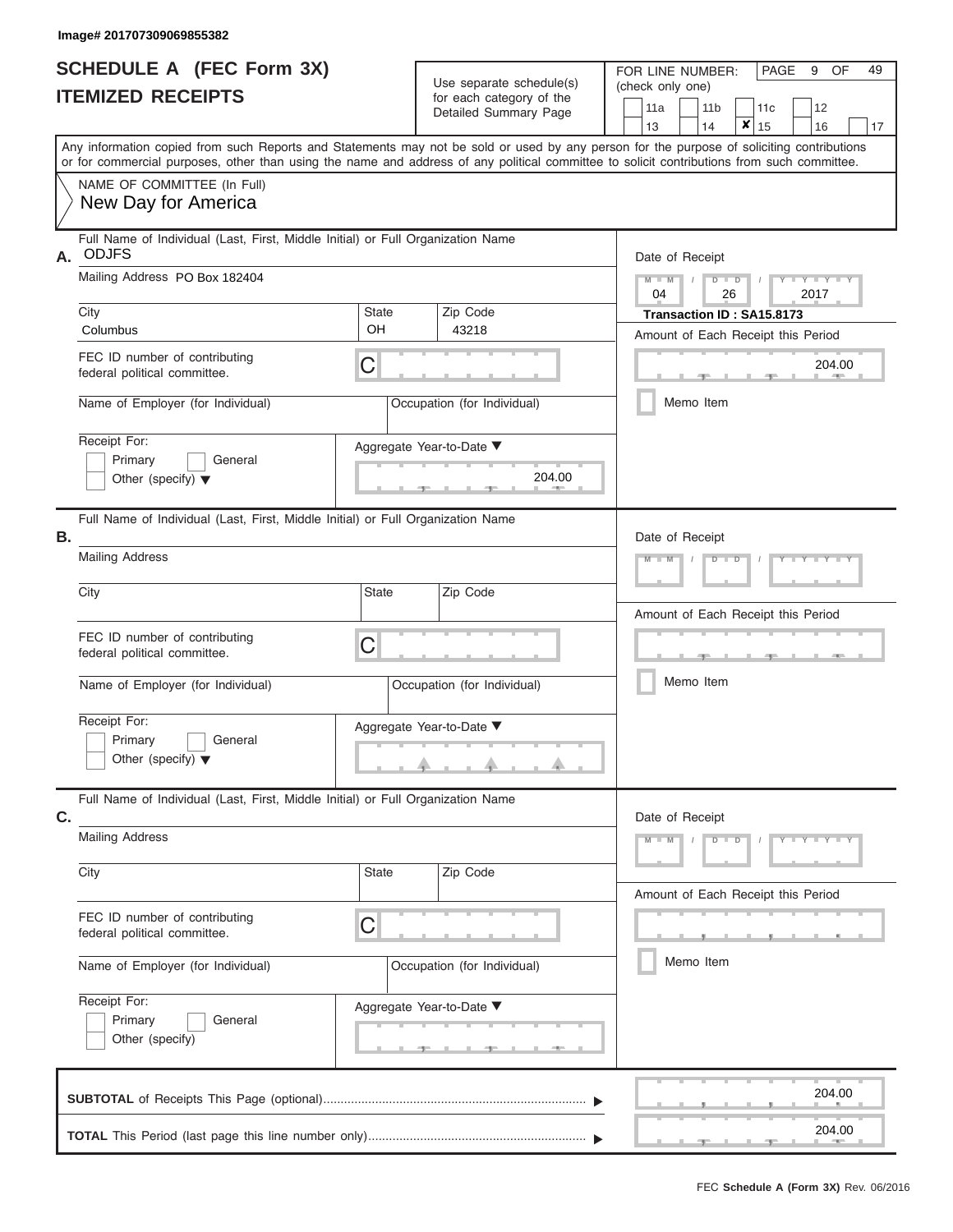|                          | <b>SCHEDULE A (FEC Form 3X)</b> |
|--------------------------|---------------------------------|
| <b>ITEMIZED RECEIPTS</b> |                                 |

|                | SCHEDULE A (FEC Form 3X)<br><b>ITEMIZED RECEIPTS</b>                                                                                                                                                                                                                                    |                           | Use separate schedule(s)<br>for each category of the | 49<br>FOR LINE NUMBER:<br>PAGE 10 OF<br>(check only one)<br>12<br>11a<br>11 <sub>b</sub><br>11 <sub>c</sub> |
|----------------|-----------------------------------------------------------------------------------------------------------------------------------------------------------------------------------------------------------------------------------------------------------------------------------------|---------------------------|------------------------------------------------------|-------------------------------------------------------------------------------------------------------------|
|                |                                                                                                                                                                                                                                                                                         |                           | Detailed Summary Page                                | $x _{17}$<br>14<br>13<br>15<br>16                                                                           |
|                | Any information copied from such Reports and Statements may not be sold or used by any person for the purpose of soliciting contributions<br>or for commercial purposes, other than using the name and address of any political committee to solicit contributions from such committee. |                           |                                                      |                                                                                                             |
|                | NAME OF COMMITTEE (In Full)<br>New Day for America                                                                                                                                                                                                                                      |                           |                                                      |                                                                                                             |
| Α.             | Full Name of Individual (Last, First, Middle Initial) or Full Organization Name<br><b>EDonation 5 Account</b>                                                                                                                                                                           |                           |                                                      | Date of Receipt                                                                                             |
|                | Mailing Address 117 North Saint Asaph Street<br>City                                                                                                                                                                                                                                    | <b>State</b>              | Zip Code                                             | $M - M$<br>$Y = Y + Y$<br>$D$ $D$<br>03<br>2017<br>14                                                       |
|                | Alexandria                                                                                                                                                                                                                                                                              | VA                        | 22314                                                | Transaction ID: SA17.8170<br>Amount of Each Receipt this Period                                             |
|                | FEC ID number of contributing<br>federal political committee.                                                                                                                                                                                                                           | C                         |                                                      | 125.50<br><b>AND IN</b>                                                                                     |
|                | Name of Employer (for Individual)                                                                                                                                                                                                                                                       |                           | Occupation (for Individual)                          | Memo Item                                                                                                   |
|                | Receipt For:<br>Primary<br>General<br>Other (specify) $\blacktriangledown$                                                                                                                                                                                                              |                           | Aggregate Year-to-Date ▼<br>278.00                   |                                                                                                             |
|                | Full Name of Individual (Last, First, Middle Initial) or Full Organization Name<br><b>B.</b> EDonation 5 Account                                                                                                                                                                        |                           |                                                      | Date of Receipt                                                                                             |
|                | Mailing Address 117 North Saint Asaph Street                                                                                                                                                                                                                                            |                           |                                                      | $M - M$<br>$D$ $\Box$ $D$<br>$Y$ $Y$ $Y$<br>04<br>2017<br>10                                                |
|                | City<br>Alexandria                                                                                                                                                                                                                                                                      | <b>State</b><br>VA        | Zip Code<br>22314                                    | Transaction ID: SA17.8171                                                                                   |
|                | FEC ID number of contributing<br>federal political committee.                                                                                                                                                                                                                           | С                         |                                                      | Amount of Each Receipt this Period<br>5339.50                                                               |
|                | Name of Employer (for Individual)                                                                                                                                                                                                                                                       |                           | Occupation (for Individual)                          | Memo Item                                                                                                   |
|                | Receipt For:<br>Primary<br>General<br>Other (specify) $\blacktriangledown$                                                                                                                                                                                                              |                           | Aggregate Year-to-Date ▼<br>5617.50                  |                                                                                                             |
| $\mathbf{C}$ . | Full Name of Individual (Last, First, Middle Initial) or Full Organization Name<br><b>EDonation 5 Account</b>                                                                                                                                                                           |                           |                                                      | Date of Receipt                                                                                             |
|                | Mailing Address 117 North Saint Asaph Street                                                                                                                                                                                                                                            |                           |                                                      | $M - M$<br>$D$ $D$<br>$+Y + Y + Y$<br>05<br>08<br>2017                                                      |
|                | City<br>Alexandria                                                                                                                                                                                                                                                                      | <b>State</b><br><b>VA</b> | Zip Code<br>22314                                    | Transaction ID: SA17.8175<br>Amount of Each Receipt this Period                                             |
|                | FEC ID number of contributing<br>federal political committee.                                                                                                                                                                                                                           | С                         |                                                      | 2699.50                                                                                                     |
|                | Name of Employer (for Individual)                                                                                                                                                                                                                                                       |                           | Occupation (for Individual)                          | Memo Item                                                                                                   |
|                | Receipt For:<br>Primary<br>General<br>Other (specify)                                                                                                                                                                                                                                   |                           | Aggregate Year-to-Date ▼<br>8317.00                  |                                                                                                             |
|                |                                                                                                                                                                                                                                                                                         |                           |                                                      | 8164.50                                                                                                     |
|                |                                                                                                                                                                                                                                                                                         |                           |                                                      |                                                                                                             |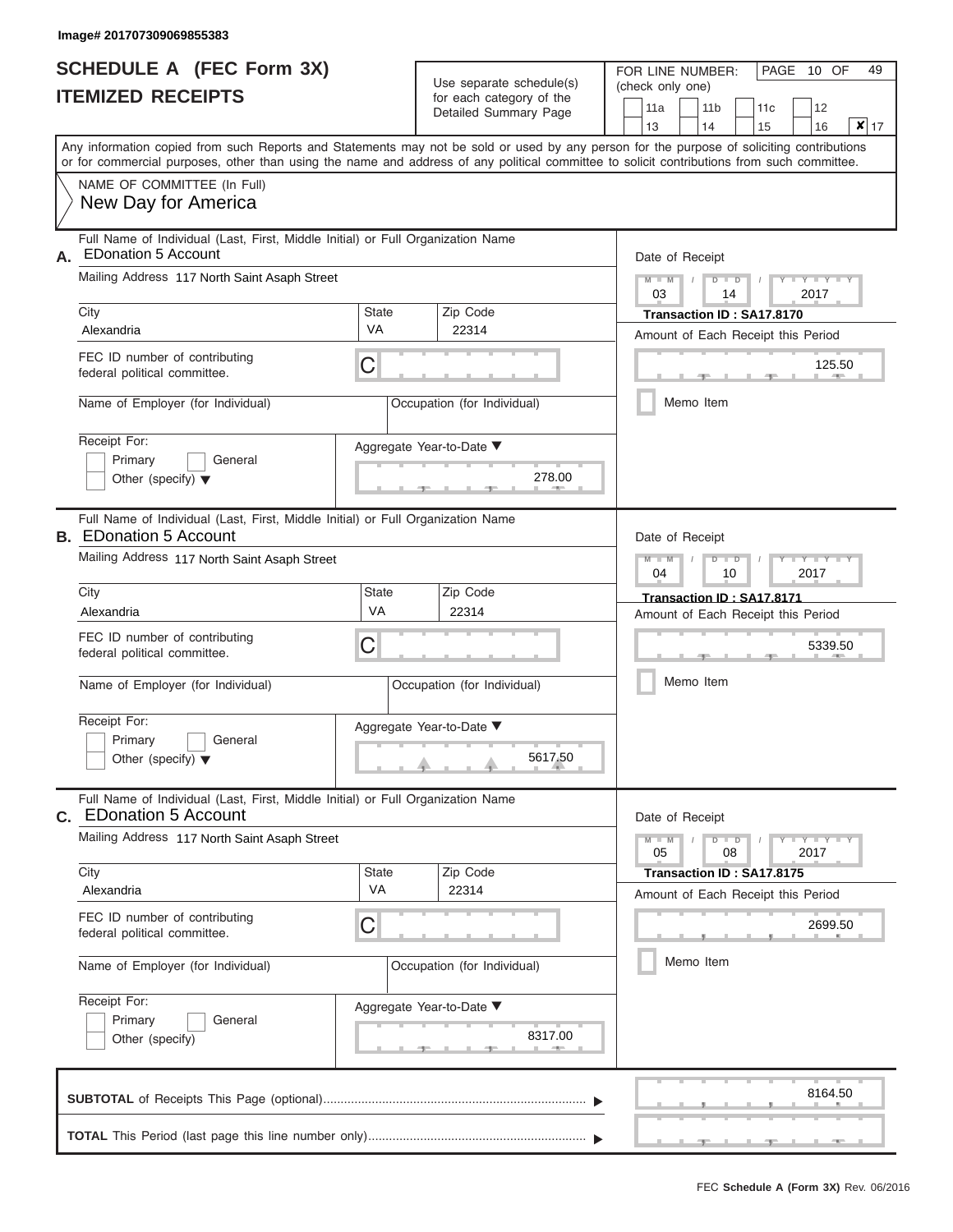|                          | <b>SCHEDULE A (FEC Form 3X)</b> |
|--------------------------|---------------------------------|
| <b>ITEMIZED RECEIPTS</b> |                                 |

|    | SCHEDULE A (FEC Form 3X)                                                                                                                                                                                                                                                                |                           | Use separate schedule(s)                       |                         | FOR LINE NUMBER:<br>PAGE<br>11 OF |                                    |               |  |  |  |  |  |
|----|-----------------------------------------------------------------------------------------------------------------------------------------------------------------------------------------------------------------------------------------------------------------------------------------|---------------------------|------------------------------------------------|-------------------------|-----------------------------------|------------------------------------|---------------|--|--|--|--|--|
|    | <b>ITEMIZED RECEIPTS</b>                                                                                                                                                                                                                                                                |                           | for each category of the                       | (check only one)<br>11a | 11 <sub>b</sub>                   | 12<br>11c                          |               |  |  |  |  |  |
|    |                                                                                                                                                                                                                                                                                         |                           | Detailed Summary Page                          | 13                      | 14                                | 15<br>16                           | $x _{17}$     |  |  |  |  |  |
|    | Any information copied from such Reports and Statements may not be sold or used by any person for the purpose of soliciting contributions<br>or for commercial purposes, other than using the name and address of any political committee to solicit contributions from such committee. |                           |                                                |                         |                                   |                                    |               |  |  |  |  |  |
|    | NAME OF COMMITTEE (In Full)<br>New Day for America                                                                                                                                                                                                                                      |                           |                                                |                         |                                   |                                    |               |  |  |  |  |  |
| А. | Full Name of Individual (Last, First, Middle Initial) or Full Organization Name<br><b>EDonation 5 Account</b>                                                                                                                                                                           |                           |                                                |                         | Date of Receipt                   |                                    |               |  |  |  |  |  |
|    | Mailing Address 117 North Saint Asaph Street                                                                                                                                                                                                                                            |                           |                                                | $M - M$ /<br>06         | $D$ $D$<br>12                     | Y TY T<br>2017                     |               |  |  |  |  |  |
|    | City<br>Alexandria                                                                                                                                                                                                                                                                      | <b>State</b><br><b>VA</b> | Zip Code<br>22314                              |                         | Transaction ID: SA17.8177         | Amount of Each Receipt this Period |               |  |  |  |  |  |
|    | FEC ID number of contributing<br>federal political committee.                                                                                                                                                                                                                           | С                         |                                                |                         |                                   | 3045.00                            | <b>AND IN</b> |  |  |  |  |  |
|    | Name of Employer (for Individual)                                                                                                                                                                                                                                                       |                           | Occupation (for Individual)                    |                         | Memo Item                         |                                    |               |  |  |  |  |  |
|    | Receipt For:<br>Primary<br>General<br>Other (specify) $\blacktriangledown$                                                                                                                                                                                                              |                           | Aggregate Year-to-Date ▼<br>11362.00           |                         |                                   |                                    |               |  |  |  |  |  |
|    | Full Name of Individual (Last, First, Middle Initial) or Full Organization Name<br><b>B.</b> Right Country Lists                                                                                                                                                                        |                           |                                                |                         | Date of Receipt                   |                                    |               |  |  |  |  |  |
|    | Mailing Address 117 North Saint Asaph Street                                                                                                                                                                                                                                            |                           |                                                | $M - M$<br>05           | $D$ $D$<br>22                     | $Y - Y - I$<br>2017                |               |  |  |  |  |  |
|    | City<br>Alexandria                                                                                                                                                                                                                                                                      | <b>State</b><br><b>VA</b> | Zip Code<br>22314                              |                         | Transaction ID: SA17.8176         | Amount of Each Receipt this Period |               |  |  |  |  |  |
|    | FEC ID number of contributing<br>federal political committee.                                                                                                                                                                                                                           | С                         |                                                |                         |                                   | 1922.99                            |               |  |  |  |  |  |
|    | Name of Employer (for Individual)                                                                                                                                                                                                                                                       |                           | Occupation (for Individual)                    |                         | Memo Item                         |                                    |               |  |  |  |  |  |
|    | Receipt For:                                                                                                                                                                                                                                                                            |                           | Aggregate Year-to-Date ▼                       |                         |                                   |                                    |               |  |  |  |  |  |
|    | Primary<br>General<br>Other (specify) $\blacktriangledown$                                                                                                                                                                                                                              |                           | 1922.99                                        |                         |                                   |                                    |               |  |  |  |  |  |
| C. | Full Name of Individual (Last, First, Middle Initial) or Full Organization Name                                                                                                                                                                                                         |                           |                                                |                         | Date of Receipt                   |                                    |               |  |  |  |  |  |
|    | <b>Mailing Address</b>                                                                                                                                                                                                                                                                  |                           |                                                | $M - M$                 | $D$ $\Box$ $D$                    | $Y = Y = Y + Y$                    |               |  |  |  |  |  |
|    | City                                                                                                                                                                                                                                                                                    | State                     | Zip Code                                       |                         |                                   | Amount of Each Receipt this Period |               |  |  |  |  |  |
|    | FEC ID number of contributing<br>federal political committee.                                                                                                                                                                                                                           | С                         |                                                |                         |                                   |                                    |               |  |  |  |  |  |
|    | Name of Employer (for Individual)                                                                                                                                                                                                                                                       |                           | Occupation (for Individual)                    |                         | Memo Item                         |                                    |               |  |  |  |  |  |
|    | Receipt For:<br>Primary<br>General<br>Other (specify)                                                                                                                                                                                                                                   |                           | Aggregate Year-to-Date ▼<br>__________________ |                         |                                   |                                    |               |  |  |  |  |  |
|    |                                                                                                                                                                                                                                                                                         |                           |                                                |                         |                                   | 4967.99                            |               |  |  |  |  |  |
|    |                                                                                                                                                                                                                                                                                         |                           |                                                |                         |                                   | 13132.49                           |               |  |  |  |  |  |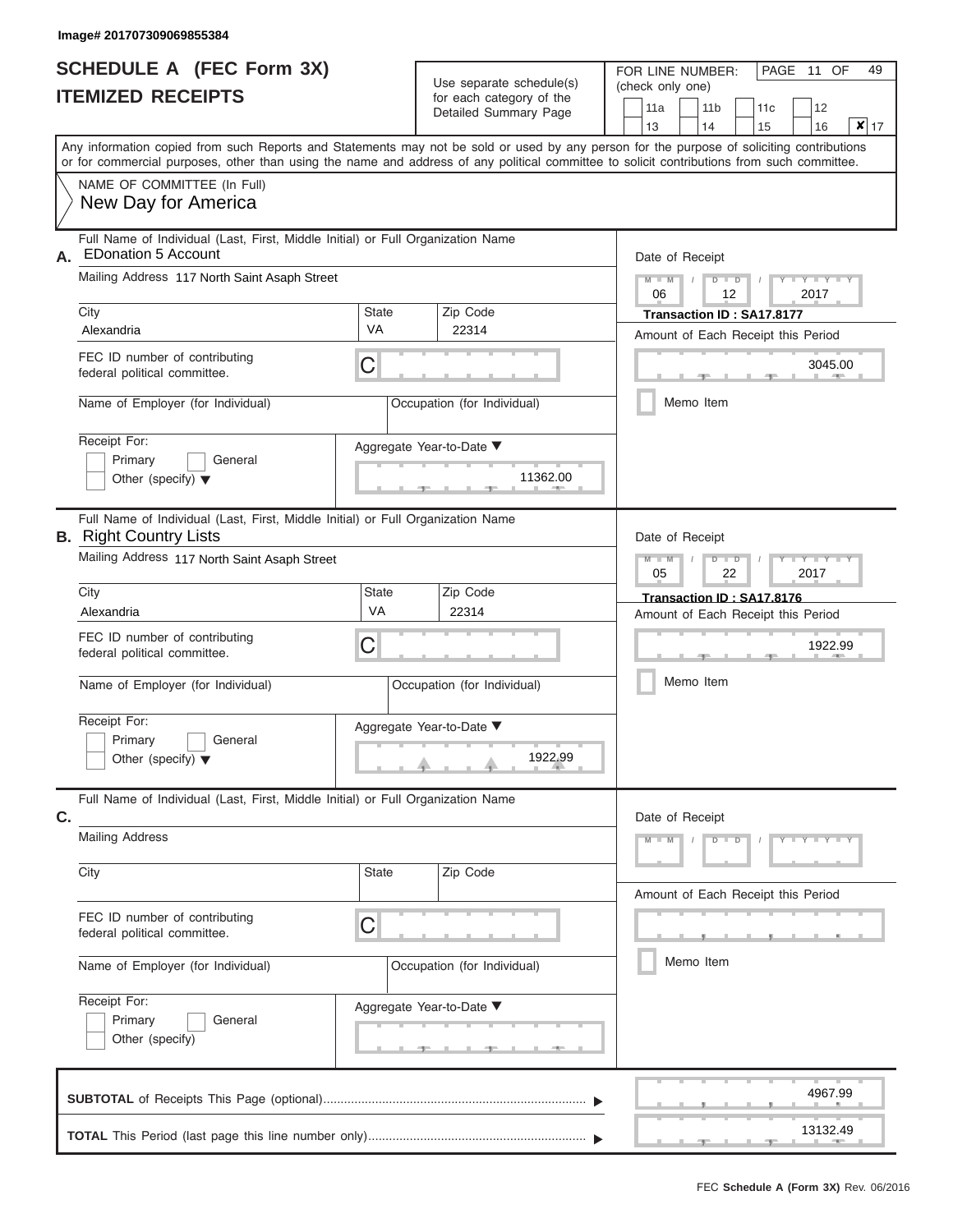| <b>SCHEDULE B (FEC Form 3X)</b>                                                                                                                                                                                                                                                         |                                                                      |                                                                               | FOR LINE NUMBER:                                               | PAGE 12 OF<br>49                                                             |  |  |  |  |  |  |
|-----------------------------------------------------------------------------------------------------------------------------------------------------------------------------------------------------------------------------------------------------------------------------------------|----------------------------------------------------------------------|-------------------------------------------------------------------------------|----------------------------------------------------------------|------------------------------------------------------------------------------|--|--|--|--|--|--|
| <b>ITEMIZED DISBURSEMENTS</b>                                                                                                                                                                                                                                                           |                                                                      | Use separate schedule(s)<br>for each category of the<br>Detailed Summary Page | (check only one)<br>21 <sub>b</sub><br>$\boldsymbol{x}$<br>28a | 22<br>23<br>26<br>27<br>28 <sub>b</sub><br>28c<br>29<br>30 <sub>b</sub>      |  |  |  |  |  |  |
| Any information copied from such Reports and Statements may not be sold or used by any person for the purpose of soliciting contributions<br>or for commercial purposes, other than using the name and address of any political committee to solicit contributions from such committee. |                                                                      |                                                                               |                                                                |                                                                              |  |  |  |  |  |  |
| NAME OF COMMITTEE (In Full)                                                                                                                                                                                                                                                             |                                                                      |                                                                               |                                                                |                                                                              |  |  |  |  |  |  |
| New Day for America                                                                                                                                                                                                                                                                     |                                                                      |                                                                               |                                                                |                                                                              |  |  |  |  |  |  |
| Full Name (Last, First, Middle Initial)<br>A. AH Twelve 81, LLC                                                                                                                                                                                                                         |                                                                      |                                                                               |                                                                |                                                                              |  |  |  |  |  |  |
| Mailing Address PO Box 340069                                                                                                                                                                                                                                                           |                                                                      |                                                                               |                                                                | Y L Y L Y L Y<br>$M$ $M$<br>$D$ $D$<br>02<br>13<br>2017                      |  |  |  |  |  |  |
| City<br>Austin                                                                                                                                                                                                                                                                          | State<br>TX                                                          | Zip Code<br>78734                                                             |                                                                | <b>FEC Identification Number</b>                                             |  |  |  |  |  |  |
| Purpose of Disbursement<br><b>FUNDRAISING CONSULTING FEE</b>                                                                                                                                                                                                                            |                                                                      |                                                                               |                                                                | C                                                                            |  |  |  |  |  |  |
| Candidate Name                                                                                                                                                                                                                                                                          |                                                                      |                                                                               | Category/<br><b>Type</b>                                       | Transaction ID: SB21B.8110<br>Amount of Each Disbursement this Period        |  |  |  |  |  |  |
| Office Sought:<br>House<br>Senate<br>President                                                                                                                                                                                                                                          | Disbursement For:<br>Primary<br>Other (specify) $\blacktriangledown$ | General                                                                       |                                                                | 2500.00                                                                      |  |  |  |  |  |  |
| State:<br>District:                                                                                                                                                                                                                                                                     |                                                                      |                                                                               |                                                                | Memo Item                                                                    |  |  |  |  |  |  |
| Full Name (Last, First, Middle Initial)<br><b>B.</b> American Express<br>Mailing Address PO Box 299051                                                                                                                                                                                  |                                                                      |                                                                               |                                                                | Date of Disbursement<br>Y FY FY FY<br>$M - M$<br>$D$ $D$<br>01<br>11<br>2017 |  |  |  |  |  |  |
| City<br>Ft. Lauderdale                                                                                                                                                                                                                                                                  | <b>State</b><br>FL.                                                  | Zip Code<br>33329                                                             |                                                                | <b>FEC Identification Number</b>                                             |  |  |  |  |  |  |
| Purpose of Disbursement<br><b>CREDIT CARD PAYMENT</b>                                                                                                                                                                                                                                   |                                                                      |                                                                               |                                                                | С                                                                            |  |  |  |  |  |  |
| Candidate Name                                                                                                                                                                                                                                                                          |                                                                      |                                                                               | Category/<br><b>Type</b>                                       | Transaction ID: SB21B.8101<br>Amount of Each Disbursement this Period        |  |  |  |  |  |  |
| Office Sought:<br>House<br>Senate                                                                                                                                                                                                                                                       | Disbursement For:<br>Primary                                         | General                                                                       |                                                                | 349.72                                                                       |  |  |  |  |  |  |
| President<br>State:<br>District:                                                                                                                                                                                                                                                        | Other (specify)                                                      |                                                                               |                                                                | Memo Item                                                                    |  |  |  |  |  |  |
| Full Name (Last, First, Middle Initial)<br>C. American Express                                                                                                                                                                                                                          |                                                                      |                                                                               |                                                                | Date of Disbursement                                                         |  |  |  |  |  |  |
| Mailing Address PO Box 299051                                                                                                                                                                                                                                                           |                                                                      |                                                                               |                                                                | $Y$ $Y$ $Y$ $Y$ $Y$<br>$D$ $D$<br>$M$ $M$<br>02<br>2017<br>02                |  |  |  |  |  |  |
| City<br>Ft. Lauderdale                                                                                                                                                                                                                                                                  | State<br>FL.                                                         | Zip Code<br>33329                                                             |                                                                | <b>FEC Identification Number</b>                                             |  |  |  |  |  |  |
| Purpose of Disbursement<br><b>CREDIT CARD PAYMENT</b><br>Candidate Name                                                                                                                                                                                                                 |                                                                      |                                                                               | Category/<br><b>Type</b>                                       | С<br>Transaction ID: SB21B.8103<br>Amount of Each Disbursement this Period   |  |  |  |  |  |  |
| Office Sought:<br>House<br>Senate                                                                                                                                                                                                                                                       | Disbursement For:<br>Primary                                         | General                                                                       |                                                                | 152.99                                                                       |  |  |  |  |  |  |
| President<br>State:<br>District:                                                                                                                                                                                                                                                        | Other (specify) $\blacktriangledown$                                 |                                                                               |                                                                | Memo Item                                                                    |  |  |  |  |  |  |
|                                                                                                                                                                                                                                                                                         |                                                                      |                                                                               |                                                                | 3002.71                                                                      |  |  |  |  |  |  |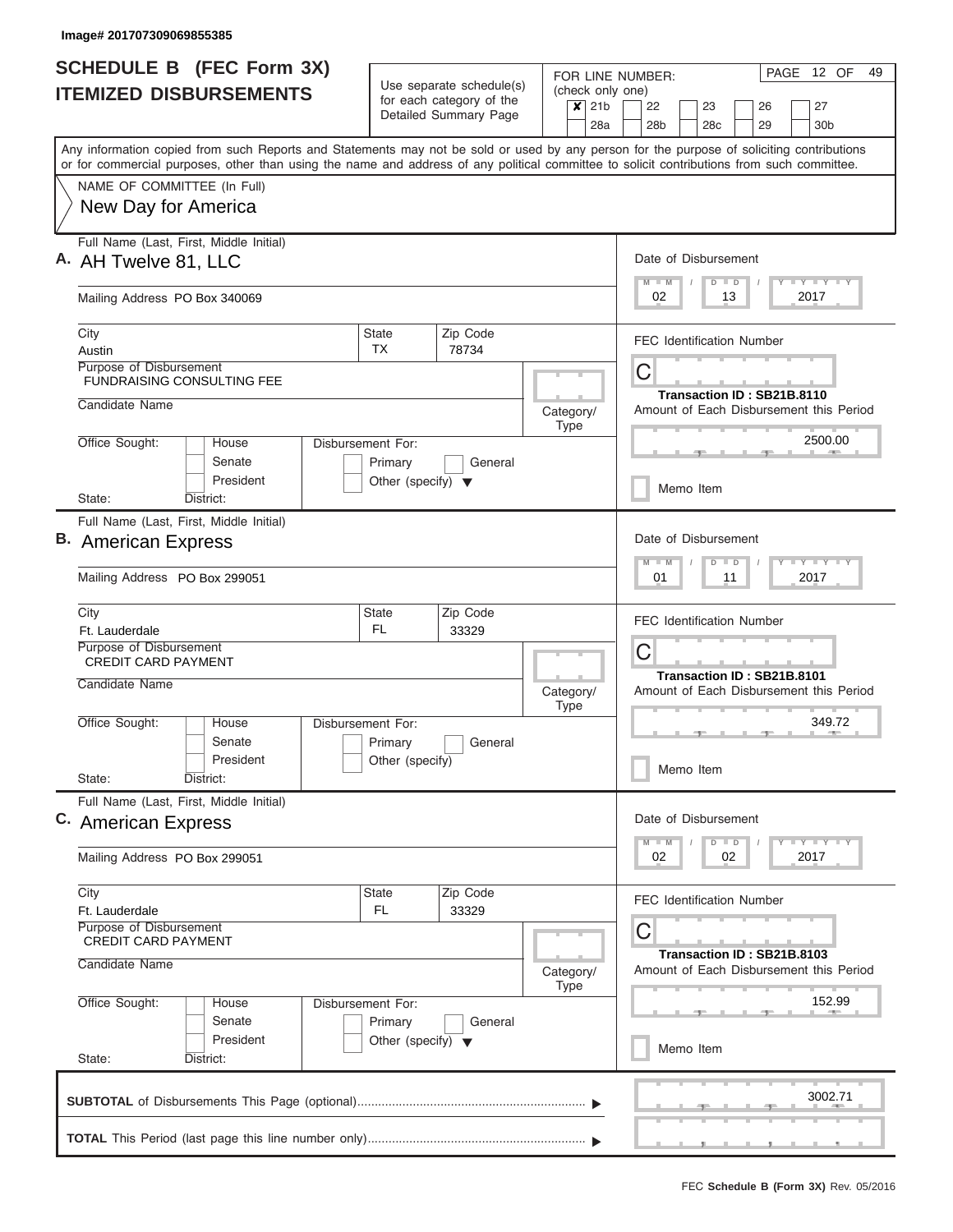|    | <b>SCHEDULE B</b> (FEC Form 3X)                                                                                                            |                                      |                                                      |           |             |                |                  |                                                                                   | FOR LINE NUMBER:      |  |           |               |  |                                  | PAGE 13 OF                              | 49 |
|----|--------------------------------------------------------------------------------------------------------------------------------------------|--------------------------------------|------------------------------------------------------|-----------|-------------|----------------|------------------|-----------------------------------------------------------------------------------|-----------------------|--|-----------|---------------|--|----------------------------------|-----------------------------------------|----|
|    | <b>ITEMIZED DISBURSEMENTS</b>                                                                                                              |                                      | Use separate schedule(s)<br>for each category of the |           |             |                | (check only one) |                                                                                   |                       |  |           |               |  |                                  |                                         |    |
|    |                                                                                                                                            |                                      | Detailed Summary Page                                |           |             | $x$ 21b<br>28a |                  |                                                                                   | 22<br>28 <sub>b</sub> |  | 23<br>28c |               |  | 26<br>29                         | 27<br>30 <sub>b</sub>                   |    |
|    | Any information copied from such Reports and Statements may not be sold or used by any person for the purpose of soliciting contributions  |                                      |                                                      |           |             |                |                  |                                                                                   |                       |  |           |               |  |                                  |                                         |    |
|    | or for commercial purposes, other than using the name and address of any political committee to solicit contributions from such committee. |                                      |                                                      |           |             |                |                  |                                                                                   |                       |  |           |               |  |                                  |                                         |    |
|    | NAME OF COMMITTEE (In Full)                                                                                                                |                                      |                                                      |           |             |                |                  |                                                                                   |                       |  |           |               |  |                                  |                                         |    |
|    | New Day for America                                                                                                                        |                                      |                                                      |           |             |                |                  |                                                                                   |                       |  |           |               |  |                                  |                                         |    |
|    | Full Name (Last, First, Middle Initial)                                                                                                    |                                      |                                                      |           |             |                |                  |                                                                                   |                       |  |           |               |  |                                  |                                         |    |
|    | A. American Express                                                                                                                        |                                      |                                                      |           |             |                |                  |                                                                                   | Date of Disbursement  |  |           |               |  |                                  |                                         |    |
|    | Mailing Address PO Box 299051                                                                                                              |                                      |                                                      |           |             |                |                  |                                                                                   | $M$ $M$<br>02         |  |           | $D$ $D$<br>27 |  |                                  | Y L Y L Y L Y<br>2017                   |    |
|    | City                                                                                                                                       | <b>State</b>                         | Zip Code                                             |           |             |                |                  |                                                                                   |                       |  |           |               |  | <b>FEC Identification Number</b> |                                         |    |
|    | Ft. Lauderdale<br>Purpose of Disbursement                                                                                                  | FL.                                  | 33329                                                |           |             |                |                  |                                                                                   |                       |  |           |               |  |                                  |                                         |    |
|    | <b>CREDIT CARD PAYMENT</b>                                                                                                                 |                                      |                                                      |           |             |                |                  |                                                                                   | С                     |  |           |               |  |                                  |                                         |    |
|    | Candidate Name                                                                                                                             |                                      |                                                      | Category/ |             |                |                  |                                                                                   |                       |  |           |               |  | Transaction ID: SB21B.8116       | Amount of Each Disbursement this Period |    |
|    |                                                                                                                                            |                                      |                                                      |           | Type        |                |                  |                                                                                   |                       |  |           |               |  |                                  |                                         |    |
|    | Office Sought:<br><b>House</b><br>Disbursement For:<br>Senate                                                                              | Primary                              | General                                              |           |             |                |                  |                                                                                   |                       |  |           |               |  |                                  | 11775.68                                |    |
|    | President                                                                                                                                  | Other (specify) $\blacktriangledown$ |                                                      |           |             |                |                  |                                                                                   |                       |  |           |               |  |                                  |                                         |    |
|    | District:<br>State:                                                                                                                        |                                      |                                                      |           |             |                |                  |                                                                                   |                       |  | Memo Item |               |  |                                  |                                         |    |
|    | Full Name (Last, First, Middle Initial)                                                                                                    |                                      |                                                      |           |             |                |                  |                                                                                   |                       |  |           |               |  |                                  |                                         |    |
| В. | Southwest Air                                                                                                                              |                                      |                                                      |           |             |                |                  | Date of Disbursement<br>$T$ $T$ $T$ $T$ $T$ $T$ $T$ $T$ $T$<br>$M - M$<br>$D$ $D$ |                       |  |           |               |  |                                  |                                         |    |
|    | Mailing Address PO Box 36647-1CR                                                                                                           |                                      |                                                      |           |             |                |                  |                                                                                   | 02                    |  |           | 27            |  |                                  | 2017                                    |    |
|    | City                                                                                                                                       | <b>State</b>                         | Zip Code                                             |           |             |                |                  |                                                                                   |                       |  |           |               |  | <b>FEC Identification Number</b> |                                         |    |
|    | Dallas<br>Purpose of Disbursement                                                                                                          | <b>TX</b>                            | 75235                                                |           |             |                |                  |                                                                                   |                       |  |           |               |  |                                  |                                         |    |
|    | <b>Plane Ticket</b>                                                                                                                        |                                      |                                                      |           |             |                |                  |                                                                                   | С                     |  |           |               |  |                                  | Transaction ID: SB21B.8116.0            |    |
|    | Candidate Name                                                                                                                             |                                      |                                                      | Category/ | <b>Type</b> |                |                  |                                                                                   |                       |  |           |               |  |                                  | Amount of Each Disbursement this Period |    |
|    | Office Sought:<br>House<br><b>Disbursement For:</b>                                                                                        |                                      |                                                      |           |             |                |                  |                                                                                   |                       |  |           |               |  | $\rightarrow$                    | 321.94<br>$-1$                          |    |
|    | Senate<br>President                                                                                                                        | Primary<br>Other (specify)           | General                                              |           |             |                |                  |                                                                                   |                       |  |           |               |  |                                  |                                         |    |
|    | State:<br>District:                                                                                                                        |                                      |                                                      |           |             |                |                  | ×                                                                                 |                       |  | Memo Item |               |  |                                  |                                         |    |
|    | Full Name (Last, First, Middle Initial)                                                                                                    |                                      |                                                      |           |             |                |                  |                                                                                   |                       |  |           |               |  |                                  |                                         |    |
|    | C. Southwest Air                                                                                                                           |                                      |                                                      |           |             |                |                  |                                                                                   | Date of Disbursement  |  |           |               |  |                                  |                                         |    |
|    | Mailing Address PO Box 36647-1CR                                                                                                           |                                      |                                                      |           |             |                |                  |                                                                                   | $M - M$<br>02         |  |           | $D$ $D$<br>27 |  |                                  | $T - Y$ $T - Y$ $T - Y$<br>2017         |    |
|    | City                                                                                                                                       | <b>State</b>                         | Zip Code                                             |           |             |                |                  |                                                                                   |                       |  |           |               |  | <b>FEC Identification Number</b> |                                         |    |
|    | Dallas<br>Purpose of Disbursement                                                                                                          | <b>TX</b>                            | 75235                                                |           |             |                |                  |                                                                                   |                       |  |           |               |  |                                  |                                         |    |
|    | <b>Plane Ticket</b>                                                                                                                        |                                      |                                                      |           |             |                |                  |                                                                                   | С                     |  |           |               |  |                                  |                                         |    |
|    | Candidate Name                                                                                                                             |                                      |                                                      | Category/ |             |                |                  |                                                                                   |                       |  |           |               |  | Transaction ID: SB21B.8116.      | Amount of Each Disbursement this Period |    |
|    |                                                                                                                                            |                                      |                                                      |           | Type        |                |                  |                                                                                   |                       |  |           |               |  |                                  |                                         |    |
|    | Office Sought:<br>House<br>Disbursement For:<br>Senate                                                                                     | Primary                              | General                                              |           |             |                |                  |                                                                                   |                       |  |           |               |  |                                  | 565.54                                  |    |
|    | President                                                                                                                                  | Other (specify) $\blacktriangledown$ |                                                      |           |             |                |                  | X                                                                                 |                       |  | Memo Item |               |  |                                  |                                         |    |
|    | State:<br>District:                                                                                                                        |                                      |                                                      |           |             |                |                  |                                                                                   |                       |  |           |               |  |                                  |                                         |    |
|    |                                                                                                                                            |                                      |                                                      |           |             |                |                  |                                                                                   |                       |  |           |               |  |                                  | 11775.68                                |    |
|    |                                                                                                                                            |                                      |                                                      |           |             |                |                  |                                                                                   |                       |  |           |               |  |                                  |                                         |    |
|    |                                                                                                                                            |                                      |                                                      |           |             |                |                  |                                                                                   |                       |  |           |               |  |                                  |                                         |    |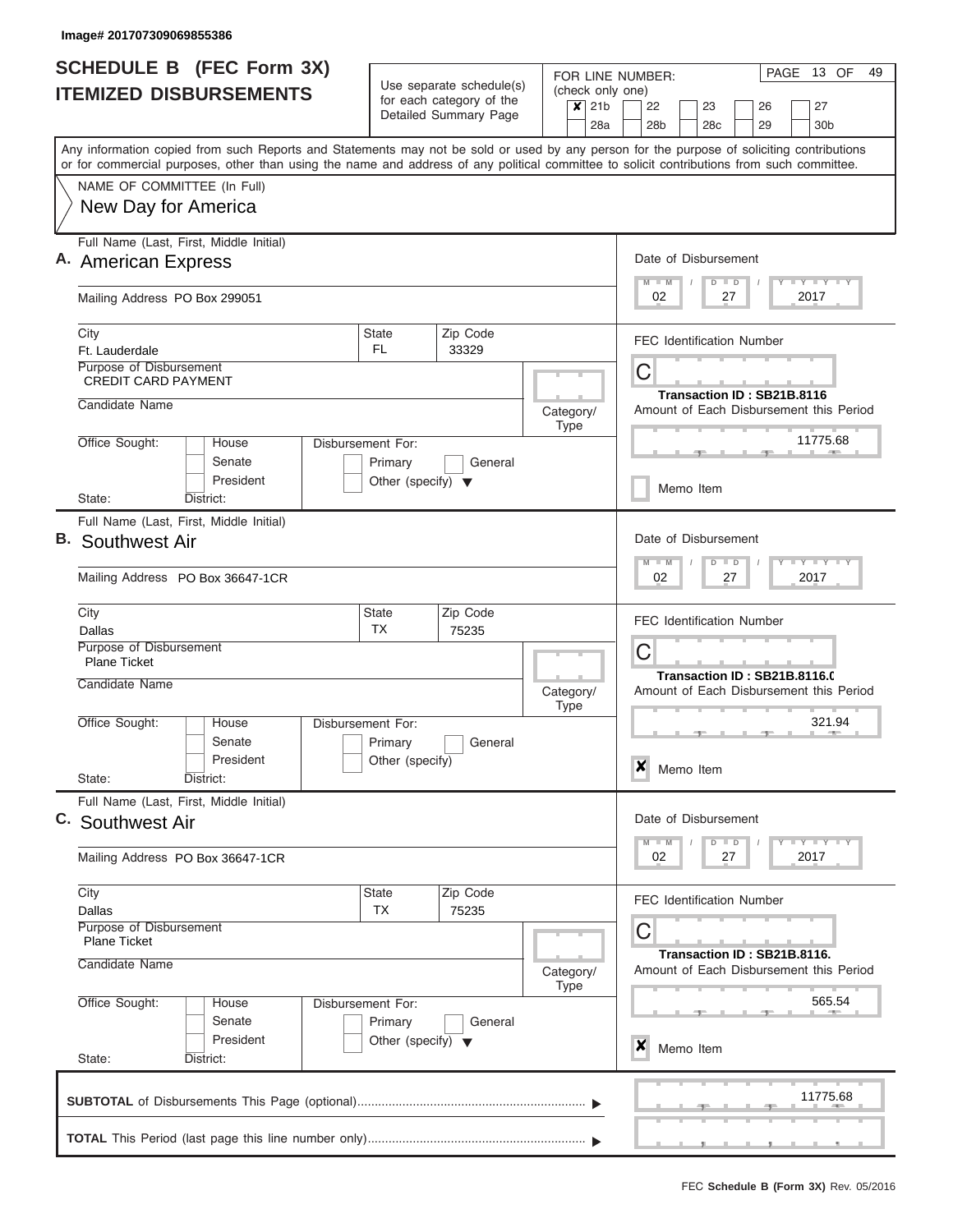|    | <b>SCHEDULE B</b> (FEC Form 3X)                                                                                                            |                                                 | Use separate schedule(s)                          |                          |                  |                                        | FOR LINE NUMBER: |                 |  |                                  |    |  |      |  | PAGE 14 OF                              | 49 |
|----|--------------------------------------------------------------------------------------------------------------------------------------------|-------------------------------------------------|---------------------------------------------------|--------------------------|------------------|----------------------------------------|------------------|-----------------|--|----------------------------------|----|--|------|--|-----------------------------------------|----|
|    | <b>ITEMIZED DISBURSEMENTS</b>                                                                                                              |                                                 | for each category of the<br>Detailed Summary Page |                          | $\boldsymbol{x}$ | 21 <sub>b</sub>                        | (check only one) | 22              |  | 23                               |    |  | 26   |  | 27                                      |    |
|    | Any information copied from such Reports and Statements may not be sold or used by any person for the purpose of soliciting contributions  |                                                 |                                                   |                          |                  | 28a                                    |                  | 28 <sub>b</sub> |  | 28c                              |    |  | 29   |  | 30 <sub>b</sub>                         |    |
|    | or for commercial purposes, other than using the name and address of any political committee to solicit contributions from such committee. |                                                 |                                                   |                          |                  |                                        |                  |                 |  |                                  |    |  |      |  |                                         |    |
|    | NAME OF COMMITTEE (In Full)                                                                                                                |                                                 |                                                   |                          |                  |                                        |                  |                 |  |                                  |    |  |      |  |                                         |    |
|    | New Day for America                                                                                                                        |                                                 |                                                   |                          |                  |                                        |                  |                 |  |                                  |    |  |      |  |                                         |    |
|    | Full Name (Last, First, Middle Initial)<br>A. Southwest Air                                                                                |                                                 |                                                   |                          |                  |                                        |                  |                 |  | Date of Disbursement             |    |  |      |  |                                         |    |
|    |                                                                                                                                            |                                                 |                                                   |                          |                  |                                        |                  | $M$ $M$         |  | $D$ $D$                          |    |  |      |  | Y I Y I Y I Y                           |    |
|    | Mailing Address PO Box 36647-1CR                                                                                                           |                                                 |                                                   |                          |                  |                                        |                  | 02              |  |                                  | 27 |  |      |  | 2017                                    |    |
|    | City<br>Dallas                                                                                                                             | State<br><b>TX</b>                              | Zip Code<br>75235                                 |                          |                  |                                        |                  |                 |  | <b>FEC Identification Number</b> |    |  |      |  |                                         |    |
|    | Purpose of Disbursement<br><b>Travel Fee</b>                                                                                               |                                                 |                                                   |                          |                  |                                        | С                |                 |  |                                  |    |  |      |  |                                         |    |
|    | Candidate Name                                                                                                                             |                                                 |                                                   |                          |                  |                                        |                  |                 |  | Transaction ID: SB21B.8116.      |    |  |      |  |                                         |    |
|    |                                                                                                                                            |                                                 |                                                   | Category/<br><b>Type</b> |                  |                                        |                  |                 |  |                                  |    |  |      |  | Amount of Each Disbursement this Period |    |
|    | Office Sought:<br>House                                                                                                                    | Disbursement For:                               |                                                   |                          |                  |                                        |                  |                 |  |                                  |    |  |      |  | 15.00                                   |    |
|    | Senate<br>President                                                                                                                        | Primary<br>Other (specify) $\blacktriangledown$ | General                                           |                          |                  |                                        |                  |                 |  |                                  |    |  |      |  |                                         |    |
|    | District:<br>State:                                                                                                                        |                                                 |                                                   |                          |                  |                                        | x                |                 |  | Memo Item                        |    |  |      |  |                                         |    |
|    | Full Name (Last, First, Middle Initial)                                                                                                    |                                                 |                                                   |                          |                  |                                        |                  |                 |  |                                  |    |  |      |  |                                         |    |
| В. | <b>Southwest Air</b>                                                                                                                       |                                                 |                                                   |                          |                  |                                        |                  |                 |  | Date of Disbursement             |    |  |      |  |                                         |    |
|    | Mailing Address PO Box 36647-1CR                                                                                                           |                                                 |                                                   |                          |                  | $M - M$<br>$D$ $D$<br>02<br>27<br>2017 |                  |                 |  |                                  |    |  |      |  |                                         |    |
|    | City<br>Dallas                                                                                                                             | State<br><b>TX</b>                              | Zip Code<br>75235                                 |                          |                  |                                        |                  |                 |  | <b>FEC Identification Number</b> |    |  |      |  |                                         |    |
|    | Purpose of Disbursement                                                                                                                    |                                                 |                                                   |                          |                  |                                        | C                |                 |  |                                  |    |  |      |  |                                         |    |
|    | <b>Plane Ticket</b>                                                                                                                        |                                                 |                                                   |                          |                  |                                        |                  |                 |  | Transaction ID: SB21B.8116.3     |    |  |      |  |                                         |    |
|    | Candidate Name                                                                                                                             |                                                 |                                                   | Category/<br><b>Type</b> |                  |                                        |                  |                 |  |                                  |    |  |      |  | Amount of Each Disbursement this Period |    |
|    | Office Sought:<br>House                                                                                                                    | Disbursement For:                               |                                                   |                          |                  |                                        |                  |                 |  |                                  |    |  |      |  | 248.94                                  |    |
|    | Senate<br>President                                                                                                                        | Primary<br>Other (specify)                      | General                                           |                          |                  |                                        |                  |                 |  |                                  |    |  |      |  |                                         |    |
|    | State:<br>District:                                                                                                                        |                                                 |                                                   |                          |                  |                                        | $\boldsymbol{x}$ |                 |  | Memo Item                        |    |  |      |  |                                         |    |
|    | Full Name (Last, First, Middle Initial)                                                                                                    |                                                 |                                                   |                          |                  |                                        |                  |                 |  |                                  |    |  |      |  |                                         |    |
|    | C. Southwest Air                                                                                                                           |                                                 |                                                   |                          |                  |                                        |                  |                 |  | Date of Disbursement             |    |  |      |  |                                         |    |
|    | Mailing Address PO Box 36647-1CR                                                                                                           |                                                 |                                                   |                          |                  |                                        |                  | $M$ $M$<br>02   |  | $D$ $D$                          | 27 |  |      |  | $T$ $Y$ $T$ $Y$ $T$<br>2017             |    |
|    | City<br>Dallas                                                                                                                             | <b>State</b><br>ТX                              | Zip Code<br>75235                                 |                          |                  |                                        |                  |                 |  | <b>FEC Identification Number</b> |    |  |      |  |                                         |    |
|    | Purpose of Disbursement                                                                                                                    |                                                 |                                                   |                          |                  |                                        | C                |                 |  |                                  |    |  |      |  |                                         |    |
|    | <b>Plane Ticket</b><br>Candidate Name                                                                                                      |                                                 |                                                   |                          |                  |                                        |                  |                 |  | Transaction ID: SB21B.8116.      |    |  |      |  |                                         |    |
|    |                                                                                                                                            |                                                 |                                                   | Category/<br><b>Type</b> |                  |                                        |                  |                 |  |                                  |    |  |      |  | Amount of Each Disbursement this Period |    |
|    | Office Sought:<br>House                                                                                                                    | Disbursement For:                               |                                                   |                          |                  |                                        |                  |                 |  |                                  |    |  |      |  | 248.94                                  |    |
|    | Senate<br>President                                                                                                                        | Primary                                         | General                                           |                          |                  |                                        |                  |                 |  |                                  |    |  |      |  |                                         |    |
|    | State:<br>District:                                                                                                                        | Other (specify) $\blacktriangledown$            |                                                   |                          |                  |                                        | ×                |                 |  | Memo Item                        |    |  |      |  |                                         |    |
|    |                                                                                                                                            |                                                 |                                                   |                          |                  |                                        |                  |                 |  |                                  |    |  | $-1$ |  | 0.00                                    |    |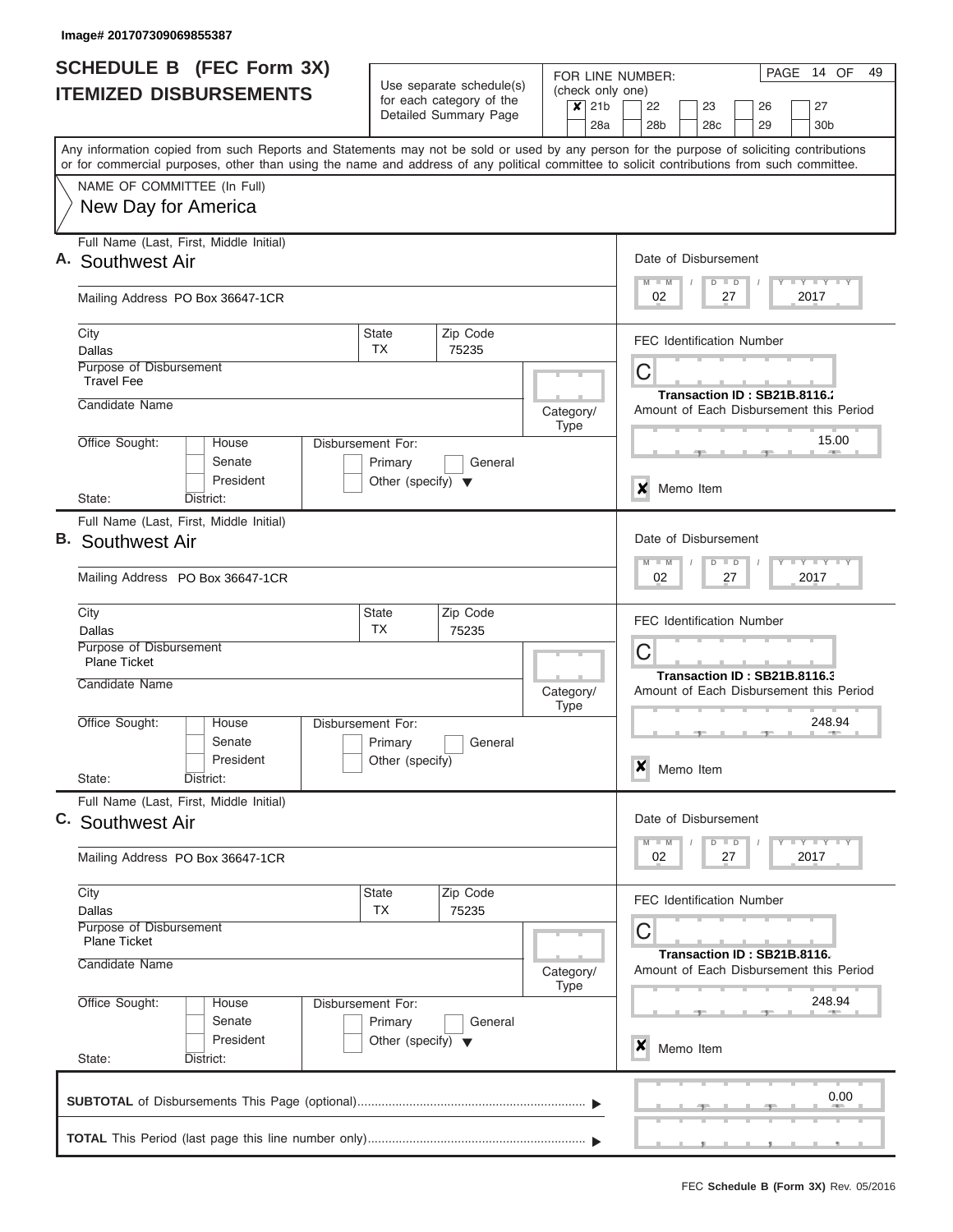| <b>SCHEDULE B</b> (FEC Form 3X)                                                                                                                                           | Use separate schedule(s)                        |                          |                          |         | PAGE 15 OF<br>49<br>FOR LINE NUMBER:                              |                                    |                                         |           |               |                                  |    |                             |                                         |  |  |  |  |  |  |
|---------------------------------------------------------------------------------------------------------------------------------------------------------------------------|-------------------------------------------------|--------------------------|--------------------------|---------|-------------------------------------------------------------------|------------------------------------|-----------------------------------------|-----------|---------------|----------------------------------|----|-----------------------------|-----------------------------------------|--|--|--|--|--|--|
| <b>ITEMIZED DISBURSEMENTS</b>                                                                                                                                             |                                                 | for each category of the |                          | $x$ 21b |                                                                   | (check only one)<br>22<br>23<br>26 |                                         |           |               |                                  |    |                             | 27                                      |  |  |  |  |  |  |
|                                                                                                                                                                           |                                                 | Detailed Summary Page    |                          |         | 28a                                                               | 28b                                |                                         | 28c       |               |                                  | 29 |                             | 30b                                     |  |  |  |  |  |  |
| Any information copied from such Reports and Statements may not be sold or used by any person for the purpose of soliciting contributions                                 |                                                 |                          |                          |         |                                                                   |                                    |                                         |           |               |                                  |    |                             |                                         |  |  |  |  |  |  |
| or for commercial purposes, other than using the name and address of any political committee to solicit contributions from such committee.<br>NAME OF COMMITTEE (In Full) |                                                 |                          |                          |         |                                                                   |                                    |                                         |           |               |                                  |    |                             |                                         |  |  |  |  |  |  |
| New Day for America                                                                                                                                                       |                                                 |                          |                          |         |                                                                   |                                    |                                         |           |               |                                  |    |                             |                                         |  |  |  |  |  |  |
| Full Name (Last, First, Middle Initial)                                                                                                                                   |                                                 |                          |                          |         |                                                                   |                                    |                                         |           |               |                                  |    |                             |                                         |  |  |  |  |  |  |
| Α.<br>Delta Airlines                                                                                                                                                      |                                                 |                          |                          |         |                                                                   |                                    |                                         |           |               | Date of Disbursement             |    |                             |                                         |  |  |  |  |  |  |
| Mailing Address 4600 International Gateway                                                                                                                                |                                                 |                          |                          |         |                                                                   | $M - M$<br>02                      |                                         |           | $D$ $D$<br>27 |                                  |    | 2017                        | Y L Y L Y L Y                           |  |  |  |  |  |  |
|                                                                                                                                                                           |                                                 |                          |                          |         |                                                                   |                                    |                                         |           |               |                                  |    |                             |                                         |  |  |  |  |  |  |
| City<br>Columbus                                                                                                                                                          | <b>State</b><br><b>OH</b>                       | Zip Code<br>43219        |                          |         |                                                                   |                                    |                                         |           |               | <b>FEC Identification Number</b> |    |                             |                                         |  |  |  |  |  |  |
| Purpose of Disbursement                                                                                                                                                   |                                                 |                          |                          |         | С                                                                 |                                    |                                         |           |               |                                  |    |                             |                                         |  |  |  |  |  |  |
| <b>Plane Ticket</b>                                                                                                                                                       |                                                 |                          |                          |         |                                                                   | Transaction ID: SB21B.8116.        |                                         |           |               |                                  |    |                             |                                         |  |  |  |  |  |  |
| Candidate Name                                                                                                                                                            | Category/<br><b>Type</b>                        |                          |                          |         |                                                                   |                                    | Amount of Each Disbursement this Period |           |               |                                  |    |                             |                                         |  |  |  |  |  |  |
| Office Sought:<br>House                                                                                                                                                   | Disbursement For:                               |                          |                          |         | 730.30                                                            |                                    |                                         |           |               |                                  |    |                             |                                         |  |  |  |  |  |  |
| Senate<br>President                                                                                                                                                       | Primary<br>Other (specify) $\blacktriangledown$ | General                  |                          |         |                                                                   |                                    |                                         |           |               |                                  |    |                             |                                         |  |  |  |  |  |  |
| District:<br>State:                                                                                                                                                       |                                                 |                          |                          |         |                                                                   |                                    |                                         | Memo Item |               |                                  |    |                             |                                         |  |  |  |  |  |  |
| Full Name (Last, First, Middle Initial)                                                                                                                                   |                                                 |                          |                          |         |                                                                   |                                    |                                         |           |               |                                  |    |                             |                                         |  |  |  |  |  |  |
| В.<br>Southwest Air                                                                                                                                                       |                                                 |                          |                          |         | Date of Disbursement<br>$T$ $Y$ $T$ $Y$ $T$<br>$M - M$<br>$D$ $D$ |                                    |                                         |           |               |                                  |    |                             |                                         |  |  |  |  |  |  |
| Mailing Address PO Box 36647-1CR                                                                                                                                          |                                                 |                          |                          |         |                                                                   |                                    | 02<br>27<br>2017                        |           |               |                                  |    |                             |                                         |  |  |  |  |  |  |
| City                                                                                                                                                                      | <b>State</b>                                    | Zip Code                 |                          |         |                                                                   |                                    |                                         |           |               | <b>FEC Identification Number</b> |    |                             |                                         |  |  |  |  |  |  |
| Dallas<br>Purpose of Disbursement                                                                                                                                         | <b>TX</b><br>75235                              |                          |                          |         |                                                                   |                                    | С                                       |           |               |                                  |    |                             |                                         |  |  |  |  |  |  |
| <b>Plane Ticket</b><br>Candidate Name                                                                                                                                     |                                                 |                          |                          |         |                                                                   | Transaction ID: SB21B.8116.6       |                                         |           |               |                                  |    |                             |                                         |  |  |  |  |  |  |
|                                                                                                                                                                           |                                                 |                          | Category/<br><b>Type</b> |         |                                                                   |                                    |                                         |           |               |                                  |    |                             | Amount of Each Disbursement this Period |  |  |  |  |  |  |
| Office Sought:<br>House                                                                                                                                                   | Disbursement For:                               |                          |                          |         |                                                                   | 321.94<br>--<br>$-1$<br>л.         |                                         |           |               |                                  |    |                             |                                         |  |  |  |  |  |  |
| Senate<br>President                                                                                                                                                       | Primary<br>Other (specify)                      | General                  |                          |         |                                                                   |                                    |                                         |           |               |                                  |    |                             |                                         |  |  |  |  |  |  |
| State:<br>District:                                                                                                                                                       |                                                 |                          |                          |         |                                                                   | ×                                  |                                         | Memo Item |               |                                  |    |                             |                                         |  |  |  |  |  |  |
| Full Name (Last, First, Middle Initial)                                                                                                                                   |                                                 |                          |                          |         |                                                                   |                                    |                                         |           |               |                                  |    |                             |                                         |  |  |  |  |  |  |
| C. Southwest Air                                                                                                                                                          |                                                 |                          |                          |         |                                                                   | $M$ $M$                            |                                         |           | $D$ $D$       | Date of Disbursement             |    |                             | <b>LY LY LY</b>                         |  |  |  |  |  |  |
| Mailing Address PO Box 36647-1CR                                                                                                                                          |                                                 |                          |                          |         |                                                                   | 02                                 |                                         |           | 27            |                                  |    | 2017                        |                                         |  |  |  |  |  |  |
| City                                                                                                                                                                      | <b>State</b>                                    | Zip Code                 |                          |         |                                                                   |                                    |                                         |           |               | <b>FEC Identification Number</b> |    |                             |                                         |  |  |  |  |  |  |
| Dallas<br>Purpose of Disbursement                                                                                                                                         | <b>TX</b>                                       | 75235                    |                          |         |                                                                   | С                                  |                                         |           |               |                                  |    |                             |                                         |  |  |  |  |  |  |
| <b>Plane Ticket</b>                                                                                                                                                       | Candidate Name<br>Category/                     |                          |                          |         |                                                                   |                                    |                                         |           |               |                                  |    | Transaction ID: SB21B.8116. |                                         |  |  |  |  |  |  |
|                                                                                                                                                                           |                                                 |                          |                          |         |                                                                   |                                    |                                         |           |               |                                  |    |                             | Amount of Each Disbursement this Period |  |  |  |  |  |  |
| Office Sought:<br>House                                                                                                                                                   | Disbursement For:                               |                          | <b>Type</b>              |         |                                                                   | 565.54                             |                                         |           |               |                                  |    |                             |                                         |  |  |  |  |  |  |
| Senate<br>President                                                                                                                                                       | Primary<br>Other (specify) $\blacktriangledown$ | General                  |                          |         |                                                                   |                                    |                                         |           |               |                                  |    |                             |                                         |  |  |  |  |  |  |
| State:<br>District:                                                                                                                                                       |                                                 |                          |                          |         |                                                                   | x                                  |                                         | Memo Item |               |                                  |    |                             |                                         |  |  |  |  |  |  |
|                                                                                                                                                                           |                                                 |                          |                          |         |                                                                   |                                    |                                         |           |               |                                  |    |                             |                                         |  |  |  |  |  |  |
|                                                                                                                                                                           |                                                 |                          |                          |         |                                                                   |                                    |                                         |           |               |                                  |    |                             | 0.00                                    |  |  |  |  |  |  |
|                                                                                                                                                                           |                                                 |                          |                          |         |                                                                   |                                    |                                         |           |               |                                  |    |                             |                                         |  |  |  |  |  |  |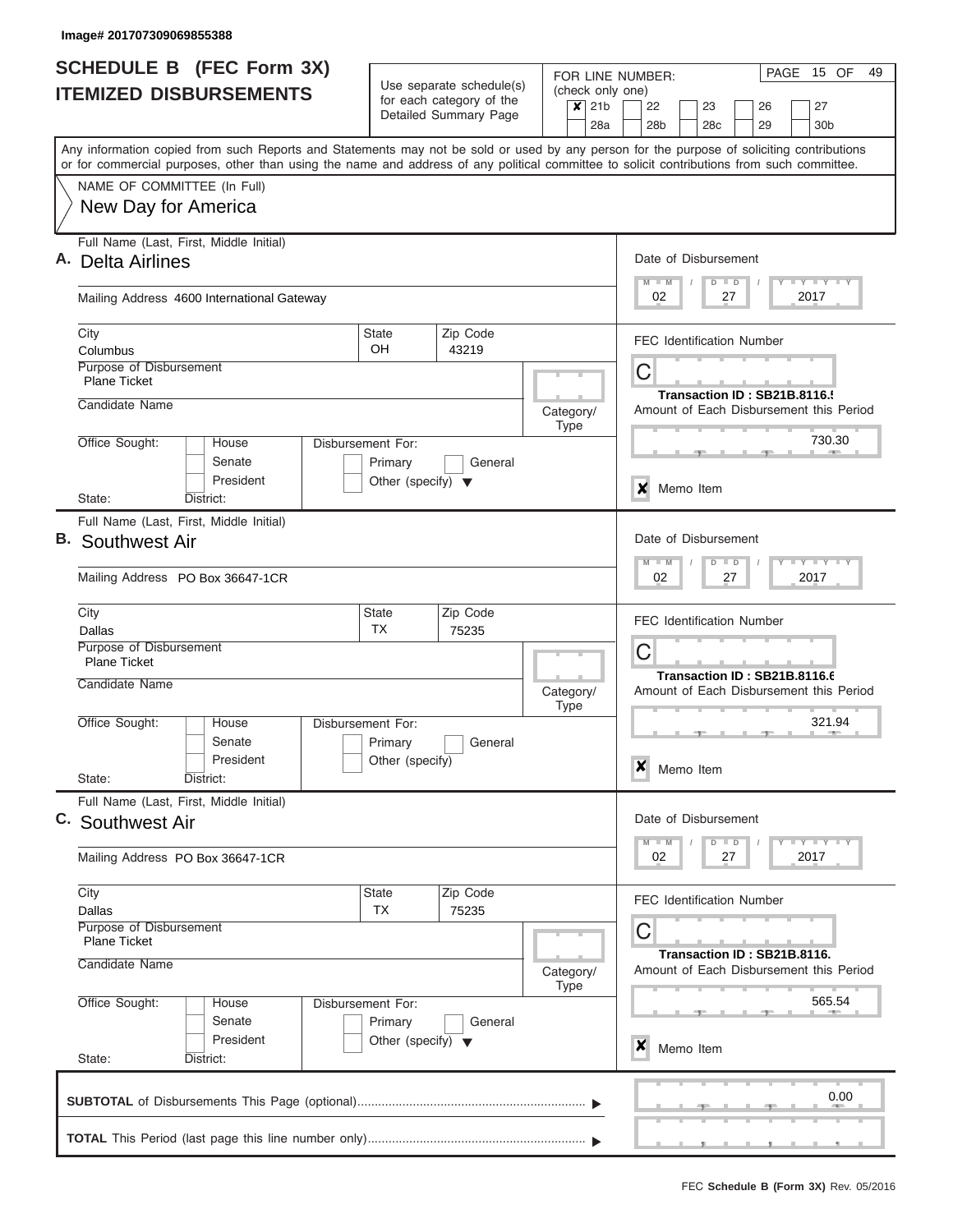|    | <b>SCHEDULE B (FEC Form 3X)</b>                                                                                                                                           |                                      |                                                      | FOR LINE NUMBER:                                        | PAGE 16 OF<br>49                                                        |  |  |  |  |  |  |  |  |  |  |  |
|----|---------------------------------------------------------------------------------------------------------------------------------------------------------------------------|--------------------------------------|------------------------------------------------------|---------------------------------------------------------|-------------------------------------------------------------------------|--|--|--|--|--|--|--|--|--|--|--|
|    | <b>ITEMIZED DISBURSEMENTS</b>                                                                                                                                             |                                      | Use separate schedule(s)<br>for each category of the | (check only one)<br>21 <sub>b</sub><br>$\boldsymbol{x}$ | 23<br>27                                                                |  |  |  |  |  |  |  |  |  |  |  |
|    |                                                                                                                                                                           |                                      | Detailed Summary Page                                | 28a                                                     | 22<br>26<br>28 <sub>b</sub><br>28 <sub>c</sub><br>29<br>30 <sub>b</sub> |  |  |  |  |  |  |  |  |  |  |  |
|    | Any information copied from such Reports and Statements may not be sold or used by any person for the purpose of soliciting contributions                                 |                                      |                                                      |                                                         |                                                                         |  |  |  |  |  |  |  |  |  |  |  |
|    | or for commercial purposes, other than using the name and address of any political committee to solicit contributions from such committee.<br>NAME OF COMMITTEE (In Full) |                                      |                                                      |                                                         |                                                                         |  |  |  |  |  |  |  |  |  |  |  |
|    | New Day for America                                                                                                                                                       |                                      |                                                      |                                                         |                                                                         |  |  |  |  |  |  |  |  |  |  |  |
|    |                                                                                                                                                                           |                                      |                                                      |                                                         |                                                                         |  |  |  |  |  |  |  |  |  |  |  |
|    | Full Name (Last, First, Middle Initial)<br>A. Southwest Air                                                                                                               |                                      |                                                      |                                                         | Date of Disbursement                                                    |  |  |  |  |  |  |  |  |  |  |  |
|    | Mailing Address PO Box 36647-1CR                                                                                                                                          |                                      |                                                      |                                                         | Y LY LY LY<br>$M$ $M$<br>$D$ $D$<br>02<br>2017<br>27                    |  |  |  |  |  |  |  |  |  |  |  |
|    | City<br>Dallas                                                                                                                                                            | <b>State</b><br><b>TX</b>            | Zip Code<br>75235                                    |                                                         | <b>FEC Identification Number</b>                                        |  |  |  |  |  |  |  |  |  |  |  |
|    | Purpose of Disbursement<br><b>Travel Fee</b>                                                                                                                              |                                      |                                                      |                                                         | C<br>Transaction ID: SB21B.8116.8                                       |  |  |  |  |  |  |  |  |  |  |  |
|    | Candidate Name                                                                                                                                                            |                                      |                                                      | Category/<br><b>Type</b>                                | Amount of Each Disbursement this Period                                 |  |  |  |  |  |  |  |  |  |  |  |
|    | Office Sought:<br>House<br>Senate<br>President                                                                                                                            | Disbursement For:<br>Primary         | General                                              |                                                         | 15.00                                                                   |  |  |  |  |  |  |  |  |  |  |  |
|    | District:<br>State:                                                                                                                                                       | Other (specify) $\blacktriangledown$ |                                                      |                                                         | X<br>Memo Item                                                          |  |  |  |  |  |  |  |  |  |  |  |
|    | Full Name (Last, First, Middle Initial)                                                                                                                                   |                                      |                                                      |                                                         |                                                                         |  |  |  |  |  |  |  |  |  |  |  |
| В. | <b>Delta Airlines</b>                                                                                                                                                     |                                      |                                                      |                                                         | Date of Disbursement<br>$-1 - Y - 1 - Y - 1 - Y$<br>$M - M$<br>$D$ $D$  |  |  |  |  |  |  |  |  |  |  |  |
|    | Mailing Address 4600 International Gateway                                                                                                                                |                                      |                                                      |                                                         | 2017<br>02<br>27                                                        |  |  |  |  |  |  |  |  |  |  |  |
|    | City<br>Columbus                                                                                                                                                          | State<br><b>OH</b>                   | Zip Code<br>43219                                    |                                                         | <b>FEC Identification Number</b>                                        |  |  |  |  |  |  |  |  |  |  |  |
|    | Purpose of Disbursement<br><b>Plane Ticket</b>                                                                                                                            |                                      |                                                      |                                                         | C                                                                       |  |  |  |  |  |  |  |  |  |  |  |
|    | Candidate Name                                                                                                                                                            |                                      |                                                      | Category/<br><b>Type</b>                                | Transaction ID: SB21B.8116.9<br>Amount of Each Disbursement this Period |  |  |  |  |  |  |  |  |  |  |  |
|    | Office Sought:<br>House<br>Senate                                                                                                                                         | Disbursement For:<br>Primary         | General                                              |                                                         | 730.30                                                                  |  |  |  |  |  |  |  |  |  |  |  |
|    | President<br>State:<br>District:                                                                                                                                          | Other (specify)                      |                                                      |                                                         | ×<br>Memo Item                                                          |  |  |  |  |  |  |  |  |  |  |  |
|    | Full Name (Last, First, Middle Initial)<br>C. Delta Airlines                                                                                                              |                                      |                                                      |                                                         | Date of Disbursement                                                    |  |  |  |  |  |  |  |  |  |  |  |
|    | Mailing Address 4600 International Gateway                                                                                                                                |                                      |                                                      |                                                         | Y LY LY LY<br>$M - M$<br>$D$ $D$<br>2017<br>02<br>27                    |  |  |  |  |  |  |  |  |  |  |  |
|    | City<br>Columbus                                                                                                                                                          | State<br>OH                          | Zip Code<br>43219                                    |                                                         | <b>FEC Identification Number</b>                                        |  |  |  |  |  |  |  |  |  |  |  |
|    | Purpose of Disbursement<br><b>Plane Ticket</b>                                                                                                                            |                                      |                                                      |                                                         | C<br>Transaction ID: SB21B.8116.                                        |  |  |  |  |  |  |  |  |  |  |  |
|    | Candidate Name                                                                                                                                                            |                                      | Category/<br><b>Type</b>                             | Amount of Each Disbursement this Period                 |                                                                         |  |  |  |  |  |  |  |  |  |  |  |
|    | Office Sought:<br>House<br>Senate                                                                                                                                         | Disbursement For:<br>Primary         | General                                              |                                                         | 730.30                                                                  |  |  |  |  |  |  |  |  |  |  |  |
|    | President<br>State:<br>District:                                                                                                                                          | Other (specify) $\blacktriangledown$ |                                                      |                                                         | ×<br>Memo Item                                                          |  |  |  |  |  |  |  |  |  |  |  |
|    |                                                                                                                                                                           |                                      |                                                      |                                                         |                                                                         |  |  |  |  |  |  |  |  |  |  |  |
|    |                                                                                                                                                                           |                                      |                                                      |                                                         | 0.00                                                                    |  |  |  |  |  |  |  |  |  |  |  |
|    |                                                                                                                                                                           |                                      |                                                      |                                                         |                                                                         |  |  |  |  |  |  |  |  |  |  |  |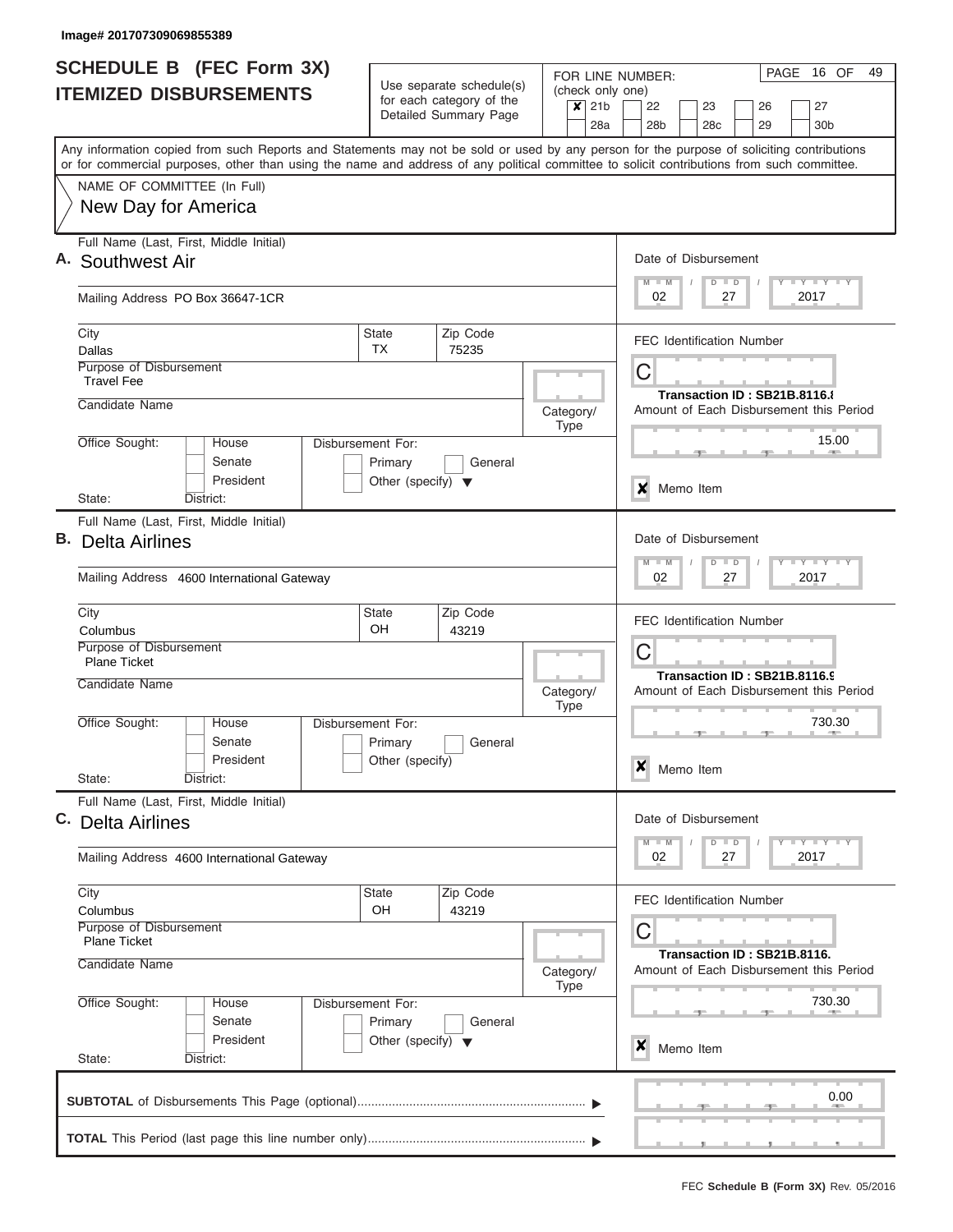| <b>SCHEDULE B</b> (FEC Form 3X)                                                                                                            |                                                 |                                                      |           |             | PAGE 17 OF<br>49<br>FOR LINE NUMBER: |                                                                        |                                  |  |           |    |                                  |  |                                         |  |  |  |  |  |
|--------------------------------------------------------------------------------------------------------------------------------------------|-------------------------------------------------|------------------------------------------------------|-----------|-------------|--------------------------------------|------------------------------------------------------------------------|----------------------------------|--|-----------|----|----------------------------------|--|-----------------------------------------|--|--|--|--|--|
| <b>ITEMIZED DISBURSEMENTS</b>                                                                                                              |                                                 | Use separate schedule(s)<br>for each category of the |           |             | (check only one)<br>$x$ 21b          |                                                                        | 22                               |  | 23        |    | 26                               |  | 27                                      |  |  |  |  |  |
|                                                                                                                                            |                                                 | Detailed Summary Page                                |           |             | 28a                                  |                                                                        | 28b                              |  | 28c       |    | 29                               |  | 30b                                     |  |  |  |  |  |
| Any information copied from such Reports and Statements may not be sold or used by any person for the purpose of soliciting contributions  |                                                 |                                                      |           |             |                                      |                                                                        |                                  |  |           |    |                                  |  |                                         |  |  |  |  |  |
| or for commercial purposes, other than using the name and address of any political committee to solicit contributions from such committee. |                                                 |                                                      |           |             |                                      |                                                                        |                                  |  |           |    |                                  |  |                                         |  |  |  |  |  |
| NAME OF COMMITTEE (In Full)                                                                                                                |                                                 |                                                      |           |             |                                      |                                                                        |                                  |  |           |    |                                  |  |                                         |  |  |  |  |  |
| New Day for America                                                                                                                        |                                                 |                                                      |           |             |                                      |                                                                        |                                  |  |           |    |                                  |  |                                         |  |  |  |  |  |
| Full Name (Last, First, Middle Initial)                                                                                                    |                                                 |                                                      |           |             |                                      |                                                                        |                                  |  |           |    |                                  |  |                                         |  |  |  |  |  |
| A. United Airlines                                                                                                                         |                                                 |                                                      |           |             |                                      |                                                                        | Date of Disbursement<br>$M - M$  |  | $D$ $D$   |    |                                  |  | Y L Y L Y L Y                           |  |  |  |  |  |
| Mailing Address 2 N. LaSalle Street                                                                                                        |                                                 |                                                      |           |             |                                      |                                                                        | 02                               |  |           | 27 |                                  |  | 2017                                    |  |  |  |  |  |
| City                                                                                                                                       | <b>State</b>                                    | Zip Code                                             |           |             |                                      |                                                                        |                                  |  |           |    | <b>FEC Identification Number</b> |  |                                         |  |  |  |  |  |
| Chicago<br>Purpose of Disbursement                                                                                                         | IL.                                             | 60602                                                |           |             | С                                    |                                                                        |                                  |  |           |    |                                  |  |                                         |  |  |  |  |  |
| <b>Plane Ticket</b>                                                                                                                        |                                                 |                                                      |           |             |                                      |                                                                        |                                  |  |           |    |                                  |  |                                         |  |  |  |  |  |
| Candidate Name                                                                                                                             |                                                 |                                                      | Category/ |             |                                      |                                                                        |                                  |  |           |    | Transaction ID: SB21B.8116.1     |  | Amount of Each Disbursement this Period |  |  |  |  |  |
|                                                                                                                                            |                                                 |                                                      |           | <b>Type</b> |                                      |                                                                        |                                  |  |           |    |                                  |  |                                         |  |  |  |  |  |
| Office Sought:<br>House<br>Senate                                                                                                          | Disbursement For:                               |                                                      |           |             |                                      |                                                                        |                                  |  |           |    |                                  |  | 2861.10                                 |  |  |  |  |  |
| President                                                                                                                                  | Primary<br>Other (specify) $\blacktriangledown$ | General                                              |           |             |                                      |                                                                        |                                  |  |           |    |                                  |  |                                         |  |  |  |  |  |
| District:<br>State:                                                                                                                        |                                                 |                                                      |           |             | X<br>Memo Item                       |                                                                        |                                  |  |           |    |                                  |  |                                         |  |  |  |  |  |
| Full Name (Last, First, Middle Initial)                                                                                                    |                                                 |                                                      |           |             |                                      |                                                                        |                                  |  |           |    |                                  |  |                                         |  |  |  |  |  |
| В.<br><b>iContact</b>                                                                                                                      |                                                 |                                                      |           |             |                                      |                                                                        | Date of Disbursement             |  |           |    |                                  |  |                                         |  |  |  |  |  |
| Mailing Address 2450 Perimeter Park Dr.                                                                                                    |                                                 |                                                      |           |             |                                      | $T$ $Y$ $T$ $Y$ $T$<br>$M - M$<br>$D$ $D$<br>02<br>27<br>2017          |                                  |  |           |    |                                  |  |                                         |  |  |  |  |  |
| City<br>Morrisville                                                                                                                        | Zip Code<br><b>State</b><br><b>NC</b><br>27560  |                                                      |           |             |                                      |                                                                        | <b>FEC Identification Number</b> |  |           |    |                                  |  |                                         |  |  |  |  |  |
| Purpose of Disbursement<br>Emails                                                                                                          |                                                 |                                                      |           |             |                                      | С                                                                      |                                  |  |           |    |                                  |  |                                         |  |  |  |  |  |
| Candidate Name                                                                                                                             |                                                 |                                                      |           |             |                                      |                                                                        |                                  |  |           |    | Transaction ID: SB21B.8116.1     |  |                                         |  |  |  |  |  |
|                                                                                                                                            |                                                 |                                                      | Category/ | <b>Type</b> |                                      |                                                                        |                                  |  |           |    |                                  |  | Amount of Each Disbursement this Period |  |  |  |  |  |
| Office Sought:<br>House                                                                                                                    | Disbursement For:                               |                                                      |           |             |                                      |                                                                        |                                  |  |           |    | $-1$                             |  | 79.00<br><b>COLLECTIVE</b>              |  |  |  |  |  |
| Senate                                                                                                                                     | Primary                                         | General                                              |           |             |                                      |                                                                        |                                  |  |           |    |                                  |  |                                         |  |  |  |  |  |
| President<br>State:<br>District:                                                                                                           | Other (specify)                                 |                                                      |           |             |                                      |                                                                        | ×                                |  | Memo Item |    |                                  |  |                                         |  |  |  |  |  |
| Full Name (Last, First, Middle Initial)                                                                                                    |                                                 |                                                      |           |             |                                      |                                                                        |                                  |  |           |    |                                  |  |                                         |  |  |  |  |  |
| C. Stanford Park Hotel                                                                                                                     |                                                 |                                                      |           |             |                                      |                                                                        | Date of Disbursement             |  |           |    |                                  |  |                                         |  |  |  |  |  |
|                                                                                                                                            |                                                 |                                                      |           |             |                                      |                                                                        | $M - M$<br>02                    |  | $D$ $D$   | 27 |                                  |  | <b>LY LY LY</b><br>2017                 |  |  |  |  |  |
| Mailing Address 100 El Camino Real                                                                                                         |                                                 |                                                      |           |             |                                      |                                                                        |                                  |  |           |    |                                  |  |                                         |  |  |  |  |  |
| City                                                                                                                                       | <b>State</b>                                    | Zip Code                                             |           |             |                                      |                                                                        |                                  |  |           |    | <b>FEC Identification Number</b> |  |                                         |  |  |  |  |  |
| Menlo Park<br>Purpose of Disbursement                                                                                                      | CA                                              | 94025                                                |           |             |                                      |                                                                        | С                                |  |           |    |                                  |  |                                         |  |  |  |  |  |
| Lodging                                                                                                                                    |                                                 |                                                      |           |             |                                      |                                                                        |                                  |  |           |    |                                  |  |                                         |  |  |  |  |  |
| Candidate Name                                                                                                                             |                                                 |                                                      | Category/ |             |                                      | Transaction ID: SB21B.8116.<br>Amount of Each Disbursement this Period |                                  |  |           |    |                                  |  |                                         |  |  |  |  |  |
| Office Sought:<br>House                                                                                                                    | Disbursement For:                               |                                                      |           | <b>Type</b> |                                      |                                                                        |                                  |  |           |    |                                  |  | 179.19                                  |  |  |  |  |  |
| Senate                                                                                                                                     | Primary                                         | General                                              |           |             |                                      |                                                                        |                                  |  |           |    |                                  |  |                                         |  |  |  |  |  |
| President                                                                                                                                  | Other (specify) $\blacktriangledown$            |                                                      |           |             |                                      |                                                                        | x                                |  | Memo Item |    |                                  |  |                                         |  |  |  |  |  |
| State:<br>District:                                                                                                                        |                                                 |                                                      |           |             |                                      |                                                                        |                                  |  |           |    |                                  |  |                                         |  |  |  |  |  |
|                                                                                                                                            |                                                 |                                                      |           |             |                                      |                                                                        |                                  |  |           |    |                                  |  | 0.00                                    |  |  |  |  |  |
|                                                                                                                                            |                                                 |                                                      |           |             |                                      |                                                                        |                                  |  |           |    |                                  |  |                                         |  |  |  |  |  |
|                                                                                                                                            |                                                 |                                                      |           |             |                                      |                                                                        |                                  |  |           |    |                                  |  |                                         |  |  |  |  |  |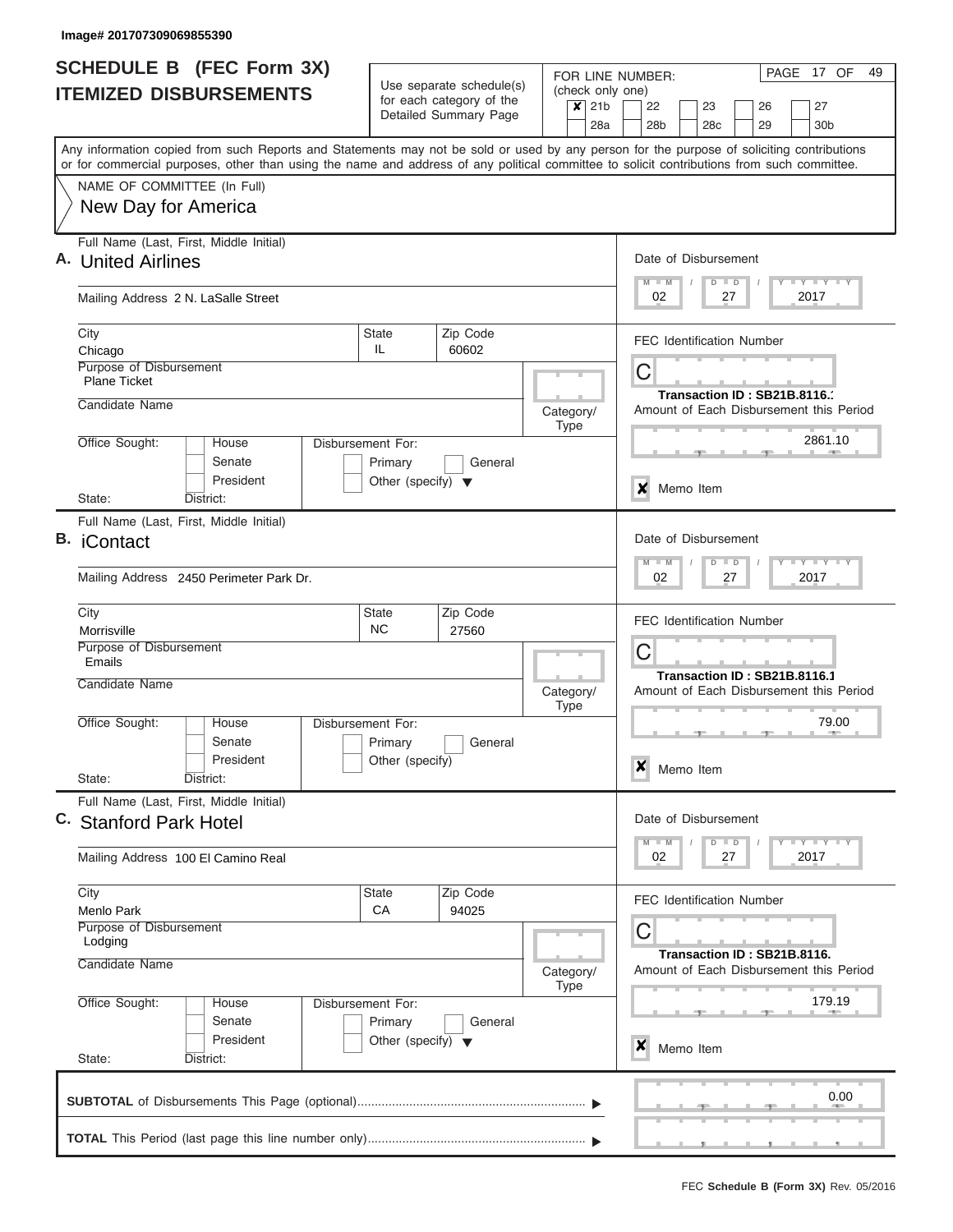|    | <b>SCHEDULE B</b> (FEC Form 3X)                                                                                                            |                                                 |                                                      | FOR LINE NUMBER:                           | 18 OF<br>49<br>PAGE                                                                      |  |  |  |  |  |  |  |  |  |  |  |  |  |
|----|--------------------------------------------------------------------------------------------------------------------------------------------|-------------------------------------------------|------------------------------------------------------|--------------------------------------------|------------------------------------------------------------------------------------------|--|--|--|--|--|--|--|--|--|--|--|--|--|
|    | <b>ITEMIZED DISBURSEMENTS</b>                                                                                                              |                                                 | Use separate schedule(s)<br>for each category of the | (check only one)                           |                                                                                          |  |  |  |  |  |  |  |  |  |  |  |  |  |
|    |                                                                                                                                            |                                                 | Detailed Summary Page                                | 21 <sub>b</sub><br>$\boldsymbol{x}$<br>28a | 22<br>27<br>23<br>26<br>29<br>28 <sub>b</sub><br>28c<br>30 <sub>b</sub>                  |  |  |  |  |  |  |  |  |  |  |  |  |  |
|    | Any information copied from such Reports and Statements may not be sold or used by any person for the purpose of soliciting contributions  |                                                 |                                                      |                                            |                                                                                          |  |  |  |  |  |  |  |  |  |  |  |  |  |
|    | or for commercial purposes, other than using the name and address of any political committee to solicit contributions from such committee. |                                                 |                                                      |                                            |                                                                                          |  |  |  |  |  |  |  |  |  |  |  |  |  |
|    | NAME OF COMMITTEE (In Full)                                                                                                                |                                                 |                                                      |                                            |                                                                                          |  |  |  |  |  |  |  |  |  |  |  |  |  |
|    | New Day for America                                                                                                                        |                                                 |                                                      |                                            |                                                                                          |  |  |  |  |  |  |  |  |  |  |  |  |  |
|    | Full Name (Last, First, Middle Initial)                                                                                                    |                                                 |                                                      |                                            |                                                                                          |  |  |  |  |  |  |  |  |  |  |  |  |  |
|    | A. Hotel Palomar                                                                                                                           |                                                 |                                                      |                                            | Date of Disbursement                                                                     |  |  |  |  |  |  |  |  |  |  |  |  |  |
|    | Mailing Address 10740 Wilshire Blvd                                                                                                        |                                                 |                                                      |                                            | Y LY LY LY<br>$M$ $M$<br>$D$ $D$<br>02<br>2017<br>27                                     |  |  |  |  |  |  |  |  |  |  |  |  |  |
|    | City<br>Los Angeles                                                                                                                        | <b>State</b><br>CA                              | Zip Code<br>90024                                    |                                            | <b>FEC Identification Number</b>                                                         |  |  |  |  |  |  |  |  |  |  |  |  |  |
|    | Purpose of Disbursement<br>Lodging                                                                                                         |                                                 |                                                      |                                            | С                                                                                        |  |  |  |  |  |  |  |  |  |  |  |  |  |
|    | Candidate Name                                                                                                                             |                                                 |                                                      |                                            | Transaction ID: SB21B.8116.                                                              |  |  |  |  |  |  |  |  |  |  |  |  |  |
|    |                                                                                                                                            |                                                 |                                                      | Category/<br><b>Type</b>                   | Amount of Each Disbursement this Period                                                  |  |  |  |  |  |  |  |  |  |  |  |  |  |
|    | Office Sought:<br>House                                                                                                                    | Disbursement For:                               |                                                      |                                            | 647.90                                                                                   |  |  |  |  |  |  |  |  |  |  |  |  |  |
|    | Senate<br>President                                                                                                                        | Primary<br>Other (specify) $\blacktriangledown$ | General                                              |                                            |                                                                                          |  |  |  |  |  |  |  |  |  |  |  |  |  |
|    | State:<br>District:                                                                                                                        |                                                 |                                                      |                                            | $\boldsymbol{x}$<br>Memo Item                                                            |  |  |  |  |  |  |  |  |  |  |  |  |  |
|    | Full Name (Last, First, Middle Initial)                                                                                                    |                                                 |                                                      |                                            |                                                                                          |  |  |  |  |  |  |  |  |  |  |  |  |  |
| В. | <b>Hotel Palomar</b>                                                                                                                       |                                                 |                                                      |                                            | Date of Disbursement                                                                     |  |  |  |  |  |  |  |  |  |  |  |  |  |
|    | Mailing Address 10740 Wilshire Blyd                                                                                                        |                                                 |                                                      |                                            | Y FY FY FY<br>$M - M$<br>$D$ $D$<br>2017<br>02<br>27<br><b>FEC Identification Number</b> |  |  |  |  |  |  |  |  |  |  |  |  |  |
|    | City                                                                                                                                       | State                                           | Zip Code                                             |                                            |                                                                                          |  |  |  |  |  |  |  |  |  |  |  |  |  |
|    | Los Angeles<br>Purpose of Disbursement                                                                                                     | CA                                              | 90024                                                |                                            |                                                                                          |  |  |  |  |  |  |  |  |  |  |  |  |  |
|    | Lodging                                                                                                                                    |                                                 |                                                      |                                            | C                                                                                        |  |  |  |  |  |  |  |  |  |  |  |  |  |
|    | Candidate Name                                                                                                                             |                                                 |                                                      | Category/<br><b>Type</b>                   | Transaction ID: SB21B.8116.1<br>Amount of Each Disbursement this Period                  |  |  |  |  |  |  |  |  |  |  |  |  |  |
|    | Office Sought:<br>House                                                                                                                    | Disbursement For:                               |                                                      |                                            | 601.62<br><b>AND IN</b>                                                                  |  |  |  |  |  |  |  |  |  |  |  |  |  |
|    | Senate<br>President                                                                                                                        | Primary<br>Other (specify)                      | General                                              |                                            |                                                                                          |  |  |  |  |  |  |  |  |  |  |  |  |  |
|    | State:<br>District:                                                                                                                        |                                                 |                                                      |                                            | $\boldsymbol{x}$<br>Memo Item                                                            |  |  |  |  |  |  |  |  |  |  |  |  |  |
|    | Full Name (Last, First, Middle Initial)                                                                                                    |                                                 |                                                      |                                            |                                                                                          |  |  |  |  |  |  |  |  |  |  |  |  |  |
|    | C. Stanford Park Hotel                                                                                                                     |                                                 |                                                      |                                            | Date of Disbursement                                                                     |  |  |  |  |  |  |  |  |  |  |  |  |  |
|    | Mailing Address 100 El Camino Real                                                                                                         |                                                 |                                                      |                                            | Y TY TY TY<br>$M$ $M$<br>$D$ $D$<br>02<br>2017<br>27                                     |  |  |  |  |  |  |  |  |  |  |  |  |  |
|    | City                                                                                                                                       | State                                           | Zip Code                                             |                                            | <b>FEC Identification Number</b>                                                         |  |  |  |  |  |  |  |  |  |  |  |  |  |
|    | Menlo Park<br>Purpose of Disbursement                                                                                                      | <b>CA</b>                                       | 94025                                                |                                            |                                                                                          |  |  |  |  |  |  |  |  |  |  |  |  |  |
|    | Lodging                                                                                                                                    |                                                 |                                                      |                                            | C<br>Transaction ID: SB21B.8116.                                                         |  |  |  |  |  |  |  |  |  |  |  |  |  |
|    | Candidate Name                                                                                                                             |                                                 | Category/                                            | Amount of Each Disbursement this Period    |                                                                                          |  |  |  |  |  |  |  |  |  |  |  |  |  |
|    | Office Sought:                                                                                                                             | Disbursement For:<br>House                      |                                                      | <b>Type</b>                                | 630.56                                                                                   |  |  |  |  |  |  |  |  |  |  |  |  |  |
|    | Senate                                                                                                                                     | Primary                                         | General                                              |                                            |                                                                                          |  |  |  |  |  |  |  |  |  |  |  |  |  |
|    | President                                                                                                                                  | Other (specify) $\blacktriangledown$            |                                                      |                                            | X<br>Memo Item                                                                           |  |  |  |  |  |  |  |  |  |  |  |  |  |
|    | State:<br>District:                                                                                                                        |                                                 |                                                      |                                            |                                                                                          |  |  |  |  |  |  |  |  |  |  |  |  |  |
|    |                                                                                                                                            |                                                 |                                                      |                                            | 0.00                                                                                     |  |  |  |  |  |  |  |  |  |  |  |  |  |
|    |                                                                                                                                            |                                                 |                                                      |                                            |                                                                                          |  |  |  |  |  |  |  |  |  |  |  |  |  |
|    |                                                                                                                                            |                                                 |                                                      |                                            | .                                                                                        |  |  |  |  |  |  |  |  |  |  |  |  |  |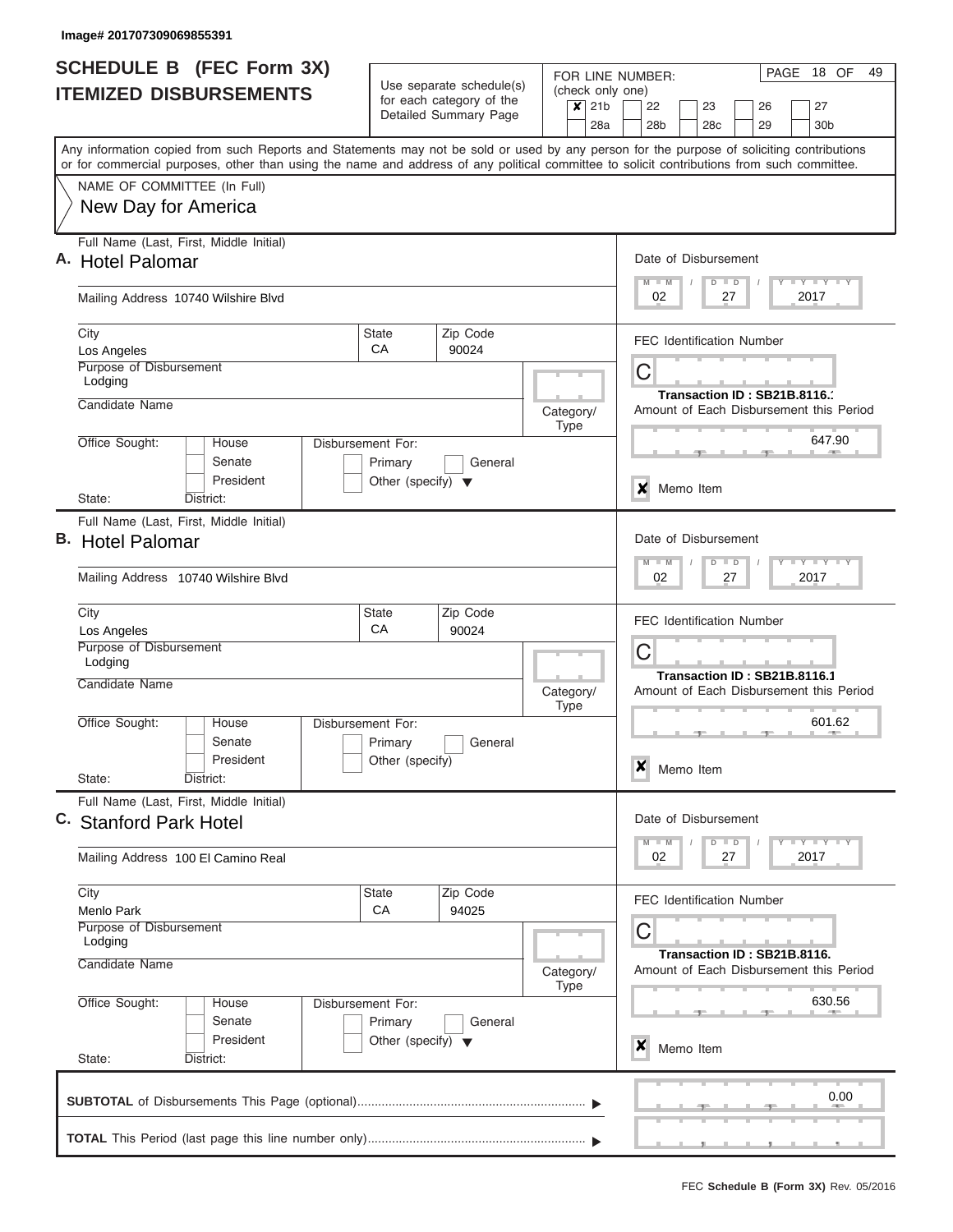| <b>SCHEDULE B</b> (FEC Form 3X)                                                                                                                                                                                                                                                         |                                                            | FOR LINE NUMBER:  | 19 OF<br>PAGE<br>49                                                                                 |  |  |  |  |  |  |  |  |  |  |  |  |
|-----------------------------------------------------------------------------------------------------------------------------------------------------------------------------------------------------------------------------------------------------------------------------------------|------------------------------------------------------------|-------------------|-----------------------------------------------------------------------------------------------------|--|--|--|--|--|--|--|--|--|--|--|--|
| <b>ITEMIZED DISBURSEMENTS</b>                                                                                                                                                                                                                                                           | Use separate schedule(s)                                   | (check only one)  |                                                                                                     |  |  |  |  |  |  |  |  |  |  |  |  |
|                                                                                                                                                                                                                                                                                         | for each category of the<br>Detailed Summary Page          | $x$ 21b           | 22<br>23<br>27<br>26                                                                                |  |  |  |  |  |  |  |  |  |  |  |  |
|                                                                                                                                                                                                                                                                                         |                                                            | 28a               | 28 <sub>b</sub><br>28c<br>30 <sub>b</sub><br>29                                                     |  |  |  |  |  |  |  |  |  |  |  |  |
| Any information copied from such Reports and Statements may not be sold or used by any person for the purpose of soliciting contributions<br>or for commercial purposes, other than using the name and address of any political committee to solicit contributions from such committee. |                                                            |                   |                                                                                                     |  |  |  |  |  |  |  |  |  |  |  |  |
| NAME OF COMMITTEE (In Full)                                                                                                                                                                                                                                                             |                                                            |                   |                                                                                                     |  |  |  |  |  |  |  |  |  |  |  |  |
| New Day for America                                                                                                                                                                                                                                                                     |                                                            |                   |                                                                                                     |  |  |  |  |  |  |  |  |  |  |  |  |
|                                                                                                                                                                                                                                                                                         |                                                            |                   |                                                                                                     |  |  |  |  |  |  |  |  |  |  |  |  |
| Full Name (Last, First, Middle Initial)                                                                                                                                                                                                                                                 |                                                            |                   |                                                                                                     |  |  |  |  |  |  |  |  |  |  |  |  |
| A. Hotel Palomar                                                                                                                                                                                                                                                                        |                                                            |                   | Date of Disbursement                                                                                |  |  |  |  |  |  |  |  |  |  |  |  |
| Mailing Address 10740 Wilshire Blvd                                                                                                                                                                                                                                                     |                                                            |                   | Y L Y L Y L Y<br>$M$ $M$<br>$D$ $D$<br>02<br>27<br>2017                                             |  |  |  |  |  |  |  |  |  |  |  |  |
|                                                                                                                                                                                                                                                                                         |                                                            |                   |                                                                                                     |  |  |  |  |  |  |  |  |  |  |  |  |
| City                                                                                                                                                                                                                                                                                    | Zip Code<br><b>State</b>                                   |                   | <b>FEC Identification Number</b>                                                                    |  |  |  |  |  |  |  |  |  |  |  |  |
| Los Angeles                                                                                                                                                                                                                                                                             | CA<br>90024                                                |                   |                                                                                                     |  |  |  |  |  |  |  |  |  |  |  |  |
| Purpose of Disbursement<br>Lodging                                                                                                                                                                                                                                                      |                                                            |                   | С                                                                                                   |  |  |  |  |  |  |  |  |  |  |  |  |
| Candidate Name                                                                                                                                                                                                                                                                          |                                                            |                   | Transaction ID: SB21B.8116.                                                                         |  |  |  |  |  |  |  |  |  |  |  |  |
|                                                                                                                                                                                                                                                                                         |                                                            | Category/<br>Type | Amount of Each Disbursement this Period                                                             |  |  |  |  |  |  |  |  |  |  |  |  |
| Office Sought:<br><b>House</b>                                                                                                                                                                                                                                                          | Disbursement For:                                          |                   | 312.38                                                                                              |  |  |  |  |  |  |  |  |  |  |  |  |
| Senate                                                                                                                                                                                                                                                                                  | Primary<br>General                                         |                   |                                                                                                     |  |  |  |  |  |  |  |  |  |  |  |  |
| President<br>District:<br>State:                                                                                                                                                                                                                                                        | Other (specify) $\blacktriangledown$                       |                   | x<br>Memo Item                                                                                      |  |  |  |  |  |  |  |  |  |  |  |  |
| Full Name (Last, First, Middle Initial)                                                                                                                                                                                                                                                 |                                                            |                   |                                                                                                     |  |  |  |  |  |  |  |  |  |  |  |  |
| B. Hotel Palomar                                                                                                                                                                                                                                                                        |                                                            |                   | Date of Disbursement                                                                                |  |  |  |  |  |  |  |  |  |  |  |  |
|                                                                                                                                                                                                                                                                                         |                                                            |                   | $T$ $T$ $T$ $T$ $T$ $T$ $T$ $T$ $T$<br>$M - M$<br>$D$ $D$                                           |  |  |  |  |  |  |  |  |  |  |  |  |
| Mailing Address 10740 Wilshire Blvd                                                                                                                                                                                                                                                     |                                                            |                   | 02<br>27<br>2017                                                                                    |  |  |  |  |  |  |  |  |  |  |  |  |
| City                                                                                                                                                                                                                                                                                    | Zip Code<br><b>State</b>                                   |                   | <b>FEC Identification Number</b>                                                                    |  |  |  |  |  |  |  |  |  |  |  |  |
| Los Angeles<br>Purpose of Disbursement                                                                                                                                                                                                                                                  | CA<br>90024                                                |                   |                                                                                                     |  |  |  |  |  |  |  |  |  |  |  |  |
| Lodging                                                                                                                                                                                                                                                                                 |                                                            |                   | С                                                                                                   |  |  |  |  |  |  |  |  |  |  |  |  |
| Candidate Name                                                                                                                                                                                                                                                                          |                                                            | Category/         | Transaction ID: SB21B.8116.2<br>Amount of Each Disbursement this Period                             |  |  |  |  |  |  |  |  |  |  |  |  |
|                                                                                                                                                                                                                                                                                         |                                                            | <b>Type</b>       |                                                                                                     |  |  |  |  |  |  |  |  |  |  |  |  |
| Office Sought:<br>House                                                                                                                                                                                                                                                                 | <b>Disbursement For:</b>                                   |                   | 601.62<br>$\rightarrow$                                                                             |  |  |  |  |  |  |  |  |  |  |  |  |
| Senate<br>President                                                                                                                                                                                                                                                                     | Primary<br>General                                         |                   |                                                                                                     |  |  |  |  |  |  |  |  |  |  |  |  |
| State:<br>District:                                                                                                                                                                                                                                                                     | Other (specify)                                            |                   | ×<br>Memo Item                                                                                      |  |  |  |  |  |  |  |  |  |  |  |  |
| Full Name (Last, First, Middle Initial)                                                                                                                                                                                                                                                 |                                                            |                   |                                                                                                     |  |  |  |  |  |  |  |  |  |  |  |  |
| C. United Airlines                                                                                                                                                                                                                                                                      |                                                            |                   | Date of Disbursement                                                                                |  |  |  |  |  |  |  |  |  |  |  |  |
|                                                                                                                                                                                                                                                                                         |                                                            |                   | $\mathbf{I}$ $\mathbf{Y}$ $\mathbf{I}$ $\mathbf{Y}$ $\mathbf{I}$ $\mathbf{Y}$<br>$M - M$<br>$D$ $D$ |  |  |  |  |  |  |  |  |  |  |  |  |
| Mailing Address 2 N. LaSalle Street                                                                                                                                                                                                                                                     |                                                            |                   | 02<br>27<br>2017                                                                                    |  |  |  |  |  |  |  |  |  |  |  |  |
| City                                                                                                                                                                                                                                                                                    | <b>State</b><br>Zip Code                                   |                   | <b>FEC Identification Number</b>                                                                    |  |  |  |  |  |  |  |  |  |  |  |  |
| Chicago<br>Purpose of Disbursement                                                                                                                                                                                                                                                      | IL<br>60602                                                |                   |                                                                                                     |  |  |  |  |  |  |  |  |  |  |  |  |
| <b>Plane Ticket</b>                                                                                                                                                                                                                                                                     |                                                            |                   | С                                                                                                   |  |  |  |  |  |  |  |  |  |  |  |  |
| Candidate Name                                                                                                                                                                                                                                                                          |                                                            | Category/         | Transaction ID: SB21B.8116.<br>Amount of Each Disbursement this Period                              |  |  |  |  |  |  |  |  |  |  |  |  |
|                                                                                                                                                                                                                                                                                         |                                                            | Type              |                                                                                                     |  |  |  |  |  |  |  |  |  |  |  |  |
| Office Sought:<br>House                                                                                                                                                                                                                                                                 | Disbursement For:                                          |                   | 3305.46                                                                                             |  |  |  |  |  |  |  |  |  |  |  |  |
| Senate<br>President                                                                                                                                                                                                                                                                     | Primary<br>General<br>Other (specify) $\blacktriangledown$ |                   |                                                                                                     |  |  |  |  |  |  |  |  |  |  |  |  |
| State:<br>District:                                                                                                                                                                                                                                                                     |                                                            |                   | X<br>Memo Item                                                                                      |  |  |  |  |  |  |  |  |  |  |  |  |
|                                                                                                                                                                                                                                                                                         |                                                            |                   |                                                                                                     |  |  |  |  |  |  |  |  |  |  |  |  |
|                                                                                                                                                                                                                                                                                         |                                                            |                   | 0.00                                                                                                |  |  |  |  |  |  |  |  |  |  |  |  |
|                                                                                                                                                                                                                                                                                         |                                                            |                   |                                                                                                     |  |  |  |  |  |  |  |  |  |  |  |  |
|                                                                                                                                                                                                                                                                                         |                                                            |                   |                                                                                                     |  |  |  |  |  |  |  |  |  |  |  |  |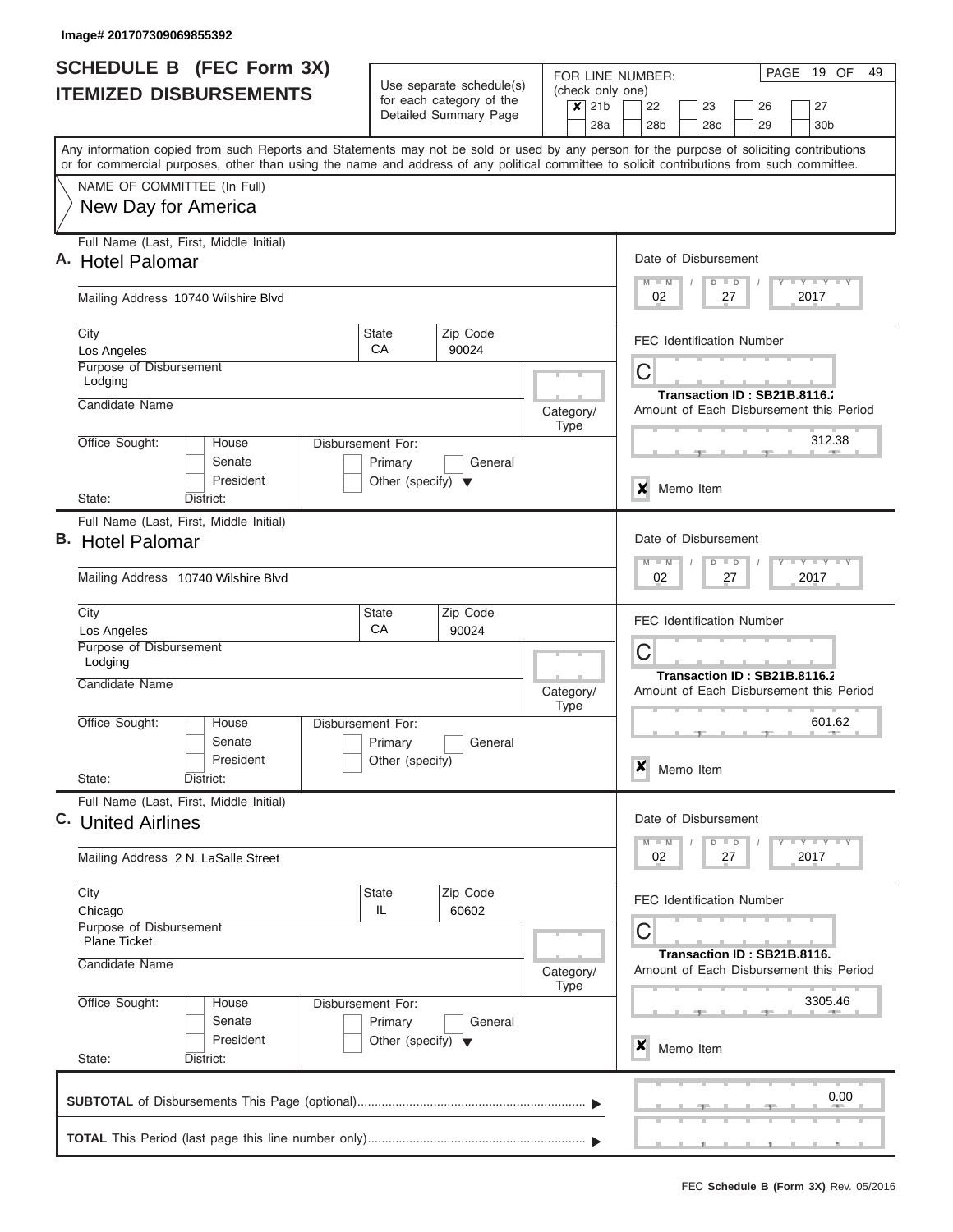| SCHEDULE B (FEC Form 3X)                                                                                                                                                                                                                                                                |                                                            | Use separate schedule(s)              |                                 |                  |                                            | FOR LINE NUMBER:                                                           |                                                                         |                                  |                                                                                                                                                                                                     |          |  | PAGE 20 OF                                                                                                                           | 49 |  |  |  |
|-----------------------------------------------------------------------------------------------------------------------------------------------------------------------------------------------------------------------------------------------------------------------------------------|------------------------------------------------------------|---------------------------------------|---------------------------------|------------------|--------------------------------------------|----------------------------------------------------------------------------|-------------------------------------------------------------------------|----------------------------------|-----------------------------------------------------------------------------------------------------------------------------------------------------------------------------------------------------|----------|--|--------------------------------------------------------------------------------------------------------------------------------------|----|--|--|--|
| <b>ITEMIZED DISBURSEMENTS</b>                                                                                                                                                                                                                                                           | for each category of the<br>Detailed Summary Page          |                                       |                                 | $\boldsymbol{x}$ | (check only one)<br>21 <sub>b</sub><br>28a | 22<br>28 <sub>b</sub>                                                      |                                                                         | 23<br>28c                        |                                                                                                                                                                                                     | 26<br>29 |  | 27<br>30 <sub>b</sub>                                                                                                                |    |  |  |  |
| Any information copied from such Reports and Statements may not be sold or used by any person for the purpose of soliciting contributions<br>or for commercial purposes, other than using the name and address of any political committee to solicit contributions from such committee. |                                                            |                                       |                                 |                  |                                            |                                                                            |                                                                         |                                  |                                                                                                                                                                                                     |          |  |                                                                                                                                      |    |  |  |  |
| NAME OF COMMITTEE (In Full)<br>New Day for America                                                                                                                                                                                                                                      |                                                            |                                       |                                 |                  |                                            |                                                                            |                                                                         |                                  |                                                                                                                                                                                                     |          |  |                                                                                                                                      |    |  |  |  |
| Full Name (Last, First, Middle Initial)<br>A. American Express                                                                                                                                                                                                                          |                                                            |                                       |                                 |                  |                                            | Date of Disbursement<br>$M - M$                                            |                                                                         | $D$ $D$                          |                                                                                                                                                                                                     |          |  | <b>LEYTLEY LEY</b>                                                                                                                   |    |  |  |  |
| Mailing Address PO Box 299051                                                                                                                                                                                                                                                           |                                                            |                                       |                                 |                  |                                            | 04                                                                         |                                                                         |                                  | 07                                                                                                                                                                                                  |          |  | 2017                                                                                                                                 |    |  |  |  |
| City<br>Ft. Lauderdale<br>Purpose of Disbursement                                                                                                                                                                                                                                       | State<br>FL.                                               | Zip Code<br>33329                     |                                 |                  |                                            | <b>FEC Identification Number</b>                                           |                                                                         |                                  |                                                                                                                                                                                                     |          |  |                                                                                                                                      |    |  |  |  |
| <b>CREDIT CARD PAYMENT</b><br>Candidate Name                                                                                                                                                                                                                                            |                                                            |                                       |                                 |                  |                                            | C<br>Transaction ID: SB21B.8132<br>Amount of Each Disbursement this Period |                                                                         |                                  |                                                                                                                                                                                                     |          |  |                                                                                                                                      |    |  |  |  |
| Office Sought:<br>House                                                                                                                                                                                                                                                                 | Disbursement For:                                          |                                       | Category/                       | Type             |                                            |                                                                            |                                                                         |                                  |                                                                                                                                                                                                     |          |  | 125.42                                                                                                                               |    |  |  |  |
| Senate<br>President<br>State:<br>District:                                                                                                                                                                                                                                              | Primary<br>General<br>Other (specify) $\blacktriangledown$ |                                       |                                 |                  |                                            |                                                                            |                                                                         |                                  |                                                                                                                                                                                                     |          |  |                                                                                                                                      |    |  |  |  |
| Full Name (Last, First, Middle Initial)<br><b>B.</b> iContact                                                                                                                                                                                                                           |                                                            |                                       | Date of Disbursement<br>$M - M$ |                  | $D$ $D$                                    |                                                                            |                                                                         |                                  | $\begin{array}{c} \blacksquare \quad \blacksquare \quad \blacksquare \quad \blacksquare \quad \blacksquare \quad \blacksquare \quad \blacksquare \quad \blacksquare \quad \blacksquare \end{array}$ |          |  |                                                                                                                                      |    |  |  |  |
| Mailing Address 2450 Perimeter Park Dr.                                                                                                                                                                                                                                                 |                                                            | 2017<br>04<br>07                      |                                 |                  |                                            |                                                                            |                                                                         |                                  |                                                                                                                                                                                                     |          |  |                                                                                                                                      |    |  |  |  |
| State<br>City<br>Morrisville<br>Purpose of Disbursement                                                                                                                                                                                                                                 |                                                            | <b>FEC Identification Number</b><br>C |                                 |                  |                                            |                                                                            |                                                                         |                                  |                                                                                                                                                                                                     |          |  |                                                                                                                                      |    |  |  |  |
| Emails<br>Candidate Name                                                                                                                                                                                                                                                                |                                                            | Category/<br><b>Type</b>              |                                 |                  |                                            |                                                                            | Transaction ID: SB21B.8132.0<br>Amount of Each Disbursement this Period |                                  |                                                                                                                                                                                                     |          |  |                                                                                                                                      |    |  |  |  |
| Office Sought:<br>House<br>Senate                                                                                                                                                                                                                                                       | Disbursement For:<br>Primary                               | General                               |                                 |                  |                                            | 79.00                                                                      |                                                                         |                                  |                                                                                                                                                                                                     |          |  |                                                                                                                                      |    |  |  |  |
| President<br>State:<br>District:                                                                                                                                                                                                                                                        | Other (specify)                                            |                                       |                                 |                  |                                            | $\boldsymbol{\mathsf{x}}$                                                  |                                                                         | Memo Item                        |                                                                                                                                                                                                     |          |  |                                                                                                                                      |    |  |  |  |
| Full Name (Last, First, Middle Initial)<br>C. American Express                                                                                                                                                                                                                          |                                                            |                                       |                                 |                  |                                            | Date of Disbursement<br>$M$ $M$                                            |                                                                         | D                                | $\Box$                                                                                                                                                                                              |          |  | $\begin{array}{c c c c c c} \hline \textbf{I} & \textbf{Y} & \textbf{I} & \textbf{Y} & \textbf{I} & \textbf{Y} \\\hline \end{array}$ |    |  |  |  |
| Mailing Address PO Box 299051                                                                                                                                                                                                                                                           |                                                            |                                       |                                 |                  |                                            | 04                                                                         |                                                                         |                                  | 28                                                                                                                                                                                                  |          |  | 2017                                                                                                                                 |    |  |  |  |
| City<br>Ft. Lauderdale<br>Purpose of Disbursement                                                                                                                                                                                                                                       | Zip Code<br>State<br>FL<br>33329                           |                                       |                                 |                  |                                            |                                                                            |                                                                         | <b>FEC Identification Number</b> |                                                                                                                                                                                                     |          |  |                                                                                                                                      |    |  |  |  |
| <b>CREDIT CARD PAYMENT</b><br>Candidate Name                                                                                                                                                                                                                                            |                                                            |                                       | Category/                       |                  |                                            | С<br>Transaction ID: SB21B.8137<br>Amount of Each Disbursement this Period |                                                                         |                                  |                                                                                                                                                                                                     |          |  |                                                                                                                                      |    |  |  |  |
| Office Sought:<br>House<br>Senate                                                                                                                                                                                                                                                       | Disbursement For:<br>Primary                               | General                               |                                 | <b>Type</b>      |                                            |                                                                            |                                                                         |                                  |                                                                                                                                                                                                     |          |  | 308.52                                                                                                                               |    |  |  |  |
| President<br>State:<br>District:                                                                                                                                                                                                                                                        | Other (specify) $\blacktriangledown$                       |                                       |                                 |                  |                                            |                                                                            |                                                                         | Memo Item                        |                                                                                                                                                                                                     |          |  |                                                                                                                                      |    |  |  |  |
|                                                                                                                                                                                                                                                                                         |                                                            |                                       |                                 |                  |                                            |                                                                            |                                                                         |                                  |                                                                                                                                                                                                     |          |  | 433.94                                                                                                                               |    |  |  |  |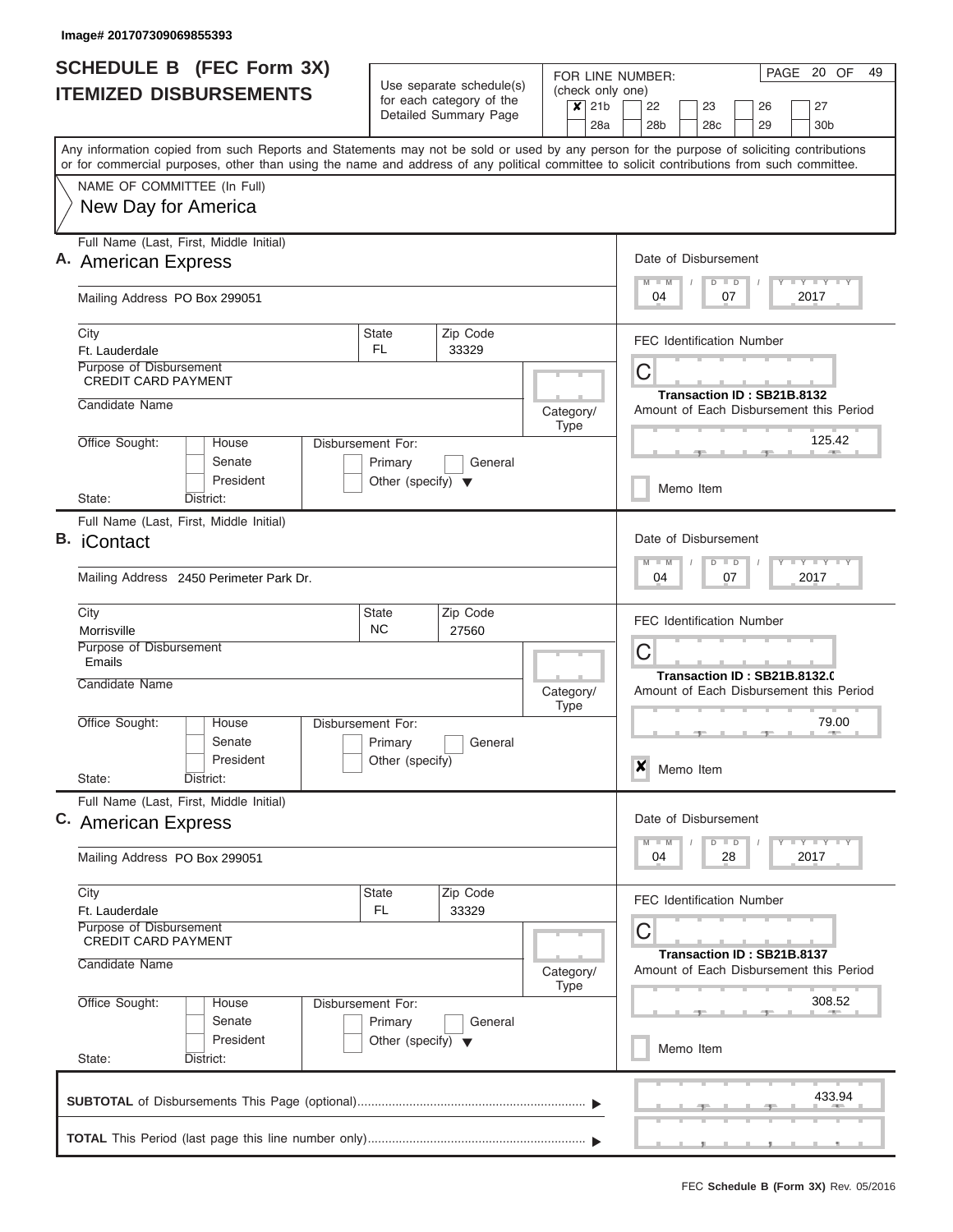|    | <b>SCHEDULE B</b> (FEC Form 3X)                                                                                                                                                                                                                                                         |                                      |                                                      |                   |             |                  |                                                                   |                                  | FOR LINE NUMBER:                        |  |                            |         |  |               |  | PAGE 21 OF                   |  | 49 |  |  |
|----|-----------------------------------------------------------------------------------------------------------------------------------------------------------------------------------------------------------------------------------------------------------------------------------------|--------------------------------------|------------------------------------------------------|-------------------|-------------|------------------|-------------------------------------------------------------------|----------------------------------|-----------------------------------------|--|----------------------------|---------|--|---------------|--|------------------------------|--|----|--|--|
|    | <b>ITEMIZED DISBURSEMENTS</b>                                                                                                                                                                                                                                                           |                                      | Use separate schedule(s)<br>for each category of the |                   |             | (check only one) |                                                                   |                                  |                                         |  |                            |         |  |               |  |                              |  |    |  |  |
|    |                                                                                                                                                                                                                                                                                         |                                      | Detailed Summary Page                                |                   |             | $x$ 21b<br>28a   |                                                                   |                                  | 22<br>28 <sub>b</sub>                   |  | 23<br>28 <sub>c</sub>      |         |  | 26            |  | 27                           |  |    |  |  |
|    |                                                                                                                                                                                                                                                                                         |                                      |                                                      |                   |             |                  |                                                                   |                                  |                                         |  |                            |         |  | 29            |  | 30 <sub>b</sub>              |  |    |  |  |
|    | Any information copied from such Reports and Statements may not be sold or used by any person for the purpose of soliciting contributions<br>or for commercial purposes, other than using the name and address of any political committee to solicit contributions from such committee. |                                      |                                                      |                   |             |                  |                                                                   |                                  |                                         |  |                            |         |  |               |  |                              |  |    |  |  |
|    | NAME OF COMMITTEE (In Full)                                                                                                                                                                                                                                                             |                                      |                                                      |                   |             |                  |                                                                   |                                  |                                         |  |                            |         |  |               |  |                              |  |    |  |  |
|    | New Day for America                                                                                                                                                                                                                                                                     |                                      |                                                      |                   |             |                  |                                                                   |                                  |                                         |  |                            |         |  |               |  |                              |  |    |  |  |
|    |                                                                                                                                                                                                                                                                                         |                                      |                                                      |                   |             |                  |                                                                   |                                  |                                         |  |                            |         |  |               |  |                              |  |    |  |  |
|    | Full Name (Last, First, Middle Initial)<br>A. GoDaddy.com                                                                                                                                                                                                                               |                                      |                                                      |                   |             |                  |                                                                   |                                  | Date of Disbursement                    |  |                            |         |  |               |  |                              |  |    |  |  |
|    |                                                                                                                                                                                                                                                                                         |                                      |                                                      |                   |             |                  |                                                                   |                                  | $M$ $M$                                 |  |                            | $D$ $D$ |  |               |  | Y I Y I Y I Y                |  |    |  |  |
|    | Mailing Address 14455 N. Hayden Road                                                                                                                                                                                                                                                    |                                      |                                                      |                   |             |                  |                                                                   |                                  | 04                                      |  |                            | 28      |  |               |  | 2017                         |  |    |  |  |
|    |                                                                                                                                                                                                                                                                                         | <b>State</b>                         | Zip Code                                             |                   |             |                  |                                                                   |                                  |                                         |  |                            |         |  |               |  |                              |  |    |  |  |
|    | City<br>Scottsdale                                                                                                                                                                                                                                                                      | AZ                                   | 85260                                                |                   |             |                  |                                                                   |                                  | <b>FEC Identification Number</b>        |  |                            |         |  |               |  |                              |  |    |  |  |
|    | Purpose of Disbursement                                                                                                                                                                                                                                                                 |                                      |                                                      |                   |             |                  |                                                                   |                                  | С                                       |  |                            |         |  |               |  |                              |  |    |  |  |
|    | <b>Website Fees</b>                                                                                                                                                                                                                                                                     |                                      |                                                      |                   |             |                  |                                                                   |                                  |                                         |  |                            |         |  |               |  | Transaction ID: SB21B.8137.  |  |    |  |  |
|    | Candidate Name                                                                                                                                                                                                                                                                          |                                      |                                                      | Category/         | Type        |                  |                                                                   |                                  | Amount of Each Disbursement this Period |  |                            |         |  |               |  |                              |  |    |  |  |
|    | Office Sought:<br>House<br>Disbursement For:                                                                                                                                                                                                                                            |                                      |                                                      |                   |             |                  |                                                                   |                                  |                                         |  |                            |         |  |               |  | 131.80                       |  |    |  |  |
|    | Senate                                                                                                                                                                                                                                                                                  | Primary                              | General                                              |                   |             |                  |                                                                   |                                  |                                         |  |                            |         |  |               |  |                              |  |    |  |  |
|    | President                                                                                                                                                                                                                                                                               | Other (specify) $\blacktriangledown$ |                                                      |                   |             |                  |                                                                   | x<br>Memo Item                   |                                         |  |                            |         |  |               |  |                              |  |    |  |  |
|    | District:<br>State:<br>Full Name (Last, First, Middle Initial)                                                                                                                                                                                                                          |                                      |                                                      |                   |             |                  |                                                                   |                                  |                                         |  |                            |         |  |               |  |                              |  |    |  |  |
| В. | iContact                                                                                                                                                                                                                                                                                |                                      |                                                      |                   |             |                  |                                                                   |                                  |                                         |  |                            |         |  |               |  |                              |  |    |  |  |
|    |                                                                                                                                                                                                                                                                                         |                                      |                                                      |                   |             |                  | Date of Disbursement<br>$T$ $Y$ $T$ $Y$ $T$<br>$M - M$<br>$D$ $D$ |                                  |                                         |  |                            |         |  |               |  |                              |  |    |  |  |
|    | Mailing Address 2450 Perimeter Park Dr.                                                                                                                                                                                                                                                 | Zip Code<br>State<br><b>NC</b>       |                                                      |                   |             |                  |                                                                   | 04<br>28<br>2017                 |                                         |  |                            |         |  |               |  |                              |  |    |  |  |
|    | City                                                                                                                                                                                                                                                                                    |                                      |                                                      |                   |             |                  |                                                                   | <b>FEC Identification Number</b> |                                         |  |                            |         |  |               |  |                              |  |    |  |  |
|    | Morrisville<br>Purpose of Disbursement                                                                                                                                                                                                                                                  |                                      | 27560                                                |                   |             |                  | С                                                                 |                                  |                                         |  |                            |         |  |               |  |                              |  |    |  |  |
|    | Emails                                                                                                                                                                                                                                                                                  |                                      |                                                      |                   |             |                  |                                                                   |                                  |                                         |  |                            |         |  |               |  | Transaction ID: SB21B.8137.4 |  |    |  |  |
|    | Candidate Name                                                                                                                                                                                                                                                                          |                                      |                                                      | Category/         |             |                  |                                                                   |                                  | Amount of Each Disbursement this Period |  |                            |         |  |               |  |                              |  |    |  |  |
|    | Office Sought:<br>House<br><b>Disbursement For:</b>                                                                                                                                                                                                                                     |                                      |                                                      |                   | <b>Type</b> |                  |                                                                   |                                  |                                         |  |                            |         |  | 79.00         |  |                              |  |    |  |  |
|    | Senate                                                                                                                                                                                                                                                                                  | Primary                              | General                                              |                   |             |                  |                                                                   |                                  |                                         |  |                            |         |  | $\rightarrow$ |  |                              |  |    |  |  |
|    | President                                                                                                                                                                                                                                                                               | Other (specify)                      |                                                      |                   |             |                  |                                                                   | ×                                |                                         |  | Memo Item                  |         |  |               |  |                              |  |    |  |  |
|    | State:<br>District:                                                                                                                                                                                                                                                                     |                                      |                                                      |                   |             |                  |                                                                   |                                  |                                         |  |                            |         |  |               |  |                              |  |    |  |  |
|    | Full Name (Last, First, Middle Initial)<br>C. American Express                                                                                                                                                                                                                          |                                      |                                                      |                   |             |                  |                                                                   |                                  | Date of Disbursement                    |  |                            |         |  |               |  |                              |  |    |  |  |
|    |                                                                                                                                                                                                                                                                                         |                                      |                                                      |                   |             |                  |                                                                   |                                  | $M - M$                                 |  |                            | $D$ $D$ |  |               |  | $T - Y$ $T - Y$ $T - Y$      |  |    |  |  |
|    | Mailing Address PO Box 299051                                                                                                                                                                                                                                                           |                                      |                                                      |                   |             |                  |                                                                   |                                  | 05                                      |  |                            | 25      |  |               |  | 2017                         |  |    |  |  |
|    | City                                                                                                                                                                                                                                                                                    | <b>State</b>                         | Zip Code                                             |                   |             |                  |                                                                   |                                  | FEC Identification Number               |  |                            |         |  |               |  |                              |  |    |  |  |
|    | Ft. Lauderdale<br>Purpose of Disbursement                                                                                                                                                                                                                                               | FL.                                  | 33329                                                |                   |             |                  |                                                                   |                                  |                                         |  |                            |         |  |               |  |                              |  |    |  |  |
|    | <b>CREDIT CARD PAYMENT</b>                                                                                                                                                                                                                                                              |                                      |                                                      |                   |             |                  |                                                                   |                                  | С                                       |  | Transaction ID: SB21B.8146 |         |  |               |  |                              |  |    |  |  |
|    | Candidate Name                                                                                                                                                                                                                                                                          |                                      |                                                      | Category/<br>Type |             |                  |                                                                   |                                  | Amount of Each Disbursement this Period |  |                            |         |  |               |  |                              |  |    |  |  |
|    |                                                                                                                                                                                                                                                                                         |                                      |                                                      |                   |             |                  |                                                                   |                                  |                                         |  |                            |         |  |               |  | 3178.63                      |  |    |  |  |
|    | Office Sought:<br>Disbursement For:<br>House<br>Senate                                                                                                                                                                                                                                  | Primary                              | General                                              |                   |             |                  |                                                                   |                                  |                                         |  |                            |         |  |               |  |                              |  |    |  |  |
|    | President                                                                                                                                                                                                                                                                               | Other (specify) $\blacktriangledown$ |                                                      |                   |             |                  |                                                                   |                                  |                                         |  | Memo Item                  |         |  |               |  |                              |  |    |  |  |
|    | State:<br>District:                                                                                                                                                                                                                                                                     |                                      |                                                      |                   |             |                  |                                                                   |                                  |                                         |  |                            |         |  |               |  |                              |  |    |  |  |
|    |                                                                                                                                                                                                                                                                                         |                                      |                                                      |                   |             |                  |                                                                   |                                  |                                         |  |                            |         |  |               |  | 3178.63                      |  |    |  |  |
|    |                                                                                                                                                                                                                                                                                         |                                      |                                                      |                   |             |                  |                                                                   |                                  |                                         |  |                            |         |  |               |  |                              |  |    |  |  |
|    |                                                                                                                                                                                                                                                                                         |                                      |                                                      |                   |             |                  |                                                                   |                                  |                                         |  |                            |         |  |               |  |                              |  |    |  |  |
|    |                                                                                                                                                                                                                                                                                         |                                      |                                                      |                   |             |                  |                                                                   |                                  |                                         |  |                            |         |  |               |  |                              |  |    |  |  |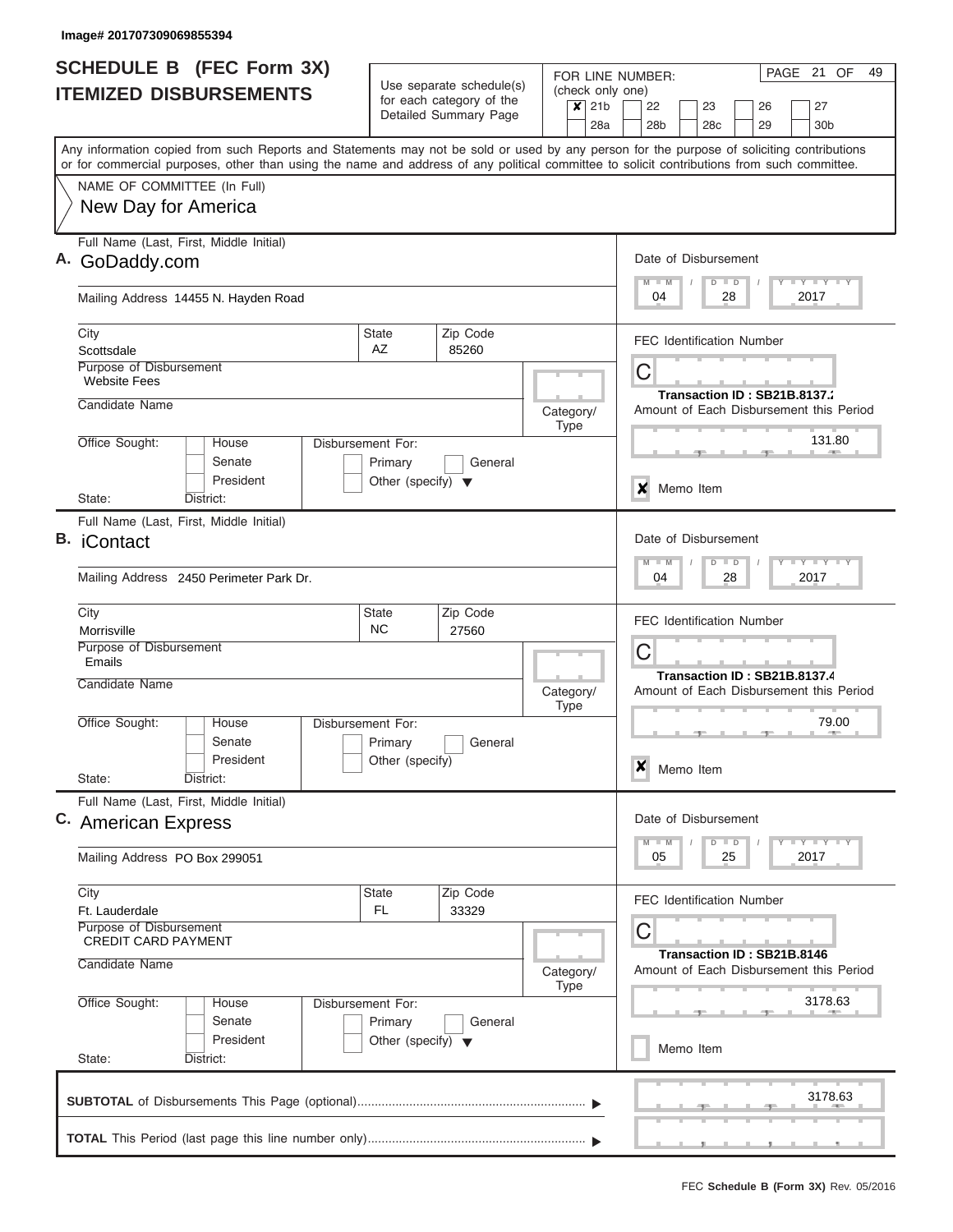| <b>SCHEDULE B (FEC Form 3X)</b>                                                                                                                                                                                                                                                         |                                      |                                                      | FOR LINE NUMBER:                                        | PAGE 22 OF<br>49                                                             |  |  |  |  |  |  |  |  |  |  |
|-----------------------------------------------------------------------------------------------------------------------------------------------------------------------------------------------------------------------------------------------------------------------------------------|--------------------------------------|------------------------------------------------------|---------------------------------------------------------|------------------------------------------------------------------------------|--|--|--|--|--|--|--|--|--|--|
| <b>ITEMIZED DISBURSEMENTS</b>                                                                                                                                                                                                                                                           |                                      | Use separate schedule(s)<br>for each category of the | (check only one)<br>$\boldsymbol{x}$<br>21 <sub>b</sub> | 22<br>27<br>23<br>26                                                         |  |  |  |  |  |  |  |  |  |  |
|                                                                                                                                                                                                                                                                                         |                                      | Detailed Summary Page                                | 28a                                                     | 29<br>28 <sub>b</sub><br>28c<br>30 <sub>b</sub>                              |  |  |  |  |  |  |  |  |  |  |
| Any information copied from such Reports and Statements may not be sold or used by any person for the purpose of soliciting contributions<br>or for commercial purposes, other than using the name and address of any political committee to solicit contributions from such committee. |                                      |                                                      |                                                         |                                                                              |  |  |  |  |  |  |  |  |  |  |
| NAME OF COMMITTEE (In Full)                                                                                                                                                                                                                                                             |                                      |                                                      |                                                         |                                                                              |  |  |  |  |  |  |  |  |  |  |
| New Day for America                                                                                                                                                                                                                                                                     |                                      |                                                      |                                                         |                                                                              |  |  |  |  |  |  |  |  |  |  |
| Full Name (Last, First, Middle Initial)<br>A. Southwest Air                                                                                                                                                                                                                             |                                      |                                                      |                                                         | Date of Disbursement<br>Y LY LY LY<br>$M$ $M$<br>$D$ $D$                     |  |  |  |  |  |  |  |  |  |  |
| Mailing Address PO Box 36647-1CR                                                                                                                                                                                                                                                        |                                      |                                                      |                                                         | 2017<br>05<br>25                                                             |  |  |  |  |  |  |  |  |  |  |
| City<br>Dallas                                                                                                                                                                                                                                                                          | <b>State</b><br>TX                   | Zip Code<br>75235                                    |                                                         | <b>FEC Identification Number</b>                                             |  |  |  |  |  |  |  |  |  |  |
| Purpose of Disbursement<br><b>Plane Ticket</b>                                                                                                                                                                                                                                          |                                      |                                                      |                                                         | С<br>Transaction ID: SB21B.8146.0                                            |  |  |  |  |  |  |  |  |  |  |
| Candidate Name                                                                                                                                                                                                                                                                          |                                      |                                                      | Category/<br><b>Type</b>                                | Amount of Each Disbursement this Period                                      |  |  |  |  |  |  |  |  |  |  |
| Office Sought:<br>House<br>Senate                                                                                                                                                                                                                                                       | Disbursement For:<br>Primary         | General                                              |                                                         | 429.96                                                                       |  |  |  |  |  |  |  |  |  |  |
| President<br>District:<br>State:                                                                                                                                                                                                                                                        | Other (specify) $\blacktriangledown$ |                                                      |                                                         | X<br>Memo Item                                                               |  |  |  |  |  |  |  |  |  |  |
| Full Name (Last, First, Middle Initial)<br>B. Hilton Garden Inn<br>Mailing Address 101 South Commercial Street                                                                                                                                                                          |                                      |                                                      |                                                         | Date of Disbursement<br>Y FY FY FY<br>$M - M$<br>$D$ $D$<br>05<br>25<br>2017 |  |  |  |  |  |  |  |  |  |  |
|                                                                                                                                                                                                                                                                                         | State                                | Zip Code                                             |                                                         |                                                                              |  |  |  |  |  |  |  |  |  |  |
| City<br>Manchester                                                                                                                                                                                                                                                                      | <b>NH</b><br>03101                   |                                                      |                                                         |                                                                              |  |  |  |  |  |  |  |  |  |  |
| Purpose of Disbursement<br>Lodging                                                                                                                                                                                                                                                      |                                      |                                                      |                                                         | C                                                                            |  |  |  |  |  |  |  |  |  |  |
| Candidate Name                                                                                                                                                                                                                                                                          |                                      |                                                      | Category/<br><b>Type</b>                                | Transaction ID: SB21B.8146.1<br>Amount of Each Disbursement this Period      |  |  |  |  |  |  |  |  |  |  |
| Office Sought:<br>House<br>Senate                                                                                                                                                                                                                                                       | Disbursement For:<br>Primary         | General                                              |                                                         | 399.70                                                                       |  |  |  |  |  |  |  |  |  |  |
| President<br>State:<br>District:                                                                                                                                                                                                                                                        | Other (specify)                      |                                                      |                                                         | $\boldsymbol{x}$<br>Memo Item                                                |  |  |  |  |  |  |  |  |  |  |
| Full Name (Last, First, Middle Initial)<br>C. iContact                                                                                                                                                                                                                                  |                                      |                                                      |                                                         | Date of Disbursement                                                         |  |  |  |  |  |  |  |  |  |  |
| Mailing Address 2450 Perimeter Park Dr.                                                                                                                                                                                                                                                 |                                      |                                                      |                                                         | Y LY LY LY<br>$M - M$<br>$D$ $D$<br>2017<br>05<br>25                         |  |  |  |  |  |  |  |  |  |  |
| City<br>Morrisville                                                                                                                                                                                                                                                                     | <b>State</b><br><b>NC</b>            | Zip Code<br>27560                                    |                                                         | <b>FEC Identification Number</b>                                             |  |  |  |  |  |  |  |  |  |  |
| <b>Purpose of Disbursement</b><br>Emails                                                                                                                                                                                                                                                |                                      |                                                      |                                                         | С<br>Transaction ID: SB21B.8146.                                             |  |  |  |  |  |  |  |  |  |  |
| Candidate Name                                                                                                                                                                                                                                                                          |                                      |                                                      | Category/<br><b>Type</b>                                | Amount of Each Disbursement this Period                                      |  |  |  |  |  |  |  |  |  |  |
| Office Sought:<br>House<br>Senate                                                                                                                                                                                                                                                       | Disbursement For:<br>Primary         | General                                              |                                                         | 79.00                                                                        |  |  |  |  |  |  |  |  |  |  |
| President<br>State:<br>District:                                                                                                                                                                                                                                                        | Other (specify) $\blacktriangledown$ |                                                      |                                                         | X<br>Memo Item                                                               |  |  |  |  |  |  |  |  |  |  |
|                                                                                                                                                                                                                                                                                         |                                      |                                                      |                                                         | 0.00                                                                         |  |  |  |  |  |  |  |  |  |  |
|                                                                                                                                                                                                                                                                                         |                                      |                                                      |                                                         |                                                                              |  |  |  |  |  |  |  |  |  |  |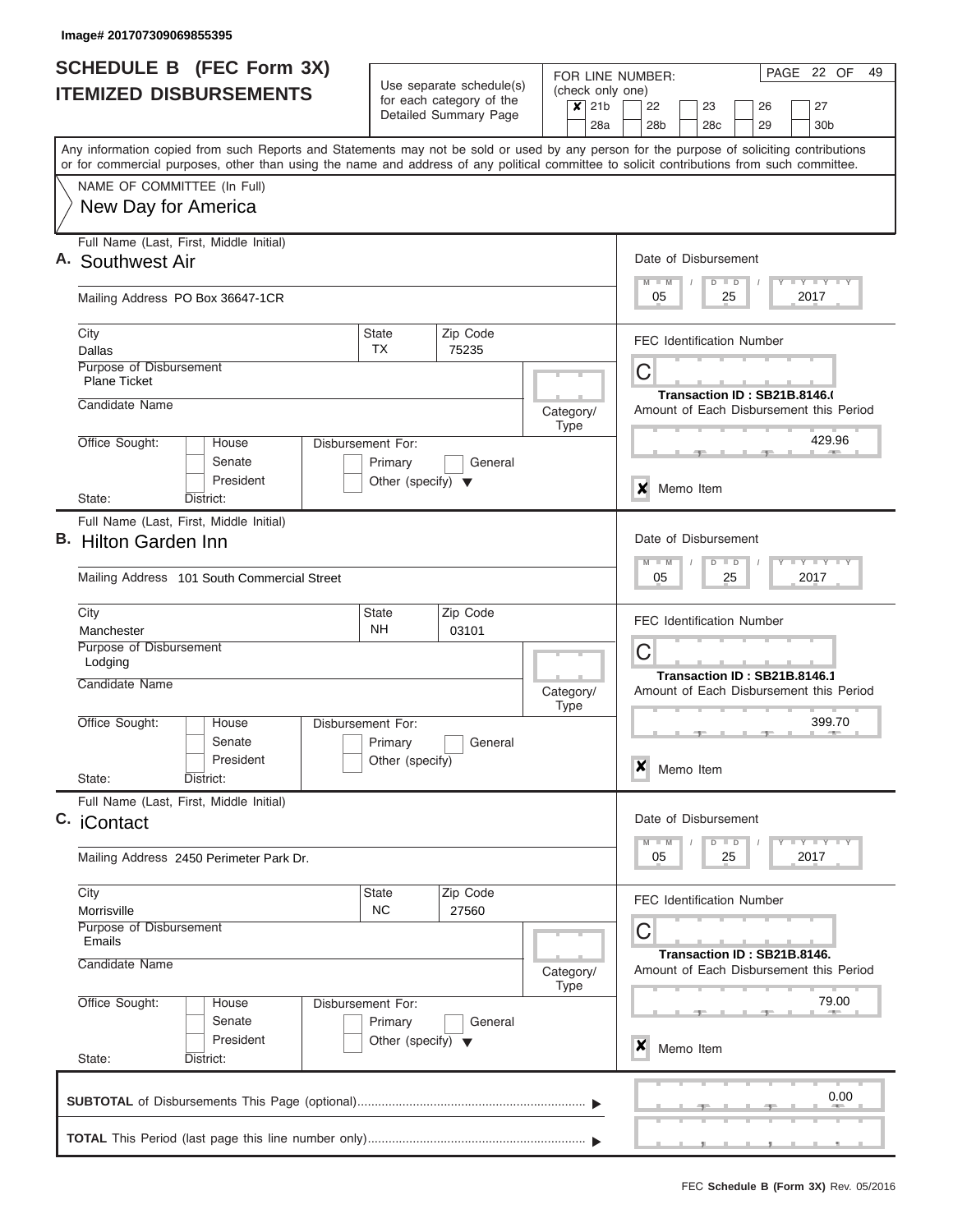| SCHEDULE B (FEC Form 3X)<br><b>ITEMIZED DISBURSEMENTS</b>                                                                                                                                                                                                                               | Use separate schedule(s)<br>for each category of the |         | (check only one)         | FOR LINE NUMBER:                                                       |                       | PAGE 23 OF                              |                             | 49 |  |  |  |  |  |  |  |
|-----------------------------------------------------------------------------------------------------------------------------------------------------------------------------------------------------------------------------------------------------------------------------------------|------------------------------------------------------|---------|--------------------------|------------------------------------------------------------------------|-----------------------|-----------------------------------------|-----------------------------|----|--|--|--|--|--|--|--|
|                                                                                                                                                                                                                                                                                         | Detailed Summary Page                                |         | $x$ 21b<br>28a           | 22<br>28 <sub>b</sub>                                                  | 23<br>28 <sub>c</sub> | 26<br>29                                | 27<br>30 <sub>b</sub>       |    |  |  |  |  |  |  |  |
| Any information copied from such Reports and Statements may not be sold or used by any person for the purpose of soliciting contributions<br>or for commercial purposes, other than using the name and address of any political committee to solicit contributions from such committee. |                                                      |         |                          |                                                                        |                       |                                         |                             |    |  |  |  |  |  |  |  |
| NAME OF COMMITTEE (In Full)<br>New Day for America                                                                                                                                                                                                                                      |                                                      |         |                          |                                                                        |                       |                                         |                             |    |  |  |  |  |  |  |  |
| Full Name (Last, First, Middle Initial)<br>A. V STEAKHOUSE                                                                                                                                                                                                                              |                                                      |         |                          | Date of Disbursement<br>$M$ $M$                                        | $D$ $D$               |                                         | Y LY LY LY                  |    |  |  |  |  |  |  |  |
| Mailing Address 10 COLUMBUS CIRCLE                                                                                                                                                                                                                                                      |                                                      |         |                          | 05                                                                     | 25                    | 2017                                    |                             |    |  |  |  |  |  |  |  |
| City<br><b>NEW YORK</b>                                                                                                                                                                                                                                                                 | Zip Code<br><b>State</b><br>NY.<br>10019             |         |                          | <b>FEC Identification Number</b>                                       |                       |                                         |                             |    |  |  |  |  |  |  |  |
| Purpose of Disbursement<br>FOOD AND BEVERAGES<br>Candidate Name                                                                                                                                                                                                                         |                                                      |         |                          | С<br>Transaction ID: SB21B.8146.4                                      |                       |                                         |                             |    |  |  |  |  |  |  |  |
| Office Sought:<br>House                                                                                                                                                                                                                                                                 | Disbursement For:                                    |         | Category/<br>Type        | Amount of Each Disbursement this Period<br>281.90                      |                       |                                         |                             |    |  |  |  |  |  |  |  |
| Senate<br>President<br>District:<br>State:                                                                                                                                                                                                                                              | Primary<br>Other (specify) $\blacktriangledown$      | General |                          | ×<br>Memo Item                                                         |                       |                                         |                             |    |  |  |  |  |  |  |  |
| Full Name (Last, First, Middle Initial)<br><b>WATERFRONT SEAFOOD GRILL</b><br>В.                                                                                                                                                                                                        |                                                      |         |                          | Date of Disbursement<br>$M - M$<br>$T - Y$ $T - Y$ $T - Y$<br>$D$ $D$  |                       |                                         |                             |    |  |  |  |  |  |  |  |
| Mailing Address 2801 ALASKAN WAY                                                                                                                                                                                                                                                        |                                                      |         |                          | 25<br>05<br>2017                                                       |                       |                                         |                             |    |  |  |  |  |  |  |  |
| City<br><b>SEATTLE</b>                                                                                                                                                                                                                                                                  | Zip Code<br><b>State</b><br><b>WA</b><br>98121       |         |                          | <b>FEC Identification Number</b>                                       |                       |                                         |                             |    |  |  |  |  |  |  |  |
| Purpose of Disbursement<br>FOOD AND BEVERAGES<br>Candidate Name                                                                                                                                                                                                                         |                                                      |         |                          | С<br>Transaction ID: SB21B.8146.5                                      |                       |                                         |                             |    |  |  |  |  |  |  |  |
|                                                                                                                                                                                                                                                                                         |                                                      |         | Category/<br><b>Type</b> |                                                                        |                       | Amount of Each Disbursement this Period |                             |    |  |  |  |  |  |  |  |
| Office Sought:<br>House<br>Senate<br>President<br>State:<br>District:                                                                                                                                                                                                                   | Disbursement For:<br>Primary<br>Other (specify)      | General |                          | ×<br>Memo Item                                                         |                       | $-1$                                    | 251.03<br><b>AND A</b>      |    |  |  |  |  |  |  |  |
| Full Name (Last, First, Middle Initial)<br>C. IVY RESTAURANT                                                                                                                                                                                                                            |                                                      |         |                          | Date of Disbursement                                                   |                       |                                         |                             |    |  |  |  |  |  |  |  |
| Mailing Address 113 N. ROBERTSON BLVD                                                                                                                                                                                                                                                   |                                                      |         |                          | $M$ $M$<br>05                                                          | $D$ $D$<br>25         | 2017                                    | $T - Y$ $T - Y$ $T - Y$     |    |  |  |  |  |  |  |  |
| City<br><b>LOS ANGELES</b><br>Purpose of Disbursement<br>FOOD AND BEVERAGES                                                                                                                                                                                                             | Zip Code<br>State<br>CA<br>90048                     |         |                          | <b>FEC Identification Number</b><br>С                                  |                       |                                         |                             |    |  |  |  |  |  |  |  |
| Candidate Name                                                                                                                                                                                                                                                                          |                                                      |         | Category/<br>Type        | Transaction ID: SB21B.8146.<br>Amount of Each Disbursement this Period |                       |                                         |                             |    |  |  |  |  |  |  |  |
| Office Sought:<br>House<br>Senate                                                                                                                                                                                                                                                       | Disbursement For:<br>Primary                         | General |                          |                                                                        |                       |                                         | 268.57<br><b>COLLECTIVE</b> |    |  |  |  |  |  |  |  |
| President<br>State:<br>District:                                                                                                                                                                                                                                                        | Other (specify) $\blacktriangledown$                 |         |                          | x<br>Memo Item                                                         |                       |                                         |                             |    |  |  |  |  |  |  |  |
|                                                                                                                                                                                                                                                                                         |                                                      |         |                          |                                                                        |                       |                                         | 0.00                        |    |  |  |  |  |  |  |  |
|                                                                                                                                                                                                                                                                                         |                                                      |         |                          |                                                                        |                       |                                         |                             |    |  |  |  |  |  |  |  |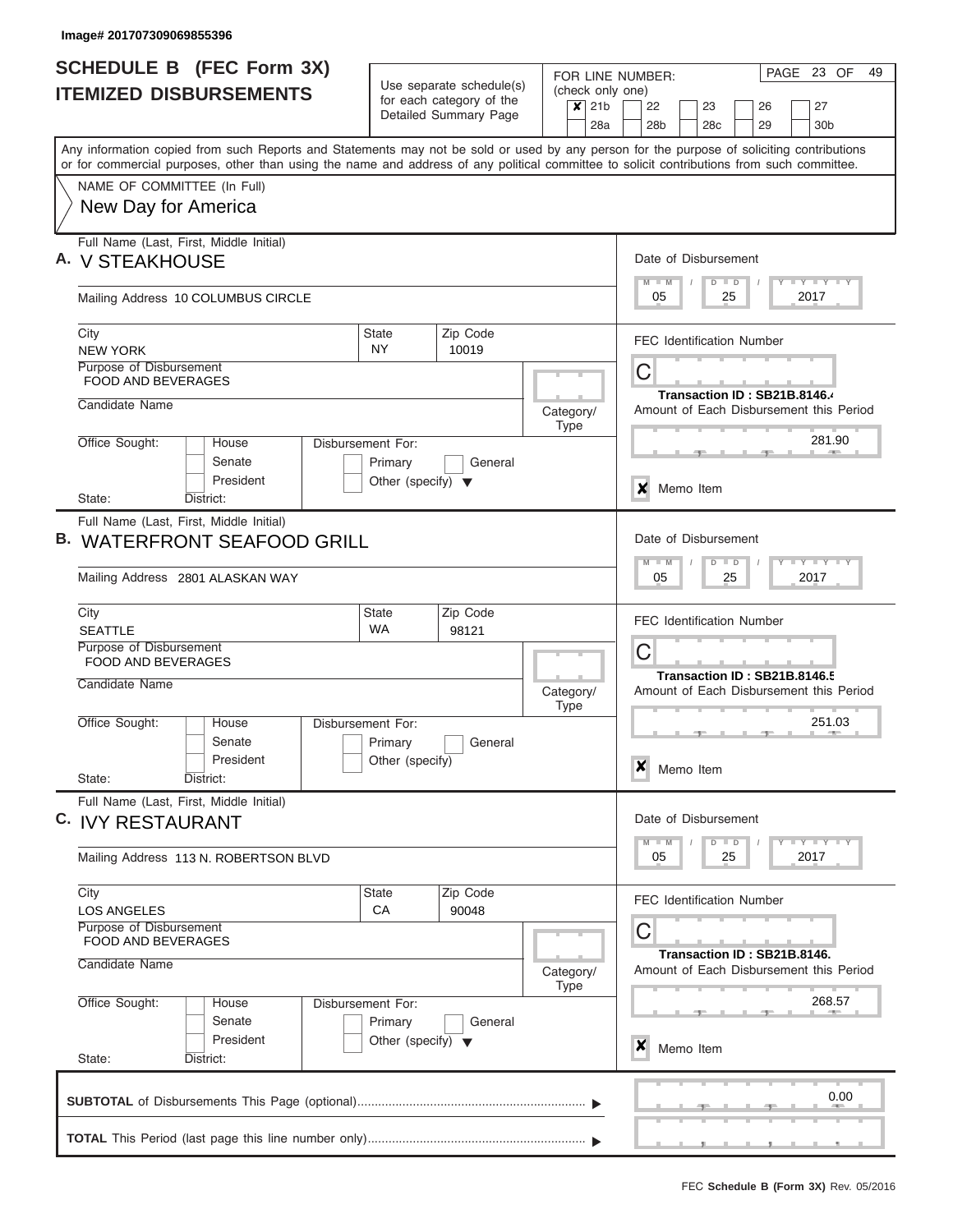| <b>SCHEDULE B (FEC Form 3X)</b>                                                                                                                                                                                                                                                         | Use separate schedule(s)                       | FOR LINE NUMBER:            | PAGE<br>24 OF<br>49                                         |  |  |  |  |  |  |  |  |  |  |  |  |
|-----------------------------------------------------------------------------------------------------------------------------------------------------------------------------------------------------------------------------------------------------------------------------------------|------------------------------------------------|-----------------------------|-------------------------------------------------------------|--|--|--|--|--|--|--|--|--|--|--|--|
| <b>ITEMIZED DISBURSEMENTS</b>                                                                                                                                                                                                                                                           | for each category of the                       | (check only one)<br>$x$ 21b | 22<br>23<br>27<br>26                                        |  |  |  |  |  |  |  |  |  |  |  |  |
|                                                                                                                                                                                                                                                                                         | Detailed Summary Page                          | 28a                         | 28 <sub>b</sub><br>28 <sub>c</sub><br>29<br>30 <sub>b</sub> |  |  |  |  |  |  |  |  |  |  |  |  |
| Any information copied from such Reports and Statements may not be sold or used by any person for the purpose of soliciting contributions<br>or for commercial purposes, other than using the name and address of any political committee to solicit contributions from such committee. |                                                |                             |                                                             |  |  |  |  |  |  |  |  |  |  |  |  |
| NAME OF COMMITTEE (In Full)                                                                                                                                                                                                                                                             |                                                |                             |                                                             |  |  |  |  |  |  |  |  |  |  |  |  |
| New Day for America                                                                                                                                                                                                                                                                     |                                                |                             |                                                             |  |  |  |  |  |  |  |  |  |  |  |  |
| Full Name (Last, First, Middle Initial)                                                                                                                                                                                                                                                 |                                                |                             |                                                             |  |  |  |  |  |  |  |  |  |  |  |  |
| A. PALM RESTAURANT                                                                                                                                                                                                                                                                      |                                                |                             | Date of Disbursement<br>$M - M$<br>Y FY FY FY<br>$D$ $D$    |  |  |  |  |  |  |  |  |  |  |  |  |
| Mailing Address 267 N CANNON DRIVE                                                                                                                                                                                                                                                      |                                                |                             | 05<br>25<br>2017                                            |  |  |  |  |  |  |  |  |  |  |  |  |
| City<br><b>BEVERLY HILLS</b>                                                                                                                                                                                                                                                            | Zip Code<br><b>State</b><br>CA<br>90210        |                             | <b>FEC Identification Number</b>                            |  |  |  |  |  |  |  |  |  |  |  |  |
| Purpose of Disbursement<br><b>FOOD AND BEVERAGES</b>                                                                                                                                                                                                                                    |                                                |                             | С                                                           |  |  |  |  |  |  |  |  |  |  |  |  |
| Candidate Name                                                                                                                                                                                                                                                                          |                                                |                             | Transaction ID: SB21B.8146.7                                |  |  |  |  |  |  |  |  |  |  |  |  |
|                                                                                                                                                                                                                                                                                         |                                                | Category/<br><b>Type</b>    | Amount of Each Disbursement this Period                     |  |  |  |  |  |  |  |  |  |  |  |  |
| Office Sought:<br>House<br>Senate                                                                                                                                                                                                                                                       | Disbursement For:<br>Primary<br>General        |                             | 285.45                                                      |  |  |  |  |  |  |  |  |  |  |  |  |
| President                                                                                                                                                                                                                                                                               | Other (specify) $\blacktriangledown$           |                             | ×<br>Memo Item                                              |  |  |  |  |  |  |  |  |  |  |  |  |
| District:<br>State:                                                                                                                                                                                                                                                                     |                                                |                             |                                                             |  |  |  |  |  |  |  |  |  |  |  |  |
| Full Name (Last, First, Middle Initial)<br>В.<br><b>Baker Hostetler LLP</b>                                                                                                                                                                                                             |                                                |                             | Date of Disbursement                                        |  |  |  |  |  |  |  |  |  |  |  |  |
|                                                                                                                                                                                                                                                                                         |                                                |                             | $T$ $Y$ $T$ $Y$ $T$<br>$M - M$<br>$D$ $D$                   |  |  |  |  |  |  |  |  |  |  |  |  |
| Mailing Address PO Box 70189                                                                                                                                                                                                                                                            |                                                |                             | 02<br>27<br>2017                                            |  |  |  |  |  |  |  |  |  |  |  |  |
| City<br>Cleveland                                                                                                                                                                                                                                                                       | Zip Code<br><b>State</b><br><b>OH</b><br>44190 |                             | <b>FEC Identification Number</b>                            |  |  |  |  |  |  |  |  |  |  |  |  |
| Purpose of Disbursement<br><b>LEGAL FEES</b>                                                                                                                                                                                                                                            |                                                |                             | С                                                           |  |  |  |  |  |  |  |  |  |  |  |  |
| Candidate Name                                                                                                                                                                                                                                                                          |                                                |                             | Transaction ID: SB21B.8115                                  |  |  |  |  |  |  |  |  |  |  |  |  |
|                                                                                                                                                                                                                                                                                         |                                                | Category/<br><b>Type</b>    | Amount of Each Disbursement this Period                     |  |  |  |  |  |  |  |  |  |  |  |  |
| Office Sought:<br>House<br>Senate                                                                                                                                                                                                                                                       | Disbursement For:<br>Primary<br>General        |                             | 1367.56<br>- 10                                             |  |  |  |  |  |  |  |  |  |  |  |  |
| President                                                                                                                                                                                                                                                                               | Other (specify)                                |                             | Memo Item                                                   |  |  |  |  |  |  |  |  |  |  |  |  |
| State:<br>District:                                                                                                                                                                                                                                                                     |                                                |                             |                                                             |  |  |  |  |  |  |  |  |  |  |  |  |
| Full Name (Last, First, Middle Initial)<br>C. Baker Hostetler LLP                                                                                                                                                                                                                       |                                                |                             | Date of Disbursement                                        |  |  |  |  |  |  |  |  |  |  |  |  |
|                                                                                                                                                                                                                                                                                         |                                                |                             | $T - Y$ $T - Y$<br>$M - M$<br>$D$ $D$                       |  |  |  |  |  |  |  |  |  |  |  |  |
| Mailing Address PO Box 70189                                                                                                                                                                                                                                                            |                                                |                             | 04<br>07<br>2017                                            |  |  |  |  |  |  |  |  |  |  |  |  |
| City<br>Cleveland                                                                                                                                                                                                                                                                       | <b>State</b><br>Zip Code<br>OH<br>44190        |                             | <b>FEC Identification Number</b>                            |  |  |  |  |  |  |  |  |  |  |  |  |
| Purpose of Disbursement<br><b>LEGAL CONSULTING</b>                                                                                                                                                                                                                                      |                                                |                             | С                                                           |  |  |  |  |  |  |  |  |  |  |  |  |
| Candidate Name                                                                                                                                                                                                                                                                          |                                                |                             | Transaction ID: SB21B.8131                                  |  |  |  |  |  |  |  |  |  |  |  |  |
|                                                                                                                                                                                                                                                                                         |                                                | Category/<br>Type           | Amount of Each Disbursement this Period                     |  |  |  |  |  |  |  |  |  |  |  |  |
| Office Sought:<br>House<br>Senate                                                                                                                                                                                                                                                       | Disbursement For:<br>Primary<br>General        |                             | 367.50                                                      |  |  |  |  |  |  |  |  |  |  |  |  |
| President                                                                                                                                                                                                                                                                               | Other (specify) $\blacktriangledown$           |                             | Memo Item                                                   |  |  |  |  |  |  |  |  |  |  |  |  |
| State:<br>District:                                                                                                                                                                                                                                                                     |                                                |                             |                                                             |  |  |  |  |  |  |  |  |  |  |  |  |
|                                                                                                                                                                                                                                                                                         |                                                |                             | 1735.06                                                     |  |  |  |  |  |  |  |  |  |  |  |  |
|                                                                                                                                                                                                                                                                                         |                                                |                             |                                                             |  |  |  |  |  |  |  |  |  |  |  |  |
|                                                                                                                                                                                                                                                                                         |                                                |                             |                                                             |  |  |  |  |  |  |  |  |  |  |  |  |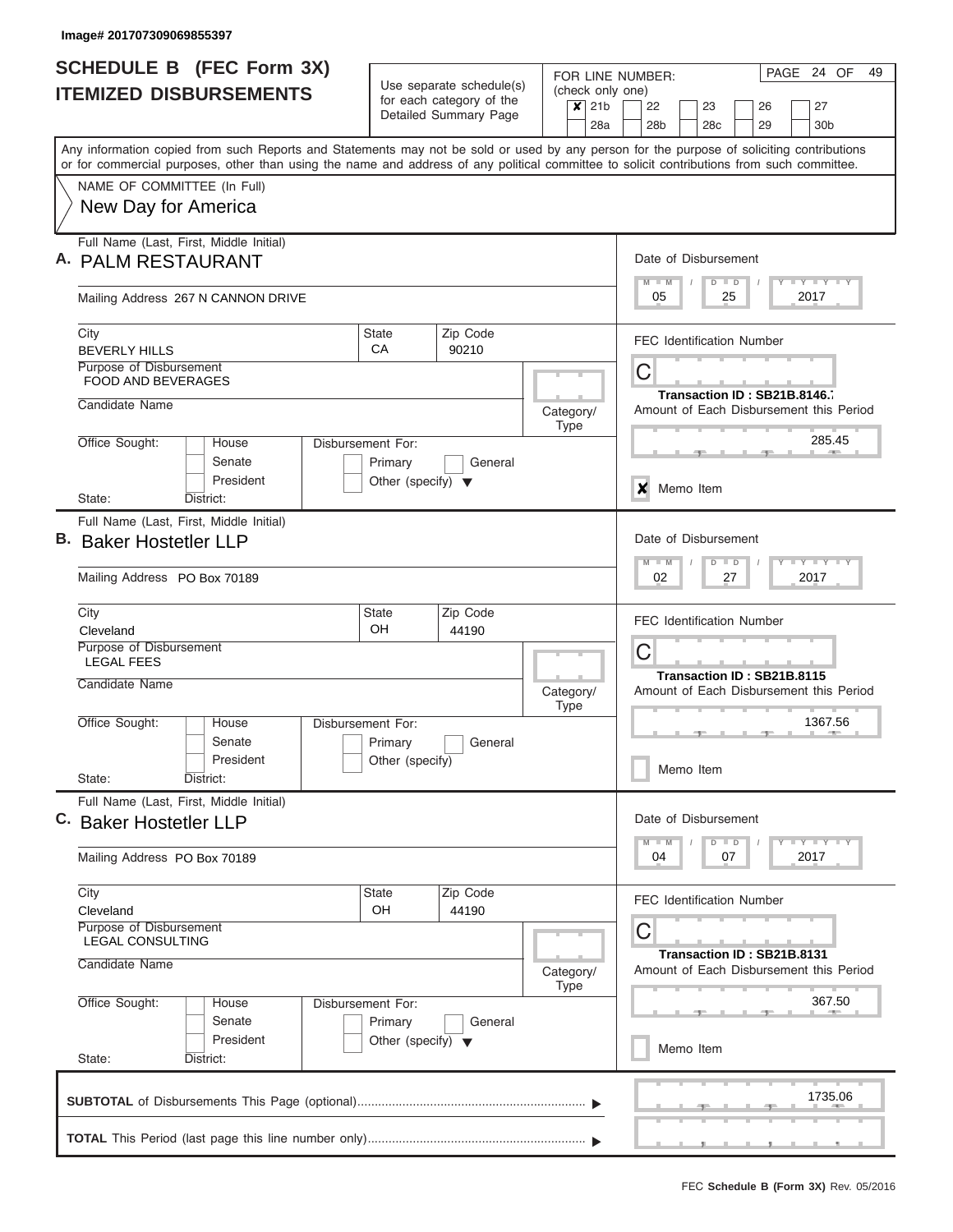|    | <b>SCHEDULE B (FEC Form 3X)</b><br><b>ITEMIZED DISBURSEMENTS</b>                                                                                                                                                                                                                        | Use separate schedule(s)                                             |                                                   |                                                                              |                  | PAGE 25 OF<br>49<br>FOR LINE NUMBER:<br>(check only one) |                                                                       |                       |  |                                  |    |  |          |  |                                         |  |
|----|-----------------------------------------------------------------------------------------------------------------------------------------------------------------------------------------------------------------------------------------------------------------------------------------|----------------------------------------------------------------------|---------------------------------------------------|------------------------------------------------------------------------------|------------------|----------------------------------------------------------|-----------------------------------------------------------------------|-----------------------|--|----------------------------------|----|--|----------|--|-----------------------------------------|--|
|    |                                                                                                                                                                                                                                                                                         |                                                                      | for each category of the<br>Detailed Summary Page |                                                                              | $\boldsymbol{x}$ | 21 <sub>b</sub><br>28a                                   |                                                                       | 22<br>28 <sub>b</sub> |  | 23<br>28 <sub>c</sub>            |    |  | 26<br>29 |  | 27<br>30 <sub>b</sub>                   |  |
|    | Any information copied from such Reports and Statements may not be sold or used by any person for the purpose of soliciting contributions<br>or for commercial purposes, other than using the name and address of any political committee to solicit contributions from such committee. |                                                                      |                                                   |                                                                              |                  |                                                          |                                                                       |                       |  |                                  |    |  |          |  |                                         |  |
|    | NAME OF COMMITTEE (In Full)                                                                                                                                                                                                                                                             |                                                                      |                                                   |                                                                              |                  |                                                          |                                                                       |                       |  |                                  |    |  |          |  |                                         |  |
|    | New Day for America                                                                                                                                                                                                                                                                     |                                                                      |                                                   |                                                                              |                  |                                                          |                                                                       |                       |  |                                  |    |  |          |  |                                         |  |
| Α. | Full Name (Last, First, Middle Initial)<br><b>Baker Hostetler LLP</b>                                                                                                                                                                                                                   |                                                                      |                                                   |                                                                              |                  |                                                          |                                                                       | $M - M$               |  | Date of Disbursement<br>$D$ $D$  |    |  |          |  | Y L Y L Y L Y                           |  |
|    | Mailing Address PO Box 70189                                                                                                                                                                                                                                                            |                                                                      |                                                   |                                                                              |                  |                                                          | 05<br>25<br>2017                                                      |                       |  |                                  |    |  |          |  |                                         |  |
|    | City<br>Cleveland                                                                                                                                                                                                                                                                       | State<br>OH.                                                         | Zip Code<br>44190                                 |                                                                              |                  |                                                          |                                                                       |                       |  | <b>FEC Identification Number</b> |    |  |          |  |                                         |  |
|    | Purpose of Disbursement<br><b>LEGAL FEES</b>                                                                                                                                                                                                                                            |                                                                      |                                                   |                                                                              |                  |                                                          | C<br>Transaction ID: SB21B.8149                                       |                       |  |                                  |    |  |          |  |                                         |  |
|    | Candidate Name                                                                                                                                                                                                                                                                          |                                                                      |                                                   | Category/                                                                    | <b>Type</b>      |                                                          |                                                                       |                       |  |                                  |    |  |          |  | Amount of Each Disbursement this Period |  |
|    | Office Sought:<br>House<br>Senate<br>President                                                                                                                                                                                                                                          | Disbursement For:<br>Primary<br>Other (specify) $\blacktriangledown$ | General                                           |                                                                              |                  |                                                          |                                                                       |                       |  |                                  |    |  |          |  | 306.06                                  |  |
|    | District:<br>State:                                                                                                                                                                                                                                                                     |                                                                      |                                                   |                                                                              |                  |                                                          |                                                                       |                       |  | Memo Item                        |    |  |          |  |                                         |  |
|    | Full Name (Last, First, Middle Initial)<br>B. BINGLE, KEVIN, , ,<br>Mailing Address 408 E SCHREYER PLACE                                                                                                                                                                                |                                                                      |                                                   | Date of Disbursement<br>Y FY FY FY<br>$M - M$<br>$D$ $D$<br>01<br>11<br>2017 |                  |                                                          |                                                                       |                       |  |                                  |    |  |          |  |                                         |  |
|    | City                                                                                                                                                                                                                                                                                    | Zip Code<br>State                                                    |                                                   |                                                                              |                  |                                                          |                                                                       |                       |  | <b>FEC Identification Number</b> |    |  |          |  |                                         |  |
|    | <b>COLUMBUS</b><br>Purpose of Disbursement<br>CABLES AND MISC COMPUTER SUPPLIES                                                                                                                                                                                                         | OH<br>43214                                                          |                                                   |                                                                              |                  |                                                          |                                                                       | C                     |  |                                  |    |  |          |  |                                         |  |
|    | Candidate Name                                                                                                                                                                                                                                                                          |                                                                      |                                                   | Category/                                                                    | <b>Type</b>      |                                                          | Transaction ID: SB21B.8097<br>Amount of Each Disbursement this Period |                       |  |                                  |    |  |          |  |                                         |  |
|    | Office Sought:<br>House<br>Senate                                                                                                                                                                                                                                                       | Disbursement For:<br>Primary                                         | General                                           |                                                                              |                  |                                                          |                                                                       |                       |  |                                  |    |  |          |  | 292.56                                  |  |
|    | President<br>State:<br>District:                                                                                                                                                                                                                                                        | Other (specify)                                                      |                                                   |                                                                              |                  |                                                          |                                                                       |                       |  | Memo Item                        |    |  |          |  |                                         |  |
|    | Full Name (Last, First, Middle Initial)<br>C. Cornerstone Consulting Services LLC                                                                                                                                                                                                       |                                                                      |                                                   |                                                                              |                  |                                                          |                                                                       |                       |  | Date of Disbursement             |    |  |          |  |                                         |  |
|    | Mailing Address 7092 Pleasant Colony Circle                                                                                                                                                                                                                                             |                                                                      |                                                   |                                                                              |                  |                                                          |                                                                       | $M - M$<br>01         |  | $D$ $D$                          | 11 |  |          |  | $T = Y - T - T$<br>2017                 |  |
|    | City<br><b>Blacklick</b>                                                                                                                                                                                                                                                                | State<br><b>OH</b>                                                   | Zip Code<br>43004                                 |                                                                              |                  |                                                          |                                                                       |                       |  | <b>FEC Identification Number</b> |    |  |          |  |                                         |  |
|    | Purpose of Disbursement<br><b>CONSULTING FEE</b><br>Candidate Name                                                                                                                                                                                                                      |                                                                      |                                                   | Category/                                                                    | <b>Type</b>      |                                                          | C                                                                     |                       |  | Transaction ID: SB21B.8094       |    |  |          |  | Amount of Each Disbursement this Period |  |
|    | Office Sought:<br>House<br>Senate                                                                                                                                                                                                                                                       | Disbursement For:<br>Primary<br>General                              |                                                   |                                                                              |                  |                                                          |                                                                       |                       |  |                                  |    |  |          |  | 5000.00                                 |  |
|    | President<br>State:<br>District:                                                                                                                                                                                                                                                        | Other (specify) $\blacktriangledown$                                 |                                                   |                                                                              |                  |                                                          |                                                                       |                       |  | Memo Item                        |    |  |          |  |                                         |  |
|    |                                                                                                                                                                                                                                                                                         |                                                                      |                                                   |                                                                              |                  |                                                          |                                                                       |                       |  |                                  |    |  |          |  | 5598.62                                 |  |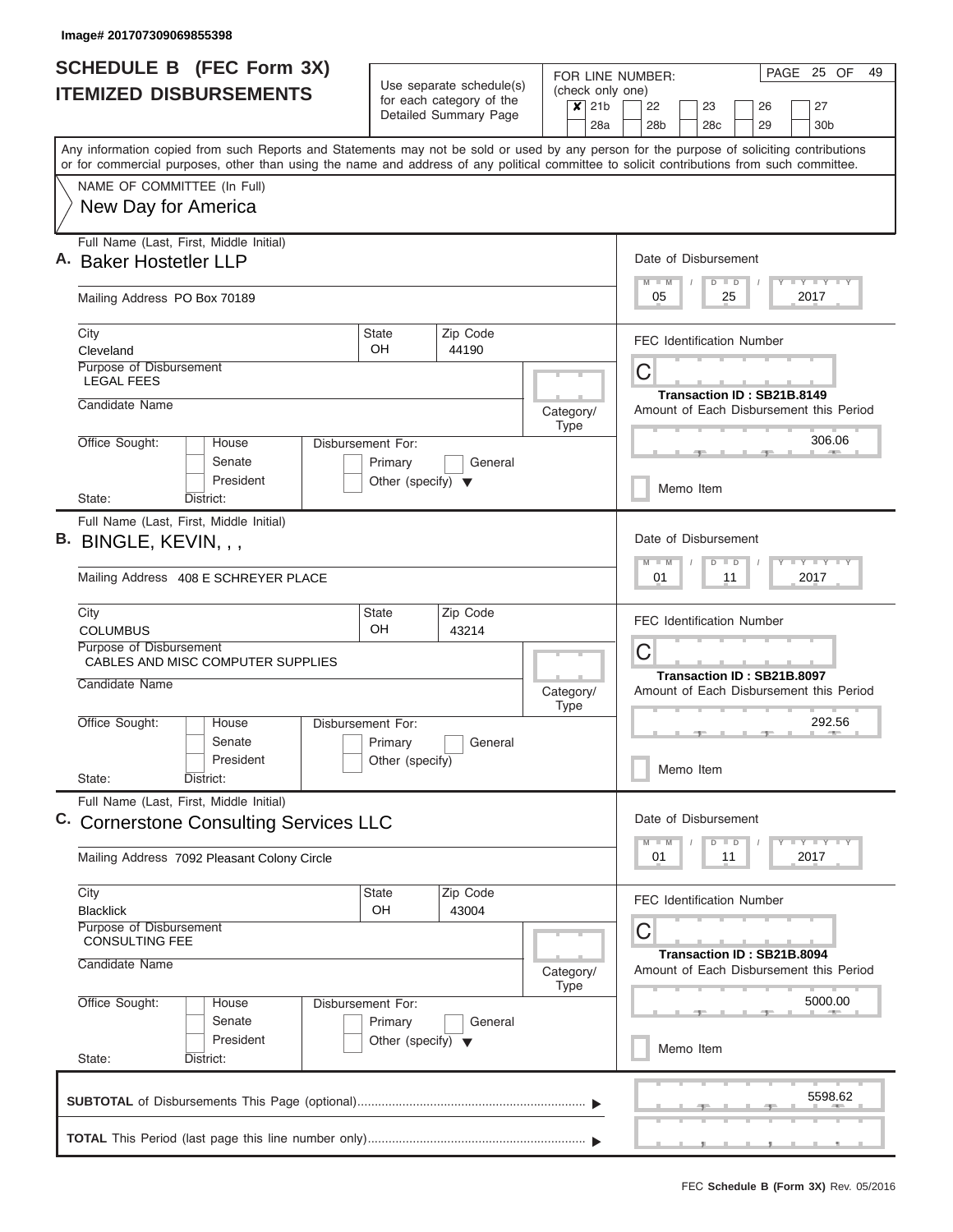|    | <b>SCHEDULE B</b> (FEC Form 3X)                                                                                                                                                                                                                                                         |                                                 |                                                                               |                           | PAGE<br>26 OF<br>49<br>FOR LINE NUMBER:                               |  |  |  |  |  |  |  |  |  |  |  |  |  |
|----|-----------------------------------------------------------------------------------------------------------------------------------------------------------------------------------------------------------------------------------------------------------------------------------------|-------------------------------------------------|-------------------------------------------------------------------------------|---------------------------|-----------------------------------------------------------------------|--|--|--|--|--|--|--|--|--|--|--|--|--|
|    | <b>ITEMIZED DISBURSEMENTS</b>                                                                                                                                                                                                                                                           |                                                 | Use separate schedule(s)<br>for each category of the<br>Detailed Summary Page | $\boldsymbol{\mathsf{x}}$ | (check only one)<br>21 <sub>b</sub><br>22<br>27<br>23<br>26           |  |  |  |  |  |  |  |  |  |  |  |  |  |
|    |                                                                                                                                                                                                                                                                                         |                                                 |                                                                               |                           | 28a<br>28 <sub>b</sub><br>28c<br>29<br>30 <sub>b</sub>                |  |  |  |  |  |  |  |  |  |  |  |  |  |
|    | Any information copied from such Reports and Statements may not be sold or used by any person for the purpose of soliciting contributions<br>or for commercial purposes, other than using the name and address of any political committee to solicit contributions from such committee. |                                                 |                                                                               |                           |                                                                       |  |  |  |  |  |  |  |  |  |  |  |  |  |
|    | NAME OF COMMITTEE (In Full)                                                                                                                                                                                                                                                             |                                                 |                                                                               |                           |                                                                       |  |  |  |  |  |  |  |  |  |  |  |  |  |
|    | New Day for America                                                                                                                                                                                                                                                                     |                                                 |                                                                               |                           |                                                                       |  |  |  |  |  |  |  |  |  |  |  |  |  |
|    | Full Name (Last, First, Middle Initial)<br>A. GARCEA, JORDAN, , Mr.,                                                                                                                                                                                                                    |                                                 |                                                                               |                           | Date of Disbursement                                                  |  |  |  |  |  |  |  |  |  |  |  |  |  |
|    | Mailing Address 41 S HIGH STREET                                                                                                                                                                                                                                                        |                                                 |                                                                               |                           | Y FY FY FY<br>$M$ $M$<br>$D$ $D$<br>04<br>05<br>2017                  |  |  |  |  |  |  |  |  |  |  |  |  |  |
|    | City<br><b>COLUMBUS</b>                                                                                                                                                                                                                                                                 | <b>State</b><br>OH.                             | Zip Code<br>43215                                                             |                           | <b>FEC Identification Number</b>                                      |  |  |  |  |  |  |  |  |  |  |  |  |  |
|    | Purpose of Disbursement<br><b>CONSULTING FEES</b>                                                                                                                                                                                                                                       |                                                 |                                                                               |                           | С                                                                     |  |  |  |  |  |  |  |  |  |  |  |  |  |
|    | Candidate Name                                                                                                                                                                                                                                                                          |                                                 |                                                                               | Category/<br><b>Type</b>  | Transaction ID: SB21B.8126<br>Amount of Each Disbursement this Period |  |  |  |  |  |  |  |  |  |  |  |  |  |
|    | Office Sought:<br>House<br>Senate                                                                                                                                                                                                                                                       | Disbursement For:<br>Primary                    | General                                                                       |                           | 1200.00                                                               |  |  |  |  |  |  |  |  |  |  |  |  |  |
|    | President<br>State:<br>District:                                                                                                                                                                                                                                                        | Other (specify) $\blacktriangledown$            |                                                                               |                           | Memo Item                                                             |  |  |  |  |  |  |  |  |  |  |  |  |  |
|    | Full Name (Last, First, Middle Initial)                                                                                                                                                                                                                                                 |                                                 |                                                                               |                           |                                                                       |  |  |  |  |  |  |  |  |  |  |  |  |  |
| В. | GARCEA, JORDAN, , Mr.,                                                                                                                                                                                                                                                                  |                                                 |                                                                               |                           | Date of Disbursement<br>$Y - Y - Y - Y - I - Y$<br>$M - M$<br>$D$ $D$ |  |  |  |  |  |  |  |  |  |  |  |  |  |
|    | Mailing Address 41 S HIGH STREET                                                                                                                                                                                                                                                        |                                                 |                                                                               |                           | 18<br>2017<br>05<br><b>FEC Identification Number</b>                  |  |  |  |  |  |  |  |  |  |  |  |  |  |
|    | City<br><b>COLUMBUS</b>                                                                                                                                                                                                                                                                 | <b>State</b><br>OH.                             | Zip Code<br>43215                                                             |                           |                                                                       |  |  |  |  |  |  |  |  |  |  |  |  |  |
|    | Purpose of Disbursement<br><b>CONSULTING FEES</b>                                                                                                                                                                                                                                       |                                                 |                                                                               |                           | C                                                                     |  |  |  |  |  |  |  |  |  |  |  |  |  |
|    | Candidate Name                                                                                                                                                                                                                                                                          |                                                 |                                                                               | Category/<br><b>Type</b>  | Transaction ID: SB21B.8143<br>Amount of Each Disbursement this Period |  |  |  |  |  |  |  |  |  |  |  |  |  |
|    | Office Sought:<br>House<br>Senate                                                                                                                                                                                                                                                       | Disbursement For:<br>Primary                    | General                                                                       |                           | 600.00                                                                |  |  |  |  |  |  |  |  |  |  |  |  |  |
|    | President<br>State:<br>District:                                                                                                                                                                                                                                                        | Other (specify)                                 |                                                                               |                           | Memo Item                                                             |  |  |  |  |  |  |  |  |  |  |  |  |  |
|    | Full Name (Last, First, Middle Initial)                                                                                                                                                                                                                                                 |                                                 |                                                                               |                           |                                                                       |  |  |  |  |  |  |  |  |  |  |  |  |  |
|    | C. GARCEA, JORDAN, , Mr.,                                                                                                                                                                                                                                                               |                                                 |                                                                               |                           | Date of Disbursement<br>Y TY TY TY<br>$M - M$<br>$D$ $D$              |  |  |  |  |  |  |  |  |  |  |  |  |  |
|    | Mailing Address 41 S HIGH STREET                                                                                                                                                                                                                                                        |                                                 |                                                                               |                           | 2017<br>05<br>25                                                      |  |  |  |  |  |  |  |  |  |  |  |  |  |
|    | City<br><b>COLUMBUS</b>                                                                                                                                                                                                                                                                 | State<br>OH                                     | Zip Code<br>43215                                                             |                           | <b>FEC Identification Number</b>                                      |  |  |  |  |  |  |  |  |  |  |  |  |  |
|    | Purpose of Disbursement<br>REIMBURSE TRAVEL EXPENSES                                                                                                                                                                                                                                    |                                                 |                                                                               |                           | С                                                                     |  |  |  |  |  |  |  |  |  |  |  |  |  |
|    | Candidate Name                                                                                                                                                                                                                                                                          |                                                 |                                                                               | Category/<br><b>Type</b>  | Transaction ID: SB21B.8156<br>Amount of Each Disbursement this Period |  |  |  |  |  |  |  |  |  |  |  |  |  |
|    | Office Sought:<br>House<br>Senate                                                                                                                                                                                                                                                       | Disbursement For:                               |                                                                               |                           | 938.61                                                                |  |  |  |  |  |  |  |  |  |  |  |  |  |
|    | President<br>State:<br>District:                                                                                                                                                                                                                                                        | Primary<br>Other (specify) $\blacktriangledown$ | General                                                                       |                           | Memo Item                                                             |  |  |  |  |  |  |  |  |  |  |  |  |  |
|    |                                                                                                                                                                                                                                                                                         |                                                 |                                                                               |                           |                                                                       |  |  |  |  |  |  |  |  |  |  |  |  |  |
|    |                                                                                                                                                                                                                                                                                         |                                                 |                                                                               |                           | 2738.61                                                               |  |  |  |  |  |  |  |  |  |  |  |  |  |
|    |                                                                                                                                                                                                                                                                                         |                                                 |                                                                               |                           |                                                                       |  |  |  |  |  |  |  |  |  |  |  |  |  |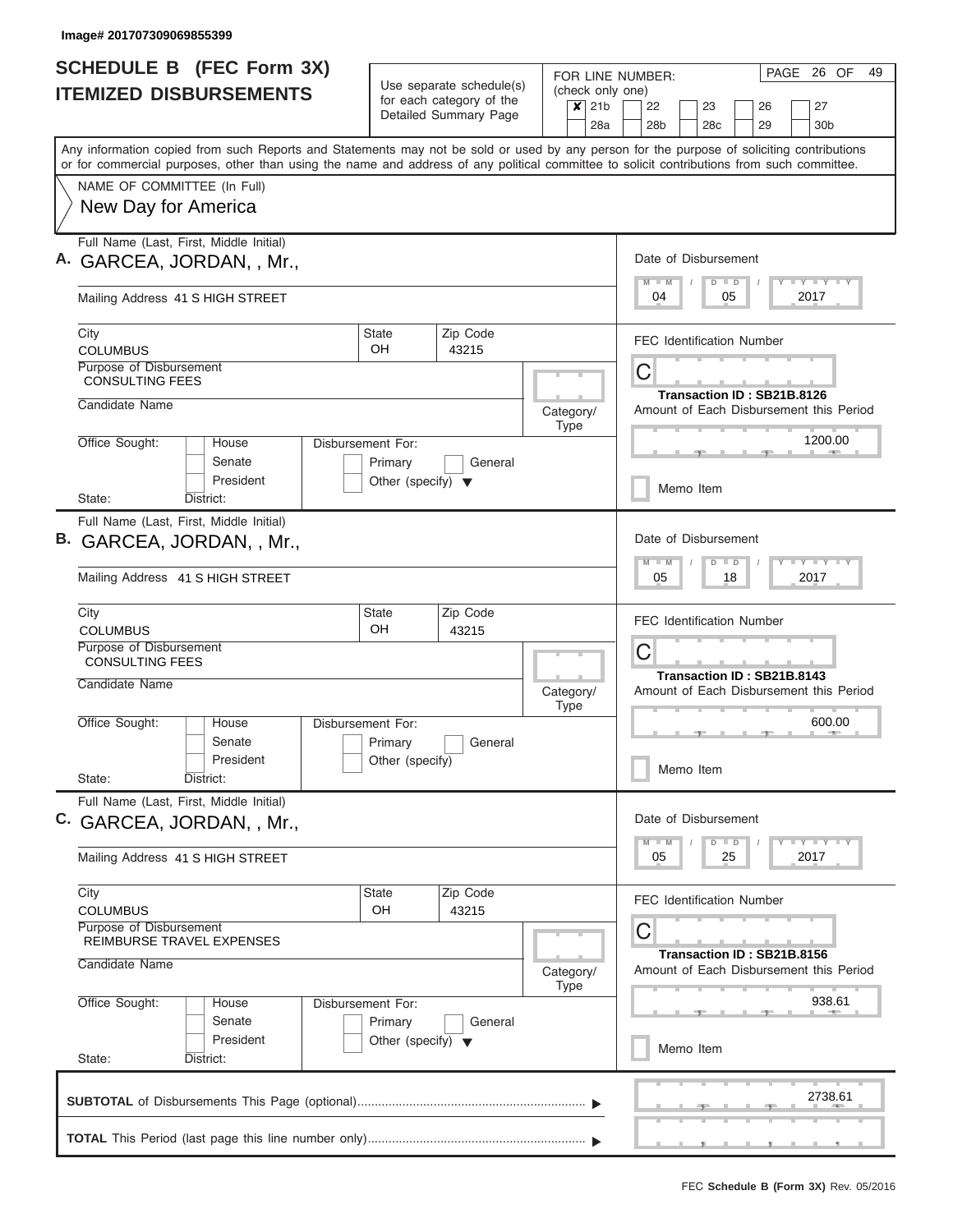| <b>SCHEDULE B (FEC Form 3X)</b>                                                                                                                                           |                                                            | FOR LINE NUMBER:                                                 | PAGE 27 OF<br>49                                                        |  |  |  |  |  |  |  |  |  |  |  |
|---------------------------------------------------------------------------------------------------------------------------------------------------------------------------|------------------------------------------------------------|------------------------------------------------------------------|-------------------------------------------------------------------------|--|--|--|--|--|--|--|--|--|--|--|
| <b>ITEMIZED DISBURSEMENTS</b>                                                                                                                                             | Use separate schedule(s)<br>for each category of the       | (check only one)<br>21 <sub>b</sub><br>$\boldsymbol{\mathsf{x}}$ | 22<br>23<br>26<br>27                                                    |  |  |  |  |  |  |  |  |  |  |  |
|                                                                                                                                                                           | Detailed Summary Page                                      | 28a                                                              | 28 <sub>b</sub><br>28 <sub>c</sub><br>29<br>30 <sub>b</sub>             |  |  |  |  |  |  |  |  |  |  |  |
| Any information copied from such Reports and Statements may not be sold or used by any person for the purpose of soliciting contributions                                 |                                                            |                                                                  |                                                                         |  |  |  |  |  |  |  |  |  |  |  |
| or for commercial purposes, other than using the name and address of any political committee to solicit contributions from such committee.<br>NAME OF COMMITTEE (In Full) |                                                            |                                                                  |                                                                         |  |  |  |  |  |  |  |  |  |  |  |
| New Day for America                                                                                                                                                       |                                                            |                                                                  |                                                                         |  |  |  |  |  |  |  |  |  |  |  |
|                                                                                                                                                                           |                                                            |                                                                  |                                                                         |  |  |  |  |  |  |  |  |  |  |  |
| Full Name (Last, First, Middle Initial)<br>A. Hertz Rent A Car                                                                                                            |                                                            |                                                                  | Date of Disbursement                                                    |  |  |  |  |  |  |  |  |  |  |  |
|                                                                                                                                                                           |                                                            |                                                                  | Y I Y I Y I Y<br>$M$ $M$<br>$D$ $D$                                     |  |  |  |  |  |  |  |  |  |  |  |
| Mailing Address 156 Tomahawk Drive                                                                                                                                        |                                                            |                                                                  | 05<br>25<br>2017                                                        |  |  |  |  |  |  |  |  |  |  |  |
| City                                                                                                                                                                      | Zip Code<br>State                                          |                                                                  | <b>FEC Identification Number</b>                                        |  |  |  |  |  |  |  |  |  |  |  |
| East Boston<br><b>Purpose of Disbursement</b>                                                                                                                             | MA<br>02128                                                |                                                                  |                                                                         |  |  |  |  |  |  |  |  |  |  |  |
| <b>Car Rental</b>                                                                                                                                                         |                                                            |                                                                  | С                                                                       |  |  |  |  |  |  |  |  |  |  |  |
| Candidate Name                                                                                                                                                            |                                                            | Category/                                                        | Transaction ID: SB21B.8156.(<br>Amount of Each Disbursement this Period |  |  |  |  |  |  |  |  |  |  |  |
|                                                                                                                                                                           |                                                            | <b>Type</b>                                                      |                                                                         |  |  |  |  |  |  |  |  |  |  |  |
| Office Sought:<br>House<br>Senate                                                                                                                                         | Disbursement For:                                          |                                                                  | 381.04                                                                  |  |  |  |  |  |  |  |  |  |  |  |
| President                                                                                                                                                                 | Primary<br>General<br>Other (specify) $\blacktriangledown$ |                                                                  |                                                                         |  |  |  |  |  |  |  |  |  |  |  |
| State:<br>District:                                                                                                                                                       |                                                            |                                                                  | ×<br>Memo Item                                                          |  |  |  |  |  |  |  |  |  |  |  |
| Full Name (Last, First, Middle Initial)                                                                                                                                   |                                                            |                                                                  |                                                                         |  |  |  |  |  |  |  |  |  |  |  |
| B. GARCEA, JORDAN, , Mr.,                                                                                                                                                 |                                                            |                                                                  | Date of Disbursement                                                    |  |  |  |  |  |  |  |  |  |  |  |
| Mailing Address 41 S HIGH STREET                                                                                                                                          |                                                            |                                                                  | <b>TEY LY LY</b><br>$M - M$<br>$D$ $D$<br>06<br>12<br>2017              |  |  |  |  |  |  |  |  |  |  |  |
| City<br><b>COLUMBUS</b>                                                                                                                                                   | Zip Code<br><b>State</b><br><b>OH</b><br>43215             |                                                                  | <b>FEC Identification Number</b>                                        |  |  |  |  |  |  |  |  |  |  |  |
| Purpose of Disbursement                                                                                                                                                   |                                                            |                                                                  | С                                                                       |  |  |  |  |  |  |  |  |  |  |  |
| REIMBURSE TRAVEL EXPENSES                                                                                                                                                 |                                                            |                                                                  | Transaction ID: SB21B.8162                                              |  |  |  |  |  |  |  |  |  |  |  |
| Candidate Name                                                                                                                                                            |                                                            | Category/<br><b>Type</b>                                         | Amount of Each Disbursement this Period                                 |  |  |  |  |  |  |  |  |  |  |  |
| Office Sought:<br>House                                                                                                                                                   | Disbursement For:                                          |                                                                  | 1028.16<br>- 10                                                         |  |  |  |  |  |  |  |  |  |  |  |
| Senate                                                                                                                                                                    | Primary<br>General                                         |                                                                  |                                                                         |  |  |  |  |  |  |  |  |  |  |  |
| President<br>State:<br>District:                                                                                                                                          | Other (specify)                                            |                                                                  | Memo Item                                                               |  |  |  |  |  |  |  |  |  |  |  |
| Full Name (Last, First, Middle Initial)                                                                                                                                   |                                                            |                                                                  |                                                                         |  |  |  |  |  |  |  |  |  |  |  |
| C. Belvedere Hotel                                                                                                                                                        |                                                            |                                                                  | Date of Disbursement                                                    |  |  |  |  |  |  |  |  |  |  |  |
| Mailing Address 319 West 48th Street                                                                                                                                      |                                                            |                                                                  | $T - Y$ $T - Y$<br>$M - M$<br>$D$ $D$<br>06<br>12<br>2017               |  |  |  |  |  |  |  |  |  |  |  |
| City                                                                                                                                                                      | State<br>Zip Code                                          |                                                                  |                                                                         |  |  |  |  |  |  |  |  |  |  |  |
| New York                                                                                                                                                                  | <b>NY</b><br>10036                                         |                                                                  | FEC Identification Number                                               |  |  |  |  |  |  |  |  |  |  |  |
| Purpose of Disbursement<br>Lodging                                                                                                                                        |                                                            |                                                                  | С                                                                       |  |  |  |  |  |  |  |  |  |  |  |
| Candidate Name                                                                                                                                                            |                                                            | Category/                                                        | Transaction ID: SB21B.8162.<br>Amount of Each Disbursement this Period  |  |  |  |  |  |  |  |  |  |  |  |
| Office Sought:<br>House                                                                                                                                                   | Disbursement For:                                          | <b>Type</b>                                                      | 674.26                                                                  |  |  |  |  |  |  |  |  |  |  |  |
| Senate                                                                                                                                                                    | Primary<br>General                                         |                                                                  |                                                                         |  |  |  |  |  |  |  |  |  |  |  |
| President<br>State:<br>District:                                                                                                                                          | Other (specify) $\blacktriangledown$                       |                                                                  | X<br>Memo Item                                                          |  |  |  |  |  |  |  |  |  |  |  |
|                                                                                                                                                                           |                                                            |                                                                  |                                                                         |  |  |  |  |  |  |  |  |  |  |  |
|                                                                                                                                                                           |                                                            |                                                                  | 1028.16                                                                 |  |  |  |  |  |  |  |  |  |  |  |
|                                                                                                                                                                           |                                                            |                                                                  |                                                                         |  |  |  |  |  |  |  |  |  |  |  |
|                                                                                                                                                                           |                                                            |                                                                  |                                                                         |  |  |  |  |  |  |  |  |  |  |  |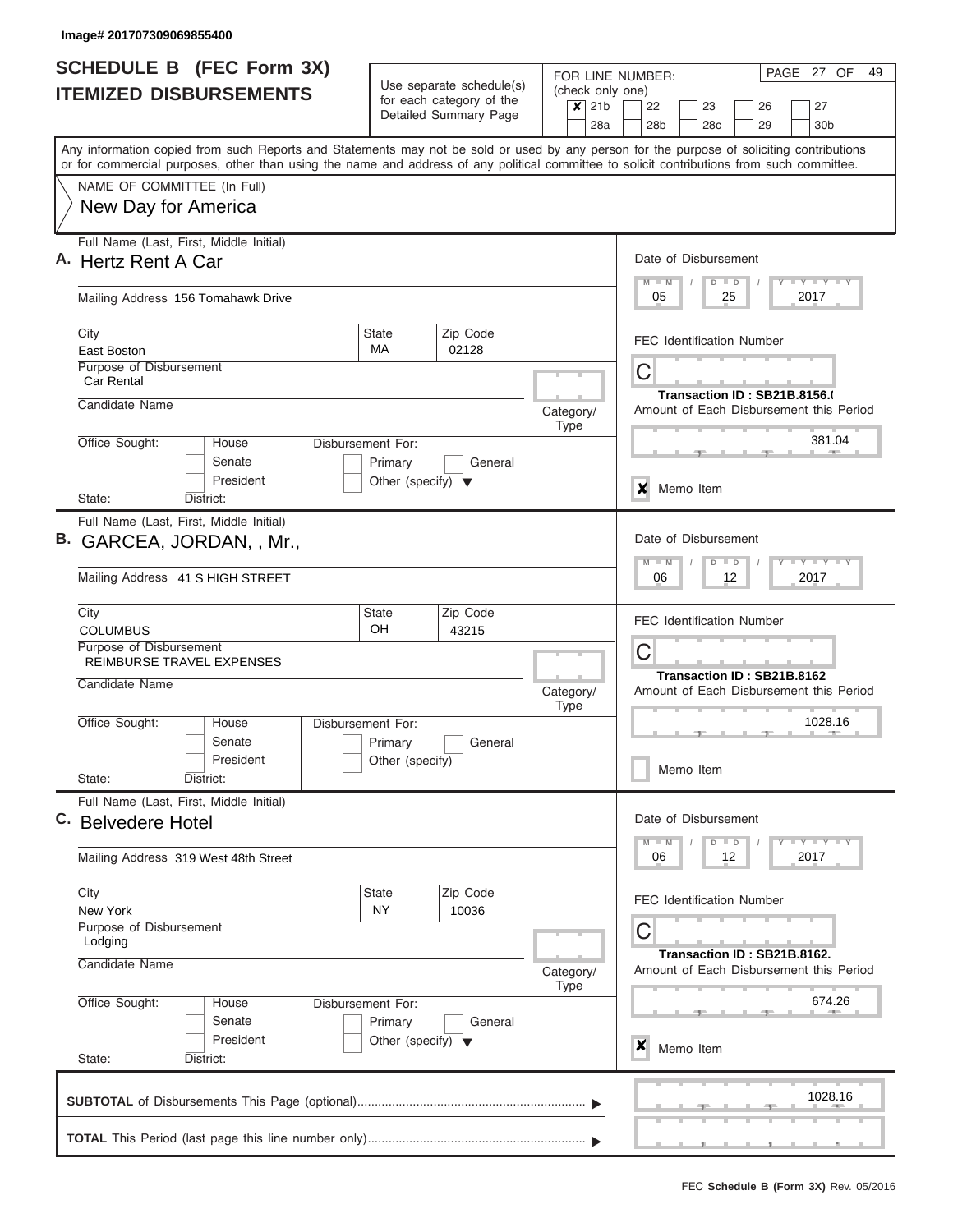| <b>SCHEDULE B (FEC Form 3X)</b>                                                                                                                                           | Use separate schedule(s)                                              |                                  |  |                                                              |                  | PAGE 28 OF<br>49<br>FOR LINE NUMBER:<br>(check only one)              |                                 |                                                                       |                       |    |                                  |  |                                         |  |  |  |  |  |  |  |
|---------------------------------------------------------------------------------------------------------------------------------------------------------------------------|-----------------------------------------------------------------------|----------------------------------|--|--------------------------------------------------------------|------------------|-----------------------------------------------------------------------|---------------------------------|-----------------------------------------------------------------------|-----------------------|----|----------------------------------|--|-----------------------------------------|--|--|--|--|--|--|--|
| <b>ITEMIZED DISBURSEMENTS</b>                                                                                                                                             | for each category of the<br>$\boldsymbol{x}$<br>Detailed Summary Page |                                  |  |                                                              |                  |                                                                       | 22<br>28 <sub>b</sub>           |                                                                       | 23<br>28 <sub>c</sub> |    | 26<br>29                         |  | 27<br>30 <sub>b</sub>                   |  |  |  |  |  |  |  |
| Any information copied from such Reports and Statements may not be sold or used by any person for the purpose of soliciting contributions                                 |                                                                       |                                  |  |                                                              | 28a              |                                                                       |                                 |                                                                       |                       |    |                                  |  |                                         |  |  |  |  |  |  |  |
| or for commercial purposes, other than using the name and address of any political committee to solicit contributions from such committee.<br>NAME OF COMMITTEE (In Full) |                                                                       |                                  |  |                                                              |                  |                                                                       |                                 |                                                                       |                       |    |                                  |  |                                         |  |  |  |  |  |  |  |
| New Day for America                                                                                                                                                       |                                                                       |                                  |  |                                                              |                  |                                                                       |                                 |                                                                       |                       |    |                                  |  |                                         |  |  |  |  |  |  |  |
| Full Name (Last, First, Middle Initial)                                                                                                                                   |                                                                       |                                  |  |                                                              |                  |                                                                       |                                 |                                                                       |                       |    |                                  |  |                                         |  |  |  |  |  |  |  |
| <b>Huntington National Bank</b>                                                                                                                                           |                                                                       |                                  |  |                                                              |                  |                                                                       | Date of Disbursement<br>$M - M$ |                                                                       | $D$ $D$               |    |                                  |  | Y I Y I Y I Y                           |  |  |  |  |  |  |  |
| Mailing Address PO Box 1558                                                                                                                                               |                                                                       |                                  |  |                                                              | 02<br>03<br>2017 |                                                                       |                                 |                                                                       |                       |    |                                  |  |                                         |  |  |  |  |  |  |  |
| City<br>Columbus                                                                                                                                                          | State<br>OH                                                           | Zip Code<br>43216                |  |                                                              |                  | <b>FEC Identification Number</b>                                      |                                 |                                                                       |                       |    |                                  |  |                                         |  |  |  |  |  |  |  |
| Purpose of Disbursement<br><b>BANK FEES</b>                                                                                                                               |                                                                       |                                  |  |                                                              |                  | С<br>Transaction ID: SB21B.8118                                       |                                 |                                                                       |                       |    |                                  |  |                                         |  |  |  |  |  |  |  |
| Candidate Name                                                                                                                                                            |                                                                       |                                  |  | Category/                                                    |                  |                                                                       |                                 |                                                                       |                       |    |                                  |  | Amount of Each Disbursement this Period |  |  |  |  |  |  |  |
| Office Sought:<br>House                                                                                                                                                   | <b>Type</b><br>Disbursement For:<br>General                           |                                  |  |                                                              |                  |                                                                       | 46.20                           |                                                                       |                       |    |                                  |  |                                         |  |  |  |  |  |  |  |
| Senate<br>President                                                                                                                                                       | Primary<br>Other (specify) $\blacktriangledown$                       |                                  |  | Memo Item                                                    |                  |                                                                       |                                 |                                                                       |                       |    |                                  |  |                                         |  |  |  |  |  |  |  |
| District:<br>State:<br>Full Name (Last, First, Middle Initial)                                                                                                            |                                                                       |                                  |  |                                                              |                  |                                                                       |                                 |                                                                       |                       |    |                                  |  |                                         |  |  |  |  |  |  |  |
| <b>Huntington National Bank</b>                                                                                                                                           |                                                                       |                                  |  |                                                              |                  | Date of Disbursement                                                  |                                 |                                                                       |                       |    |                                  |  |                                         |  |  |  |  |  |  |  |
| Mailing Address PO Box 1558                                                                                                                                               |                                                                       |                                  |  | <b>TEY TEY TEY</b><br>$M - M$<br>$D$ $D$<br>03<br>31<br>2017 |                  |                                                                       |                                 |                                                                       |                       |    |                                  |  |                                         |  |  |  |  |  |  |  |
| City<br>Columbus                                                                                                                                                          | State<br>OH                                                           | <b>FEC Identification Number</b> |  |                                                              |                  |                                                                       |                                 |                                                                       |                       |    |                                  |  |                                         |  |  |  |  |  |  |  |
| Purpose of Disbursement<br><b>BANK FEES</b>                                                                                                                               |                                                                       | 43216                            |  |                                                              |                  | C                                                                     |                                 |                                                                       |                       |    |                                  |  |                                         |  |  |  |  |  |  |  |
| Candidate Name                                                                                                                                                            |                                                                       |                                  |  | Category/                                                    |                  | Transaction ID: SB21B.8121<br>Amount of Each Disbursement this Period |                                 |                                                                       |                       |    |                                  |  |                                         |  |  |  |  |  |  |  |
| Office Sought:<br>House                                                                                                                                                   | Disbursement For:                                                     |                                  |  | <b>Type</b>                                                  |                  |                                                                       |                                 |                                                                       |                       |    |                                  |  | 35.00                                   |  |  |  |  |  |  |  |
| Senate<br>President                                                                                                                                                       | Primary<br>Other (specify)                                            | General                          |  |                                                              |                  |                                                                       |                                 |                                                                       | Memo Item             |    |                                  |  |                                         |  |  |  |  |  |  |  |
| State:<br>District:                                                                                                                                                       |                                                                       |                                  |  |                                                              |                  |                                                                       |                                 |                                                                       |                       |    |                                  |  |                                         |  |  |  |  |  |  |  |
| Full Name (Last, First, Middle Initial)<br>C. Huntington National Bank                                                                                                    |                                                                       |                                  |  |                                                              |                  |                                                                       | Date of Disbursement            |                                                                       |                       |    |                                  |  |                                         |  |  |  |  |  |  |  |
| Mailing Address PO Box 1558                                                                                                                                               |                                                                       |                                  |  |                                                              |                  |                                                                       | $M$ $M$<br>04                   |                                                                       | $D$ $D$               | 03 |                                  |  | $T - Y$ $T - Y$<br>2017                 |  |  |  |  |  |  |  |
| City                                                                                                                                                                      | State                                                                 | Zip Code                         |  |                                                              |                  |                                                                       |                                 |                                                                       |                       |    | <b>FEC Identification Number</b> |  |                                         |  |  |  |  |  |  |  |
| Columbus<br>Purpose of Disbursement<br><b>BANK FEES</b>                                                                                                                   | OH                                                                    | 43216                            |  |                                                              |                  |                                                                       | C                               |                                                                       |                       |    |                                  |  |                                         |  |  |  |  |  |  |  |
| Candidate Name                                                                                                                                                            | Category/                                                             |                                  |  |                                                              |                  |                                                                       |                                 | Transaction ID: SB21B.8122<br>Amount of Each Disbursement this Period |                       |    |                                  |  |                                         |  |  |  |  |  |  |  |
| Office Sought:<br>House                                                                                                                                                   | Disbursement For:                                                     |                                  |  | <b>Type</b>                                                  |                  |                                                                       |                                 |                                                                       |                       |    |                                  |  | 46.20                                   |  |  |  |  |  |  |  |
| Senate<br>President                                                                                                                                                       | Primary<br>Other (specify) $\blacktriangledown$                       | General                          |  |                                                              |                  |                                                                       |                                 |                                                                       | Memo Item             |    |                                  |  |                                         |  |  |  |  |  |  |  |
| State:<br>District:                                                                                                                                                       |                                                                       |                                  |  |                                                              |                  |                                                                       |                                 |                                                                       |                       |    |                                  |  |                                         |  |  |  |  |  |  |  |
|                                                                                                                                                                           |                                                                       |                                  |  |                                                              |                  |                                                                       |                                 |                                                                       |                       |    |                                  |  | 127.40                                  |  |  |  |  |  |  |  |
|                                                                                                                                                                           |                                                                       |                                  |  |                                                              |                  |                                                                       |                                 |                                                                       |                       |    |                                  |  |                                         |  |  |  |  |  |  |  |
|                                                                                                                                                                           |                                                                       |                                  |  |                                                              |                  |                                                                       |                                 |                                                                       |                       |    | $\cdots$                         |  |                                         |  |  |  |  |  |  |  |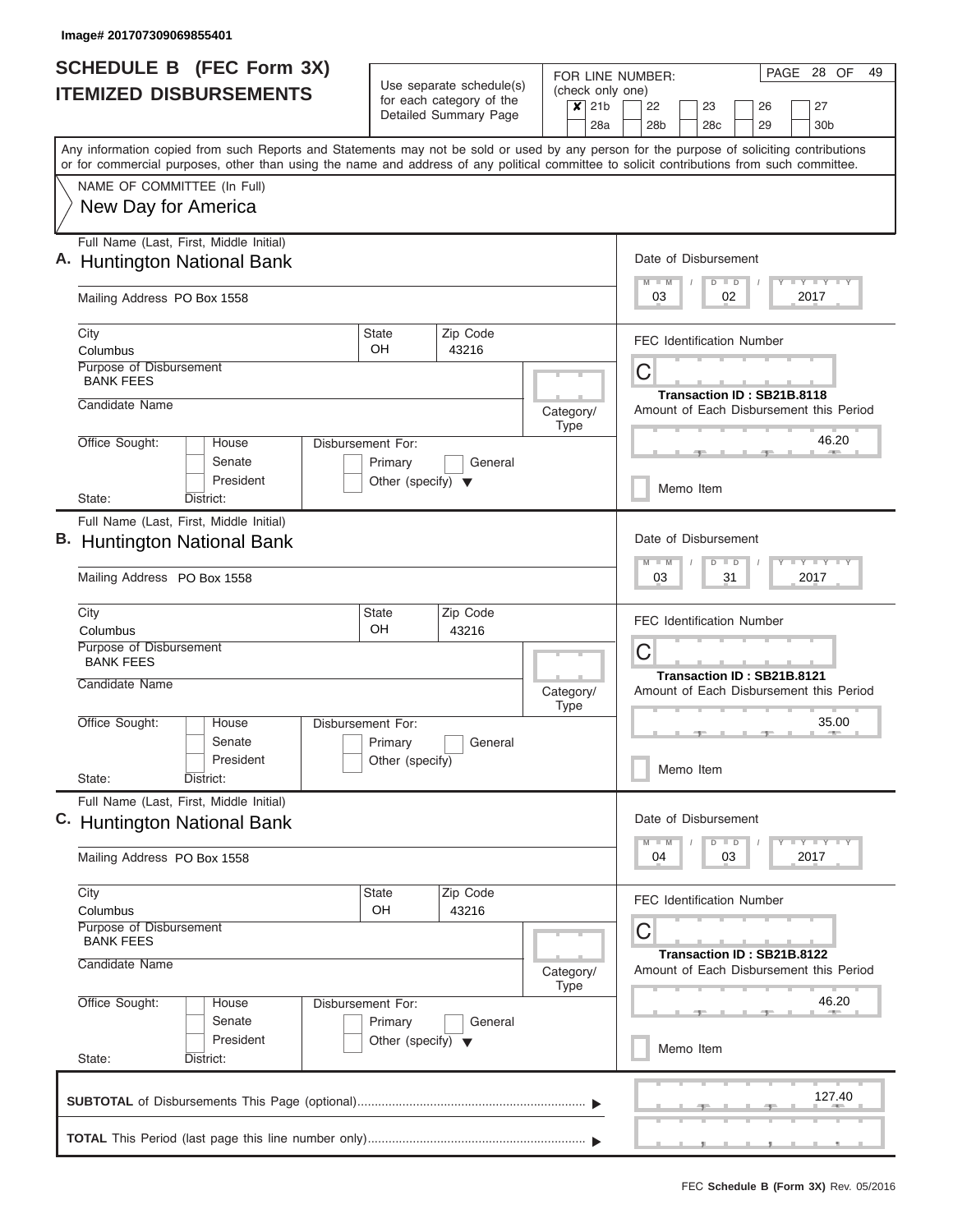| <b>SCHEDULE B (FEC Form 3X)</b>                                                                                                                                                                                                                                                         | Use separate schedule(s)             | FOR LINE NUMBER:<br>(check only one)              | PAGE 29 OF<br>49                           |                                                                                     |  |  |  |  |  |  |  |  |  |  |
|-----------------------------------------------------------------------------------------------------------------------------------------------------------------------------------------------------------------------------------------------------------------------------------------|--------------------------------------|---------------------------------------------------|--------------------------------------------|-------------------------------------------------------------------------------------|--|--|--|--|--|--|--|--|--|--|
| <b>ITEMIZED DISBURSEMENTS</b>                                                                                                                                                                                                                                                           |                                      | for each category of the<br>Detailed Summary Page | $\boldsymbol{x}$<br>21 <sub>b</sub><br>28a | 22<br>23<br>26<br>27<br>28 <sub>b</sub><br>29<br>30 <sub>b</sub><br>28 <sub>c</sub> |  |  |  |  |  |  |  |  |  |  |
| Any information copied from such Reports and Statements may not be sold or used by any person for the purpose of soliciting contributions<br>or for commercial purposes, other than using the name and address of any political committee to solicit contributions from such committee. |                                      |                                                   |                                            |                                                                                     |  |  |  |  |  |  |  |  |  |  |
| NAME OF COMMITTEE (In Full)                                                                                                                                                                                                                                                             |                                      |                                                   |                                            |                                                                                     |  |  |  |  |  |  |  |  |  |  |
| New Day for America                                                                                                                                                                                                                                                                     |                                      |                                                   |                                            |                                                                                     |  |  |  |  |  |  |  |  |  |  |
| Full Name (Last, First, Middle Initial)<br><b>Huntington National Bank</b>                                                                                                                                                                                                              |                                      |                                                   |                                            | Date of Disbursement                                                                |  |  |  |  |  |  |  |  |  |  |
| Mailing Address PO Box 1558                                                                                                                                                                                                                                                             |                                      |                                                   |                                            | Y L Y L Y L Y<br>$M$ $M$<br>$D$ $D$<br>04<br>17<br>2017                             |  |  |  |  |  |  |  |  |  |  |
| City<br>Columbus                                                                                                                                                                                                                                                                        | State<br>OH                          | Zip Code<br>43216                                 |                                            | <b>FEC Identification Number</b>                                                    |  |  |  |  |  |  |  |  |  |  |
| Purpose of Disbursement<br><b>BANK FEES</b>                                                                                                                                                                                                                                             |                                      |                                                   |                                            | С                                                                                   |  |  |  |  |  |  |  |  |  |  |
| Candidate Name                                                                                                                                                                                                                                                                          |                                      |                                                   | Category/                                  | Transaction ID: SB21B.8134<br>Amount of Each Disbursement this Period               |  |  |  |  |  |  |  |  |  |  |
| Office Sought:<br>House<br>Senate                                                                                                                                                                                                                                                       | Disbursement For:<br>Primary         | General                                           | <b>Type</b>                                | 35.00<br>Memo Item                                                                  |  |  |  |  |  |  |  |  |  |  |
| President<br>District:<br>State:                                                                                                                                                                                                                                                        | Other (specify) $\blacktriangledown$ |                                                   |                                            |                                                                                     |  |  |  |  |  |  |  |  |  |  |
| Full Name (Last, First, Middle Initial)                                                                                                                                                                                                                                                 |                                      |                                                   |                                            |                                                                                     |  |  |  |  |  |  |  |  |  |  |
| <b>Huntington National Bank</b>                                                                                                                                                                                                                                                         |                                      |                                                   |                                            | Date of Disbursement                                                                |  |  |  |  |  |  |  |  |  |  |
| Mailing Address PO Box 1558                                                                                                                                                                                                                                                             |                                      |                                                   |                                            | <b>TEY TEY TEY</b><br>$M - M$<br>$D$ $D$<br>02<br>05<br>2017                        |  |  |  |  |  |  |  |  |  |  |
| City<br>Columbus                                                                                                                                                                                                                                                                        | State<br>OH                          | Zip Code<br>43216                                 |                                            | <b>FEC Identification Number</b>                                                    |  |  |  |  |  |  |  |  |  |  |
| Purpose of Disbursement<br><b>BANK FEES</b>                                                                                                                                                                                                                                             |                                      |                                                   |                                            | C                                                                                   |  |  |  |  |  |  |  |  |  |  |
| Candidate Name                                                                                                                                                                                                                                                                          |                                      |                                                   | Category/<br><b>Type</b>                   | Transaction ID: SB21B.8138<br>Amount of Each Disbursement this Period<br>42.45      |  |  |  |  |  |  |  |  |  |  |
| Office Sought:<br>House<br>Senate                                                                                                                                                                                                                                                       | Disbursement For:                    |                                                   |                                            |                                                                                     |  |  |  |  |  |  |  |  |  |  |
| President<br>State:<br>District:                                                                                                                                                                                                                                                        | Primary<br>Other (specify)           | General                                           |                                            | Memo Item                                                                           |  |  |  |  |  |  |  |  |  |  |
| Full Name (Last, First, Middle Initial)                                                                                                                                                                                                                                                 |                                      |                                                   |                                            | Date of Disbursement                                                                |  |  |  |  |  |  |  |  |  |  |
| C. Huntington National Bank                                                                                                                                                                                                                                                             |                                      |                                                   |                                            | $T - Y$ $T - Y$<br>$M$ $M$<br>$D$ $D$                                               |  |  |  |  |  |  |  |  |  |  |
| Mailing Address PO Box 1558                                                                                                                                                                                                                                                             |                                      |                                                   |                                            | 2017<br>05<br>15                                                                    |  |  |  |  |  |  |  |  |  |  |
| City<br>Columbus                                                                                                                                                                                                                                                                        | State<br>OH                          | Zip Code<br>43216                                 |                                            | <b>FEC Identification Number</b>                                                    |  |  |  |  |  |  |  |  |  |  |
| Purpose of Disbursement<br><b>BANK FEES</b>                                                                                                                                                                                                                                             |                                      |                                                   |                                            | C                                                                                   |  |  |  |  |  |  |  |  |  |  |
| Candidate Name                                                                                                                                                                                                                                                                          |                                      |                                                   | Category/<br><b>Type</b>                   | Transaction ID: SB21B.8142<br>Amount of Each Disbursement this Period               |  |  |  |  |  |  |  |  |  |  |
| Office Sought:<br>House<br>Senate                                                                                                                                                                                                                                                       | Disbursement For:<br>Primary         | General                                           |                                            | 88.00                                                                               |  |  |  |  |  |  |  |  |  |  |
| President<br>State:<br>District:                                                                                                                                                                                                                                                        | Other (specify) $\blacktriangledown$ |                                                   |                                            | Memo Item                                                                           |  |  |  |  |  |  |  |  |  |  |
|                                                                                                                                                                                                                                                                                         |                                      |                                                   |                                            | 165.45                                                                              |  |  |  |  |  |  |  |  |  |  |
|                                                                                                                                                                                                                                                                                         |                                      |                                                   |                                            |                                                                                     |  |  |  |  |  |  |  |  |  |  |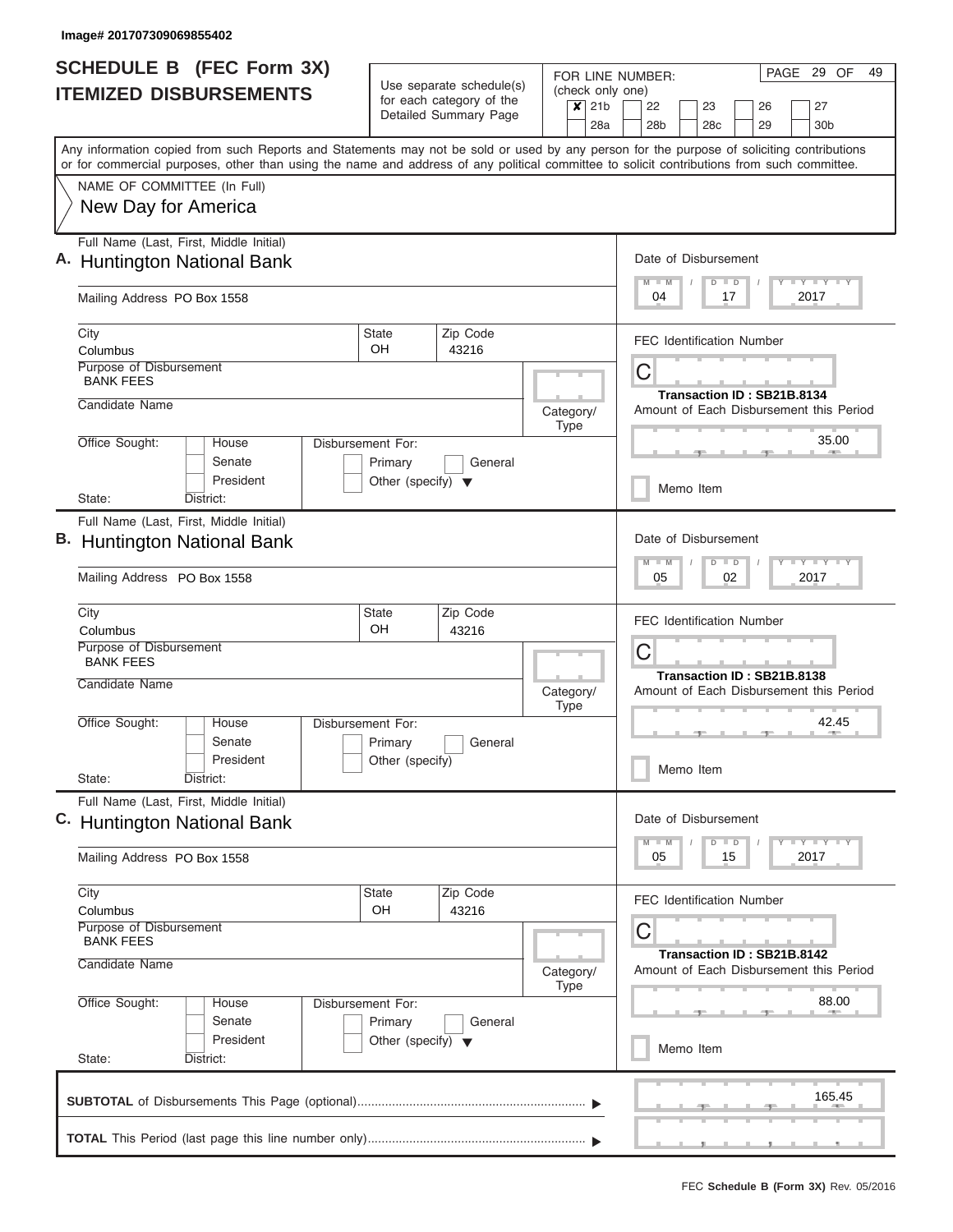|    | <b>SCHEDULE B (FEC Form 3X)</b>                                                                                                                                                                                                                                                         |                                                 |                                                      |                                                                  | PAGE 30 OF<br>49<br>FOR LINE NUMBER:                                  |  |  |  |  |  |  |  |  |  |  |  |
|----|-----------------------------------------------------------------------------------------------------------------------------------------------------------------------------------------------------------------------------------------------------------------------------------------|-------------------------------------------------|------------------------------------------------------|------------------------------------------------------------------|-----------------------------------------------------------------------|--|--|--|--|--|--|--|--|--|--|--|
|    | <b>ITEMIZED DISBURSEMENTS</b>                                                                                                                                                                                                                                                           |                                                 | Use separate schedule(s)<br>for each category of the | (check only one)<br>21 <sub>b</sub><br>$\boldsymbol{\mathsf{x}}$ | 22<br>23<br>27                                                        |  |  |  |  |  |  |  |  |  |  |  |
|    |                                                                                                                                                                                                                                                                                         |                                                 | Detailed Summary Page                                | 28a                                                              | 26<br>28 <sub>b</sub><br>28 <sub>c</sub><br>29<br>30 <sub>b</sub>     |  |  |  |  |  |  |  |  |  |  |  |
|    | Any information copied from such Reports and Statements may not be sold or used by any person for the purpose of soliciting contributions<br>or for commercial purposes, other than using the name and address of any political committee to solicit contributions from such committee. |                                                 |                                                      |                                                                  |                                                                       |  |  |  |  |  |  |  |  |  |  |  |
|    | NAME OF COMMITTEE (In Full)                                                                                                                                                                                                                                                             |                                                 |                                                      |                                                                  |                                                                       |  |  |  |  |  |  |  |  |  |  |  |
|    | New Day for America                                                                                                                                                                                                                                                                     |                                                 |                                                      |                                                                  |                                                                       |  |  |  |  |  |  |  |  |  |  |  |
|    |                                                                                                                                                                                                                                                                                         |                                                 |                                                      |                                                                  |                                                                       |  |  |  |  |  |  |  |  |  |  |  |
|    | Full Name (Last, First, Middle Initial)<br>A. Huntington National Bank                                                                                                                                                                                                                  |                                                 |                                                      |                                                                  | Date of Disbursement                                                  |  |  |  |  |  |  |  |  |  |  |  |
|    |                                                                                                                                                                                                                                                                                         |                                                 |                                                      |                                                                  | Y LY LY LY<br>$M$ $M$<br>$D$ $D$                                      |  |  |  |  |  |  |  |  |  |  |  |
|    | Mailing Address PO Box 1558                                                                                                                                                                                                                                                             |                                                 |                                                      |                                                                  | 02<br>2017<br>06                                                      |  |  |  |  |  |  |  |  |  |  |  |
|    | City<br>Columbus                                                                                                                                                                                                                                                                        | <b>State</b><br>OH                              | Zip Code<br>43216                                    |                                                                  | <b>FEC Identification Number</b>                                      |  |  |  |  |  |  |  |  |  |  |  |
|    | Purpose of Disbursement<br><b>BANK FEES</b>                                                                                                                                                                                                                                             |                                                 |                                                      |                                                                  | С                                                                     |  |  |  |  |  |  |  |  |  |  |  |
|    | Candidate Name                                                                                                                                                                                                                                                                          |                                                 |                                                      |                                                                  | Transaction ID: SB21B.8158                                            |  |  |  |  |  |  |  |  |  |  |  |
|    |                                                                                                                                                                                                                                                                                         |                                                 |                                                      | Category/<br><b>Type</b>                                         | Amount of Each Disbursement this Period                               |  |  |  |  |  |  |  |  |  |  |  |
|    | Office Sought:<br>House                                                                                                                                                                                                                                                                 | Disbursement For:                               |                                                      |                                                                  | 43.70                                                                 |  |  |  |  |  |  |  |  |  |  |  |
|    | Senate<br>President                                                                                                                                                                                                                                                                     | Primary<br>Other (specify) $\blacktriangledown$ | General                                              |                                                                  |                                                                       |  |  |  |  |  |  |  |  |  |  |  |
|    | State:<br>District:                                                                                                                                                                                                                                                                     |                                                 |                                                      |                                                                  | Memo Item                                                             |  |  |  |  |  |  |  |  |  |  |  |
|    | Full Name (Last, First, Middle Initial)                                                                                                                                                                                                                                                 |                                                 |                                                      |                                                                  | Date of Disbursement                                                  |  |  |  |  |  |  |  |  |  |  |  |
| В. | <b>Huntington National Bank</b>                                                                                                                                                                                                                                                         |                                                 |                                                      |                                                                  |                                                                       |  |  |  |  |  |  |  |  |  |  |  |
|    | Mailing Address PO Box 1558                                                                                                                                                                                                                                                             |                                                 |                                                      |                                                                  | $T - Y = T - Y = T - Y$<br>$M - M$<br>$D$ $D$<br>06<br>30<br>2017     |  |  |  |  |  |  |  |  |  |  |  |
|    |                                                                                                                                                                                                                                                                                         |                                                 |                                                      |                                                                  |                                                                       |  |  |  |  |  |  |  |  |  |  |  |
|    | City<br>Columbus                                                                                                                                                                                                                                                                        | State<br>OH                                     | Zip Code<br>43216                                    |                                                                  | <b>FEC Identification Number</b>                                      |  |  |  |  |  |  |  |  |  |  |  |
|    | Purpose of Disbursement                                                                                                                                                                                                                                                                 |                                                 |                                                      |                                                                  | С                                                                     |  |  |  |  |  |  |  |  |  |  |  |
|    | <b>BANK FEES</b><br>Candidate Name                                                                                                                                                                                                                                                      |                                                 |                                                      |                                                                  | Transaction ID: SB21B.8167                                            |  |  |  |  |  |  |  |  |  |  |  |
|    |                                                                                                                                                                                                                                                                                         |                                                 |                                                      | Category/<br><b>Type</b>                                         | Amount of Each Disbursement this Period                               |  |  |  |  |  |  |  |  |  |  |  |
|    | Office Sought:<br>House                                                                                                                                                                                                                                                                 | Disbursement For:                               |                                                      |                                                                  | 18.00                                                                 |  |  |  |  |  |  |  |  |  |  |  |
|    | Senate<br>President                                                                                                                                                                                                                                                                     | Primary                                         | General                                              |                                                                  |                                                                       |  |  |  |  |  |  |  |  |  |  |  |
|    | State:<br>District:                                                                                                                                                                                                                                                                     | Other (specify)                                 |                                                      |                                                                  | Memo Item                                                             |  |  |  |  |  |  |  |  |  |  |  |
|    | Full Name (Last, First, Middle Initial)                                                                                                                                                                                                                                                 |                                                 |                                                      |                                                                  |                                                                       |  |  |  |  |  |  |  |  |  |  |  |
|    | C. JAVELIN GROUP LLC                                                                                                                                                                                                                                                                    |                                                 |                                                      |                                                                  | Date of Disbursement                                                  |  |  |  |  |  |  |  |  |  |  |  |
|    | Mailing Address 203 S UNION ST STE 200                                                                                                                                                                                                                                                  |                                                 |                                                      |                                                                  | $Y$ $Y$ $Y$ $Y$ $Y$<br>$M$ $M$<br>$D$ $D$<br>02<br>06<br>2017         |  |  |  |  |  |  |  |  |  |  |  |
|    | City                                                                                                                                                                                                                                                                                    | State                                           | Zip Code                                             |                                                                  | <b>FEC Identification Number</b>                                      |  |  |  |  |  |  |  |  |  |  |  |
|    | <b>ALEXANDRIA</b><br>Purpose of Disbursement                                                                                                                                                                                                                                            | <b>VA</b>                                       | 22314                                                |                                                                  |                                                                       |  |  |  |  |  |  |  |  |  |  |  |
|    | <b>MEDIA CONSULTING</b>                                                                                                                                                                                                                                                                 |                                                 |                                                      |                                                                  | С                                                                     |  |  |  |  |  |  |  |  |  |  |  |
|    | Candidate Name                                                                                                                                                                                                                                                                          |                                                 |                                                      | Category/<br><b>Type</b>                                         | Transaction ID: SB21B.8108<br>Amount of Each Disbursement this Period |  |  |  |  |  |  |  |  |  |  |  |
|    | Office Sought:<br>House                                                                                                                                                                                                                                                                 | Disbursement For:                               |                                                      |                                                                  | 3000.00                                                               |  |  |  |  |  |  |  |  |  |  |  |
|    | Senate                                                                                                                                                                                                                                                                                  | Primary                                         | General                                              |                                                                  |                                                                       |  |  |  |  |  |  |  |  |  |  |  |
|    | President<br>State:<br>District:                                                                                                                                                                                                                                                        | Other (specify) $\blacktriangledown$            |                                                      |                                                                  | Memo Item                                                             |  |  |  |  |  |  |  |  |  |  |  |
|    |                                                                                                                                                                                                                                                                                         |                                                 |                                                      |                                                                  |                                                                       |  |  |  |  |  |  |  |  |  |  |  |
|    |                                                                                                                                                                                                                                                                                         |                                                 |                                                      |                                                                  | 3061.70                                                               |  |  |  |  |  |  |  |  |  |  |  |
|    |                                                                                                                                                                                                                                                                                         |                                                 |                                                      |                                                                  |                                                                       |  |  |  |  |  |  |  |  |  |  |  |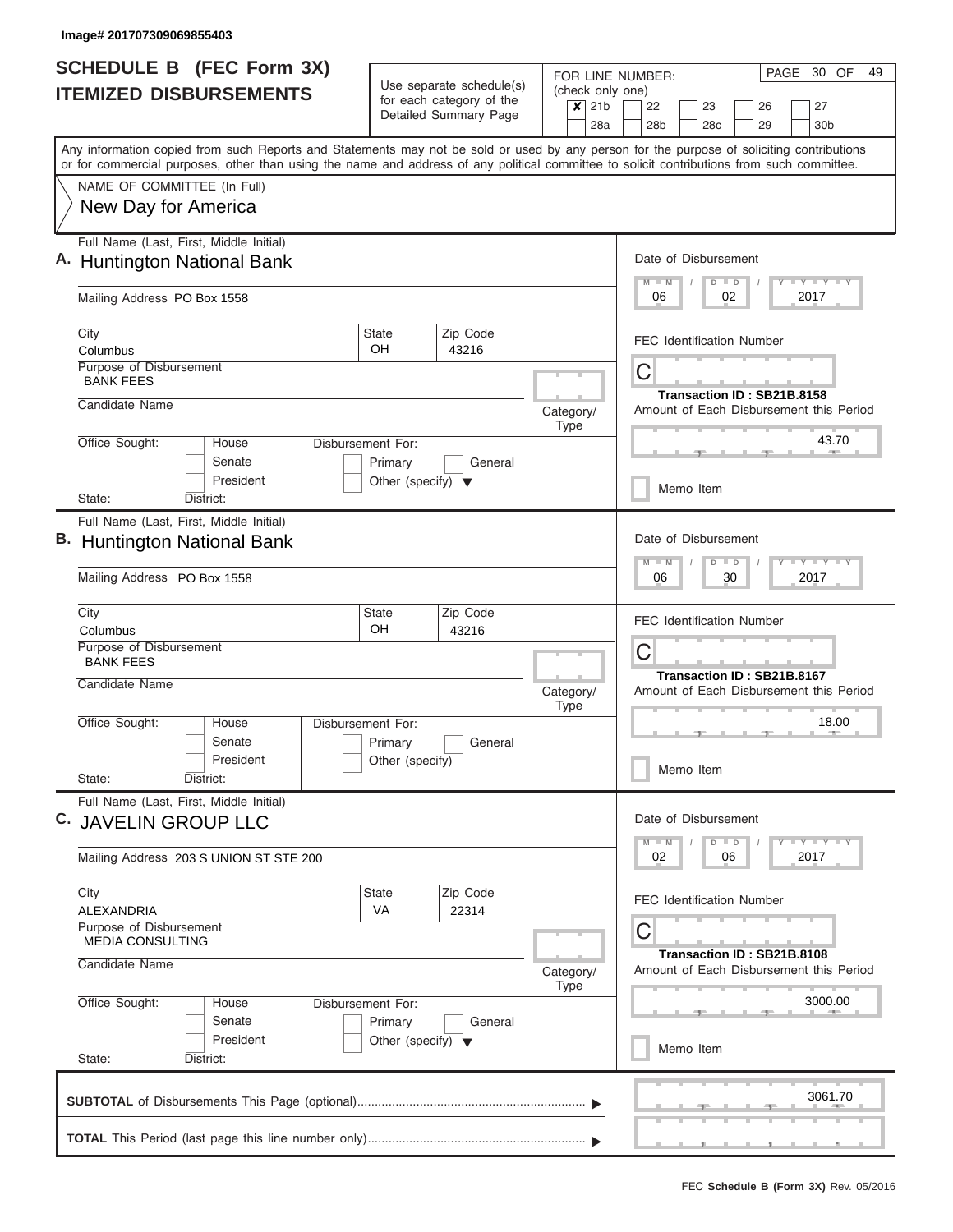| <b>SCHEDULE B</b> (FEC Form 3X)                                                                                                                                                                                                                                                         | FOR LINE NUMBER:<br>Use separate schedule(s)    |                                                   |                                                                |                                                                                     |  |  |  |  |  |  |  |  |  |  |  |
|-----------------------------------------------------------------------------------------------------------------------------------------------------------------------------------------------------------------------------------------------------------------------------------------|-------------------------------------------------|---------------------------------------------------|----------------------------------------------------------------|-------------------------------------------------------------------------------------|--|--|--|--|--|--|--|--|--|--|--|
| <b>ITEMIZED DISBURSEMENTS</b>                                                                                                                                                                                                                                                           |                                                 | for each category of the<br>Detailed Summary Page | (check only one)<br>21 <sub>b</sub><br>$\boldsymbol{x}$<br>28a | 22<br>23<br>26<br>27<br>28 <sub>b</sub><br>28 <sub>c</sub><br>29<br>30 <sub>b</sub> |  |  |  |  |  |  |  |  |  |  |  |
| Any information copied from such Reports and Statements may not be sold or used by any person for the purpose of soliciting contributions<br>or for commercial purposes, other than using the name and address of any political committee to solicit contributions from such committee. |                                                 |                                                   |                                                                |                                                                                     |  |  |  |  |  |  |  |  |  |  |  |
| NAME OF COMMITTEE (In Full)<br>New Day for America                                                                                                                                                                                                                                      |                                                 |                                                   |                                                                |                                                                                     |  |  |  |  |  |  |  |  |  |  |  |
|                                                                                                                                                                                                                                                                                         |                                                 |                                                   |                                                                |                                                                                     |  |  |  |  |  |  |  |  |  |  |  |
| Full Name (Last, First, Middle Initial)<br>A. KAISER, BEN, , ,                                                                                                                                                                                                                          |                                                 |                                                   |                                                                | Date of Disbursement<br>Y L Y L Y L Y<br>$M$ $M$<br>$D$ $D$                         |  |  |  |  |  |  |  |  |  |  |  |
| Mailing Address 41 S HIGH STREET                                                                                                                                                                                                                                                        |                                                 |                                                   |                                                                | 05<br>25<br>2017                                                                    |  |  |  |  |  |  |  |  |  |  |  |
| City<br><b>COLUMBUS</b>                                                                                                                                                                                                                                                                 | State<br>OH                                     | Zip Code<br>43215                                 |                                                                | <b>FEC Identification Number</b>                                                    |  |  |  |  |  |  |  |  |  |  |  |
| Purpose of Disbursement<br><b>REIMBURSE TRAVEL EXPENSES</b>                                                                                                                                                                                                                             |                                                 |                                                   |                                                                | С<br>Transaction ID: SB21B.8152                                                     |  |  |  |  |  |  |  |  |  |  |  |
| Candidate Name                                                                                                                                                                                                                                                                          |                                                 |                                                   | Category/<br><b>Type</b>                                       | Amount of Each Disbursement this Period                                             |  |  |  |  |  |  |  |  |  |  |  |
| Office Sought:<br>House<br>Senate                                                                                                                                                                                                                                                       | Disbursement For:<br>Primary                    |                                                   | 340.45                                                         |                                                                                     |  |  |  |  |  |  |  |  |  |  |  |
| President<br>State:<br>District:                                                                                                                                                                                                                                                        | Other (specify) $\blacktriangledown$            |                                                   |                                                                | Memo Item                                                                           |  |  |  |  |  |  |  |  |  |  |  |
| Full Name (Last, First, Middle Initial)<br>B. Holiday Inn San Francisco<br>Mailing Address 50 Eighth Street                                                                                                                                                                             |                                                 |                                                   |                                                                | Date of Disbursement<br>Y - Y - Y - Y<br>$M - M$<br>$D$ $D$<br>05<br>25<br>2017     |  |  |  |  |  |  |  |  |  |  |  |
| City<br>San Francisco                                                                                                                                                                                                                                                                   | State<br>CA                                     | Zip Code<br>94103                                 |                                                                | <b>FEC Identification Number</b>                                                    |  |  |  |  |  |  |  |  |  |  |  |
| Purpose of Disbursement<br>Lodging                                                                                                                                                                                                                                                      |                                                 |                                                   |                                                                | С<br>Transaction ID: SB21B.8152.0                                                   |  |  |  |  |  |  |  |  |  |  |  |
| Candidate Name                                                                                                                                                                                                                                                                          |                                                 |                                                   | Category/<br><b>Type</b>                                       | Amount of Each Disbursement this Period                                             |  |  |  |  |  |  |  |  |  |  |  |
| Office Sought:<br>House<br>Senate<br>President                                                                                                                                                                                                                                          | Disbursement For:<br>Primary<br>Other (specify) | General                                           |                                                                | 220.45                                                                              |  |  |  |  |  |  |  |  |  |  |  |
| State:<br>District:                                                                                                                                                                                                                                                                     |                                                 |                                                   |                                                                | ×<br>Memo Item                                                                      |  |  |  |  |  |  |  |  |  |  |  |
| Full Name (Last, First, Middle Initial)<br><b>C. KERSCHNER CONSULTING LTC</b>                                                                                                                                                                                                           |                                                 |                                                   |                                                                | Date of Disbursement<br>$Y$ $Y$ $Y$ $Y$ $Y$<br>$D$ $D$<br>$M - M$                   |  |  |  |  |  |  |  |  |  |  |  |
| Mailing Address PO BOX 507                                                                                                                                                                                                                                                              |                                                 |                                                   |                                                                | 05<br>2017<br>05                                                                    |  |  |  |  |  |  |  |  |  |  |  |
| City<br><b>TIFFIN</b>                                                                                                                                                                                                                                                                   | State<br>OH                                     | Zip Code<br>44883                                 |                                                                | <b>FEC Identification Number</b>                                                    |  |  |  |  |  |  |  |  |  |  |  |
| Purpose of Disbursement<br>FUNDRAISING CONSULTING FEE                                                                                                                                                                                                                                   |                                                 |                                                   |                                                                | С<br>Transaction ID: SB21B.8140                                                     |  |  |  |  |  |  |  |  |  |  |  |
| Candidate Name                                                                                                                                                                                                                                                                          |                                                 |                                                   | Category/<br><b>Type</b>                                       | Amount of Each Disbursement this Period                                             |  |  |  |  |  |  |  |  |  |  |  |
| Office Sought:<br>House<br>Senate                                                                                                                                                                                                                                                       | Disbursement For:<br>Primary                    | General                                           |                                                                | 6000.00                                                                             |  |  |  |  |  |  |  |  |  |  |  |
| President<br>State:<br>District:                                                                                                                                                                                                                                                        | Other (specify) $\blacktriangledown$            |                                                   |                                                                | Memo Item                                                                           |  |  |  |  |  |  |  |  |  |  |  |
|                                                                                                                                                                                                                                                                                         |                                                 |                                                   |                                                                | 6340.45                                                                             |  |  |  |  |  |  |  |  |  |  |  |
|                                                                                                                                                                                                                                                                                         |                                                 |                                                   |                                                                |                                                                                     |  |  |  |  |  |  |  |  |  |  |  |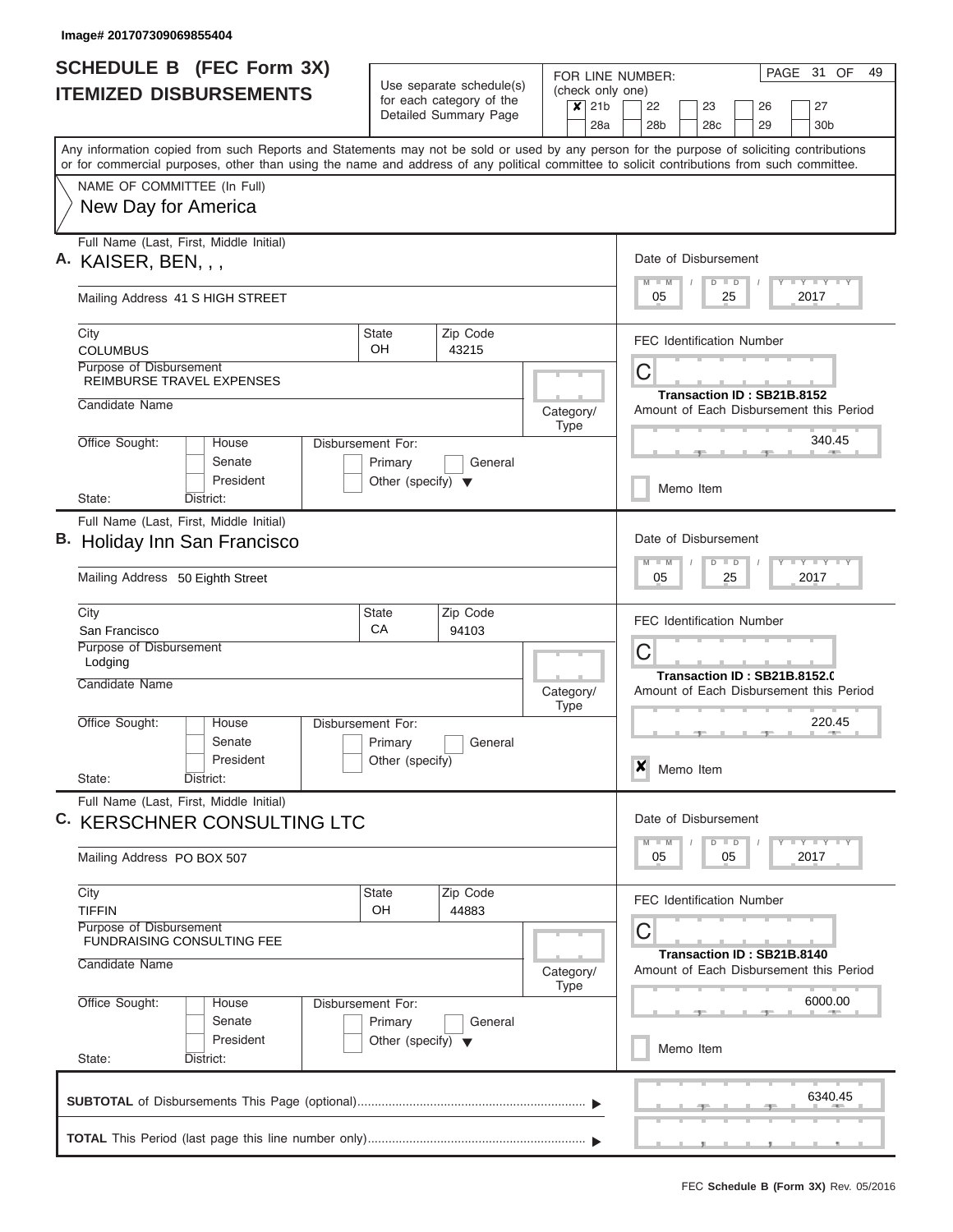|    | <b>SCHEDULE B (FEC Form 3X)</b>                                                                                                                                                                                                                                                         | FOR LINE NUMBER:<br>Use separate schedule(s)    |                                                   |                                               |                 |                                  |                                                                       |                      |                 |                             |  |                                         |  | PAGE 32 OF                              |  | 49 |  |  |  |  |
|----|-----------------------------------------------------------------------------------------------------------------------------------------------------------------------------------------------------------------------------------------------------------------------------------------|-------------------------------------------------|---------------------------------------------------|-----------------------------------------------|-----------------|----------------------------------|-----------------------------------------------------------------------|----------------------|-----------------|-----------------------------|--|-----------------------------------------|--|-----------------------------------------|--|----|--|--|--|--|
|    | <b>ITEMIZED DISBURSEMENTS</b>                                                                                                                                                                                                                                                           |                                                 | for each category of the<br>Detailed Summary Page |                                               |                 | (check only one)<br>$x$ 21b      | 22                                                                    |                      | 23              |                             |  | 26                                      |  | 27                                      |  |    |  |  |  |  |
|    |                                                                                                                                                                                                                                                                                         |                                                 |                                                   |                                               |                 | 28a                              | 28b                                                                   |                      | 28 <sub>c</sub> |                             |  | 29                                      |  | 30 <sub>b</sub>                         |  |    |  |  |  |  |
|    | Any information copied from such Reports and Statements may not be sold or used by any person for the purpose of soliciting contributions<br>or for commercial purposes, other than using the name and address of any political committee to solicit contributions from such committee. |                                                 |                                                   |                                               |                 |                                  |                                                                       |                      |                 |                             |  |                                         |  |                                         |  |    |  |  |  |  |
|    | NAME OF COMMITTEE (In Full)                                                                                                                                                                                                                                                             |                                                 |                                                   |                                               |                 |                                  |                                                                       |                      |                 |                             |  |                                         |  |                                         |  |    |  |  |  |  |
|    | New Day for America                                                                                                                                                                                                                                                                     |                                                 |                                                   |                                               |                 |                                  |                                                                       |                      |                 |                             |  |                                         |  |                                         |  |    |  |  |  |  |
|    | Full Name (Last, First, Middle Initial)                                                                                                                                                                                                                                                 |                                                 |                                                   |                                               |                 |                                  |                                                                       |                      |                 |                             |  |                                         |  |                                         |  |    |  |  |  |  |
| Α. | <b>KERSCHNER CONSULTING LTC</b>                                                                                                                                                                                                                                                         |                                                 |                                                   |                                               |                 |                                  | $M$ $M$                                                               | Date of Disbursement |                 | $D$ $D$                     |  |                                         |  | Y I Y I Y I Y                           |  |    |  |  |  |  |
|    | Mailing Address PO BOX 507                                                                                                                                                                                                                                                              |                                                 |                                                   |                                               |                 |                                  | 06                                                                    |                      |                 | 12                          |  |                                         |  | 2017                                    |  |    |  |  |  |  |
|    | City<br><b>TIFFIN</b>                                                                                                                                                                                                                                                                   | State<br>OH.                                    | Zip Code<br>44883                                 |                                               |                 |                                  |                                                                       |                      |                 |                             |  | <b>FEC Identification Number</b>        |  |                                         |  |    |  |  |  |  |
|    | Purpose of Disbursement<br><b>FUNDRAISING CONSULTING FEE</b>                                                                                                                                                                                                                            |                                                 |                                                   |                                               |                 | С                                |                                                                       |                      |                 |                             |  |                                         |  |                                         |  |    |  |  |  |  |
|    | Candidate Name                                                                                                                                                                                                                                                                          |                                                 |                                                   | Category/                                     |                 |                                  | Transaction ID: SB21B.8161<br>Amount of Each Disbursement this Period |                      |                 |                             |  |                                         |  |                                         |  |    |  |  |  |  |
|    | Office Sought:<br>House<br>Disbursement For:                                                                                                                                                                                                                                            |                                                 |                                                   |                                               | Type<br>1500.00 |                                  |                                                                       |                      |                 |                             |  |                                         |  |                                         |  |    |  |  |  |  |
|    | Senate<br>President                                                                                                                                                                                                                                                                     | Primary<br>Other (specify) $\blacktriangledown$ | General                                           |                                               |                 |                                  |                                                                       |                      |                 |                             |  |                                         |  |                                         |  |    |  |  |  |  |
|    | State:<br>District:                                                                                                                                                                                                                                                                     |                                                 |                                                   |                                               |                 | Memo Item                        |                                                                       |                      |                 |                             |  |                                         |  |                                         |  |    |  |  |  |  |
|    | Full Name (Last, First, Middle Initial)                                                                                                                                                                                                                                                 |                                                 |                                                   |                                               |                 | Date of Disbursement             |                                                                       |                      |                 |                             |  |                                         |  |                                         |  |    |  |  |  |  |
|    | B. NAIDU, NATHAN, , ,                                                                                                                                                                                                                                                                   |                                                 |                                                   | $M - M$<br>$T$ $Y$ $Y$ $Y$ $T$ $Y$<br>$D$ $D$ |                 |                                  |                                                                       |                      |                 |                             |  |                                         |  |                                         |  |    |  |  |  |  |
|    | Mailing Address 3601 CANTON RD                                                                                                                                                                                                                                                          |                                                 |                                                   |                                               |                 |                                  |                                                                       | 05<br>25<br>2017     |                 |                             |  |                                         |  |                                         |  |    |  |  |  |  |
|    | City                                                                                                                                                                                                                                                                                    | State<br><b>GA</b>                              | Zip Code<br>30066                                 |                                               |                 | <b>FEC Identification Number</b> |                                                                       |                      |                 |                             |  |                                         |  |                                         |  |    |  |  |  |  |
|    | <b>MATIETTA</b><br>Purpose of Disbursement                                                                                                                                                                                                                                              |                                                 |                                                   |                                               |                 |                                  | С                                                                     |                      |                 |                             |  |                                         |  |                                         |  |    |  |  |  |  |
|    | REIMBURSE TRAVEL EXPENSES<br>Candidate Name                                                                                                                                                                                                                                             |                                                 |                                                   |                                               |                 |                                  |                                                                       |                      |                 |                             |  | Transaction ID: SB21B.8154              |  |                                         |  |    |  |  |  |  |
|    |                                                                                                                                                                                                                                                                                         |                                                 |                                                   | Category/                                     | <b>Type</b>     |                                  |                                                                       |                      |                 |                             |  |                                         |  | Amount of Each Disbursement this Period |  |    |  |  |  |  |
|    | Office Sought:<br>Disbursement For:<br>House<br>Senate                                                                                                                                                                                                                                  |                                                 | General                                           |                                               |                 |                                  |                                                                       |                      |                 |                             |  | $\rightarrow$                           |  | 998.89                                  |  |    |  |  |  |  |
|    | President                                                                                                                                                                                                                                                                               | Primary<br>Other (specify)                      |                                                   |                                               |                 |                                  |                                                                       | Memo Item            |                 |                             |  |                                         |  |                                         |  |    |  |  |  |  |
|    | State:<br>District:                                                                                                                                                                                                                                                                     |                                                 |                                                   |                                               |                 |                                  |                                                                       |                      |                 |                             |  |                                         |  |                                         |  |    |  |  |  |  |
|    | Full Name (Last, First, Middle Initial)<br>C. American Airlines                                                                                                                                                                                                                         |                                                 |                                                   |                                               |                 |                                  |                                                                       | Date of Disbursement |                 |                             |  |                                         |  |                                         |  |    |  |  |  |  |
|    |                                                                                                                                                                                                                                                                                         |                                                 |                                                   |                                               |                 |                                  | $M - M$                                                               |                      |                 | $D$ $D$                     |  |                                         |  | <b>LEY LEY LEY</b>                      |  |    |  |  |  |  |
|    | Mailing Address 4330 Amon Carter Blvd                                                                                                                                                                                                                                                   |                                                 |                                                   |                                               |                 |                                  | 05                                                                    |                      |                 | 25                          |  |                                         |  | 2017                                    |  |    |  |  |  |  |
|    | City<br>Forth Worth                                                                                                                                                                                                                                                                     | <b>State</b><br>TX                              | Zip Code<br>76155                                 |                                               |                 |                                  |                                                                       |                      |                 |                             |  | <b>FEC Identification Number</b>        |  |                                         |  |    |  |  |  |  |
|    | Purpose of Disbursement                                                                                                                                                                                                                                                                 |                                                 |                                                   |                                               |                 |                                  | С                                                                     |                      |                 |                             |  |                                         |  |                                         |  |    |  |  |  |  |
|    | <b>Plane Ticket</b><br>Candidate Name                                                                                                                                                                                                                                                   | Category/                                       |                                                   |                                               |                 |                                  |                                                                       |                      |                 | Transaction ID: SB21B.8154. |  | Amount of Each Disbursement this Period |  |                                         |  |    |  |  |  |  |
|    | Office Sought:<br>Disbursement For:<br>House                                                                                                                                                                                                                                            |                                                 |                                                   |                                               | Type            |                                  | 362.40                                                                |                      |                 |                             |  |                                         |  |                                         |  |    |  |  |  |  |
|    | Senate                                                                                                                                                                                                                                                                                  | Primary                                         | General                                           |                                               |                 |                                  |                                                                       |                      |                 |                             |  |                                         |  |                                         |  |    |  |  |  |  |
|    | President<br>State:<br>District:                                                                                                                                                                                                                                                        | Other (specify) $\blacktriangledown$            |                                                   |                                               |                 |                                  | X                                                                     | Memo Item            |                 |                             |  |                                         |  |                                         |  |    |  |  |  |  |
|    |                                                                                                                                                                                                                                                                                         |                                                 |                                                   |                                               |                 |                                  |                                                                       |                      |                 |                             |  |                                         |  |                                         |  |    |  |  |  |  |
|    |                                                                                                                                                                                                                                                                                         |                                                 |                                                   |                                               |                 |                                  |                                                                       |                      |                 |                             |  |                                         |  | 2498.89                                 |  |    |  |  |  |  |
|    |                                                                                                                                                                                                                                                                                         |                                                 |                                                   |                                               |                 |                                  |                                                                       |                      |                 |                             |  | , , , , , , ,                           |  |                                         |  |    |  |  |  |  |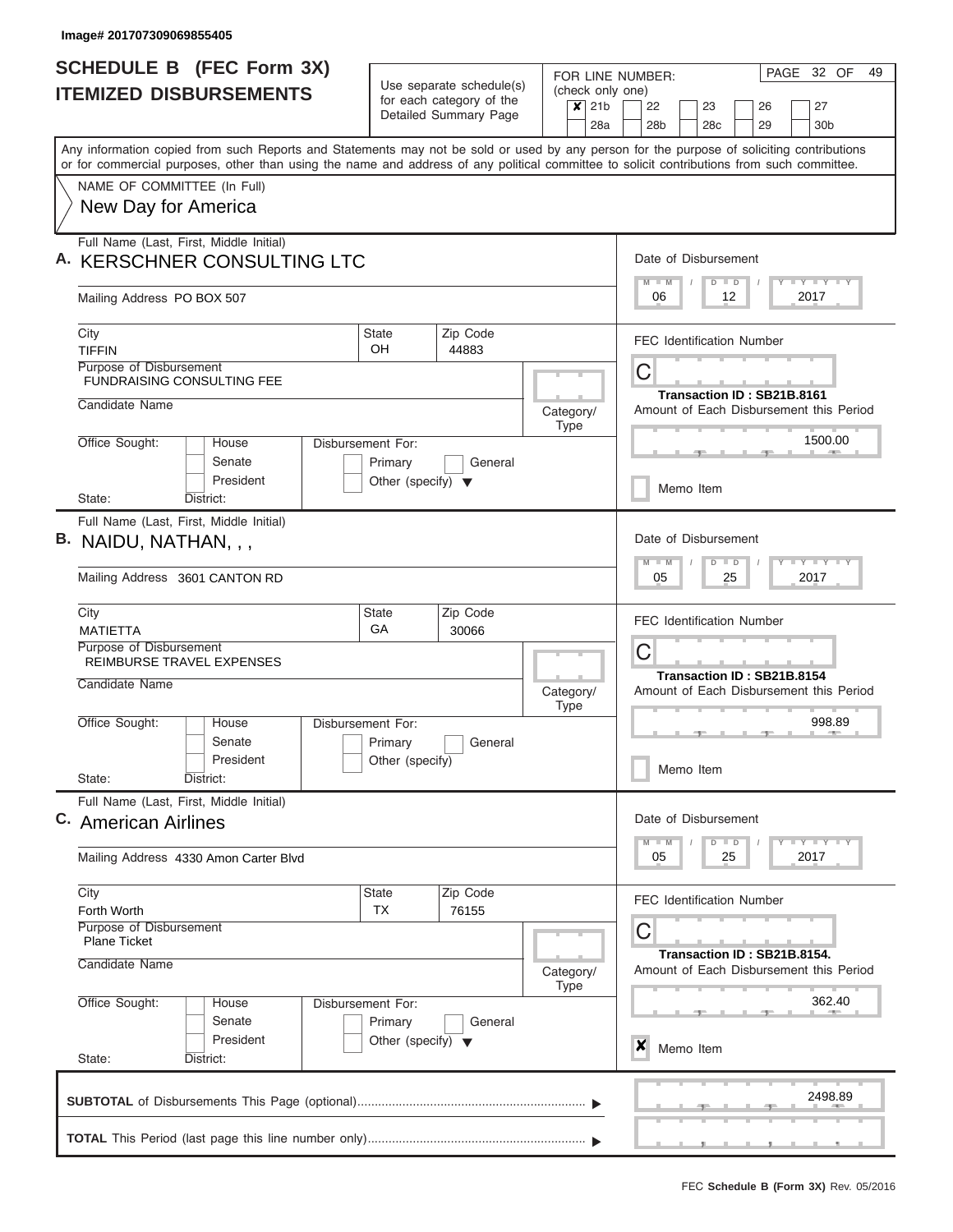| <b>SCHEDULE B (FEC Form 3X)</b>                                                                                                                                                                                                                                                         |                                                 |                                                              | PAGE<br>FOR LINE NUMBER: |             |                                                    |                                         |         |                            |         | 33 OF |    | 49 |                         |  |  |  |  |  |
|-----------------------------------------------------------------------------------------------------------------------------------------------------------------------------------------------------------------------------------------------------------------------------------------|-------------------------------------------------|--------------------------------------------------------------|--------------------------|-------------|----------------------------------------------------|-----------------------------------------|---------|----------------------------|---------|-------|----|----|-------------------------|--|--|--|--|--|
| <b>ITEMIZED DISBURSEMENTS</b>                                                                                                                                                                                                                                                           |                                                 | Use separate schedule(s)<br>for each category of the         |                          |             | (check only one)<br>$x$ 21b                        | 22                                      |         | 23                         |         |       | 26 |    | 27                      |  |  |  |  |  |
|                                                                                                                                                                                                                                                                                         |                                                 | Detailed Summary Page                                        |                          |             | 28a                                                | 28 <sub>b</sub>                         |         | 28c                        |         |       | 29 |    | 30 <sub>b</sub>         |  |  |  |  |  |
| Any information copied from such Reports and Statements may not be sold or used by any person for the purpose of soliciting contributions<br>or for commercial purposes, other than using the name and address of any political committee to solicit contributions from such committee. |                                                 |                                                              |                          |             |                                                    |                                         |         |                            |         |       |    |    |                         |  |  |  |  |  |
| NAME OF COMMITTEE (In Full)                                                                                                                                                                                                                                                             |                                                 |                                                              |                          |             |                                                    |                                         |         |                            |         |       |    |    |                         |  |  |  |  |  |
| New Day for America                                                                                                                                                                                                                                                                     |                                                 |                                                              |                          |             |                                                    |                                         |         |                            |         |       |    |    |                         |  |  |  |  |  |
| Full Name (Last, First, Middle Initial)                                                                                                                                                                                                                                                 |                                                 |                                                              |                          |             |                                                    | Date of Disbursement                    |         |                            |         |       |    |    |                         |  |  |  |  |  |
| A. OHIO COLLEGE REPUBLICANS                                                                                                                                                                                                                                                             |                                                 |                                                              |                          |             |                                                    | $M$ $M$                                 |         |                            | $D$ $D$ |       |    |    | Y FY FY FY              |  |  |  |  |  |
| Mailing Address 211 S FIFTH STREET                                                                                                                                                                                                                                                      |                                                 |                                                              |                          |             |                                                    | 01                                      |         |                            | 11      |       |    |    | 2017                    |  |  |  |  |  |
| City<br><b>COLUMBUS</b>                                                                                                                                                                                                                                                                 | <b>State</b><br>OH.                             | Zip Code<br>43215                                            |                          |             |                                                    | <b>FEC Identification Number</b>        |         |                            |         |       |    |    |                         |  |  |  |  |  |
| <b>Purpose of Disbursement</b><br><b>EVENT TICKETS</b>                                                                                                                                                                                                                                  |                                                 |                                                              |                          |             |                                                    | C                                       |         |                            |         |       |    |    |                         |  |  |  |  |  |
| Candidate Name                                                                                                                                                                                                                                                                          |                                                 |                                                              | Category/                |             |                                                    | Transaction ID: SB21B.8099              |         |                            |         |       |    |    |                         |  |  |  |  |  |
|                                                                                                                                                                                                                                                                                         |                                                 |                                                              |                          | Type        | Amount of Each Disbursement this Period<br>1000.00 |                                         |         |                            |         |       |    |    |                         |  |  |  |  |  |
| Office Sought:<br>Disbursement For:<br>House<br>Senate                                                                                                                                                                                                                                  | Primary                                         | General                                                      |                          |             |                                                    |                                         |         |                            |         |       |    |    |                         |  |  |  |  |  |
| President<br>State:<br>District:                                                                                                                                                                                                                                                        | Other (specify) $\blacktriangledown$            |                                                              | Memo Item                |             |                                                    |                                         |         |                            |         |       |    |    |                         |  |  |  |  |  |
| Full Name (Last, First, Middle Initial)                                                                                                                                                                                                                                                 |                                                 |                                                              |                          |             |                                                    |                                         |         |                            |         |       |    |    |                         |  |  |  |  |  |
| B. PROUTY, ZACH, , ,                                                                                                                                                                                                                                                                    |                                                 |                                                              |                          |             |                                                    | Date of Disbursement                    |         |                            |         |       |    |    |                         |  |  |  |  |  |
| Mailing Address 76 PARK FRONT COURT                                                                                                                                                                                                                                                     |                                                 | $T$ $Y$ $T$ $Y$ $T$<br>$M - M$<br>D<br>D<br>21<br>2017<br>06 |                          |             |                                                    |                                         |         |                            |         |       |    |    |                         |  |  |  |  |  |
| City                                                                                                                                                                                                                                                                                    | <b>State</b><br>OH.                             | Zip Code<br>43215                                            |                          |             | <b>FEC Identification Number</b>                   |                                         |         |                            |         |       |    |    |                         |  |  |  |  |  |
| <b>COLUMBUS</b><br>Purpose of Disbursement                                                                                                                                                                                                                                              |                                                 |                                                              |                          |             |                                                    | С                                       |         |                            |         |       |    |    |                         |  |  |  |  |  |
| REIMBURSE TRAVEL EXPENSES<br>Candidate Name                                                                                                                                                                                                                                             |                                                 |                                                              |                          |             |                                                    |                                         |         | Transaction ID: SB21B.8165 |         |       |    |    |                         |  |  |  |  |  |
|                                                                                                                                                                                                                                                                                         |                                                 |                                                              | Category/                | <b>Type</b> |                                                    | Amount of Each Disbursement this Period |         |                            |         |       |    |    |                         |  |  |  |  |  |
| Office Sought:<br>Disbursement For:<br>House                                                                                                                                                                                                                                            |                                                 |                                                              |                          |             |                                                    |                                         |         |                            |         |       |    |    | 211.68                  |  |  |  |  |  |
| Senate<br>President                                                                                                                                                                                                                                                                     | Primary<br>Other (specify)                      | General                                                      |                          |             |                                                    |                                         |         |                            |         |       |    |    |                         |  |  |  |  |  |
| State:<br>District:                                                                                                                                                                                                                                                                     |                                                 |                                                              |                          |             |                                                    |                                         |         | Memo Item                  |         |       |    |    |                         |  |  |  |  |  |
| Full Name (Last, First, Middle Initial)<br>C. Red Tack Strategies LLC                                                                                                                                                                                                                   |                                                 |                                                              |                          |             |                                                    | Date of Disbursement                    |         |                            |         |       |    |    |                         |  |  |  |  |  |
|                                                                                                                                                                                                                                                                                         |                                                 |                                                              |                          |             |                                                    |                                         | $M - M$ |                            | $D$ $D$ |       |    |    | $T$ $Y$ $T$ $Y$ $T$ $Y$ |  |  |  |  |  |
| Mailing Address 113 S Ardmore                                                                                                                                                                                                                                                           |                                                 |                                                              |                          |             |                                                    | 01                                      |         |                            | 11      |       |    |    | 2017                    |  |  |  |  |  |
| City<br>Bexley                                                                                                                                                                                                                                                                          | <b>State</b><br><b>OH</b>                       | Zip Code<br>43209                                            |                          |             |                                                    | <b>FEC Identification Number</b>        |         |                            |         |       |    |    |                         |  |  |  |  |  |
| Purpose of Disbursement<br><b>MEDIA CONSULTING</b>                                                                                                                                                                                                                                      |                                                 |                                                              |                          |             |                                                    | С                                       |         |                            |         |       |    |    |                         |  |  |  |  |  |
| Candidate Name                                                                                                                                                                                                                                                                          |                                                 |                                                              | Category/                | Type        |                                                    | Amount of Each Disbursement this Period |         | Transaction ID: SB21B.8093 |         |       |    |    |                         |  |  |  |  |  |
| Office Sought:<br>Disbursement For:<br>House                                                                                                                                                                                                                                            |                                                 |                                                              |                          |             |                                                    |                                         |         |                            |         |       |    |    | 15000.00                |  |  |  |  |  |
| Senate<br>President                                                                                                                                                                                                                                                                     | Primary<br>Other (specify) $\blacktriangledown$ | General                                                      |                          |             |                                                    |                                         |         |                            |         |       |    |    |                         |  |  |  |  |  |
| State:<br>District:                                                                                                                                                                                                                                                                     |                                                 |                                                              |                          |             |                                                    |                                         |         | Memo Item                  |         |       |    |    |                         |  |  |  |  |  |
|                                                                                                                                                                                                                                                                                         |                                                 |                                                              |                          |             |                                                    |                                         |         |                            |         |       |    |    | 16211.68                |  |  |  |  |  |
|                                                                                                                                                                                                                                                                                         |                                                 |                                                              |                          |             |                                                    |                                         |         |                            |         |       |    |    |                         |  |  |  |  |  |
|                                                                                                                                                                                                                                                                                         |                                                 |                                                              |                          |             |                                                    |                                         |         |                            |         |       | __ |    |                         |  |  |  |  |  |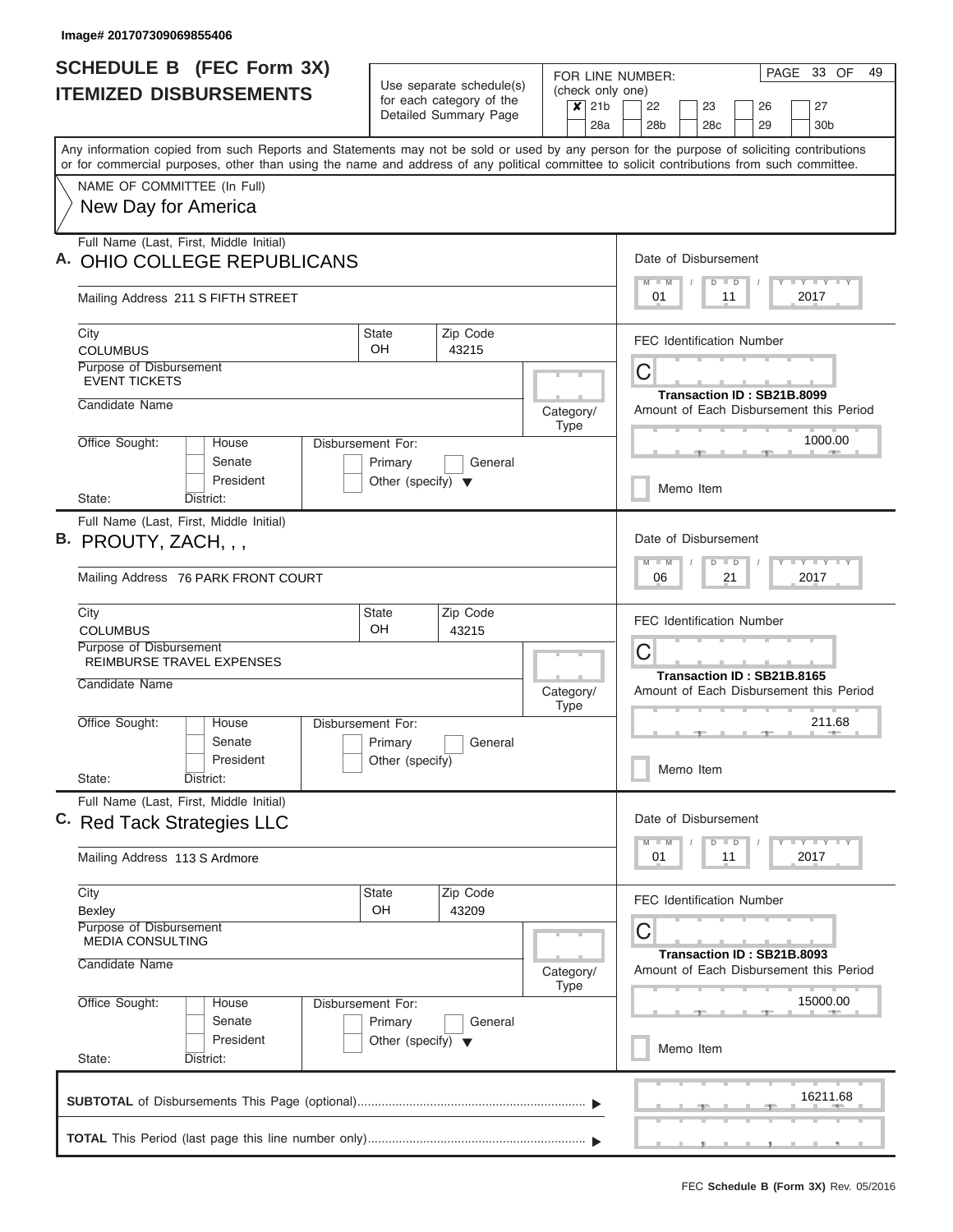| <b>SCHEDULE B (FEC Form 3X)</b>                                                                                                                                                                                                                                                         |                                      |                                                      |                          |                                                                       | PAGE<br>34 OF<br>49<br>FOR LINE NUMBER:                                      |  |  |  |  |  |  |  |  |  |  |  |
|-----------------------------------------------------------------------------------------------------------------------------------------------------------------------------------------------------------------------------------------------------------------------------------------|--------------------------------------|------------------------------------------------------|--------------------------|-----------------------------------------------------------------------|------------------------------------------------------------------------------|--|--|--|--|--|--|--|--|--|--|--|
| <b>ITEMIZED DISBURSEMENTS</b>                                                                                                                                                                                                                                                           |                                      | Use separate schedule(s)<br>for each category of the |                          |                                                                       | (check only one)                                                             |  |  |  |  |  |  |  |  |  |  |  |
|                                                                                                                                                                                                                                                                                         |                                      | Detailed Summary Page                                |                          | 21 <sub>b</sub><br>$\boldsymbol{\mathsf{x}}$<br>28a                   | 22<br>23<br>27<br>26<br>28 <sub>b</sub><br>28c<br>29<br>30 <sub>b</sub>      |  |  |  |  |  |  |  |  |  |  |  |
| Any information copied from such Reports and Statements may not be sold or used by any person for the purpose of soliciting contributions<br>or for commercial purposes, other than using the name and address of any political committee to solicit contributions from such committee. |                                      |                                                      |                          |                                                                       |                                                                              |  |  |  |  |  |  |  |  |  |  |  |
| NAME OF COMMITTEE (In Full)                                                                                                                                                                                                                                                             |                                      |                                                      |                          |                                                                       |                                                                              |  |  |  |  |  |  |  |  |  |  |  |
| New Day for America                                                                                                                                                                                                                                                                     |                                      |                                                      |                          |                                                                       |                                                                              |  |  |  |  |  |  |  |  |  |  |  |
| Full Name (Last, First, Middle Initial)<br>A. Red Tack Strategies LLC                                                                                                                                                                                                                   |                                      |                                                      |                          |                                                                       | Date of Disbursement                                                         |  |  |  |  |  |  |  |  |  |  |  |
| Mailing Address 113 S Ardmore                                                                                                                                                                                                                                                           |                                      |                                                      |                          |                                                                       | Y FY FY FY<br>$M$ $M$<br>$D$ $D$<br>2017<br>02<br>20                         |  |  |  |  |  |  |  |  |  |  |  |
| City<br>Bexley                                                                                                                                                                                                                                                                          | <b>State</b><br>OH                   | Zip Code<br>43209                                    |                          |                                                                       | <b>FEC Identification Number</b>                                             |  |  |  |  |  |  |  |  |  |  |  |
| Purpose of Disbursement<br><b>MEDIA CONSULTING</b>                                                                                                                                                                                                                                      |                                      |                                                      |                          |                                                                       | С                                                                            |  |  |  |  |  |  |  |  |  |  |  |
| Candidate Name                                                                                                                                                                                                                                                                          |                                      |                                                      | Category/<br><b>Type</b> | Transaction ID: SB21B.8111<br>Amount of Each Disbursement this Period |                                                                              |  |  |  |  |  |  |  |  |  |  |  |
| Office Sought:<br>House<br>Senate                                                                                                                                                                                                                                                       | Disbursement For:<br>Primary         | General                                              |                          |                                                                       | 5000.00                                                                      |  |  |  |  |  |  |  |  |  |  |  |
| President<br>State:<br>District:                                                                                                                                                                                                                                                        | Other (specify) $\blacktriangledown$ |                                                      |                          | Memo Item                                                             |                                                                              |  |  |  |  |  |  |  |  |  |  |  |
| Full Name (Last, First, Middle Initial)<br>B. Red Tack Strategies LLC<br>Mailing Address 113 S Ardmore                                                                                                                                                                                  |                                      |                                                      |                          |                                                                       | Date of Disbursement<br>Y FY FY FY<br>$M - M$<br>$D$ $D$<br>04<br>07<br>2017 |  |  |  |  |  |  |  |  |  |  |  |
|                                                                                                                                                                                                                                                                                         |                                      |                                                      |                          |                                                                       |                                                                              |  |  |  |  |  |  |  |  |  |  |  |
| City<br>Bexley                                                                                                                                                                                                                                                                          | <b>State</b><br>OH                   | Zip Code<br>43209                                    |                          |                                                                       | <b>FEC Identification Number</b>                                             |  |  |  |  |  |  |  |  |  |  |  |
| Purpose of Disbursement<br><b>MEDIA CONSULTING</b>                                                                                                                                                                                                                                      |                                      |                                                      |                          |                                                                       | C<br>Transaction ID: SB21B.8128                                              |  |  |  |  |  |  |  |  |  |  |  |
| Candidate Name                                                                                                                                                                                                                                                                          |                                      |                                                      |                          | Category/<br><b>Type</b>                                              | Amount of Each Disbursement this Period                                      |  |  |  |  |  |  |  |  |  |  |  |
| Office Sought:<br>House<br>Senate                                                                                                                                                                                                                                                       | Disbursement For:<br>Primary         | General                                              |                          |                                                                       | 5000.00                                                                      |  |  |  |  |  |  |  |  |  |  |  |
| President<br>State:<br>District:                                                                                                                                                                                                                                                        | Other (specify)                      |                                                      |                          |                                                                       | Memo Item                                                                    |  |  |  |  |  |  |  |  |  |  |  |
| Full Name (Last, First, Middle Initial)<br>C. Red Tack Strategies LLC                                                                                                                                                                                                                   |                                      |                                                      |                          |                                                                       | Date of Disbursement                                                         |  |  |  |  |  |  |  |  |  |  |  |
| Mailing Address 113 S Ardmore                                                                                                                                                                                                                                                           |                                      |                                                      |                          |                                                                       | Y FY FY FY<br>$M - M$<br>$D$ $D$<br>2017<br>05<br>18                         |  |  |  |  |  |  |  |  |  |  |  |
| City<br>Bexley                                                                                                                                                                                                                                                                          | State<br>OH                          | Zip Code<br>43209                                    |                          |                                                                       | <b>FEC Identification Number</b>                                             |  |  |  |  |  |  |  |  |  |  |  |
| Purpose of Disbursement<br><b>MEDIA CONSULTING</b>                                                                                                                                                                                                                                      |                                      |                                                      |                          |                                                                       | С<br>Transaction ID: SB21B.8145                                              |  |  |  |  |  |  |  |  |  |  |  |
| Candidate Name                                                                                                                                                                                                                                                                          |                                      |                                                      |                          | Category/<br><b>Type</b>                                              | Amount of Each Disbursement this Period                                      |  |  |  |  |  |  |  |  |  |  |  |
| Office Sought:<br>House<br>Senate                                                                                                                                                                                                                                                       | Disbursement For:<br>Primary         | General                                              |                          |                                                                       | 3000.00                                                                      |  |  |  |  |  |  |  |  |  |  |  |
| President<br>State:<br>District:                                                                                                                                                                                                                                                        | Other (specify) $\blacktriangledown$ |                                                      |                          |                                                                       | Memo Item                                                                    |  |  |  |  |  |  |  |  |  |  |  |
|                                                                                                                                                                                                                                                                                         |                                      |                                                      |                          |                                                                       | 13000.00                                                                     |  |  |  |  |  |  |  |  |  |  |  |
|                                                                                                                                                                                                                                                                                         |                                      |                                                      |                          |                                                                       |                                                                              |  |  |  |  |  |  |  |  |  |  |  |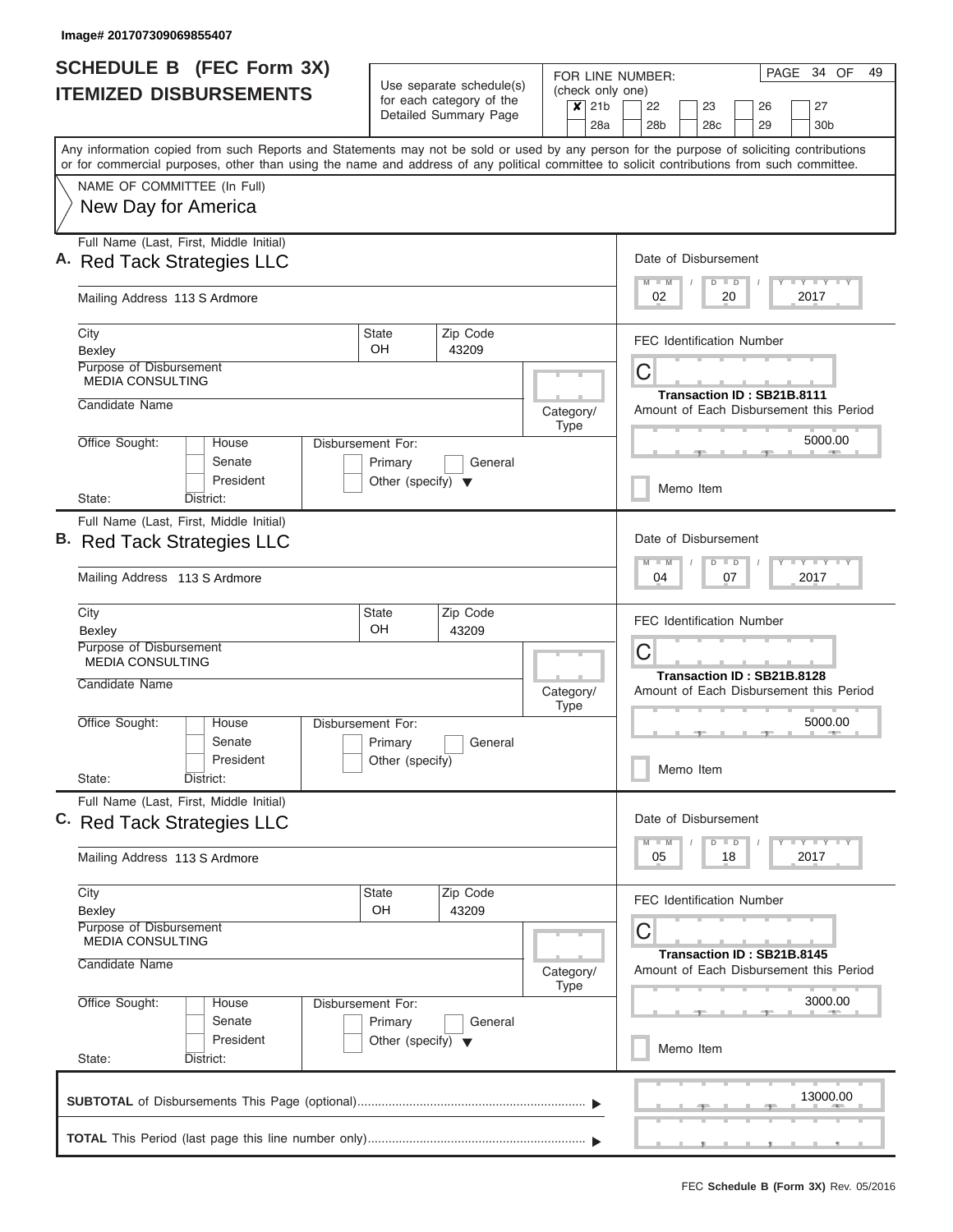| <b>SCHEDULE B (FEC Form 3X)</b><br>Use separate schedule(s) |                                                                                                                                                                                                                                                                                         |                                         |                          |           |                          |                                     | FOR LINE NUMBER:                                                      |  |                 |    |                                         | PAGE | 35 OF              | 49 |  |  |  |  |  |
|-------------------------------------------------------------|-----------------------------------------------------------------------------------------------------------------------------------------------------------------------------------------------------------------------------------------------------------------------------------------|-----------------------------------------|--------------------------|-----------|--------------------------|-------------------------------------|-----------------------------------------------------------------------|--|-----------------|----|-----------------------------------------|------|--------------------|----|--|--|--|--|--|
|                                                             | <b>ITEMIZED DISBURSEMENTS</b>                                                                                                                                                                                                                                                           |                                         | for each category of the |           | $\boldsymbol{x}$         | (check only one)<br>21 <sub>b</sub> | 22                                                                    |  | 23              |    | 26                                      |      | 27                 |    |  |  |  |  |  |
|                                                             |                                                                                                                                                                                                                                                                                         |                                         | Detailed Summary Page    |           |                          | 28a                                 | 28b                                                                   |  | 28 <sub>c</sub> |    | 29                                      |      | 30 <sub>b</sub>    |    |  |  |  |  |  |
|                                                             | Any information copied from such Reports and Statements may not be sold or used by any person for the purpose of soliciting contributions<br>or for commercial purposes, other than using the name and address of any political committee to solicit contributions from such committee. |                                         |                          |           |                          |                                     |                                                                       |  |                 |    |                                         |      |                    |    |  |  |  |  |  |
|                                                             | NAME OF COMMITTEE (In Full)                                                                                                                                                                                                                                                             |                                         |                          |           |                          |                                     |                                                                       |  |                 |    |                                         |      |                    |    |  |  |  |  |  |
|                                                             | New Day for America                                                                                                                                                                                                                                                                     |                                         |                          |           |                          |                                     |                                                                       |  |                 |    |                                         |      |                    |    |  |  |  |  |  |
|                                                             | Full Name (Last, First, Middle Initial)<br>A. Red Tack Strategies LLC                                                                                                                                                                                                                   |                                         |                          |           |                          |                                     | Date of Disbursement<br>Y L Y L Y L Y<br>$M$ $M$<br>$D$ $D$           |  |                 |    |                                         |      |                    |    |  |  |  |  |  |
|                                                             | Mailing Address 113 S Ardmore                                                                                                                                                                                                                                                           |                                         |                          |           |                          |                                     | 06                                                                    |  |                 | 12 |                                         |      | 2017               |    |  |  |  |  |  |
|                                                             | City<br>Bexley                                                                                                                                                                                                                                                                          | <b>State</b><br><b>OH</b>               | Zip Code<br>43209        |           |                          |                                     | <b>FEC Identification Number</b>                                      |  |                 |    |                                         |      |                    |    |  |  |  |  |  |
|                                                             | Purpose of Disbursement<br><b>MEDIA CONSULTING</b>                                                                                                                                                                                                                                      |                                         |                          |           | C                        |                                     |                                                                       |  |                 |    |                                         |      |                    |    |  |  |  |  |  |
|                                                             | Candidate Name                                                                                                                                                                                                                                                                          |                                         |                          |           | Category/<br><b>Type</b> |                                     | Transaction ID: SB21B.8160<br>Amount of Each Disbursement this Period |  |                 |    |                                         |      |                    |    |  |  |  |  |  |
|                                                             | Office Sought:<br>House<br>Senate                                                                                                                                                                                                                                                       | Disbursement For:<br>Primary<br>General |                          |           |                          |                                     |                                                                       |  | 1500.00         |    |                                         |      |                    |    |  |  |  |  |  |
|                                                             | President<br>District:<br>State:                                                                                                                                                                                                                                                        | Other (specify) $\blacktriangledown$    |                          | Memo Item |                          |                                     |                                                                       |  |                 |    |                                         |      |                    |    |  |  |  |  |  |
|                                                             | Full Name (Last, First, Middle Initial)<br>B. Right Digital LLC                                                                                                                                                                                                                         |                                         |                          |           |                          |                                     | Date of Disbursement<br>$M - M$                                       |  | $D$ $D$         |    |                                         |      | Y FY FY FY         |    |  |  |  |  |  |
|                                                             | Mailing Address 408 E. Scheyer Place                                                                                                                                                                                                                                                    |                                         | Zip Code                 |           |                          |                                     | 01<br>11<br>2017<br><b>FEC Identification Number</b>                  |  |                 |    |                                         |      |                    |    |  |  |  |  |  |
|                                                             | City<br>Columbus                                                                                                                                                                                                                                                                        | <b>State</b><br>OH.                     |                          |           |                          |                                     |                                                                       |  |                 |    |                                         |      |                    |    |  |  |  |  |  |
|                                                             | Purpose of Disbursement<br><b>DIGITAL CONSULTING</b>                                                                                                                                                                                                                                    |                                         | 43214                    |           |                          |                                     | С<br>Transaction ID: SB21B.8096                                       |  |                 |    |                                         |      |                    |    |  |  |  |  |  |
|                                                             | Candidate Name                                                                                                                                                                                                                                                                          |                                         |                          |           | Category/<br><b>Type</b> |                                     |                                                                       |  |                 |    | Amount of Each Disbursement this Period |      |                    |    |  |  |  |  |  |
|                                                             | Office Sought:<br>House<br>Senate                                                                                                                                                                                                                                                       | Disbursement For:<br>Primary            | General                  |           |                          |                                     |                                                                       |  |                 |    |                                         |      | 15000.00           |    |  |  |  |  |  |
|                                                             | President<br>State:<br>District:                                                                                                                                                                                                                                                        | Other (specify)                         |                          |           |                          |                                     |                                                                       |  | Memo Item       |    |                                         |      |                    |    |  |  |  |  |  |
|                                                             | Full Name (Last, First, Middle Initial)<br>C. Right Digital LLC                                                                                                                                                                                                                         |                                         |                          |           |                          |                                     | Date of Disbursement                                                  |  |                 |    |                                         |      |                    |    |  |  |  |  |  |
|                                                             | Mailing Address 408 E. Scheyer Place                                                                                                                                                                                                                                                    |                                         |                          |           |                          |                                     | $M$ $M$<br>02                                                         |  | $D$ $D$         | 20 |                                         |      | Y TY TY TY<br>2017 |    |  |  |  |  |  |
|                                                             | City<br>Columbus                                                                                                                                                                                                                                                                        | State<br>OH                             | Zip Code<br>43214        |           |                          |                                     |                                                                       |  |                 |    | <b>FEC Identification Number</b>        |      |                    |    |  |  |  |  |  |
|                                                             | Purpose of Disbursement<br><b>DIGITAL CONSULTING</b>                                                                                                                                                                                                                                    |                                         |                          |           |                          |                                     | С                                                                     |  |                 |    | Transaction ID: SB21B.8112              |      |                    |    |  |  |  |  |  |
|                                                             | Candidate Name                                                                                                                                                                                                                                                                          |                                         |                          |           | Category/<br><b>Type</b> |                                     |                                                                       |  |                 |    | Amount of Each Disbursement this Period |      |                    |    |  |  |  |  |  |
|                                                             | Office Sought:<br>House<br>Senate                                                                                                                                                                                                                                                       | Disbursement For:<br>Primary            | General                  |           |                          |                                     |                                                                       |  |                 |    |                                         |      | 7500.00            |    |  |  |  |  |  |
|                                                             | President<br>State:<br>District:                                                                                                                                                                                                                                                        | Other (specify) $\blacktriangledown$    |                          |           |                          |                                     |                                                                       |  | Memo Item       |    |                                         |      |                    |    |  |  |  |  |  |
|                                                             |                                                                                                                                                                                                                                                                                         |                                         |                          |           |                          |                                     |                                                                       |  |                 |    |                                         |      | 24000.00           |    |  |  |  |  |  |
|                                                             |                                                                                                                                                                                                                                                                                         |                                         |                          |           |                          |                                     |                                                                       |  |                 |    |                                         |      |                    |    |  |  |  |  |  |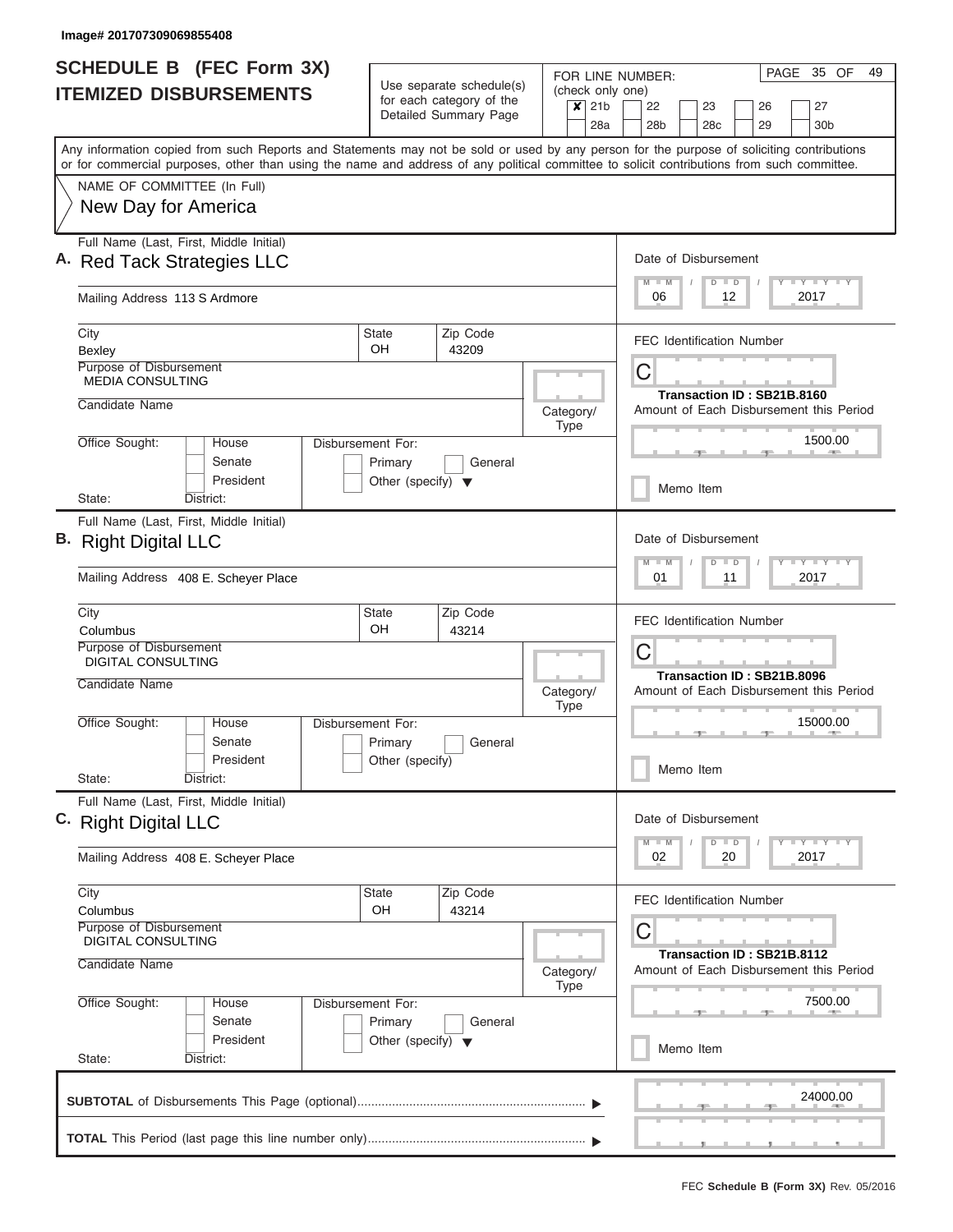| <b>SCHEDULE B</b> (FEC Form 3X)                                                                                                            |                                      |                                                      | FOR LINE NUMBER:                                                 |  |                                                                    |                                                                       |  | PAGE 36 OF<br>49 |         |  |                                                                       |      |                                         |  |  |  |
|--------------------------------------------------------------------------------------------------------------------------------------------|--------------------------------------|------------------------------------------------------|------------------------------------------------------------------|--|--------------------------------------------------------------------|-----------------------------------------------------------------------|--|------------------|---------|--|-----------------------------------------------------------------------|------|-----------------------------------------|--|--|--|
| <b>ITEMIZED DISBURSEMENTS</b>                                                                                                              |                                      | Use separate schedule(s)<br>for each category of the | (check only one)<br>21 <sub>b</sub><br>$\boldsymbol{\mathsf{x}}$ |  |                                                                    | 22                                                                    |  | 23               |         |  | 26                                                                    |      | 27                                      |  |  |  |
|                                                                                                                                            |                                      | Detailed Summary Page                                |                                                                  |  | 28a                                                                | 28b                                                                   |  | 28c              |         |  | 29                                                                    |      | 30b                                     |  |  |  |
| Any information copied from such Reports and Statements may not be sold or used by any person for the purpose of soliciting contributions  |                                      |                                                      |                                                                  |  |                                                                    |                                                                       |  |                  |         |  |                                                                       |      |                                         |  |  |  |
| or for commercial purposes, other than using the name and address of any political committee to solicit contributions from such committee. |                                      |                                                      |                                                                  |  |                                                                    |                                                                       |  |                  |         |  |                                                                       |      |                                         |  |  |  |
| NAME OF COMMITTEE (In Full)                                                                                                                |                                      |                                                      |                                                                  |  |                                                                    |                                                                       |  |                  |         |  |                                                                       |      |                                         |  |  |  |
| New Day for America                                                                                                                        |                                      |                                                      |                                                                  |  |                                                                    |                                                                       |  |                  |         |  |                                                                       |      |                                         |  |  |  |
| Full Name (Last, First, Middle Initial)                                                                                                    |                                      |                                                      |                                                                  |  |                                                                    |                                                                       |  |                  |         |  |                                                                       |      |                                         |  |  |  |
| A. Right Digital LLC                                                                                                                       |                                      |                                                      |                                                                  |  |                                                                    | Date of Disbursement                                                  |  |                  |         |  |                                                                       |      |                                         |  |  |  |
| Mailing Address 408 E. Scheyer Place                                                                                                       |                                      |                                                      |                                                                  |  | $T$ $Y$ $Y$ $Y$ $Y$<br>$M$ $M$<br>$D$ $D$<br>Y<br>04<br>07<br>2017 |                                                                       |  |                  |         |  |                                                                       |      |                                         |  |  |  |
| City<br>Columbus                                                                                                                           | <b>State</b><br>OH.                  | Zip Code<br>43214                                    |                                                                  |  |                                                                    | <b>FEC Identification Number</b>                                      |  |                  |         |  |                                                                       |      |                                         |  |  |  |
| Purpose of Disbursement<br><b>DIGITAL CONSULTING</b>                                                                                       |                                      |                                                      |                                                                  |  |                                                                    | С                                                                     |  |                  |         |  |                                                                       |      |                                         |  |  |  |
| Candidate Name                                                                                                                             |                                      |                                                      |                                                                  |  |                                                                    |                                                                       |  |                  |         |  | Transaction ID: SB21B.8129<br>Amount of Each Disbursement this Period |      |                                         |  |  |  |
|                                                                                                                                            |                                      |                                                      | Category/<br><b>Type</b>                                         |  |                                                                    |                                                                       |  |                  |         |  |                                                                       |      |                                         |  |  |  |
| Office Sought:<br>House                                                                                                                    | Disbursement For:                    |                                                      |                                                                  |  | 10000.00                                                           |                                                                       |  |                  |         |  |                                                                       |      |                                         |  |  |  |
| Senate                                                                                                                                     | Primary                              | General                                              |                                                                  |  |                                                                    |                                                                       |  |                  |         |  |                                                                       |      |                                         |  |  |  |
| President<br>State:<br>District:                                                                                                           | Other (specify) $\blacktriangledown$ |                                                      |                                                                  |  |                                                                    | Memo Item                                                             |  |                  |         |  |                                                                       |      |                                         |  |  |  |
| Full Name (Last, First, Middle Initial)                                                                                                    |                                      |                                                      |                                                                  |  |                                                                    |                                                                       |  |                  |         |  |                                                                       |      |                                         |  |  |  |
| B. Right Digital LLC                                                                                                                       |                                      |                                                      |                                                                  |  |                                                                    | Date of Disbursement                                                  |  |                  |         |  |                                                                       |      |                                         |  |  |  |
|                                                                                                                                            |                                      |                                                      |                                                                  |  | $T - Y$ $T - Y$ $T - Y$<br>$M - M$<br>$D$ $D$<br>05<br>18<br>2017  |                                                                       |  |                  |         |  |                                                                       |      |                                         |  |  |  |
| Mailing Address 408 E. Scheyer Place                                                                                                       |                                      |                                                      |                                                                  |  |                                                                    | <b>FEC Identification Number</b>                                      |  |                  |         |  |                                                                       |      |                                         |  |  |  |
| City                                                                                                                                       | <b>State</b>                         | Zip Code<br>43214                                    |                                                                  |  |                                                                    |                                                                       |  |                  |         |  |                                                                       |      |                                         |  |  |  |
| Columbus<br>Purpose of Disbursement                                                                                                        | OH                                   |                                                      |                                                                  |  |                                                                    |                                                                       |  |                  |         |  |                                                                       |      |                                         |  |  |  |
| <b>DIGITAL CONSULTING</b>                                                                                                                  |                                      |                                                      |                                                                  |  |                                                                    | С<br>Transaction ID: SB21B.8144                                       |  |                  |         |  |                                                                       |      |                                         |  |  |  |
| Candidate Name                                                                                                                             |                                      |                                                      | Category/                                                        |  |                                                                    |                                                                       |  |                  |         |  |                                                                       |      | Amount of Each Disbursement this Period |  |  |  |
| Office Sought:<br>House                                                                                                                    | Disbursement For:                    |                                                      | <b>Type</b>                                                      |  |                                                                    |                                                                       |  |                  |         |  |                                                                       |      | 2250.00                                 |  |  |  |
| Senate                                                                                                                                     | Primary                              | General                                              |                                                                  |  |                                                                    |                                                                       |  |                  |         |  | $-1$                                                                  |      |                                         |  |  |  |
| President                                                                                                                                  | Other (specify)                      |                                                      |                                                                  |  |                                                                    |                                                                       |  | Memo Item        |         |  |                                                                       |      |                                         |  |  |  |
| State:<br>District:                                                                                                                        |                                      |                                                      |                                                                  |  |                                                                    |                                                                       |  |                  |         |  |                                                                       |      |                                         |  |  |  |
| Full Name (Last, First, Middle Initial)<br>C. Right Digital LLC                                                                            |                                      |                                                      |                                                                  |  |                                                                    | Date of Disbursement                                                  |  |                  |         |  |                                                                       |      |                                         |  |  |  |
|                                                                                                                                            |                                      |                                                      |                                                                  |  |                                                                    | $M$ $M$                                                               |  |                  | $D$ $D$ |  |                                                                       |      | <b>LY LY LY</b>                         |  |  |  |
| Mailing Address 408 E. Scheyer Place                                                                                                       |                                      |                                                      |                                                                  |  |                                                                    | 06                                                                    |  |                  | 21      |  |                                                                       | 2017 |                                         |  |  |  |
| City<br>Columbus                                                                                                                           | <b>State</b><br>OH                   | Zip Code<br>43214                                    |                                                                  |  |                                                                    | <b>FEC Identification Number</b>                                      |  |                  |         |  |                                                                       |      |                                         |  |  |  |
| <b>Purpose of Disbursement</b>                                                                                                             |                                      |                                                      |                                                                  |  |                                                                    | С                                                                     |  |                  |         |  |                                                                       |      |                                         |  |  |  |
| <b>DIGITAL CONSULTING</b><br>Candidate Name                                                                                                |                                      |                                                      | Category/                                                        |  |                                                                    | Transaction ID: SB21B.8164<br>Amount of Each Disbursement this Period |  |                  |         |  |                                                                       |      |                                         |  |  |  |
| Office Sought:<br>House                                                                                                                    | Disbursement For:                    |                                                      | Type                                                             |  |                                                                    | 2250.00                                                               |  |                  |         |  |                                                                       |      |                                         |  |  |  |
| Senate                                                                                                                                     | Primary                              | General                                              |                                                                  |  |                                                                    |                                                                       |  |                  |         |  |                                                                       |      |                                         |  |  |  |
| President                                                                                                                                  | Other (specify) $\blacktriangledown$ |                                                      |                                                                  |  |                                                                    |                                                                       |  | Memo Item        |         |  |                                                                       |      |                                         |  |  |  |
| State:<br>District:                                                                                                                        |                                      |                                                      |                                                                  |  |                                                                    |                                                                       |  |                  |         |  |                                                                       |      |                                         |  |  |  |
|                                                                                                                                            |                                      |                                                      |                                                                  |  |                                                                    |                                                                       |  |                  |         |  |                                                                       |      | 14500.00                                |  |  |  |
|                                                                                                                                            |                                      |                                                      |                                                                  |  |                                                                    |                                                                       |  |                  |         |  |                                                                       |      |                                         |  |  |  |
|                                                                                                                                            |                                      |                                                      |                                                                  |  |                                                                    |                                                                       |  |                  |         |  |                                                                       |      |                                         |  |  |  |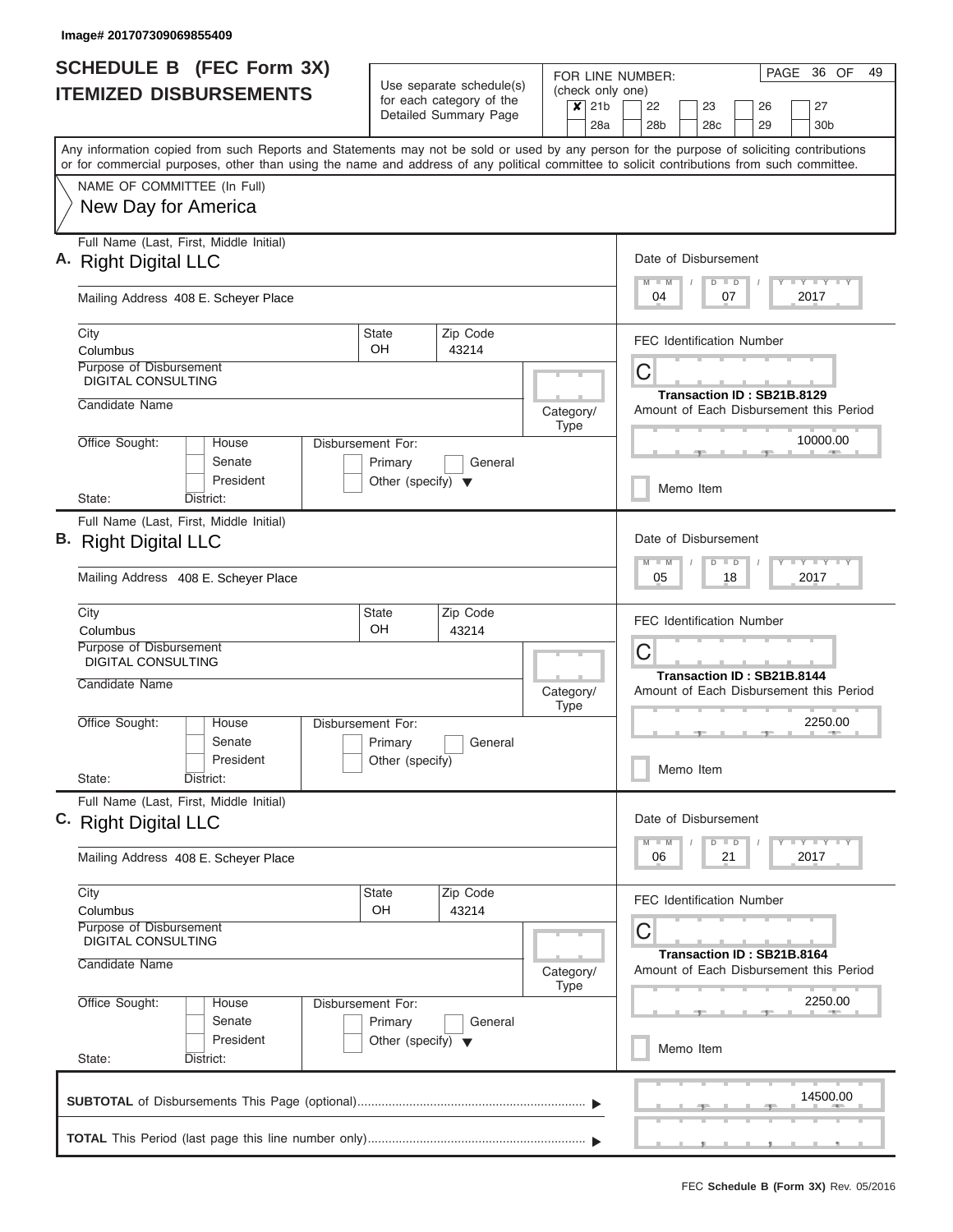|    | <b>SCHEDULE B (FEC Form 3X)</b>                                                                                                                                                                                                                                                         |                                      |                                                      |                                                          |                           |                  | FOR LINE NUMBER:                                                        |           |           |    |                            | PAGE | 37 OF                       | 49 |  |  |  |  |
|----|-----------------------------------------------------------------------------------------------------------------------------------------------------------------------------------------------------------------------------------------------------------------------------------------|--------------------------------------|------------------------------------------------------|----------------------------------------------------------|---------------------------|------------------|-------------------------------------------------------------------------|-----------|-----------|----|----------------------------|------|-----------------------------|----|--|--|--|--|
|    | <b>ITEMIZED DISBURSEMENTS</b>                                                                                                                                                                                                                                                           |                                      | Use separate schedule(s)<br>for each category of the |                                                          | (check only one)          | 21 <sub>b</sub>  |                                                                         |           |           |    |                            |      |                             |    |  |  |  |  |
|    |                                                                                                                                                                                                                                                                                         |                                      | Detailed Summary Page                                |                                                          | $\boldsymbol{\mathsf{x}}$ | 28a              | 22<br>28 <sub>b</sub>                                                   |           | 23<br>28c |    | 26<br>29                   |      | 27<br>30 <sub>b</sub>       |    |  |  |  |  |
|    | Any information copied from such Reports and Statements may not be sold or used by any person for the purpose of soliciting contributions<br>or for commercial purposes, other than using the name and address of any political committee to solicit contributions from such committee. |                                      |                                                      |                                                          |                           |                  |                                                                         |           |           |    |                            |      |                             |    |  |  |  |  |
|    | NAME OF COMMITTEE (In Full)                                                                                                                                                                                                                                                             |                                      |                                                      |                                                          |                           |                  |                                                                         |           |           |    |                            |      |                             |    |  |  |  |  |
|    | New Day for America                                                                                                                                                                                                                                                                     |                                      |                                                      |                                                          |                           |                  |                                                                         |           |           |    |                            |      |                             |    |  |  |  |  |
|    | Full Name (Last, First, Middle Initial)<br>A. Schrimpf, Christopher, , ,                                                                                                                                                                                                                |                                      |                                                      |                                                          |                           |                  | Date of Disbursement                                                    |           |           |    |                            |      |                             |    |  |  |  |  |
|    | Mailing Address 113 Ardmore                                                                                                                                                                                                                                                             |                                      |                                                      |                                                          |                           |                  | $M$ $M$<br>04                                                           |           | $D$ $D$   | 05 |                            |      | Y FY FY FY<br>2017          |    |  |  |  |  |
|    | City<br>Bexley                                                                                                                                                                                                                                                                          | <b>State</b><br>OH                   | Zip Code<br>43209                                    |                                                          |                           |                  | <b>FEC Identification Number</b>                                        |           |           |    |                            |      |                             |    |  |  |  |  |
|    | Purpose of Disbursement<br><b>TRAVEL REIMBURSEMENT</b>                                                                                                                                                                                                                                  |                                      |                                                      |                                                          |                           | C                |                                                                         |           |           |    |                            |      |                             |    |  |  |  |  |
|    | Candidate Name                                                                                                                                                                                                                                                                          |                                      |                                                      |                                                          | Category/<br><b>Type</b>  |                  | Transaction ID: SB21B.8125<br>Amount of Each Disbursement this Period   |           |           |    |                            |      |                             |    |  |  |  |  |
|    | Office Sought:<br>House<br>Senate                                                                                                                                                                                                                                                       | Disbursement For:<br>Primary         | General                                              |                                                          |                           |                  | 774.28                                                                  |           |           |    |                            |      |                             |    |  |  |  |  |
|    | President<br>State:<br>District:                                                                                                                                                                                                                                                        | Other (specify) $\blacktriangledown$ |                                                      |                                                          |                           | Memo Item        |                                                                         |           |           |    |                            |      |                             |    |  |  |  |  |
|    | Full Name (Last, First, Middle Initial)                                                                                                                                                                                                                                                 |                                      |                                                      |                                                          |                           |                  |                                                                         |           |           |    |                            |      |                             |    |  |  |  |  |
| В. | <b>United Airlines</b>                                                                                                                                                                                                                                                                  |                                      |                                                      | Date of Disbursement<br>Y FY FY FY<br>$M - M$<br>$D$ $D$ |                           |                  |                                                                         |           |           |    |                            |      |                             |    |  |  |  |  |
|    | Mailing Address 2 N. LaSalle Street                                                                                                                                                                                                                                                     |                                      |                                                      |                                                          |                           | 04<br>05<br>2017 |                                                                         |           |           |    |                            |      |                             |    |  |  |  |  |
|    | City<br>Chicago                                                                                                                                                                                                                                                                         | <b>State</b><br>IL                   | <b>FEC Identification Number</b>                     |                                                          |                           |                  |                                                                         |           |           |    |                            |      |                             |    |  |  |  |  |
|    | Purpose of Disbursement<br><b>Plane Ticket</b>                                                                                                                                                                                                                                          |                                      | 60602                                                |                                                          |                           | C                |                                                                         |           |           |    |                            |      |                             |    |  |  |  |  |
|    | Candidate Name                                                                                                                                                                                                                                                                          |                                      |                                                      |                                                          | Category/<br><b>Type</b>  |                  | Transaction ID: SB21B.8125.0<br>Amount of Each Disbursement this Period |           |           |    |                            |      |                             |    |  |  |  |  |
|    | Office Sought:<br>House<br>Senate                                                                                                                                                                                                                                                       | Disbursement For:<br>Primary         | General                                              |                                                          |                           |                  |                                                                         |           |           |    |                            |      | 616.40                      |    |  |  |  |  |
|    | President<br>State:<br>District:                                                                                                                                                                                                                                                        | Other (specify)                      |                                                      |                                                          |                           |                  | X                                                                       | Memo Item |           |    |                            |      |                             |    |  |  |  |  |
|    | Full Name (Last, First, Middle Initial)<br>C. The Network Companies LLC                                                                                                                                                                                                                 |                                      |                                                      |                                                          |                           |                  | Date of Disbursement                                                    |           |           |    |                            |      |                             |    |  |  |  |  |
|    | Mailing Address 7062 Comanche Trail                                                                                                                                                                                                                                                     |                                      |                                                      |                                                          |                           |                  | $M - M$<br>01                                                           |           | $D$ $D$   | 06 |                            |      | $Y$ $Y$ $Y$ $Y$ $Y$<br>2017 |    |  |  |  |  |
|    | City<br>Austin                                                                                                                                                                                                                                                                          | State<br><b>TX</b>                   | Zip Code<br>78732                                    |                                                          |                           |                  | <b>FEC Identification Number</b>                                        |           |           |    |                            |      |                             |    |  |  |  |  |
|    | Purpose of Disbursement<br><b>CONSULTING FEE</b>                                                                                                                                                                                                                                        |                                      |                                                      |                                                          |                           |                  | С                                                                       |           |           |    | Transaction ID: SB21B.8092 |      |                             |    |  |  |  |  |
|    | Candidate Name                                                                                                                                                                                                                                                                          |                                      |                                                      |                                                          | Category/<br><b>Type</b>  |                  | Amount of Each Disbursement this Period                                 |           |           |    |                            |      |                             |    |  |  |  |  |
|    | Office Sought:<br>House<br>Senate                                                                                                                                                                                                                                                       | Disbursement For:<br>Primary         | General                                              |                                                          |                           |                  |                                                                         |           |           |    |                            |      | 9900.00                     |    |  |  |  |  |
|    | President<br>State:<br>District:                                                                                                                                                                                                                                                        | Other (specify) $\blacktriangledown$ |                                                      |                                                          |                           |                  |                                                                         | Memo Item |           |    |                            |      |                             |    |  |  |  |  |
|    |                                                                                                                                                                                                                                                                                         |                                      |                                                      |                                                          |                           |                  |                                                                         |           |           |    |                            |      | 10674.28                    |    |  |  |  |  |
|    |                                                                                                                                                                                                                                                                                         |                                      |                                                      |                                                          |                           |                  |                                                                         |           |           |    |                            |      |                             |    |  |  |  |  |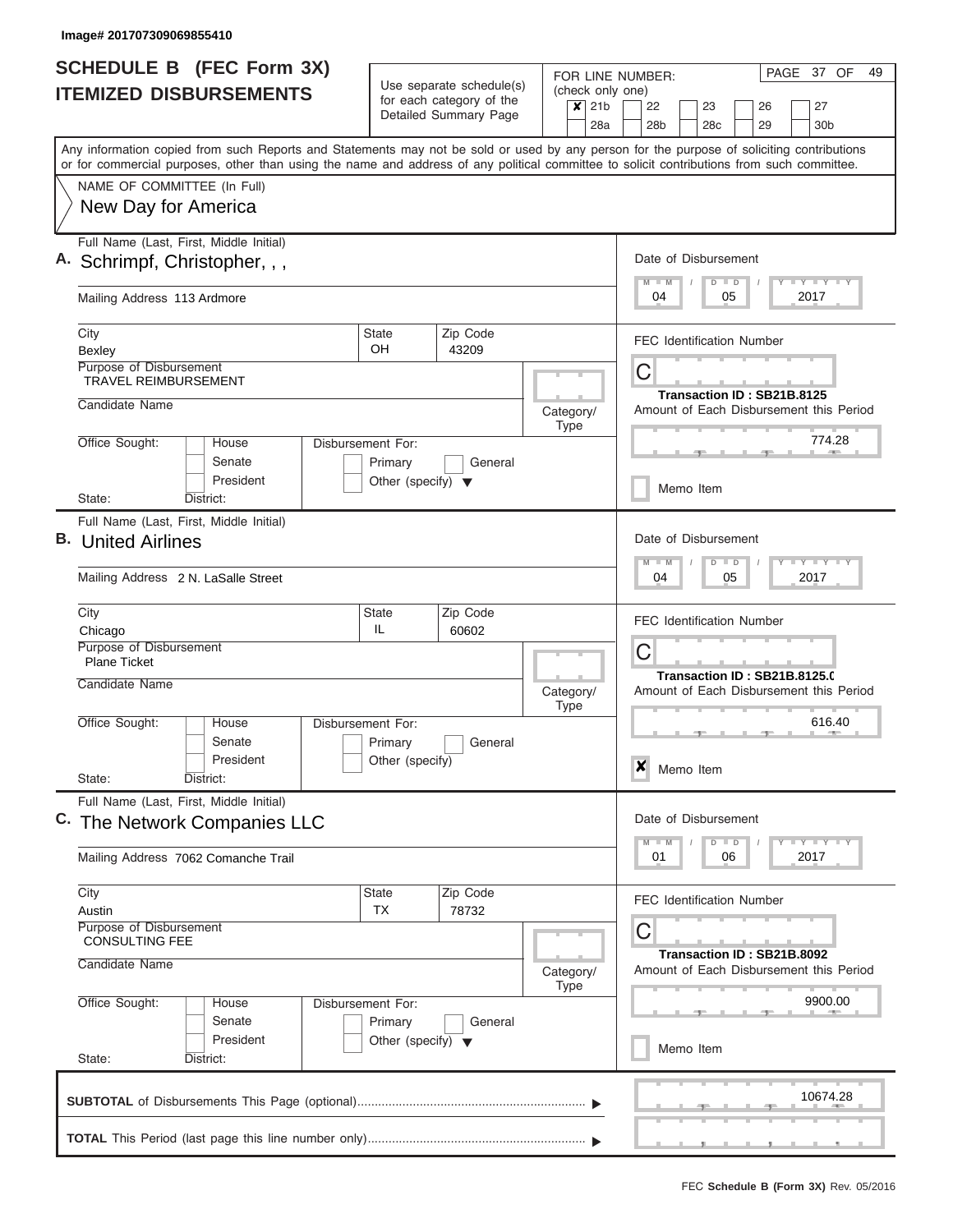|                                                  | <b>SCHEDULE B (FEC Form 3X)</b>                                      |                                      |                                                      | FOR LINE NUMBER:                                                 | PAGE<br>38 OF<br>49                                                                                                                                                                                                                                                                     |  |  |  |  |  |  |  |  |  |  |  |  |
|--------------------------------------------------|----------------------------------------------------------------------|--------------------------------------|------------------------------------------------------|------------------------------------------------------------------|-----------------------------------------------------------------------------------------------------------------------------------------------------------------------------------------------------------------------------------------------------------------------------------------|--|--|--|--|--|--|--|--|--|--|--|--|
|                                                  | <b>ITEMIZED DISBURSEMENTS</b>                                        |                                      | Use separate schedule(s)<br>for each category of the | (check only one)<br>21 <sub>b</sub><br>$\boldsymbol{\mathsf{x}}$ | 22<br>23<br>27<br>26                                                                                                                                                                                                                                                                    |  |  |  |  |  |  |  |  |  |  |  |  |
|                                                  |                                                                      |                                      | Detailed Summary Page                                | 28a                                                              | 28 <sub>b</sub><br>28c<br>29<br>30 <sub>b</sub>                                                                                                                                                                                                                                         |  |  |  |  |  |  |  |  |  |  |  |  |
|                                                  |                                                                      |                                      |                                                      |                                                                  | Any information copied from such Reports and Statements may not be sold or used by any person for the purpose of soliciting contributions<br>or for commercial purposes, other than using the name and address of any political committee to solicit contributions from such committee. |  |  |  |  |  |  |  |  |  |  |  |  |
|                                                  | NAME OF COMMITTEE (In Full)                                          |                                      |                                                      |                                                                  |                                                                                                                                                                                                                                                                                         |  |  |  |  |  |  |  |  |  |  |  |  |
|                                                  | New Day for America                                                  |                                      |                                                      |                                                                  |                                                                                                                                                                                                                                                                                         |  |  |  |  |  |  |  |  |  |  |  |  |
|                                                  | Full Name (Last, First, Middle Initial)<br>The Network Companies LLC |                                      |                                                      |                                                                  | Date of Disbursement                                                                                                                                                                                                                                                                    |  |  |  |  |  |  |  |  |  |  |  |  |
|                                                  | Mailing Address 7062 Comanche Trail                                  |                                      |                                                      |                                                                  | Y FY FY FY<br>$M$ $M$<br>$D$ $D$<br>2017<br>02<br>02                                                                                                                                                                                                                                    |  |  |  |  |  |  |  |  |  |  |  |  |
| City<br>Austin                                   |                                                                      | <b>State</b><br>TX                   | Zip Code<br>78732                                    |                                                                  | <b>FEC Identification Number</b>                                                                                                                                                                                                                                                        |  |  |  |  |  |  |  |  |  |  |  |  |
| Purpose of Disbursement<br><b>CONSULTING FEE</b> |                                                                      |                                      |                                                      |                                                                  | С<br>Transaction ID: SB21B.8102                                                                                                                                                                                                                                                         |  |  |  |  |  |  |  |  |  |  |  |  |
| Candidate Name                                   |                                                                      |                                      |                                                      | Category/<br><b>Type</b>                                         | Amount of Each Disbursement this Period                                                                                                                                                                                                                                                 |  |  |  |  |  |  |  |  |  |  |  |  |
| Office Sought:                                   | House<br>Senate                                                      | Disbursement For:<br>Primary         | General                                              |                                                                  | 10000.00                                                                                                                                                                                                                                                                                |  |  |  |  |  |  |  |  |  |  |  |  |
| State:                                           | President<br>District:                                               | Other (specify) $\blacktriangledown$ |                                                      |                                                                  | Memo Item                                                                                                                                                                                                                                                                               |  |  |  |  |  |  |  |  |  |  |  |  |
|                                                  | Full Name (Last, First, Middle Initial)                              |                                      |                                                      |                                                                  |                                                                                                                                                                                                                                                                                         |  |  |  |  |  |  |  |  |  |  |  |  |
| В.                                               | The Network Companies LLC                                            |                                      |                                                      |                                                                  | Date of Disbursement<br>Y FY FY FY<br>$M - M$<br>$D$ $D$                                                                                                                                                                                                                                |  |  |  |  |  |  |  |  |  |  |  |  |
|                                                  | Mailing Address 7062 Comanche Trail                                  |                                      |                                                      |                                                                  | 01<br>2017<br>03                                                                                                                                                                                                                                                                        |  |  |  |  |  |  |  |  |  |  |  |  |
| City<br>Austin                                   |                                                                      | <b>State</b><br>TX                   | Zip Code<br>78732                                    |                                                                  | <b>FEC Identification Number</b>                                                                                                                                                                                                                                                        |  |  |  |  |  |  |  |  |  |  |  |  |
| Purpose of Disbursement<br><b>CONSULTING FEE</b> |                                                                      |                                      |                                                      |                                                                  | C                                                                                                                                                                                                                                                                                       |  |  |  |  |  |  |  |  |  |  |  |  |
| Candidate Name                                   |                                                                      |                                      |                                                      | Category/<br><b>Type</b>                                         | Transaction ID: SB21B.8117<br>Amount of Each Disbursement this Period                                                                                                                                                                                                                   |  |  |  |  |  |  |  |  |  |  |  |  |
| Office Sought:                                   | House<br>Senate                                                      | Disbursement For:<br>Primary         | General                                              |                                                                  | 10000.00                                                                                                                                                                                                                                                                                |  |  |  |  |  |  |  |  |  |  |  |  |
| State:                                           | President<br>District:                                               | Other (specify)                      |                                                      |                                                                  | Memo Item                                                                                                                                                                                                                                                                               |  |  |  |  |  |  |  |  |  |  |  |  |
|                                                  | Full Name (Last, First, Middle Initial)                              |                                      |                                                      |                                                                  | Date of Disbursement                                                                                                                                                                                                                                                                    |  |  |  |  |  |  |  |  |  |  |  |  |
|                                                  | C. The Network Companies LLC                                         |                                      |                                                      |                                                                  | Y FY FY FY<br>$M - M$<br>$D$ $D$                                                                                                                                                                                                                                                        |  |  |  |  |  |  |  |  |  |  |  |  |
|                                                  | Mailing Address 7062 Comanche Trail                                  |                                      |                                                      |                                                                  | 2017<br>03<br>14                                                                                                                                                                                                                                                                        |  |  |  |  |  |  |  |  |  |  |  |  |
| City<br>Austin                                   |                                                                      | <b>State</b><br><b>TX</b>            | Zip Code<br>78732                                    |                                                                  | <b>FEC Identification Number</b>                                                                                                                                                                                                                                                        |  |  |  |  |  |  |  |  |  |  |  |  |
| Purpose of Disbursement                          | REIMBURSE TRAVEL EXPENSES                                            |                                      |                                                      |                                                                  | С                                                                                                                                                                                                                                                                                       |  |  |  |  |  |  |  |  |  |  |  |  |
| Candidate Name                                   |                                                                      |                                      |                                                      | Category/<br><b>Type</b>                                         | Transaction ID: SB21B.8120<br>Amount of Each Disbursement this Period                                                                                                                                                                                                                   |  |  |  |  |  |  |  |  |  |  |  |  |
| Office Sought:                                   | House<br>Senate                                                      | Disbursement For:<br>Primary         | General                                              |                                                                  | 1204.02                                                                                                                                                                                                                                                                                 |  |  |  |  |  |  |  |  |  |  |  |  |
| State:                                           | President<br>District:                                               | Other (specify) $\blacktriangledown$ |                                                      |                                                                  | Memo Item                                                                                                                                                                                                                                                                               |  |  |  |  |  |  |  |  |  |  |  |  |
|                                                  |                                                                      |                                      |                                                      |                                                                  | 21204.02                                                                                                                                                                                                                                                                                |  |  |  |  |  |  |  |  |  |  |  |  |
|                                                  |                                                                      |                                      |                                                      |                                                                  |                                                                                                                                                                                                                                                                                         |  |  |  |  |  |  |  |  |  |  |  |  |
|                                                  |                                                                      |                                      |                                                      |                                                                  |                                                                                                                                                                                                                                                                                         |  |  |  |  |  |  |  |  |  |  |  |  |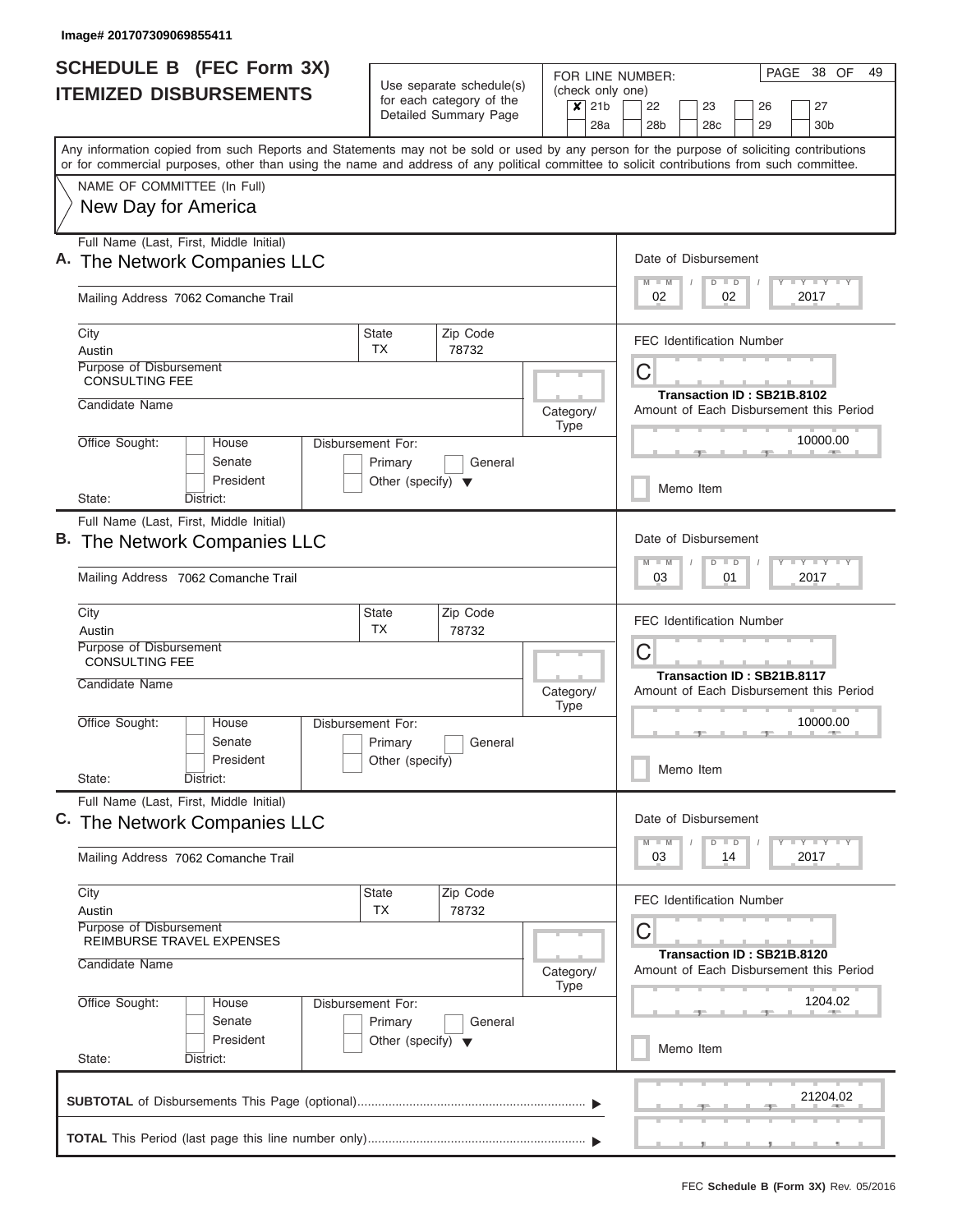| <b>SCHEDULE B (FEC Form 3X)</b>                                                                                                                                                                                                                                                         |                                                      |                       |  |                          |     | FOR LINE NUMBER:                                                      |               |    | PAGE 39 OF                                                          | 49 |
|-----------------------------------------------------------------------------------------------------------------------------------------------------------------------------------------------------------------------------------------------------------------------------------------|------------------------------------------------------|-----------------------|--|--------------------------|-----|-----------------------------------------------------------------------|---------------|----|---------------------------------------------------------------------|----|
| <b>ITEMIZED DISBURSEMENTS</b>                                                                                                                                                                                                                                                           | Use separate schedule(s)<br>for each category of the |                       |  | $x$ 21b                  |     | (check only one)<br>22<br>23                                          |               | 26 | 27                                                                  |    |
|                                                                                                                                                                                                                                                                                         |                                                      | Detailed Summary Page |  |                          | 28a | 28 <sub>b</sub><br>28 <sub>c</sub>                                    |               | 29 | 30 <sub>b</sub>                                                     |    |
| Any information copied from such Reports and Statements may not be sold or used by any person for the purpose of soliciting contributions<br>or for commercial purposes, other than using the name and address of any political committee to solicit contributions from such committee. |                                                      |                       |  |                          |     |                                                                       |               |    |                                                                     |    |
| NAME OF COMMITTEE (In Full)                                                                                                                                                                                                                                                             |                                                      |                       |  |                          |     |                                                                       |               |    |                                                                     |    |
| New Day for America                                                                                                                                                                                                                                                                     |                                                      |                       |  |                          |     |                                                                       |               |    |                                                                     |    |
| Full Name (Last, First, Middle Initial)<br>A. Delta Airlines                                                                                                                                                                                                                            |                                                      |                       |  |                          |     | Date of Disbursement                                                  |               |    |                                                                     |    |
| Mailing Address 4600 International Gateway                                                                                                                                                                                                                                              |                                                      |                       |  |                          |     | $M$ $M$<br>03                                                         | $D$ $D$<br>14 |    | Y LY LY LY<br>2017                                                  |    |
| City                                                                                                                                                                                                                                                                                    | <b>State</b>                                         | Zip Code              |  |                          |     | <b>FEC Identification Number</b>                                      |               |    |                                                                     |    |
| Columbus<br>Purpose of Disbursement                                                                                                                                                                                                                                                     | OΗ                                                   | 43219                 |  |                          |     |                                                                       |               |    |                                                                     |    |
| <b>Plane Ticket</b>                                                                                                                                                                                                                                                                     |                                                      |                       |  |                          |     | C<br>Transaction ID: SB21B.8120.0                                     |               |    |                                                                     |    |
| Candidate Name                                                                                                                                                                                                                                                                          |                                                      |                       |  | Category/<br><b>Type</b> |     | Amount of Each Disbursement this Period                               |               |    |                                                                     |    |
| Office Sought:<br>House<br>Senate                                                                                                                                                                                                                                                       | Disbursement For:<br>Primary                         | General               |  |                          |     |                                                                       |               |    | 818.00<br><b>Allen</b>                                              |    |
| President<br>State:<br>District:                                                                                                                                                                                                                                                        | Other (specify) $\blacktriangledown$                 |                       |  |                          |     | Memo Item<br>x                                                        |               |    |                                                                     |    |
| Full Name (Last, First, Middle Initial)                                                                                                                                                                                                                                                 |                                                      |                       |  |                          |     |                                                                       |               |    |                                                                     |    |
| B. The Network Companies LLC                                                                                                                                                                                                                                                            |                                                      |                       |  |                          |     | Date of Disbursement<br>$M - M$                                       | $D$ $D$       |    | $-1 - 1 - 1$                                                        |    |
| Mailing Address 7062 Comanche Trail                                                                                                                                                                                                                                                     |                                                      |                       |  |                          |     | 04                                                                    | 05            |    | 2017                                                                |    |
| City<br>Austin                                                                                                                                                                                                                                                                          | <b>State</b><br><b>TX</b>                            | Zip Code<br>78732     |  |                          |     | <b>FEC Identification Number</b>                                      |               |    |                                                                     |    |
| Purpose of Disbursement<br><b>CONSULTING FEE</b>                                                                                                                                                                                                                                        |                                                      |                       |  |                          |     | C                                                                     |               |    |                                                                     |    |
| Candidate Name                                                                                                                                                                                                                                                                          |                                                      |                       |  | Category/<br>Type        |     | Transaction ID: SB21B.8124<br>Amount of Each Disbursement this Period |               |    |                                                                     |    |
| Office Sought:<br>House<br>Senate                                                                                                                                                                                                                                                       | Disbursement For:                                    |                       |  |                          |     |                                                                       |               |    | 10000.00                                                            |    |
| President                                                                                                                                                                                                                                                                               | Primary<br>Other (specify)                           | General               |  |                          |     | Memo Item                                                             |               |    |                                                                     |    |
| State:<br>District:<br>Full Name (Last, First, Middle Initial)                                                                                                                                                                                                                          |                                                      |                       |  |                          |     |                                                                       |               |    |                                                                     |    |
| C. The Network Companies LLC                                                                                                                                                                                                                                                            |                                                      |                       |  |                          |     | Date of Disbursement<br>M<br>D                                        | $\Box$        |    | $\mathbb{L} \mathbf{Y} \mathbb{L} \mathbf{Y} \mathbb{L} \mathbf{Y}$ |    |
| Mailing Address 7062 Comanche Trail                                                                                                                                                                                                                                                     |                                                      |                       |  |                          |     | 04                                                                    | 28            |    | 2017                                                                |    |
| City<br>Austin                                                                                                                                                                                                                                                                          | <b>State</b><br>TX                                   | Zip Code<br>78732     |  |                          |     | <b>FEC Identification Number</b>                                      |               |    |                                                                     |    |
| Purpose of Disbursement<br><b>CONSULTING FEES</b>                                                                                                                                                                                                                                       |                                                      |                       |  |                          |     | С                                                                     |               |    |                                                                     |    |
| Candidate Name                                                                                                                                                                                                                                                                          |                                                      |                       |  | Category/<br><b>Type</b> |     | Transaction ID: SB21B.8135<br>Amount of Each Disbursement this Period |               |    |                                                                     |    |
| Office Sought:<br>House                                                                                                                                                                                                                                                                 | Disbursement For:                                    |                       |  |                          |     |                                                                       |               |    | 10000.00                                                            |    |
| Senate<br>President<br>State:<br>District:                                                                                                                                                                                                                                              | Primary<br>Other (specify) $\blacktriangledown$      | General               |  |                          |     | Memo Item                                                             |               |    |                                                                     |    |
|                                                                                                                                                                                                                                                                                         |                                                      |                       |  |                          |     |                                                                       |               |    |                                                                     |    |
|                                                                                                                                                                                                                                                                                         |                                                      |                       |  |                          |     |                                                                       |               |    | 20000.00                                                            |    |
|                                                                                                                                                                                                                                                                                         |                                                      |                       |  |                          |     |                                                                       |               |    |                                                                     |    |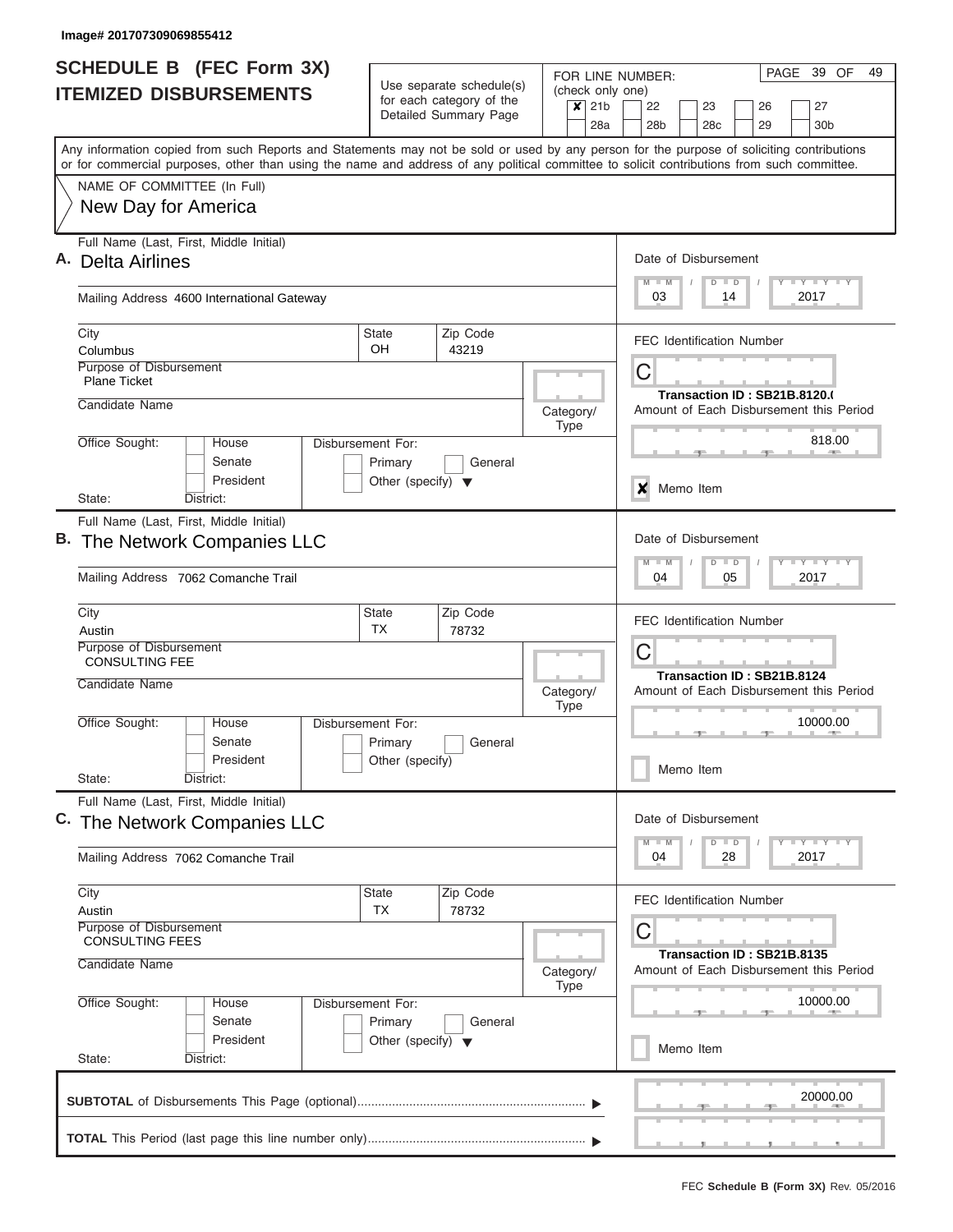| <b>SCHEDULE B (FEC Form 3X)</b>                                                                                                                                                                                                                                                         |                                                 |                                                      |                           | PAGE<br>40 OF<br>49<br>FOR LINE NUMBER:                                      |
|-----------------------------------------------------------------------------------------------------------------------------------------------------------------------------------------------------------------------------------------------------------------------------------------|-------------------------------------------------|------------------------------------------------------|---------------------------|------------------------------------------------------------------------------|
| <b>ITEMIZED DISBURSEMENTS</b>                                                                                                                                                                                                                                                           |                                                 | Use separate schedule(s)<br>for each category of the | $\boldsymbol{\mathsf{x}}$ | (check only one)<br>21 <sub>b</sub><br>22<br>23<br>27<br>26                  |
|                                                                                                                                                                                                                                                                                         |                                                 | Detailed Summary Page                                |                           | 28a<br>28 <sub>b</sub><br>28c<br>29<br>30 <sub>b</sub>                       |
| Any information copied from such Reports and Statements may not be sold or used by any person for the purpose of soliciting contributions<br>or for commercial purposes, other than using the name and address of any political committee to solicit contributions from such committee. |                                                 |                                                      |                           |                                                                              |
| NAME OF COMMITTEE (In Full)                                                                                                                                                                                                                                                             |                                                 |                                                      |                           |                                                                              |
| New Day for America                                                                                                                                                                                                                                                                     |                                                 |                                                      |                           |                                                                              |
| Full Name (Last, First, Middle Initial)<br>A. The Network Companies LLC                                                                                                                                                                                                                 |                                                 |                                                      |                           | Date of Disbursement                                                         |
| Mailing Address 7062 Comanche Trail                                                                                                                                                                                                                                                     |                                                 |                                                      |                           | Y FY FY FY<br>$M$ $M$<br>$D$ $D$<br>2017<br>06<br>01                         |
| City<br>Austin                                                                                                                                                                                                                                                                          | <b>State</b><br>TX                              | Zip Code<br>78732                                    |                           | <b>FEC Identification Number</b>                                             |
| Purpose of Disbursement<br><b>CONSULTING FEE</b>                                                                                                                                                                                                                                        |                                                 |                                                      |                           | С<br>Transaction ID: SB21B.8157                                              |
| Candidate Name                                                                                                                                                                                                                                                                          |                                                 |                                                      | Category/<br><b>Type</b>  | Amount of Each Disbursement this Period                                      |
| Office Sought:<br>House<br>Senate                                                                                                                                                                                                                                                       | Disbursement For:<br>Primary                    | General                                              |                           | 10000.00                                                                     |
| President<br>State:<br>District:                                                                                                                                                                                                                                                        | Other (specify) $\blacktriangledown$            |                                                      |                           | Memo Item                                                                    |
| Full Name (Last, First, Middle Initial)<br>B. Wendt, Gregory, , ,<br>Mailing Address 1 Muir Loop                                                                                                                                                                                        |                                                 |                                                      |                           | Date of Disbursement<br>Y FY FY FY<br>$M - M$<br>$D$ $D$<br>03<br>2017<br>02 |
| City<br>San Francisco                                                                                                                                                                                                                                                                   | <b>State</b><br>СA                              | Zip Code<br>94129                                    |                           | <b>FEC Identification Number</b>                                             |
| Purpose of Disbursement<br>In-kind - NET JETS FLIGHT                                                                                                                                                                                                                                    |                                                 |                                                      |                           | C                                                                            |
| Candidate Name                                                                                                                                                                                                                                                                          |                                                 |                                                      | Category/<br><b>Type</b>  | Transaction ID: SB21B.8181<br>Amount of Each Disbursement this Period        |
| Office Sought:<br>House<br>Senate<br>President<br>State:                                                                                                                                                                                                                                | Disbursement For:<br>Primary<br>Other (specify) | General                                              |                           | 6042.00<br>Memo Item                                                         |
| District:<br>Full Name (Last, First, Middle Initial)<br>C. Winterset CPA Group                                                                                                                                                                                                          |                                                 |                                                      |                           | Date of Disbursement<br>$Y$ $Y$ $Y$ $Y$ $Y$<br>$M - M$<br>$D$ $D$            |
| Mailing Address 4679 Winterset Drive                                                                                                                                                                                                                                                    |                                                 |                                                      |                           | 01<br>2017<br>11                                                             |
| City<br>Columbus                                                                                                                                                                                                                                                                        | <b>State</b><br>OH                              | Zip Code<br>43220                                    |                           | <b>FEC Identification Number</b>                                             |
| Purpose of Disbursement<br><b>ACCOUNTING FEES</b>                                                                                                                                                                                                                                       |                                                 |                                                      |                           | С<br>Transaction ID: SB21B.8095                                              |
| Candidate Name                                                                                                                                                                                                                                                                          |                                                 |                                                      | Category/<br><b>Type</b>  | Amount of Each Disbursement this Period                                      |
| Office Sought:<br>House<br>Senate                                                                                                                                                                                                                                                       | Disbursement For:<br>Primary                    | General                                              |                           | 2523.75                                                                      |
| President<br>State:<br>District:                                                                                                                                                                                                                                                        | Other (specify) $\blacktriangledown$            |                                                      |                           | Memo Item                                                                    |
|                                                                                                                                                                                                                                                                                         |                                                 |                                                      |                           | 18565.75                                                                     |
|                                                                                                                                                                                                                                                                                         |                                                 |                                                      |                           |                                                                              |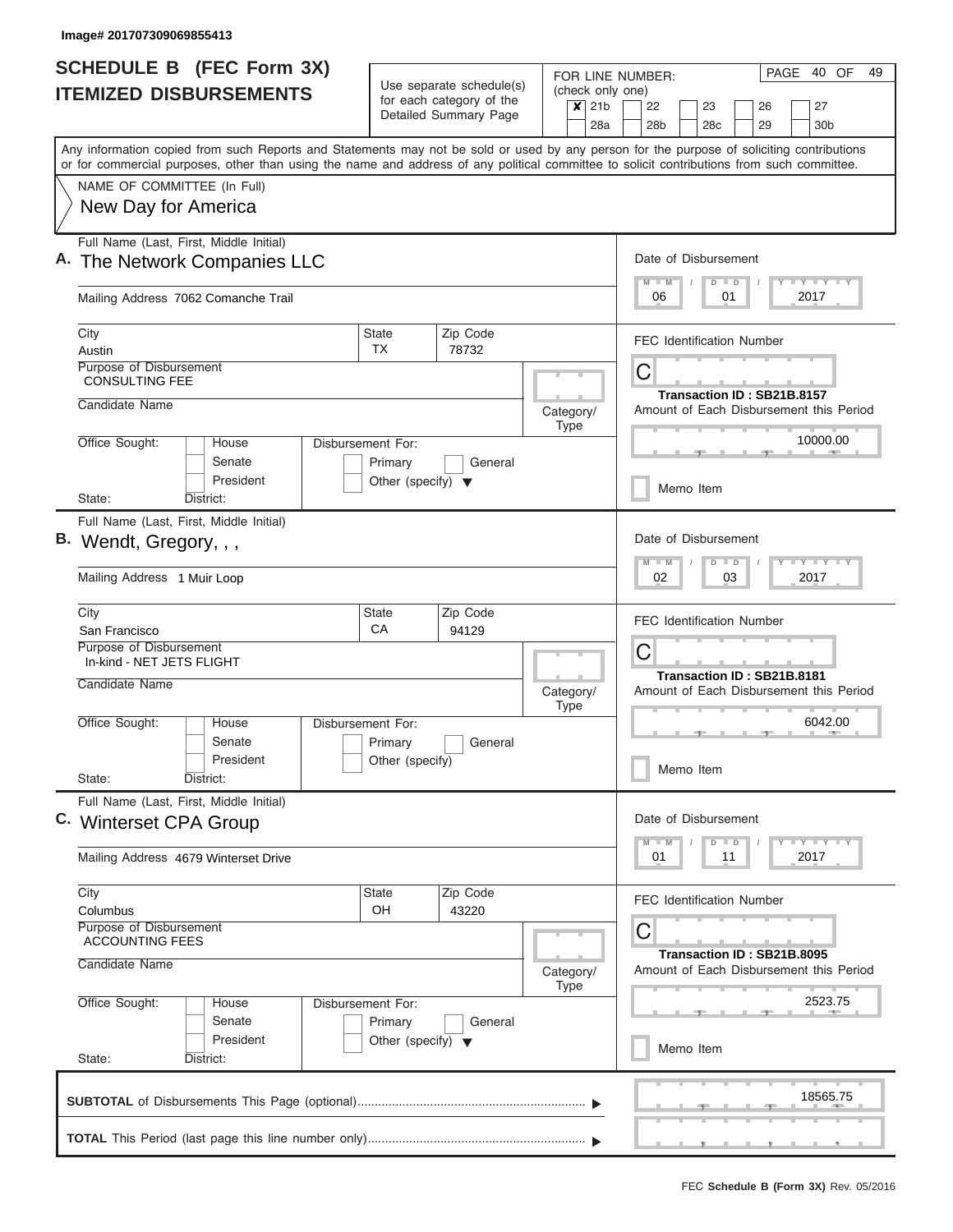| <b>SCHEDULE B (FEC Form 3X)</b>                                                                                                                                                                                                                                                         |                                      |                                                                                                       |  |                          |                 | FOR LINE NUMBER:                |  |                 |    |                                                                       | PAGE | 41 OF              | 49 |
|-----------------------------------------------------------------------------------------------------------------------------------------------------------------------------------------------------------------------------------------------------------------------------------------|--------------------------------------|-------------------------------------------------------------------------------------------------------|--|--------------------------|-----------------|---------------------------------|--|-----------------|----|-----------------------------------------------------------------------|------|--------------------|----|
| <b>ITEMIZED DISBURSEMENTS</b>                                                                                                                                                                                                                                                           |                                      | Use separate schedule(s)<br>(check only one)<br>for each category of the<br>$\boldsymbol{\mathsf{x}}$ |  |                          | 21 <sub>b</sub> | 22<br>23<br>26<br>27            |  |                 |    |                                                                       |      |                    |    |
|                                                                                                                                                                                                                                                                                         |                                      | Detailed Summary Page                                                                                 |  |                          | 28a             | 28b                             |  | 28 <sub>c</sub> |    | 29                                                                    |      | 30 <sub>b</sub>    |    |
| Any information copied from such Reports and Statements may not be sold or used by any person for the purpose of soliciting contributions<br>or for commercial purposes, other than using the name and address of any political committee to solicit contributions from such committee. |                                      |                                                                                                       |  |                          |                 |                                 |  |                 |    |                                                                       |      |                    |    |
| NAME OF COMMITTEE (In Full)                                                                                                                                                                                                                                                             |                                      |                                                                                                       |  |                          |                 |                                 |  |                 |    |                                                                       |      |                    |    |
| New Day for America                                                                                                                                                                                                                                                                     |                                      |                                                                                                       |  |                          |                 |                                 |  |                 |    |                                                                       |      |                    |    |
| Full Name (Last, First, Middle Initial)<br>A. Winterset CPA Group                                                                                                                                                                                                                       |                                      |                                                                                                       |  |                          |                 | Date of Disbursement<br>$M$ $M$ |  | $D$ $D$         |    |                                                                       |      | Y L Y L Y L Y      |    |
| Mailing Address 4679 Winterset Drive                                                                                                                                                                                                                                                    |                                      |                                                                                                       |  |                          |                 | 02                              |  |                 | 02 |                                                                       |      | 2017               |    |
| City<br>Columbus                                                                                                                                                                                                                                                                        | <b>State</b><br><b>OH</b>            | Zip Code<br>43220                                                                                     |  |                          |                 |                                 |  |                 |    | <b>FEC Identification Number</b>                                      |      |                    |    |
| Purpose of Disbursement<br><b>ACCOUNTING FEES</b>                                                                                                                                                                                                                                       |                                      |                                                                                                       |  |                          |                 | C                               |  |                 |    |                                                                       |      |                    |    |
| Candidate Name                                                                                                                                                                                                                                                                          |                                      |                                                                                                       |  | Category/<br><b>Type</b> |                 |                                 |  |                 |    | Transaction ID: SB21B.8104<br>Amount of Each Disbursement this Period |      |                    |    |
| Office Sought:<br>House<br>Senate                                                                                                                                                                                                                                                       | Disbursement For:<br>Primary         | General                                                                                               |  |                          |                 |                                 |  |                 |    |                                                                       |      | 948.75             |    |
| President<br>District:<br>State:                                                                                                                                                                                                                                                        | Other (specify) $\blacktriangledown$ |                                                                                                       |  |                          |                 |                                 |  | Memo Item       |    |                                                                       |      |                    |    |
| Full Name (Last, First, Middle Initial)                                                                                                                                                                                                                                                 |                                      |                                                                                                       |  |                          |                 |                                 |  |                 |    |                                                                       |      |                    |    |
| B. Winterset CPA Group                                                                                                                                                                                                                                                                  |                                      |                                                                                                       |  |                          |                 | Date of Disbursement            |  |                 |    |                                                                       |      | Y FY FY FY         |    |
| Mailing Address 4679 Winterset Drive                                                                                                                                                                                                                                                    |                                      |                                                                                                       |  |                          |                 | $M - M$<br>02                   |  | $D$ $D$         | 20 |                                                                       |      | 2017               |    |
| City<br>Columbus                                                                                                                                                                                                                                                                        | <b>State</b><br>OH.                  | Zip Code<br>43220                                                                                     |  |                          |                 |                                 |  |                 |    | <b>FEC Identification Number</b>                                      |      |                    |    |
| Purpose of Disbursement<br><b>ACCOUNTING FEES</b>                                                                                                                                                                                                                                       |                                      |                                                                                                       |  |                          |                 | C                               |  |                 |    |                                                                       |      |                    |    |
| Candidate Name                                                                                                                                                                                                                                                                          |                                      |                                                                                                       |  | Category/<br><b>Type</b> |                 |                                 |  |                 |    | Transaction ID: SB21B.8114<br>Amount of Each Disbursement this Period |      |                    |    |
| Office Sought:<br>House<br>Senate                                                                                                                                                                                                                                                       | Disbursement For:<br>Primary         | General                                                                                               |  |                          |                 |                                 |  |                 |    |                                                                       |      | 1602.54            |    |
| President<br>State:<br>District:                                                                                                                                                                                                                                                        | Other (specify)                      |                                                                                                       |  |                          |                 |                                 |  | Memo Item       |    |                                                                       |      |                    |    |
| Full Name (Last, First, Middle Initial)<br>C. Winterset CPA Group                                                                                                                                                                                                                       |                                      |                                                                                                       |  |                          |                 | Date of Disbursement            |  |                 |    |                                                                       |      |                    |    |
| Mailing Address 4679 Winterset Drive                                                                                                                                                                                                                                                    |                                      |                                                                                                       |  |                          |                 | $M$ $M$<br>04                   |  | $D$ $D$         | 07 |                                                                       |      | Y TY TY TY<br>2017 |    |
| City<br>Columbus                                                                                                                                                                                                                                                                        | State<br>OH                          | Zip Code<br>43220                                                                                     |  |                          |                 |                                 |  |                 |    | <b>FEC Identification Number</b>                                      |      |                    |    |
| Purpose of Disbursement<br><b>ACCOUNTING FEES</b>                                                                                                                                                                                                                                       |                                      |                                                                                                       |  |                          |                 | С                               |  |                 |    |                                                                       |      |                    |    |
| Candidate Name                                                                                                                                                                                                                                                                          |                                      |                                                                                                       |  | Category/<br><b>Type</b> |                 |                                 |  |                 |    | Transaction ID: SB21B.8130<br>Amount of Each Disbursement this Period |      |                    |    |
| Office Sought:<br>House<br>Senate                                                                                                                                                                                                                                                       | Disbursement For:<br>Primary         | General                                                                                               |  |                          |                 |                                 |  |                 |    |                                                                       |      | 737.64             |    |
| President<br>State:<br>District:                                                                                                                                                                                                                                                        | Other (specify) $\blacktriangledown$ |                                                                                                       |  |                          |                 |                                 |  | Memo Item       |    |                                                                       |      |                    |    |
|                                                                                                                                                                                                                                                                                         |                                      |                                                                                                       |  |                          |                 |                                 |  |                 |    |                                                                       |      |                    |    |
|                                                                                                                                                                                                                                                                                         |                                      |                                                                                                       |  |                          |                 |                                 |  |                 |    |                                                                       |      | 3288.93            |    |
|                                                                                                                                                                                                                                                                                         |                                      |                                                                                                       |  |                          |                 |                                 |  |                 |    |                                                                       |      |                    |    |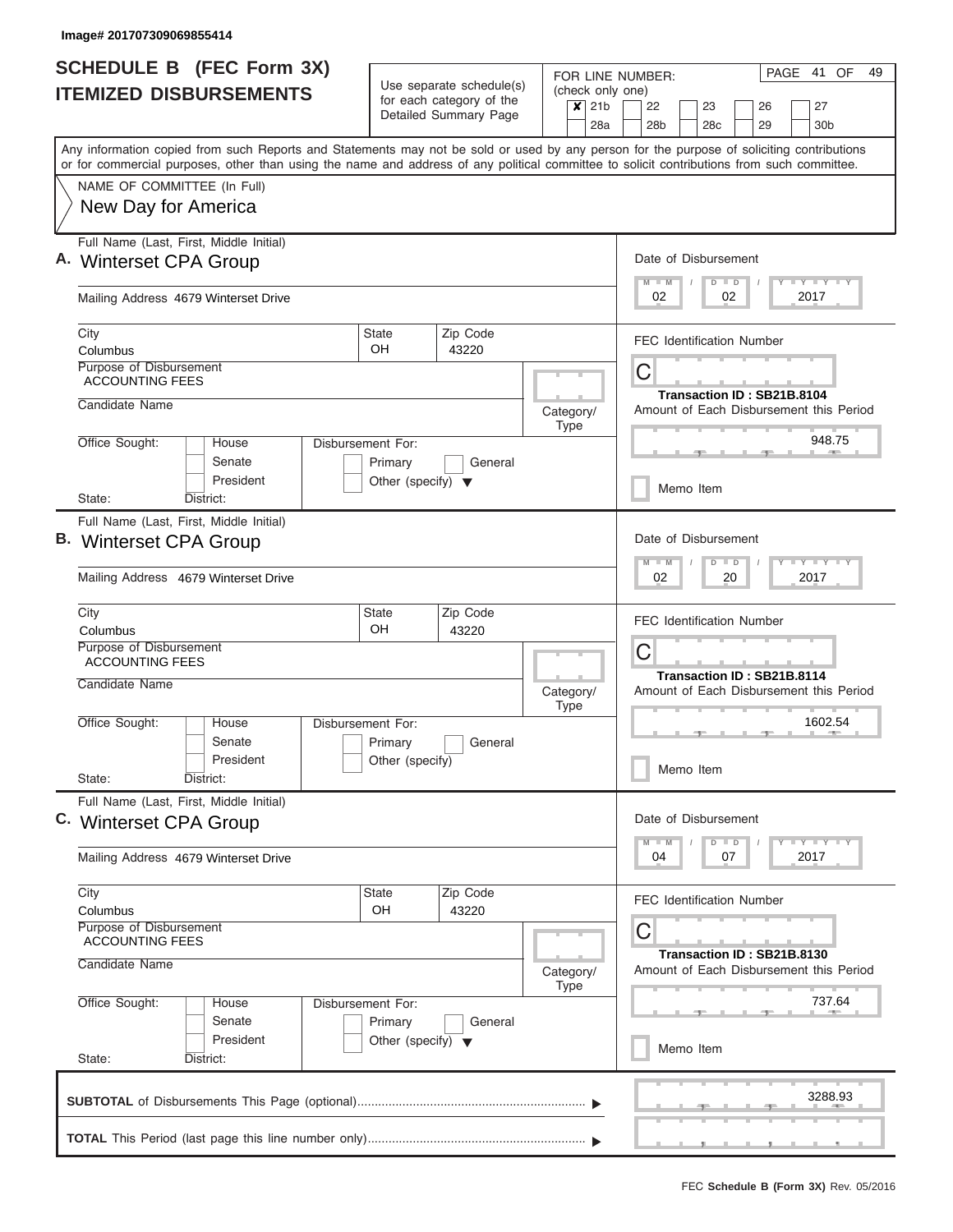| <b>SCHEDULE B (FEC Form 3X)</b>                                                                                                                                                                                                                                                         |                                                                      |                                                                                   |  |                          |                                                             | FOR LINE NUMBER:                             |  |                            |    |    | PAGE | 42 OF              | 49 |
|-----------------------------------------------------------------------------------------------------------------------------------------------------------------------------------------------------------------------------------------------------------------------------------------|----------------------------------------------------------------------|-----------------------------------------------------------------------------------|--|--------------------------|-------------------------------------------------------------|----------------------------------------------|--|----------------------------|----|----|------|--------------------|----|
| <b>ITEMIZED DISBURSEMENTS</b>                                                                                                                                                                                                                                                           |                                                                      | Use separate schedule(s)<br>for each category of the<br>$\boldsymbol{\mathsf{x}}$ |  |                          | (check only one)<br>21 <sub>b</sub><br>22<br>23<br>26<br>27 |                                              |  |                            |    |    |      |                    |    |
|                                                                                                                                                                                                                                                                                         |                                                                      | Detailed Summary Page                                                             |  |                          | 28a                                                         | 28b                                          |  | 28 <sub>c</sub>            |    | 29 |      | 30 <sub>b</sub>    |    |
| Any information copied from such Reports and Statements may not be sold or used by any person for the purpose of soliciting contributions<br>or for commercial purposes, other than using the name and address of any political committee to solicit contributions from such committee. |                                                                      |                                                                                   |  |                          |                                                             |                                              |  |                            |    |    |      |                    |    |
| NAME OF COMMITTEE (In Full)                                                                                                                                                                                                                                                             |                                                                      |                                                                                   |  |                          |                                                             |                                              |  |                            |    |    |      |                    |    |
| New Day for America                                                                                                                                                                                                                                                                     |                                                                      |                                                                                   |  |                          |                                                             |                                              |  |                            |    |    |      |                    |    |
| Full Name (Last, First, Middle Initial)<br>A. Winterset CPA Group                                                                                                                                                                                                                       |                                                                      |                                                                                   |  |                          |                                                             | Date of Disbursement<br>$M$ $M$              |  | $D$ $D$                    |    |    |      | Y L Y L Y L Y      |    |
| Mailing Address 4679 Winterset Drive                                                                                                                                                                                                                                                    |                                                                      |                                                                                   |  |                          |                                                             | 04                                           |  |                            | 28 |    |      | 2017               |    |
| City<br>Columbus                                                                                                                                                                                                                                                                        | <b>State</b><br><b>OH</b>                                            | Zip Code<br>43220                                                                 |  |                          |                                                             | <b>FEC Identification Number</b>             |  |                            |    |    |      |                    |    |
| Purpose of Disbursement<br><b>ACCOUNTING FEES</b>                                                                                                                                                                                                                                       |                                                                      |                                                                                   |  |                          |                                                             | C                                            |  | Transaction ID: SB21B.8136 |    |    |      |                    |    |
| Candidate Name                                                                                                                                                                                                                                                                          |                                                                      |                                                                                   |  | Category/<br><b>Type</b> |                                                             | Amount of Each Disbursement this Period      |  |                            |    |    |      |                    |    |
| Office Sought:<br>House<br>Senate<br>President                                                                                                                                                                                                                                          | Disbursement For:<br>Primary<br>Other (specify) $\blacktriangledown$ | General                                                                           |  |                          |                                                             |                                              |  |                            |    |    |      | 492.50             |    |
| District:<br>State:                                                                                                                                                                                                                                                                     |                                                                      |                                                                                   |  |                          |                                                             |                                              |  | Memo Item                  |    |    |      |                    |    |
| Full Name (Last, First, Middle Initial)<br>B. Winterset CPA Group<br>Mailing Address 4679 Winterset Drive                                                                                                                                                                               |                                                                      |                                                                                   |  |                          |                                                             | Date of Disbursement<br>$M - M$<br>05        |  | $D$ $D$                    | 25 |    |      | Y FY FY FY<br>2017 |    |
| City<br>Columbus                                                                                                                                                                                                                                                                        | <b>State</b><br>OH.                                                  | Zip Code<br>43220                                                                 |  |                          |                                                             | <b>FEC Identification Number</b>             |  |                            |    |    |      |                    |    |
| Purpose of Disbursement<br><b>ACCOUNTING FEES</b>                                                                                                                                                                                                                                       |                                                                      |                                                                                   |  |                          |                                                             | C                                            |  | Transaction ID: SB21B.8147 |    |    |      |                    |    |
| Candidate Name                                                                                                                                                                                                                                                                          |                                                                      |                                                                                   |  | Category/<br><b>Type</b> |                                                             | Amount of Each Disbursement this Period      |  |                            |    |    |      |                    |    |
| Office Sought:<br>House<br>Senate                                                                                                                                                                                                                                                       | Disbursement For:<br>Primary                                         | General                                                                           |  |                          |                                                             |                                              |  |                            |    |    |      | 808.75             |    |
| President<br>State:<br>District:                                                                                                                                                                                                                                                        | Other (specify)                                                      |                                                                                   |  |                          |                                                             |                                              |  | Memo Item                  |    |    |      |                    |    |
| Full Name (Last, First, Middle Initial)<br>C. Winterset CPA Group                                                                                                                                                                                                                       |                                                                      |                                                                                   |  |                          |                                                             | Date of Disbursement<br>$M$ $M$              |  | $D$ $D$                    |    |    |      | Y TY TY TY         |    |
| Mailing Address 4679 Winterset Drive                                                                                                                                                                                                                                                    |                                                                      |                                                                                   |  |                          |                                                             | 06                                           |  |                            | 12 |    |      | 2017               |    |
| City<br>Columbus                                                                                                                                                                                                                                                                        | State<br>OH                                                          | Zip Code<br>43220                                                                 |  |                          |                                                             | <b>FEC Identification Number</b>             |  |                            |    |    |      |                    |    |
| Purpose of Disbursement<br><b>ACCOUNTING FEES</b><br>Candidate Name                                                                                                                                                                                                                     |                                                                      |                                                                                   |  | Category/<br><b>Type</b> |                                                             | С<br>Amount of Each Disbursement this Period |  | Transaction ID: SB21B.8163 |    |    |      |                    |    |
| Office Sought:<br>House<br>Senate                                                                                                                                                                                                                                                       | Disbursement For:<br>Primary                                         | General                                                                           |  |                          |                                                             |                                              |  |                            |    |    |      | 412.63             |    |
| President<br>State:<br>District:                                                                                                                                                                                                                                                        | Other (specify) $\blacktriangledown$                                 |                                                                                   |  |                          |                                                             |                                              |  | Memo Item                  |    |    |      |                    |    |
|                                                                                                                                                                                                                                                                                         |                                                                      |                                                                                   |  |                          |                                                             |                                              |  |                            |    |    |      | 1713.88            |    |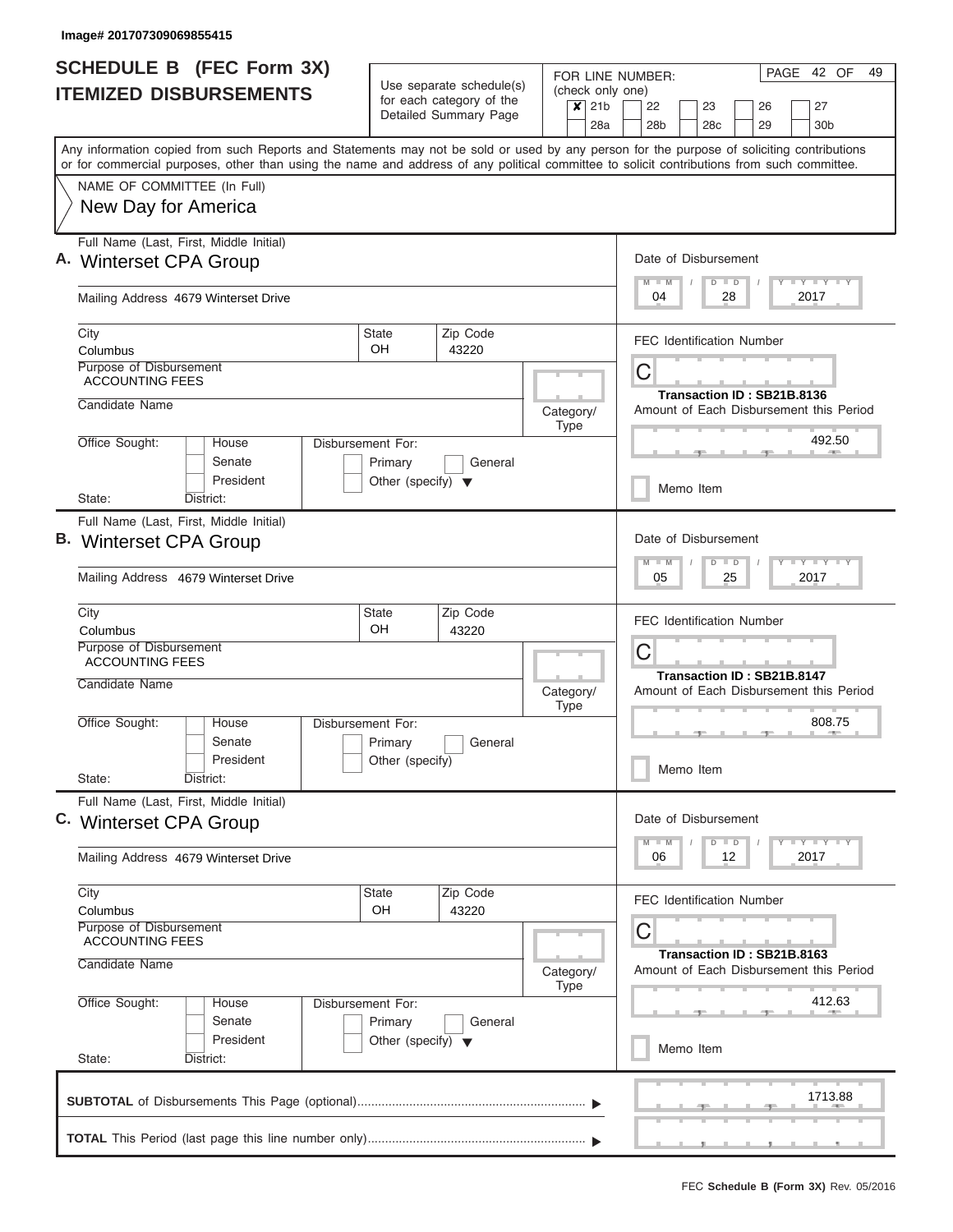| <b>SCHEDULE B (FEC Form 3X)</b>                                                                                                                                                                                                                                                         |                                      | Use separate schedule(s)                          |                          | (check only one) | FOR LINE NUMBER:                                                      | PAGE<br>43 OF<br>49   |
|-----------------------------------------------------------------------------------------------------------------------------------------------------------------------------------------------------------------------------------------------------------------------------------------|--------------------------------------|---------------------------------------------------|--------------------------|------------------|-----------------------------------------------------------------------|-----------------------|
| <b>ITEMIZED DISBURSEMENTS</b>                                                                                                                                                                                                                                                           |                                      | for each category of the<br>Detailed Summary Page |                          |                  | 22<br>23<br>26<br>28 <sub>b</sub><br>29<br>28 <sub>c</sub>            | 27<br>30 <sub>b</sub> |
| Any information copied from such Reports and Statements may not be sold or used by any person for the purpose of soliciting contributions<br>or for commercial purposes, other than using the name and address of any political committee to solicit contributions from such committee. |                                      |                                                   |                          |                  |                                                                       |                       |
| NAME OF COMMITTEE (In Full)                                                                                                                                                                                                                                                             |                                      |                                                   |                          |                  |                                                                       |                       |
| New Day for America                                                                                                                                                                                                                                                                     |                                      |                                                   |                          |                  |                                                                       |                       |
| Full Name (Last, First, Middle Initial)<br>A. Zhdan, Nazar, , ,                                                                                                                                                                                                                         |                                      |                                                   |                          |                  | Date of Disbursement<br>$M$ $M$<br>$D$ $D$                            | Y FY FY FY            |
| Mailing Address 41 South High Street<br>Ste 3710                                                                                                                                                                                                                                        |                                      |                                                   |                          |                  | 04<br>10                                                              | 2017                  |
| City<br>Columbus                                                                                                                                                                                                                                                                        | <b>State</b><br>OH.                  | Zip Code<br>43215                                 |                          |                  | FEC Identification Number                                             |                       |
| Purpose of Disbursement<br><b>CONSULTING FEE</b>                                                                                                                                                                                                                                        |                                      |                                                   |                          |                  | C                                                                     |                       |
| Candidate Name                                                                                                                                                                                                                                                                          |                                      |                                                   | Category/                |                  | Transaction ID: SB21B.8133<br>Amount of Each Disbursement this Period |                       |
| Office Sought:<br>House<br>Senate                                                                                                                                                                                                                                                       | Disbursement For:<br>Primary         | General                                           | Type                     |                  |                                                                       | 1200.00               |
| President<br>District:<br>State:                                                                                                                                                                                                                                                        | Other (specify) $\blacktriangledown$ |                                                   |                          |                  | Memo Item                                                             |                       |
| Full Name (Last, First, Middle Initial)                                                                                                                                                                                                                                                 |                                      |                                                   |                          |                  |                                                                       |                       |
| B. Zhdan, Nazar, , ,                                                                                                                                                                                                                                                                    |                                      |                                                   |                          |                  | Date of Disbursement<br>$M - M$<br>$D$ $D$                            | Y FY FY FY            |
| Mailing Address 41 South High Street<br>Ste 3710                                                                                                                                                                                                                                        |                                      |                                                   |                          |                  | 05<br>25                                                              | 2017                  |
| City<br>Columbus                                                                                                                                                                                                                                                                        | <b>State</b><br>OH                   | Zip Code<br>43215                                 |                          |                  | <b>FEC Identification Number</b>                                      |                       |
| Purpose of Disbursement<br><b>CONSULTING FEES</b>                                                                                                                                                                                                                                       |                                      |                                                   |                          |                  | C                                                                     |                       |
| Candidate Name                                                                                                                                                                                                                                                                          |                                      |                                                   | Category/<br><b>Type</b> |                  | Transaction ID: SB21B.8150<br>Amount of Each Disbursement this Period |                       |
| Office Sought:<br>House<br>Senate                                                                                                                                                                                                                                                       | Disbursement For:<br>Primary         | General                                           |                          |                  |                                                                       | 1200.00               |
| President<br>State:<br>District:                                                                                                                                                                                                                                                        | Other (specify)                      |                                                   |                          |                  | Memo Item                                                             |                       |
| Full Name (Last, First, Middle Initial)<br>C. Zhdan, Nazar, , ,                                                                                                                                                                                                                         |                                      |                                                   |                          |                  | Date of Disbursement                                                  |                       |
| Mailing Address 41 South High Street<br>Ste 3710                                                                                                                                                                                                                                        |                                      |                                                   |                          |                  | $M - M$<br>$D$ $D$<br>05<br>25                                        | Y FY FY FY<br>2017    |
| City<br>Columbus                                                                                                                                                                                                                                                                        | <b>State</b><br>OН                   | Zip Code<br>43215                                 |                          |                  | <b>FEC Identification Number</b>                                      |                       |
| Purpose of Disbursement<br>REIMBURSE TRAVEL EXPENSES                                                                                                                                                                                                                                    |                                      |                                                   |                          |                  | C                                                                     |                       |
| Candidate Name                                                                                                                                                                                                                                                                          |                                      |                                                   | Category/<br>Type        |                  | Transaction ID: SB21B.8151<br>Amount of Each Disbursement this Period |                       |
| Office Sought:<br>House<br>Senate                                                                                                                                                                                                                                                       | Disbursement For:<br>Primary         | General                                           |                          |                  |                                                                       | 12179.69              |
| President<br>State:<br>District:                                                                                                                                                                                                                                                        | Other (specify) $\blacktriangledown$ |                                                   |                          |                  | Memo Item                                                             |                       |
|                                                                                                                                                                                                                                                                                         |                                      |                                                   |                          |                  |                                                                       | 14579.69              |
|                                                                                                                                                                                                                                                                                         |                                      |                                                   |                          |                  |                                                                       |                       |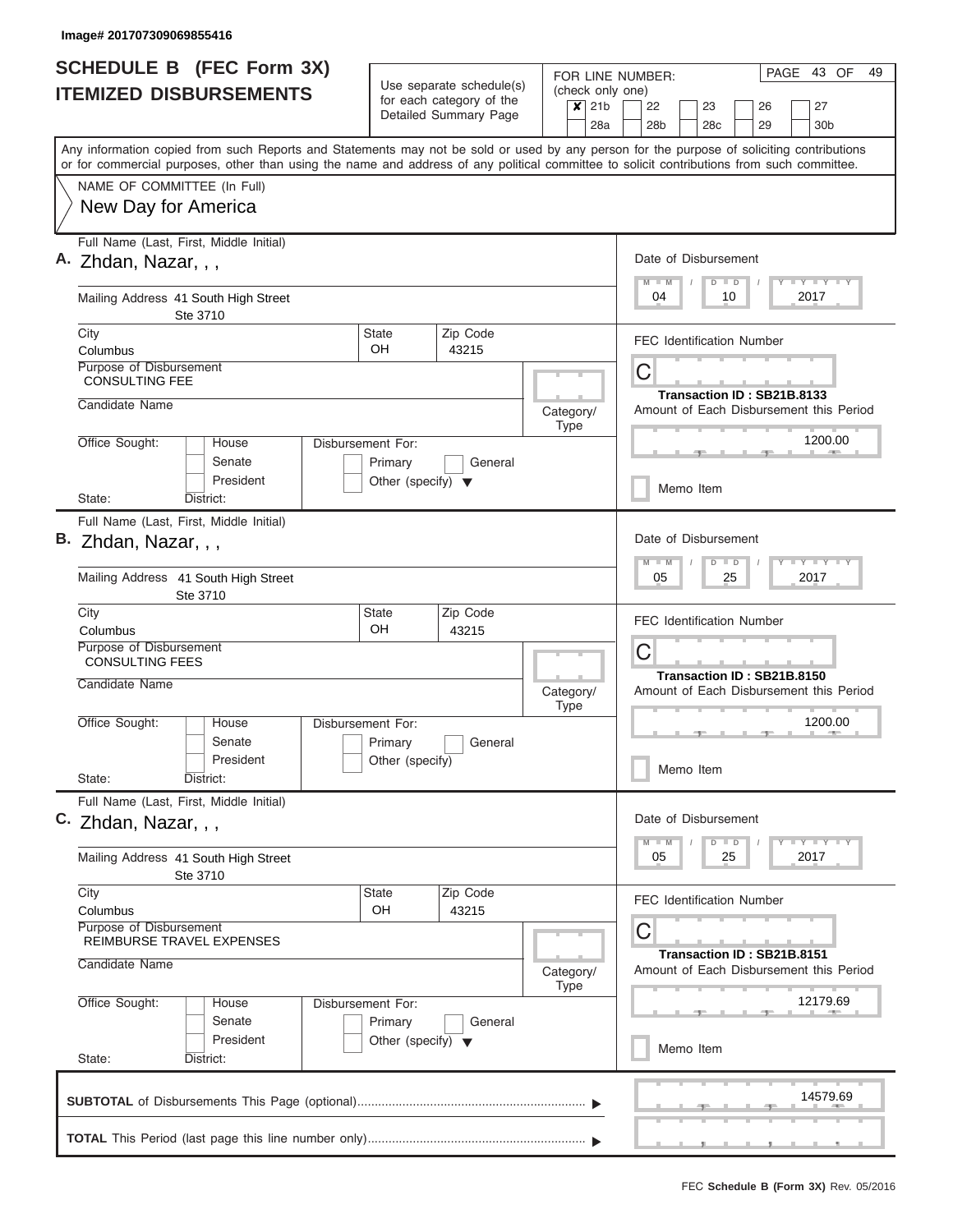| <b>SCHEDULE B</b> (FEC Form 3X)                                                                                                                                                                                                                                                         |                                                                      | Use separate schedule(s)                          |                                                                       | 44 OF<br>49<br>PAGE<br>FOR LINE NUMBER:                                 |  |  |  |  |  |  |
|-----------------------------------------------------------------------------------------------------------------------------------------------------------------------------------------------------------------------------------------------------------------------------------------|----------------------------------------------------------------------|---------------------------------------------------|-----------------------------------------------------------------------|-------------------------------------------------------------------------|--|--|--|--|--|--|
| <b>ITEMIZED DISBURSEMENTS</b>                                                                                                                                                                                                                                                           |                                                                      | for each category of the<br>Detailed Summary Page | (check only one)<br>$\overline{\mathbf{x}}$<br>21 <sub>b</sub><br>28a | 22<br>27<br>23<br>26<br>28 <sub>b</sub><br>30 <sub>b</sub><br>28c<br>29 |  |  |  |  |  |  |
| Any information copied from such Reports and Statements may not be sold or used by any person for the purpose of soliciting contributions<br>or for commercial purposes, other than using the name and address of any political committee to solicit contributions from such committee. |                                                                      |                                                   |                                                                       |                                                                         |  |  |  |  |  |  |
| NAME OF COMMITTEE (In Full)                                                                                                                                                                                                                                                             |                                                                      |                                                   |                                                                       |                                                                         |  |  |  |  |  |  |
| New Day for America                                                                                                                                                                                                                                                                     |                                                                      |                                                   |                                                                       |                                                                         |  |  |  |  |  |  |
| Full Name (Last, First, Middle Initial)<br><b>Delta Airlines</b>                                                                                                                                                                                                                        |                                                                      |                                                   |                                                                       | Date of Disbursement                                                    |  |  |  |  |  |  |
| Mailing Address 4600 International Gateway                                                                                                                                                                                                                                              |                                                                      |                                                   |                                                                       | Y FY FY FY<br>$M - M$<br>$D$ $D$<br>2017<br>05<br>25                    |  |  |  |  |  |  |
| City<br>Columbus                                                                                                                                                                                                                                                                        | <b>State</b><br>OH                                                   | Zip Code<br>43219                                 |                                                                       | <b>FEC Identification Number</b>                                        |  |  |  |  |  |  |
| Purpose of Disbursement<br><b>Plane Ticket</b>                                                                                                                                                                                                                                          |                                                                      |                                                   |                                                                       | C                                                                       |  |  |  |  |  |  |
| Candidate Name                                                                                                                                                                                                                                                                          |                                                                      |                                                   | Category/<br><b>Type</b>                                              | Transaction ID: SB21B.8151.<br>Amount of Each Disbursement this Period  |  |  |  |  |  |  |
| Office Sought:<br>House<br>Senate<br>President                                                                                                                                                                                                                                          | Disbursement For:<br>Primary<br>Other (specify) $\blacktriangledown$ | General                                           |                                                                       | 728.40                                                                  |  |  |  |  |  |  |
| State:<br>District:                                                                                                                                                                                                                                                                     |                                                                      |                                                   |                                                                       | ×<br>Memo Item                                                          |  |  |  |  |  |  |
| Full Name (Last, First, Middle Initial)<br>B. AVIS                                                                                                                                                                                                                                      |                                                                      |                                                   |                                                                       | Date of Disbursement<br>Y FY FY FY                                      |  |  |  |  |  |  |
| Mailing Address Central Terminal Dr.                                                                                                                                                                                                                                                    |                                                                      |                                                   |                                                                       | $M - M$<br>$D$ $D$<br>2017<br>05<br>25                                  |  |  |  |  |  |  |
| City<br>East Elmhurst                                                                                                                                                                                                                                                                   | State<br><b>NY</b>                                                   | Zip Code<br>11371                                 |                                                                       | <b>FEC Identification Number</b>                                        |  |  |  |  |  |  |
| Purpose of Disbursement<br><b>Car Rental</b>                                                                                                                                                                                                                                            |                                                                      |                                                   |                                                                       | C                                                                       |  |  |  |  |  |  |
| Candidate Name                                                                                                                                                                                                                                                                          |                                                                      |                                                   | Category/<br><b>Type</b>                                              | Transaction ID: SB21B.8151.1<br>Amount of Each Disbursement this Period |  |  |  |  |  |  |
| Office Sought:<br>House<br>Senate<br>President                                                                                                                                                                                                                                          | Disbursement For:<br>Primary<br>Other (specify)                      | General                                           |                                                                       | 669.35<br>$\boldsymbol{x}$<br>Memo Item                                 |  |  |  |  |  |  |
| State:<br>District:                                                                                                                                                                                                                                                                     |                                                                      |                                                   |                                                                       |                                                                         |  |  |  |  |  |  |
| Full Name (Last, First, Middle Initial)<br>C. Comfort Inn Midtown                                                                                                                                                                                                                       |                                                                      |                                                   |                                                                       | Date of Disbursement                                                    |  |  |  |  |  |  |
| Mailing Address 548 West 48th Street                                                                                                                                                                                                                                                    |                                                                      |                                                   |                                                                       | Y LY LY LY<br>$M - M$<br>$D$ $D$<br>2017<br>05<br>25                    |  |  |  |  |  |  |
| City<br>New York                                                                                                                                                                                                                                                                        | State<br>NY.                                                         | Zip Code<br>10036                                 |                                                                       | <b>FEC Identification Number</b>                                        |  |  |  |  |  |  |
| Purpose of Disbursement<br>Lodging                                                                                                                                                                                                                                                      |                                                                      |                                                   |                                                                       | C                                                                       |  |  |  |  |  |  |
| Candidate Name                                                                                                                                                                                                                                                                          |                                                                      |                                                   | Category/<br><b>Type</b>                                              | Transaction ID: SB21B.8151.<br>Amount of Each Disbursement this Period  |  |  |  |  |  |  |
| Office Sought:<br>House<br>Senate                                                                                                                                                                                                                                                       | Disbursement For:<br>Primary                                         | General                                           |                                                                       | 895.34                                                                  |  |  |  |  |  |  |
| President<br>State:<br>District:                                                                                                                                                                                                                                                        | Other (specify) $\blacktriangledown$                                 |                                                   |                                                                       | X<br>Memo Item                                                          |  |  |  |  |  |  |
|                                                                                                                                                                                                                                                                                         |                                                                      |                                                   |                                                                       | 0.00                                                                    |  |  |  |  |  |  |
|                                                                                                                                                                                                                                                                                         |                                                                      |                                                   |                                                                       |                                                                         |  |  |  |  |  |  |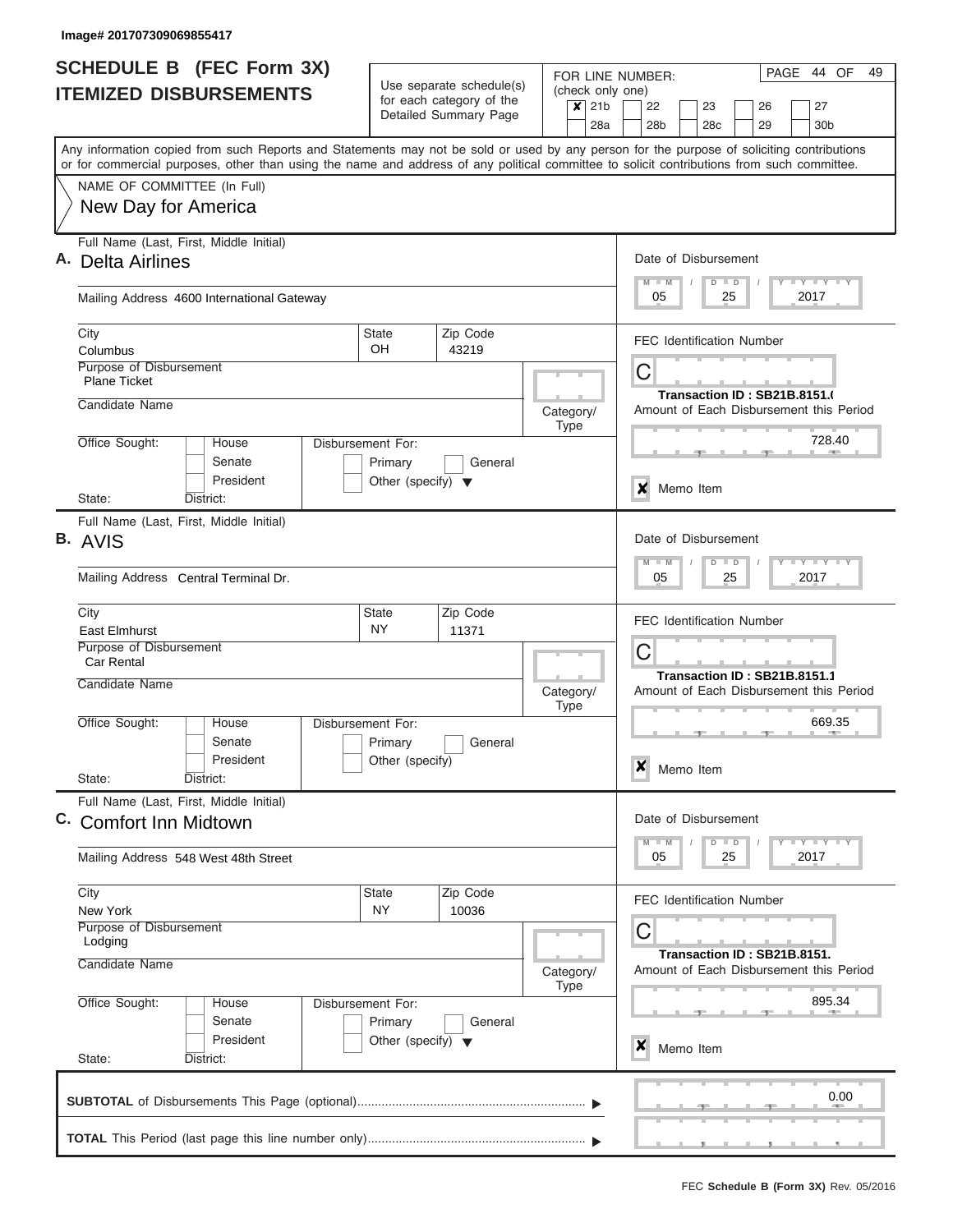| <b>SCHEDULE B (FEC Form 3X)</b><br>Use separate schedule(s)                                                                                |                                      |                                                   |                          |                                                                  | PAGE 45 OF<br>49<br>FOR LINE NUMBER: |           |               |                                         |      |                             |  |
|--------------------------------------------------------------------------------------------------------------------------------------------|--------------------------------------|---------------------------------------------------|--------------------------|------------------------------------------------------------------|--------------------------------------|-----------|---------------|-----------------------------------------|------|-----------------------------|--|
| <b>ITEMIZED DISBURSEMENTS</b>                                                                                                              |                                      | for each category of the<br>Detailed Summary Page |                          | (check only one)<br>21 <sub>b</sub><br>$\boldsymbol{\mathsf{x}}$ | 22<br>27<br>23<br>26<br>28c          |           |               |                                         |      |                             |  |
| Any information copied from such Reports and Statements may not be sold or used by any person for the purpose of soliciting contributions  |                                      |                                                   |                          | 28a                                                              | 28b                                  |           |               | 29                                      |      | 30b                         |  |
| or for commercial purposes, other than using the name and address of any political committee to solicit contributions from such committee. |                                      |                                                   |                          |                                                                  |                                      |           |               |                                         |      |                             |  |
| NAME OF COMMITTEE (In Full)<br>New Day for America                                                                                         |                                      |                                                   |                          |                                                                  |                                      |           |               |                                         |      |                             |  |
|                                                                                                                                            |                                      |                                                   |                          |                                                                  |                                      |           |               |                                         |      |                             |  |
| Full Name (Last, First, Middle Initial)<br>Α.                                                                                              |                                      |                                                   |                          |                                                                  | Date of Disbursement                 |           |               |                                         |      |                             |  |
| Delta Airlines                                                                                                                             |                                      |                                                   |                          |                                                                  | $M$ $M$                              |           | $D$ $D$       |                                         |      | Y FY FY FY                  |  |
| Mailing Address 4600 International Gateway                                                                                                 |                                      |                                                   |                          |                                                                  | 05                                   |           | 25            |                                         | 2017 |                             |  |
| City                                                                                                                                       | <b>State</b><br><b>OH</b>            | Zip Code                                          |                          |                                                                  |                                      |           |               | <b>FEC Identification Number</b>        |      |                             |  |
| Columbus<br>Purpose of Disbursement                                                                                                        |                                      | 43219                                             |                          |                                                                  | С                                    |           |               |                                         |      |                             |  |
| <b>Plane Ticket</b>                                                                                                                        |                                      |                                                   |                          |                                                                  |                                      |           |               | Transaction ID: SB21B.8151.             |      |                             |  |
| Candidate Name                                                                                                                             |                                      |                                                   | Category/                |                                                                  |                                      |           |               | Amount of Each Disbursement this Period |      |                             |  |
| Office Sought:<br>House                                                                                                                    | Disbursement For:                    |                                                   | <b>Type</b>              |                                                                  |                                      |           |               |                                         |      | 198.20                      |  |
| Senate                                                                                                                                     | Primary                              | General                                           |                          |                                                                  |                                      |           |               |                                         |      |                             |  |
| President<br>District:<br>State:                                                                                                           | Other (specify) $\blacktriangledown$ |                                                   |                          |                                                                  | x                                    | Memo Item |               |                                         |      |                             |  |
| Full Name (Last, First, Middle Initial)                                                                                                    |                                      |                                                   |                          |                                                                  |                                      |           |               |                                         |      |                             |  |
| В.<br>Southwest Air                                                                                                                        |                                      |                                                   |                          |                                                                  | Date of Disbursement                 |           |               |                                         |      |                             |  |
| Mailing Address PO Box 36647-1CR                                                                                                           |                                      |                                                   |                          |                                                                  | $M - M$<br>05                        |           | $D$ $D$<br>25 |                                         |      | $T$ $Y$ $T$ $Y$ $T$<br>2017 |  |
|                                                                                                                                            |                                      |                                                   |                          |                                                                  |                                      |           |               |                                         |      |                             |  |
| City                                                                                                                                       | State<br><b>TX</b>                   | Zip Code                                          |                          |                                                                  |                                      |           |               | <b>FEC Identification Number</b>        |      |                             |  |
| Dallas<br>Purpose of Disbursement                                                                                                          |                                      | 75235                                             |                          |                                                                  | С                                    |           |               |                                         |      |                             |  |
| <b>Plane Ticket</b>                                                                                                                        |                                      |                                                   |                          |                                                                  |                                      |           |               | Transaction ID: SB21B.8151.4            |      |                             |  |
| Candidate Name                                                                                                                             |                                      |                                                   | Category/<br><b>Type</b> |                                                                  |                                      |           |               | Amount of Each Disbursement this Period |      |                             |  |
| Office Sought:<br>House                                                                                                                    | Disbursement For:                    |                                                   |                          |                                                                  |                                      |           |               |                                         |      | 445.96<br><b>AND</b>        |  |
| Senate                                                                                                                                     | Primary                              | General                                           |                          |                                                                  |                                      |           |               | $-1$                                    |      |                             |  |
| President<br>District:<br>State:                                                                                                           | Other (specify)                      |                                                   |                          |                                                                  | ×                                    | Memo Item |               |                                         |      |                             |  |
| Full Name (Last, First, Middle Initial)                                                                                                    |                                      |                                                   |                          |                                                                  |                                      |           |               |                                         |      |                             |  |
| C. Southwest Air                                                                                                                           |                                      |                                                   |                          |                                                                  | Date of Disbursement                 |           |               |                                         |      |                             |  |
| Mailing Address PO Box 36647-1CR                                                                                                           |                                      |                                                   |                          |                                                                  | $M - M$<br>05                        |           | $D$ $D$<br>25 |                                         | 2017 | <b>LY LY LY</b>             |  |
| City                                                                                                                                       | State                                | Zip Code                                          |                          |                                                                  |                                      |           |               | <b>FEC Identification Number</b>        |      |                             |  |
| Dallas<br>Purpose of Disbursement                                                                                                          | <b>TX</b>                            | 75235                                             |                          |                                                                  | С                                    |           |               |                                         |      |                             |  |
| <b>Plane Ticket</b>                                                                                                                        |                                      |                                                   |                          |                                                                  |                                      |           |               | Transaction ID: SB21B.8151.             |      |                             |  |
| Candidate Name                                                                                                                             |                                      |                                                   | Category/<br><b>Type</b> |                                                                  |                                      |           |               | Amount of Each Disbursement this Period |      |                             |  |
| Office Sought:<br>House                                                                                                                    | Disbursement For:                    |                                                   |                          |                                                                  |                                      |           |               |                                         |      | 1127.16                     |  |
| Senate                                                                                                                                     | Primary                              | General                                           |                          |                                                                  |                                      |           |               |                                         |      |                             |  |
| President<br>State:<br>District:                                                                                                           | Other (specify) $\blacktriangledown$ |                                                   |                          |                                                                  | x                                    | Memo Item |               |                                         |      |                             |  |
|                                                                                                                                            |                                      |                                                   |                          |                                                                  |                                      |           |               |                                         |      |                             |  |
|                                                                                                                                            |                                      |                                                   |                          |                                                                  |                                      |           |               |                                         |      | 0.00                        |  |
|                                                                                                                                            |                                      |                                                   |                          |                                                                  |                                      |           |               |                                         |      |                             |  |
|                                                                                                                                            |                                      |                                                   |                          |                                                                  |                                      |           |               | والمستقصد المستقصد المستقصد             |      |                             |  |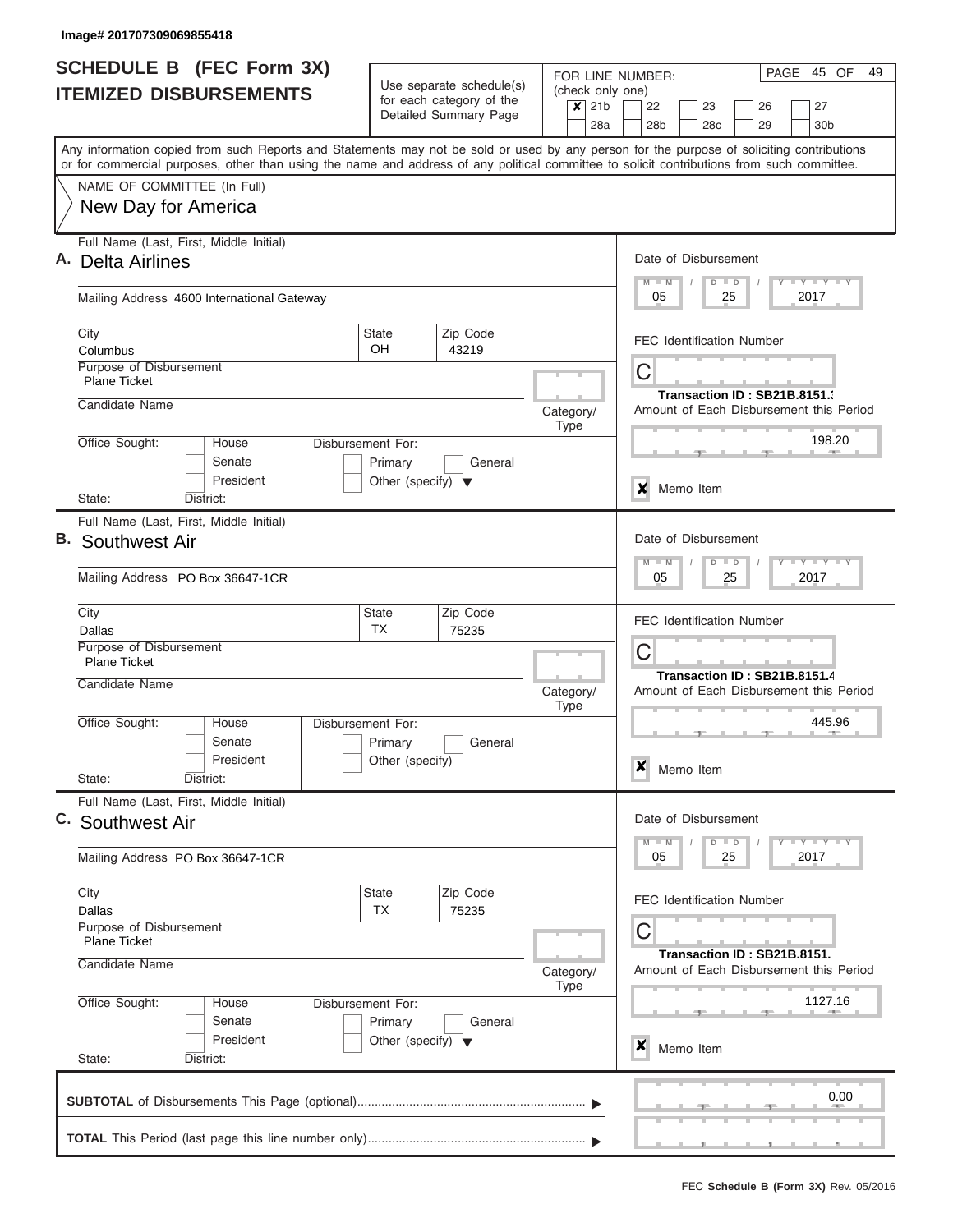|      | <b>SCHEDULE B</b> (FEC Form 3X)                                                                                                                                                                                                                                                         |                                                 |                                                      |                             |             |     |  | FOR LINE NUMBER:     |           |    |               |    |                                  | PAGE | 46 OF                                                                         |      | 49 |  |  |  |  |  |
|------|-----------------------------------------------------------------------------------------------------------------------------------------------------------------------------------------------------------------------------------------------------------------------------------------|-------------------------------------------------|------------------------------------------------------|-----------------------------|-------------|-----|--|----------------------|-----------|----|---------------|----|----------------------------------|------|-------------------------------------------------------------------------------|------|----|--|--|--|--|--|
|      | <b>ITEMIZED DISBURSEMENTS</b>                                                                                                                                                                                                                                                           |                                                 | Use separate schedule(s)<br>for each category of the | (check only one)            |             |     |  |                      |           |    |               |    |                                  |      |                                                                               |      |    |  |  |  |  |  |
|      |                                                                                                                                                                                                                                                                                         |                                                 | Detailed Summary Page                                | $\overline{\mathsf{x}}$ 21b |             |     |  | 22                   |           | 23 |               |    | 26                               |      | 27                                                                            |      |    |  |  |  |  |  |
|      |                                                                                                                                                                                                                                                                                         |                                                 |                                                      |                             |             | 28a |  | 28 <sub>b</sub>      |           |    | 28c           |    | 29                               |      | 30 <sub>b</sub>                                                               |      |    |  |  |  |  |  |
|      | Any information copied from such Reports and Statements may not be sold or used by any person for the purpose of soliciting contributions<br>or for commercial purposes, other than using the name and address of any political committee to solicit contributions from such committee. |                                                 |                                                      |                             |             |     |  |                      |           |    |               |    |                                  |      |                                                                               |      |    |  |  |  |  |  |
|      | NAME OF COMMITTEE (In Full)                                                                                                                                                                                                                                                             |                                                 |                                                      |                             |             |     |  |                      |           |    |               |    |                                  |      |                                                                               |      |    |  |  |  |  |  |
|      | New Day for America                                                                                                                                                                                                                                                                     |                                                 |                                                      |                             |             |     |  |                      |           |    |               |    |                                  |      |                                                                               |      |    |  |  |  |  |  |
|      |                                                                                                                                                                                                                                                                                         |                                                 |                                                      |                             |             |     |  |                      |           |    |               |    |                                  |      |                                                                               |      |    |  |  |  |  |  |
|      | Full Name (Last, First, Middle Initial)                                                                                                                                                                                                                                                 |                                                 |                                                      |                             |             |     |  |                      |           |    |               |    |                                  |      |                                                                               |      |    |  |  |  |  |  |
|      | A. Hyatt Place Seattle                                                                                                                                                                                                                                                                  |                                                 |                                                      |                             |             |     |  | Date of Disbursement |           |    |               |    |                                  |      |                                                                               |      |    |  |  |  |  |  |
|      | Mailing Address 110 6th Avenue North                                                                                                                                                                                                                                                    |                                                 |                                                      |                             |             |     |  | $M$ $M$<br>05        |           |    | $D$ $D$<br>25 |    |                                  |      | Y L Y L Y L Y<br>2017                                                         |      |    |  |  |  |  |  |
|      |                                                                                                                                                                                                                                                                                         |                                                 |                                                      |                             |             |     |  |                      |           |    |               |    |                                  |      |                                                                               |      |    |  |  |  |  |  |
| City | Seattle                                                                                                                                                                                                                                                                                 | <b>State</b><br><b>WA</b>                       | Zip Code<br>98109                                    |                             |             |     |  |                      |           |    |               |    | <b>FEC Identification Number</b> |      |                                                                               |      |    |  |  |  |  |  |
|      | Purpose of Disbursement                                                                                                                                                                                                                                                                 |                                                 |                                                      |                             |             |     |  | С                    |           |    |               |    |                                  |      |                                                                               |      |    |  |  |  |  |  |
|      | Lodging                                                                                                                                                                                                                                                                                 |                                                 |                                                      |                             |             |     |  |                      |           |    |               |    | Transaction ID: SB21B.8151.6     |      |                                                                               |      |    |  |  |  |  |  |
|      | Candidate Name                                                                                                                                                                                                                                                                          |                                                 |                                                      | Category/                   |             |     |  |                      |           |    |               |    |                                  |      | Amount of Each Disbursement this Period                                       |      |    |  |  |  |  |  |
|      |                                                                                                                                                                                                                                                                                         |                                                 |                                                      |                             | Type        |     |  |                      |           |    |               |    |                                  |      |                                                                               |      |    |  |  |  |  |  |
|      | Office Sought:<br><b>House</b><br>Disbursement For:<br>Senate                                                                                                                                                                                                                           |                                                 |                                                      |                             |             |     |  |                      |           |    |               |    |                                  |      | 799.52                                                                        |      |    |  |  |  |  |  |
|      | President                                                                                                                                                                                                                                                                               | Primary<br>Other (specify) $\blacktriangledown$ | General                                              |                             |             |     |  |                      |           |    |               |    |                                  |      |                                                                               |      |    |  |  |  |  |  |
|      | District:<br>State:                                                                                                                                                                                                                                                                     |                                                 |                                                      |                             |             |     |  | x                    | Memo Item |    |               |    |                                  |      |                                                                               |      |    |  |  |  |  |  |
|      | Full Name (Last, First, Middle Initial)                                                                                                                                                                                                                                                 |                                                 |                                                      |                             |             |     |  |                      |           |    |               |    |                                  |      |                                                                               |      |    |  |  |  |  |  |
| В.   | Southwest Air                                                                                                                                                                                                                                                                           |                                                 |                                                      |                             |             |     |  | Date of Disbursement |           |    |               |    |                                  |      |                                                                               |      |    |  |  |  |  |  |
|      |                                                                                                                                                                                                                                                                                         |                                                 |                                                      |                             |             |     |  | $M - M$              |           |    | $D$ $D$       |    |                                  |      | $T$ $Y$ $T$ $Y$ $T$                                                           |      |    |  |  |  |  |  |
|      | Mailing Address PO Box 36647-1CR                                                                                                                                                                                                                                                        |                                                 |                                                      |                             |             |     |  | 05                   |           |    |               | 25 |                                  |      | 2017                                                                          |      |    |  |  |  |  |  |
| City |                                                                                                                                                                                                                                                                                         | <b>State</b>                                    | Zip Code                                             |                             |             |     |  |                      |           |    |               |    | <b>FEC Identification Number</b> |      |                                                                               |      |    |  |  |  |  |  |
|      | Dallas<br>Purpose of Disbursement                                                                                                                                                                                                                                                       | <b>TX</b>                                       | 75235                                                |                             |             |     |  |                      |           |    |               |    |                                  |      |                                                                               |      |    |  |  |  |  |  |
|      | <b>Plane Ticket</b>                                                                                                                                                                                                                                                                     |                                                 |                                                      |                             |             |     |  | С                    |           |    |               |    |                                  |      |                                                                               |      |    |  |  |  |  |  |
|      | Candidate Name                                                                                                                                                                                                                                                                          |                                                 |                                                      | Category/                   |             |     |  |                      |           |    |               |    | Transaction ID: SB21B.8151.7     |      | Amount of Each Disbursement this Period                                       |      |    |  |  |  |  |  |
|      |                                                                                                                                                                                                                                                                                         |                                                 |                                                      |                             | <b>Type</b> |     |  |                      |           |    |               |    |                                  |      |                                                                               |      |    |  |  |  |  |  |
|      | Office Sought:<br>House<br>Disbursement For:                                                                                                                                                                                                                                            |                                                 |                                                      |                             |             |     |  |                      |           |    |               |    | $\rightarrow$                    |      | 553.58                                                                        |      |    |  |  |  |  |  |
|      | Senate<br>President                                                                                                                                                                                                                                                                     | Primary<br>Other (specify)                      | General                                              |                             |             |     |  |                      |           |    |               |    |                                  |      |                                                                               |      |    |  |  |  |  |  |
|      | State:<br>District:                                                                                                                                                                                                                                                                     |                                                 |                                                      |                             |             |     |  | ×                    | Memo Item |    |               |    |                                  |      |                                                                               |      |    |  |  |  |  |  |
|      | Full Name (Last, First, Middle Initial)                                                                                                                                                                                                                                                 |                                                 |                                                      |                             |             |     |  |                      |           |    |               |    |                                  |      |                                                                               |      |    |  |  |  |  |  |
|      | C. Delta Airlines                                                                                                                                                                                                                                                                       |                                                 |                                                      |                             |             |     |  | Date of Disbursement |           |    |               |    |                                  |      |                                                                               |      |    |  |  |  |  |  |
|      |                                                                                                                                                                                                                                                                                         |                                                 |                                                      |                             |             |     |  | $M - M$              |           |    | $D$ $D$       |    |                                  |      | $\mathbf{I}$ $\mathbf{Y}$ $\mathbf{I}$ $\mathbf{Y}$ $\mathbf{I}$ $\mathbf{Y}$ |      |    |  |  |  |  |  |
|      | Mailing Address 4600 International Gateway                                                                                                                                                                                                                                              |                                                 |                                                      |                             |             |     |  | 05                   |           |    | 25            |    |                                  |      | 2017                                                                          |      |    |  |  |  |  |  |
| City |                                                                                                                                                                                                                                                                                         | <b>State</b>                                    | Zip Code                                             |                             |             |     |  |                      |           |    |               |    | FEC Identification Number        |      |                                                                               |      |    |  |  |  |  |  |
|      | Columbus<br>Purpose of Disbursement                                                                                                                                                                                                                                                     | OH                                              | 43219                                                |                             |             |     |  |                      |           |    |               |    |                                  |      |                                                                               |      |    |  |  |  |  |  |
|      | <b>Plane Ticket</b>                                                                                                                                                                                                                                                                     |                                                 |                                                      |                             |             |     |  | С                    |           |    |               |    |                                  |      |                                                                               |      |    |  |  |  |  |  |
|      | Candidate Name                                                                                                                                                                                                                                                                          |                                                 |                                                      | Category/                   |             |     |  |                      |           |    |               |    | Transaction ID: SB21B.8151.      |      | Amount of Each Disbursement this Period                                       |      |    |  |  |  |  |  |
|      |                                                                                                                                                                                                                                                                                         |                                                 |                                                      |                             | Type        |     |  |                      |           |    |               |    |                                  |      |                                                                               |      |    |  |  |  |  |  |
|      | Office Sought:<br>House<br>Disbursement For:                                                                                                                                                                                                                                            |                                                 |                                                      |                             |             |     |  |                      |           |    |               |    |                                  |      | 257.20                                                                        |      |    |  |  |  |  |  |
|      | Senate<br>President                                                                                                                                                                                                                                                                     | Primary                                         | General                                              |                             |             |     |  |                      |           |    |               |    |                                  |      |                                                                               |      |    |  |  |  |  |  |
|      | State:<br>District:                                                                                                                                                                                                                                                                     | Other (specify) $\blacktriangledown$            |                                                      |                             |             |     |  | x                    | Memo Item |    |               |    |                                  |      |                                                                               |      |    |  |  |  |  |  |
|      |                                                                                                                                                                                                                                                                                         |                                                 |                                                      |                             |             |     |  |                      |           |    |               |    |                                  |      |                                                                               |      |    |  |  |  |  |  |
|      |                                                                                                                                                                                                                                                                                         |                                                 |                                                      |                             |             |     |  |                      |           |    |               |    |                                  |      |                                                                               | 0.00 |    |  |  |  |  |  |
|      |                                                                                                                                                                                                                                                                                         |                                                 |                                                      |                             |             |     |  |                      |           |    |               |    |                                  |      |                                                                               |      |    |  |  |  |  |  |
|      |                                                                                                                                                                                                                                                                                         |                                                 |                                                      |                             |             |     |  |                      |           |    |               |    |                                  |      |                                                                               |      |    |  |  |  |  |  |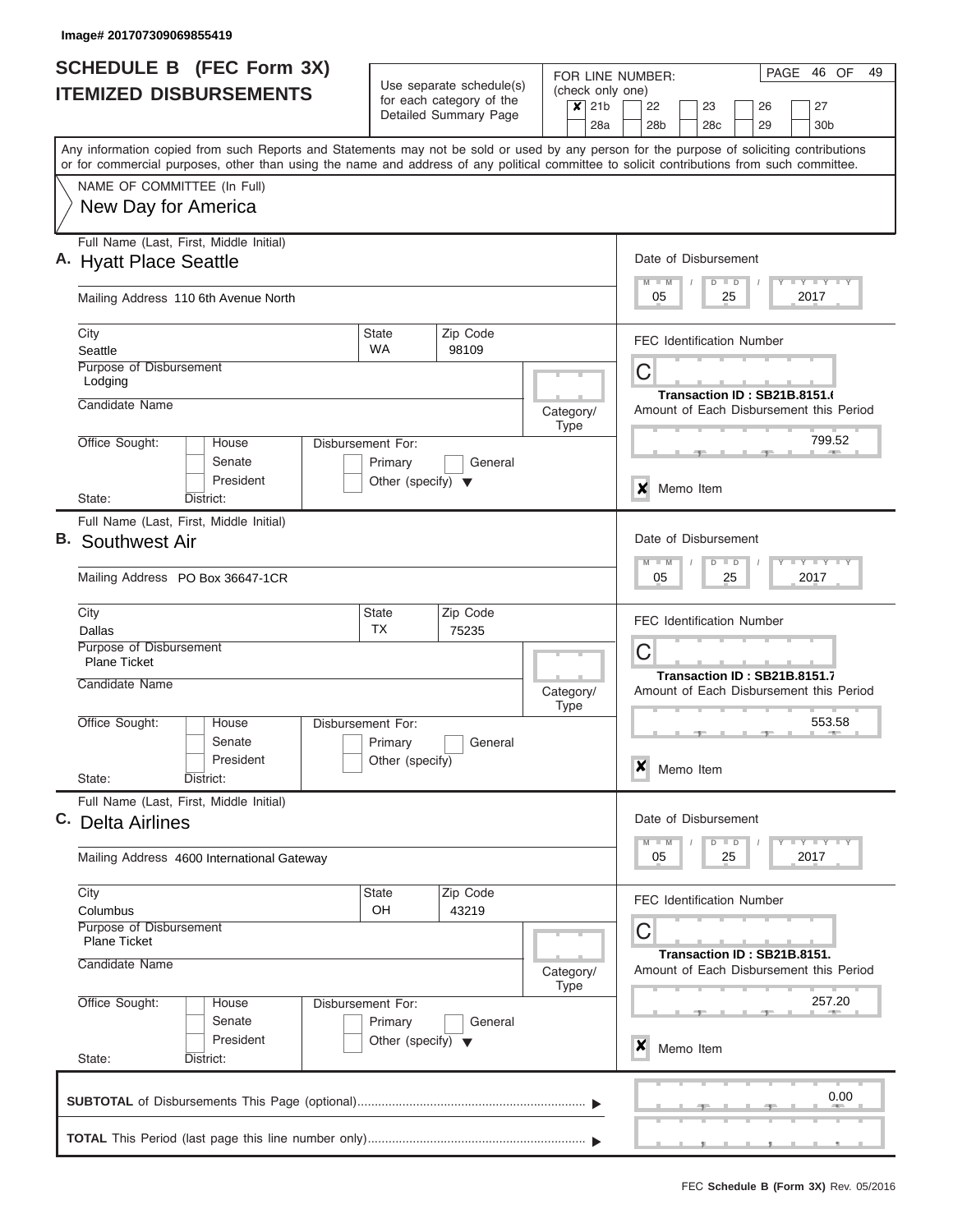| <b>SCHEDULE B (FEC Form 3X)</b>                                                                                                                                                                                                                                                         |                                      |                                                      |                                                     | PAGE 47 OF<br>49<br>FOR LINE NUMBER:                                         |
|-----------------------------------------------------------------------------------------------------------------------------------------------------------------------------------------------------------------------------------------------------------------------------------------|--------------------------------------|------------------------------------------------------|-----------------------------------------------------|------------------------------------------------------------------------------|
| <b>ITEMIZED DISBURSEMENTS</b>                                                                                                                                                                                                                                                           |                                      | Use separate schedule(s)<br>for each category of the | (check only one)                                    |                                                                              |
|                                                                                                                                                                                                                                                                                         |                                      | Detailed Summary Page                                | 21 <sub>b</sub><br>$\boldsymbol{\mathsf{x}}$<br>28a | 22<br>27<br>23<br>26<br>29<br>28b<br>28c<br>30 <sub>b</sub>                  |
| Any information copied from such Reports and Statements may not be sold or used by any person for the purpose of soliciting contributions<br>or for commercial purposes, other than using the name and address of any political committee to solicit contributions from such committee. |                                      |                                                      |                                                     |                                                                              |
| NAME OF COMMITTEE (In Full)                                                                                                                                                                                                                                                             |                                      |                                                      |                                                     |                                                                              |
| New Day for America                                                                                                                                                                                                                                                                     |                                      |                                                      |                                                     |                                                                              |
| Full Name (Last, First, Middle Initial)<br>A. Southwest Air                                                                                                                                                                                                                             |                                      |                                                      |                                                     | Date of Disbursement<br>Y LY LY LY<br>$M$ $M$<br>$D$ $D$                     |
| Mailing Address PO Box 36647-1CR                                                                                                                                                                                                                                                        |                                      |                                                      |                                                     | 05<br>25<br>2017                                                             |
| City<br>Dallas                                                                                                                                                                                                                                                                          | <b>State</b><br>TX                   | Zip Code<br>75235                                    |                                                     | <b>FEC Identification Number</b>                                             |
| Purpose of Disbursement<br><b>Plane Ticket</b>                                                                                                                                                                                                                                          |                                      |                                                      |                                                     | С<br>Transaction ID: SB21B.8151.9                                            |
| Candidate Name                                                                                                                                                                                                                                                                          |                                      |                                                      | Category/<br><b>Type</b>                            | Amount of Each Disbursement this Period                                      |
| Office Sought:<br>House<br>Senate<br>President                                                                                                                                                                                                                                          | Disbursement For:<br>Primary         | General                                              |                                                     | 96.98                                                                        |
| State:<br>District:                                                                                                                                                                                                                                                                     | Other (specify) $\blacktriangledown$ |                                                      |                                                     | ×<br>Memo Item                                                               |
| Full Name (Last, First, Middle Initial)<br>B. Hyatt Place Seattle<br>Mailing Address 110 6th Avenue North                                                                                                                                                                               |                                      |                                                      |                                                     | Date of Disbursement<br>Y FY FY FY<br>$M - M$<br>$D$ $D$<br>05<br>25<br>2017 |
| City<br>Seattle                                                                                                                                                                                                                                                                         | <b>State</b><br><b>WA</b>            | Zip Code<br>98109                                    |                                                     | <b>FEC Identification Number</b>                                             |
| Purpose of Disbursement<br>Lodging                                                                                                                                                                                                                                                      |                                      |                                                      |                                                     | C                                                                            |
| Candidate Name                                                                                                                                                                                                                                                                          |                                      |                                                      | Category/<br><b>Type</b>                            | Transaction ID: SB21B.8151.1<br>Amount of Each Disbursement this Period      |
| Office Sought:<br>House<br>Senate                                                                                                                                                                                                                                                       | Disbursement For:<br>Primary         | General                                              |                                                     | 799.52                                                                       |
| President<br>State:<br>District:                                                                                                                                                                                                                                                        | Other (specify)                      |                                                      |                                                     | $\boldsymbol{x}$<br>Memo Item                                                |
| Full Name (Last, First, Middle Initial)<br>C. American Airlines                                                                                                                                                                                                                         |                                      |                                                      |                                                     | Date of Disbursement                                                         |
| Mailing Address 4330 Amon Carter Blvd                                                                                                                                                                                                                                                   |                                      |                                                      |                                                     | Y FY FY FY<br>$M - M$<br>$D$ $D$<br>2017<br>05<br>25                         |
| City<br>Forth Worth                                                                                                                                                                                                                                                                     | <b>State</b><br>TX                   | Zip Code<br>76155                                    |                                                     | <b>FEC Identification Number</b>                                             |
| Purpose of Disbursement<br><b>Plane Ticket</b><br>Candidate Name                                                                                                                                                                                                                        |                                      |                                                      | Category/<br><b>Type</b>                            | С<br>Transaction ID: SB21B.8151.<br>Amount of Each Disbursement this Period  |
| Office Sought:<br>House<br>Senate                                                                                                                                                                                                                                                       | Disbursement For:<br>Primary         | General                                              |                                                     | 436.40                                                                       |
| President<br>State:<br>District:                                                                                                                                                                                                                                                        | Other (specify) $\blacktriangledown$ |                                                      |                                                     | X<br>Memo Item                                                               |
|                                                                                                                                                                                                                                                                                         |                                      |                                                      |                                                     | 0.00                                                                         |
|                                                                                                                                                                                                                                                                                         |                                      |                                                      |                                                     |                                                                              |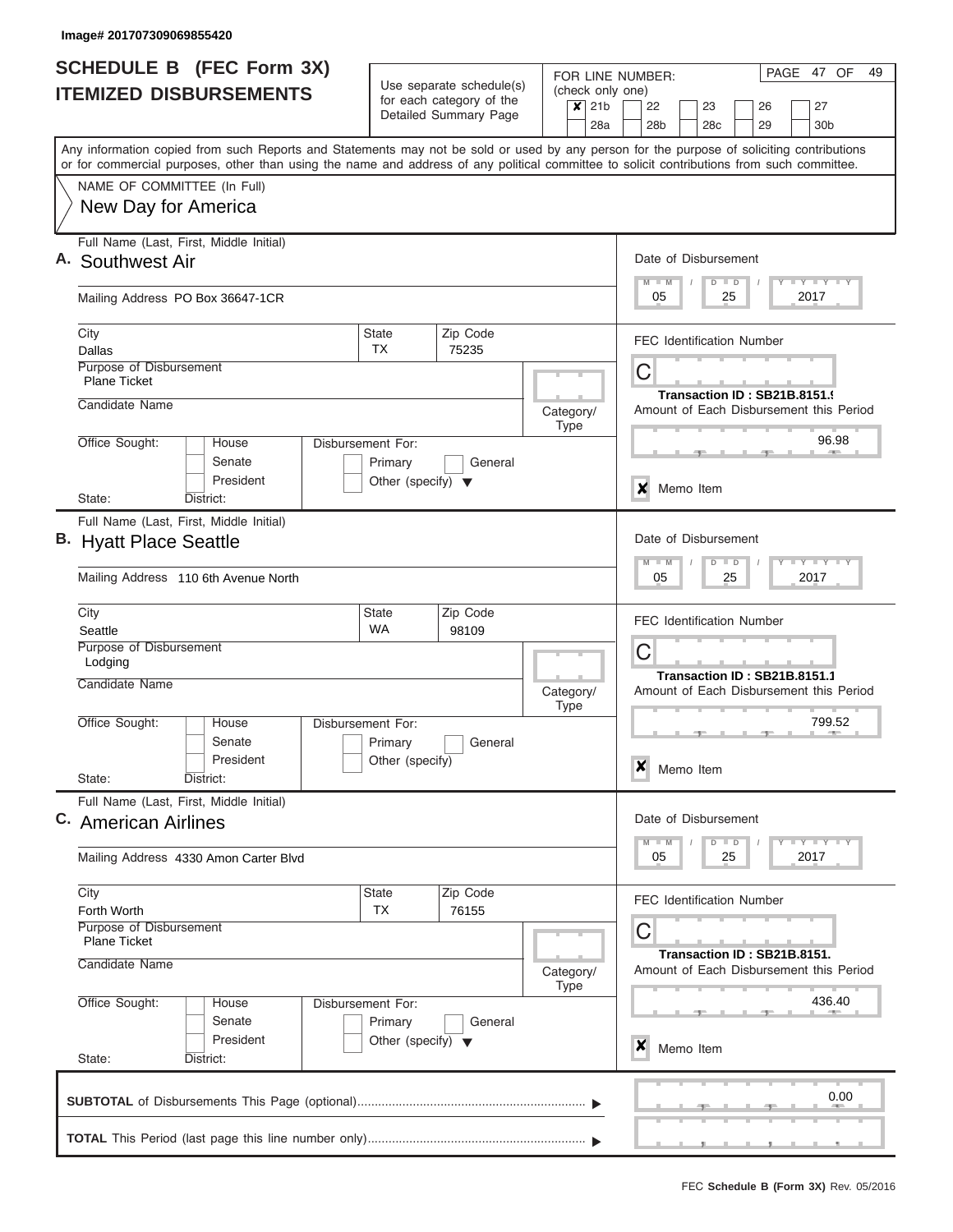| Disbursement For:<br>Primary<br>Other (specify) $\blacktriangledown$ | Use separate schedule(s)<br>for each category of the<br>Detailed Summary Page<br>Zip Code<br>90024<br>General<br>Zip Code |                                                           | (check only one)<br>$\boldsymbol{x}$<br>21 <sub>b</sub><br>28a<br>Category/<br><b>Type</b> | 22<br>28 <sub>b</sub><br>$M - M$<br>05<br>С<br>x<br>$M - M$<br>05      | 23<br>28 <sub>c</sub><br>Date of Disbursement<br>$D$ $D$<br>25<br><b>FEC Identification Number</b><br>Memo Item<br>Date of Disbursement<br>$D$ $D$ | 26<br>29<br>25         | 27<br>30 <sub>b</sub><br>Any information copied from such Reports and Statements may not be sold or used by any person for the purpose of soliciting contributions<br>or for commercial purposes, other than using the name and address of any political committee to solicit contributions from such committee.<br>Y I Y I Y I Y<br>2017<br>Transaction ID: SB21B.8151.<br>Amount of Each Disbursement this Period<br>785.97<br><b>TEY TEY TEY</b><br>2017 |  |  |  |  |  |
|----------------------------------------------------------------------|---------------------------------------------------------------------------------------------------------------------------|-----------------------------------------------------------|--------------------------------------------------------------------------------------------|------------------------------------------------------------------------|----------------------------------------------------------------------------------------------------------------------------------------------------|------------------------|-------------------------------------------------------------------------------------------------------------------------------------------------------------------------------------------------------------------------------------------------------------------------------------------------------------------------------------------------------------------------------------------------------------------------------------------------------------|--|--|--|--|--|
|                                                                      |                                                                                                                           |                                                           |                                                                                            |                                                                        |                                                                                                                                                    |                        |                                                                                                                                                                                                                                                                                                                                                                                                                                                             |  |  |  |  |  |
|                                                                      |                                                                                                                           |                                                           |                                                                                            |                                                                        |                                                                                                                                                    |                        |                                                                                                                                                                                                                                                                                                                                                                                                                                                             |  |  |  |  |  |
|                                                                      |                                                                                                                           |                                                           |                                                                                            |                                                                        |                                                                                                                                                    |                        |                                                                                                                                                                                                                                                                                                                                                                                                                                                             |  |  |  |  |  |
|                                                                      |                                                                                                                           |                                                           |                                                                                            |                                                                        |                                                                                                                                                    |                        |                                                                                                                                                                                                                                                                                                                                                                                                                                                             |  |  |  |  |  |
|                                                                      |                                                                                                                           |                                                           |                                                                                            |                                                                        |                                                                                                                                                    |                        |                                                                                                                                                                                                                                                                                                                                                                                                                                                             |  |  |  |  |  |
|                                                                      |                                                                                                                           |                                                           |                                                                                            |                                                                        |                                                                                                                                                    |                        |                                                                                                                                                                                                                                                                                                                                                                                                                                                             |  |  |  |  |  |
|                                                                      |                                                                                                                           |                                                           |                                                                                            |                                                                        |                                                                                                                                                    |                        |                                                                                                                                                                                                                                                                                                                                                                                                                                                             |  |  |  |  |  |
|                                                                      |                                                                                                                           |                                                           |                                                                                            |                                                                        |                                                                                                                                                    |                        |                                                                                                                                                                                                                                                                                                                                                                                                                                                             |  |  |  |  |  |
|                                                                      |                                                                                                                           |                                                           |                                                                                            |                                                                        |                                                                                                                                                    |                        |                                                                                                                                                                                                                                                                                                                                                                                                                                                             |  |  |  |  |  |
|                                                                      |                                                                                                                           |                                                           |                                                                                            |                                                                        |                                                                                                                                                    |                        |                                                                                                                                                                                                                                                                                                                                                                                                                                                             |  |  |  |  |  |
|                                                                      |                                                                                                                           |                                                           |                                                                                            |                                                                        |                                                                                                                                                    |                        |                                                                                                                                                                                                                                                                                                                                                                                                                                                             |  |  |  |  |  |
|                                                                      |                                                                                                                           | State<br>OH<br>43219                                      |                                                                                            |                                                                        |                                                                                                                                                    |                        | <b>FEC Identification Number</b><br>C<br>Transaction ID: SB21B.8151.1                                                                                                                                                                                                                                                                                                                                                                                       |  |  |  |  |  |
|                                                                      |                                                                                                                           |                                                           | Category/<br><b>Type</b>                                                                   |                                                                        |                                                                                                                                                    |                        | Amount of Each Disbursement this Period                                                                                                                                                                                                                                                                                                                                                                                                                     |  |  |  |  |  |
| Disbursement For:<br>Primary                                         | General                                                                                                                   |                                                           |                                                                                            | $\boldsymbol{x}$                                                       |                                                                                                                                                    |                        | 1539.60                                                                                                                                                                                                                                                                                                                                                                                                                                                     |  |  |  |  |  |
|                                                                      |                                                                                                                           |                                                           |                                                                                            |                                                                        |                                                                                                                                                    |                        | $T - Y$ $T - Y$                                                                                                                                                                                                                                                                                                                                                                                                                                             |  |  |  |  |  |
|                                                                      |                                                                                                                           |                                                           |                                                                                            | 05                                                                     |                                                                                                                                                    |                        | 2017                                                                                                                                                                                                                                                                                                                                                                                                                                                        |  |  |  |  |  |
|                                                                      |                                                                                                                           |                                                           |                                                                                            |                                                                        |                                                                                                                                                    |                        |                                                                                                                                                                                                                                                                                                                                                                                                                                                             |  |  |  |  |  |
|                                                                      |                                                                                                                           |                                                           |                                                                                            | Transaction ID: SB21B.8151.<br>Amount of Each Disbursement this Period |                                                                                                                                                    |                        |                                                                                                                                                                                                                                                                                                                                                                                                                                                             |  |  |  |  |  |
|                                                                      | General                                                                                                                   |                                                           |                                                                                            |                                                                        |                                                                                                                                                    |                        | 202.98                                                                                                                                                                                                                                                                                                                                                                                                                                                      |  |  |  |  |  |
|                                                                      |                                                                                                                           |                                                           |                                                                                            | ×                                                                      |                                                                                                                                                    |                        |                                                                                                                                                                                                                                                                                                                                                                                                                                                             |  |  |  |  |  |
|                                                                      | Other (specify)<br>Disbursement For:<br>Primary                                                                           | Zip Code<br>75235<br>Other (specify) $\blacktriangledown$ |                                                                                            | Category/<br><b>Type</b>                                               | $M$ $M$<br>C                                                                                                                                       | Memo Item<br>Memo Item | Date of Disbursement<br>$D$ $D$<br>25<br><b>FEC Identification Number</b>                                                                                                                                                                                                                                                                                                                                                                                   |  |  |  |  |  |